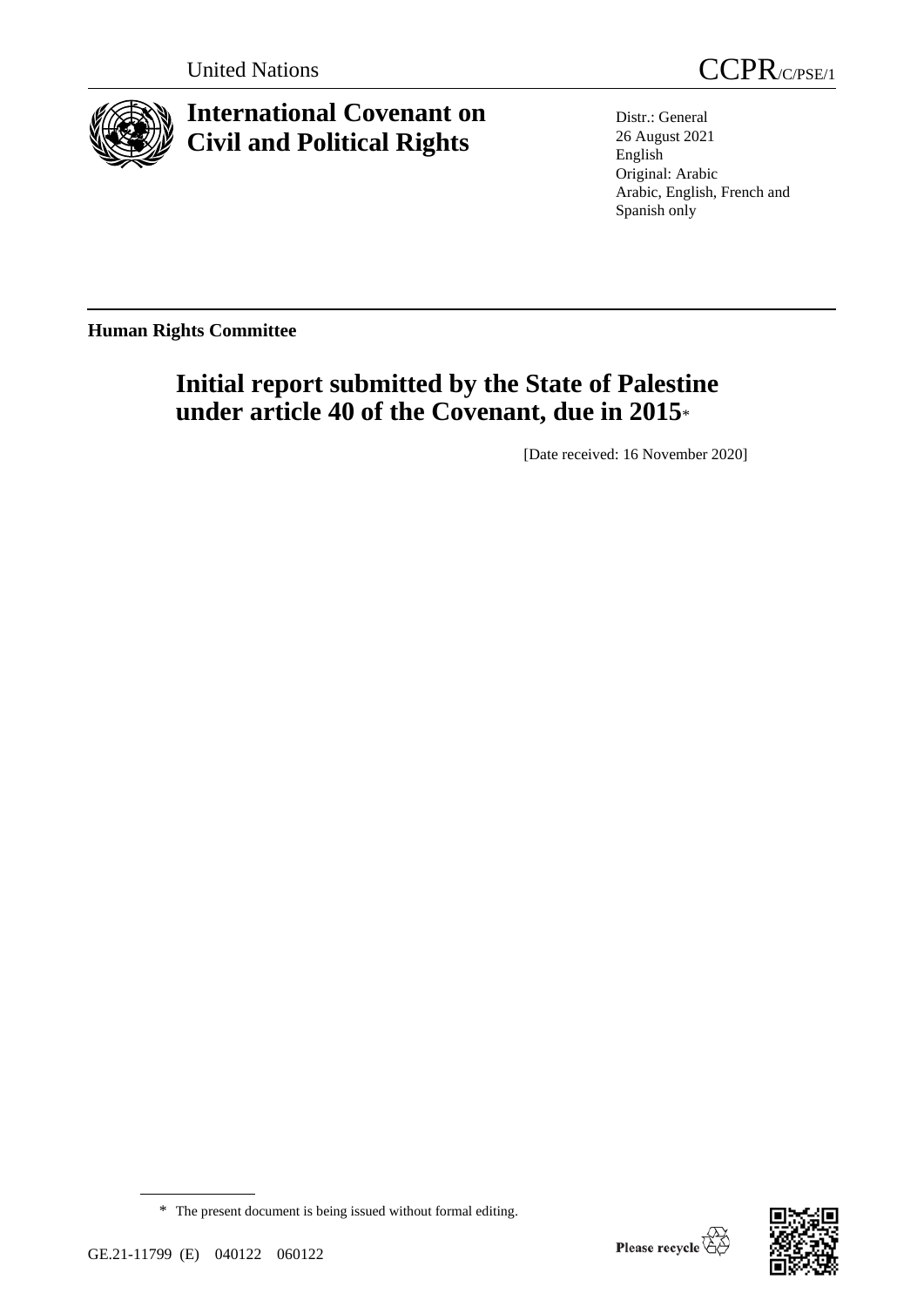# Contents

| Page |
|------|
| 3    |
| 6    |
| 11   |
| 17   |
| 18   |
| 19   |
| 22   |
| 29   |
| 30   |
| 34   |
| 42   |
| 42   |
| 45   |
| 45   |
| 50   |
| 50   |
| 51   |
| 52   |
| 54   |
| 59   |
| 59   |
| 61   |
| 62   |
| 64   |
| 67   |
| 69   |
| 69   |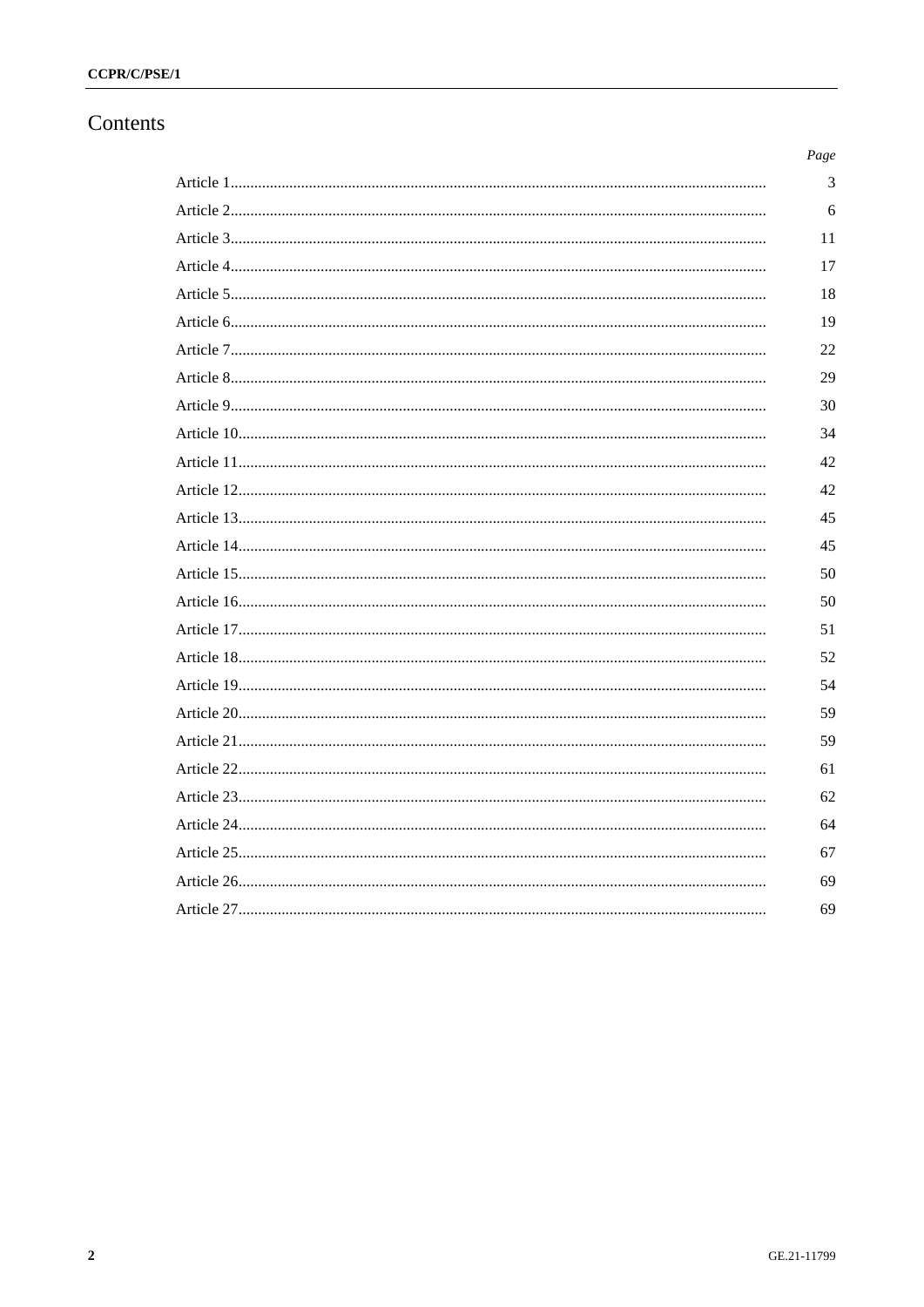# **Introduction**

1. The State of Palestine acceded to the International Covenant on Civil and Political Rights on 1 April 2014, without entering any reservations. The drafting of the present report – which is the first official report of the State of Palestine under this instrument – demonstrates the desire of the State to implement the Covenant at the national level and to fulfil its obligations under article 40. The report describes national measures, frameworks and procedures particularly as concerns the legislative, judicial, administrative and regulatory issues involved in the implementation of the Covenant, as well as factors and difficulties that affect its implementation.

2. The report explains the current status of the rights enshrined in the Covenant in the light of the long-standing Israeli colonialist occupation, the grievous crimes and violations associated therewith, the systematic and widespread practices and policies, as well as the attempts by the occupying power to enact a far-reaching body of laws, military orders and illegal racist policies that seek to consolidate the Israeli colonialist regime. This is the main obstacle preventing the Palestinian people from enjoying their fundamental and inalienable rights, chief among which is the right to self-determination.

3. The present report was prepared by a standing committee made up of the competent government bodies, in cooperation with relevant civil society institutions. In drafting the report, the State of Palestine drew from the provisions of the Covenant itself as well as from guidelines and general comments issued by the Human Rights Committee. In a spirit of partnership and national dialogue, the first draft of the report was sent to civil society institutions which then participated in comprehensive consultations at the national level in the State of Palestine including the West Bank, Jerusalem and the Gaza Strip. The constructive comments made served to enhance the report. In addition to this, the preparation of the report coincided with the development of the fourth national development plan, which is consistent with the obligations of the State of Palestine under the United Nations Agenda for Sustainable Development, of which civil and political rights are a part.

4. The State of Palestine wishes to make it plain that nothing in the present report exempts Israel, the occupying power, from its legal responsibilities under international law, particularly international humanitarian law, international human rights law and the advisory opinion given by the International Court of Justice in 2004 on the legal consequences of the construction of a wall in the Occupied Palestinian Territory. This includes a requirement upon Israel, as the occupying power, to respect the Covenant and to apply it to Palestinians. Moreover, the report in no way affects the right of the Palestinian people to exercise their immovable and inalienable historical rights, particularly the right to self-determination, return and independence.

# **Article 1**

5. For more than 10,000 years the Palestinian people have uninterruptedly been born, grown and lived in the land of their ancestors, Palestine. During that time, they have preserved their national identity and their immovable right to self-determination along with other inalienable rights. Despite the historical injustice they have suffered, the unlawful and long-standing Israeli occupation and the denial of their right to self-determination and independence, the Palestinian people remain wedded to all their rights as recognized under international treaties and conventions as well as under resolutions concerning people's right to self-determination – and in particular the Palestinian people's right to self-determination – of the United Nations, international institutions, the Human Rights Council and the General Assembly as well as under resolutions 181 (1947) and 194 (1948) and under Security Council resolutions 242 (1967), 338 (1973) up to and including 2334 (2016).

6. The Palestine Liberation Organization (PLO) was established as an inclusive political framework and the sole legitimate representative of the Palestinian people, recognized at the level of the United Nations and internationally. It has guided the Palestinian people on their journey towards the realization of their inalienable rights, notably the right to selfdetermination, the right of return and the independence of the State of Palestine with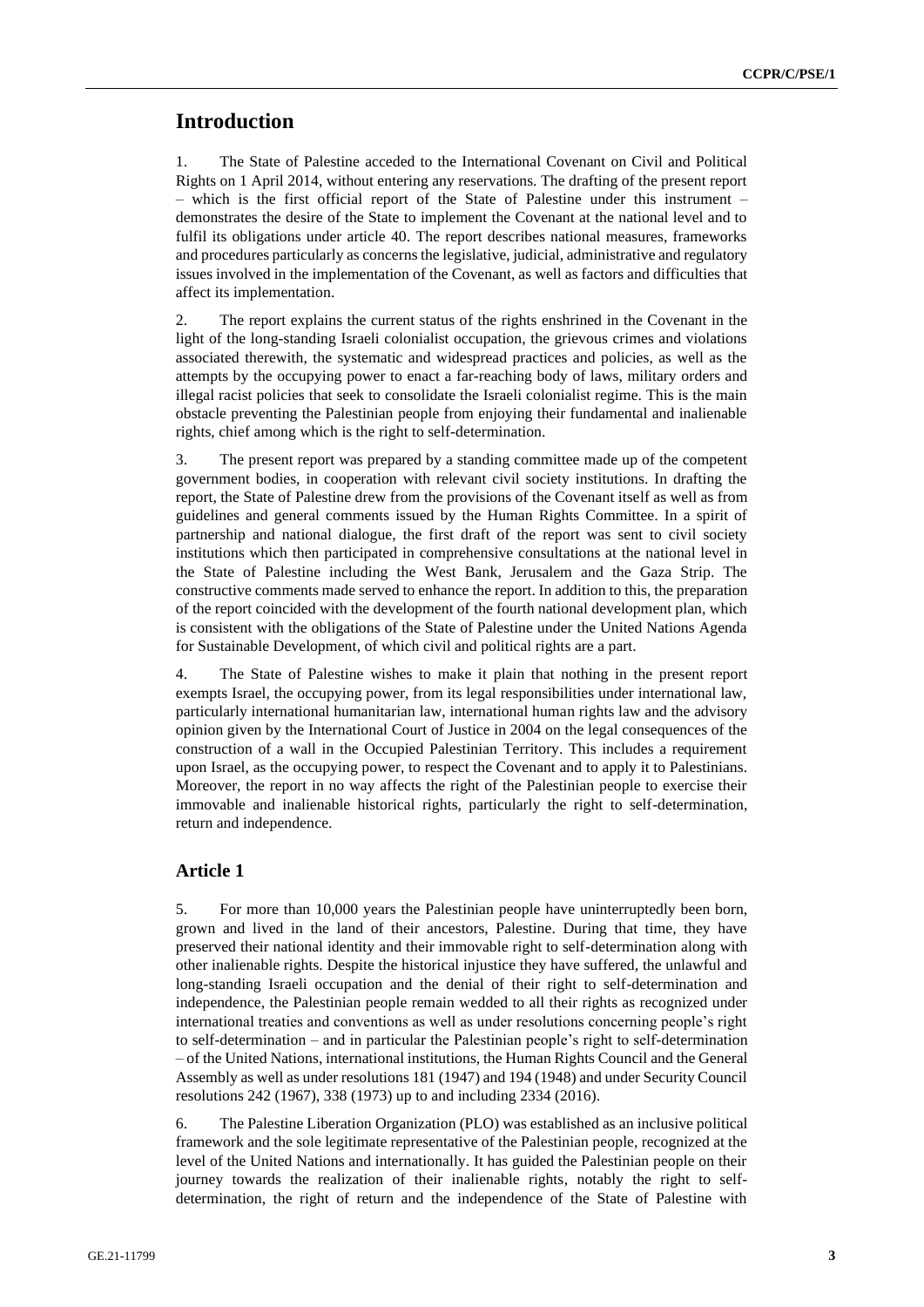Jerusalem as its capital, on the basis of the natural, historical and legal right of the Palestinian Arab people to their homeland, Palestine.

7. The Palestinian National Council (PNC) adopted the National Charter and the PLO Statutes as the two supreme constitutional documents underpinning the Palestinian people's exercise of their right to self-determination. The Charter regulates the operations of the National Council as a representative institution for the Palestinian people and the highest legislative authority, and it envisages an executive body in the form of the Executive Committee.

8. The State of Palestine recognizes the right to self-determination for all, as proclaimed in the Declaration of Independence, which is an expression of the national will of Palestinians as represented by the Palestine Liberation Organization, the sole legitimate representative of the Palestinian people.

9. The Declaration of Independence, which is a constitutional and foundational document, emphasizes the commitment of the State of Palestine to the principles and objectives of the United Nations and to the Universal Declaration of Human Rights. It further stipulates: "State of Palestine is the State of Palestinians wherever they may be. Therein they shall develop their national and cultural identity, enjoy full equality of rights, and have their religious and political beliefs and human dignity safeguarded under a democratic parliamentary system based on freedom of opinion; freedom to form parties; respect of the majority for minority rights; respect of minorities for majority decisions; social justice and equality; and non-discrimination in public rights on grounds of race, religion or colour, or between men and women, under a constitution that ensures the rule of law and an independent judiciary, in full consistency with the age-old spiritual and cultural heritage of Palestine embodying tolerance and religious coexistence."

10. The Palestinian Government promulgated the Palestinian Basic Law in 2001 (amended in 2003) to create a transitional document guaranteeing the fundamental rights and principles that enable the Palestinian people to exercise their right to self-determination and that enable the political process to achieve that end, until the adoption of an official constitution for the State of Palestine.

The Palestinian Basic Law, as amended in 2003, contains a body of articles intended to fulfil the Palestinian people's right to self-determination. These include:

- Article 2, which states that the people are the source of authority;
- Article 5, which stipulates that the system of governance in the State of Palestine is to be democratic;
- Article 26, which affirms the right of Palestinians to participate in the political process.

11. The Basic Law includes a raft of provisions relating to political participation and the democratic system of governance, such as the election of the Head of State (art. 34); the election of members of the Legislative Council and the definition of its role (art. 47); and the composition of the Legislative Council (art. 48). These measures are intended to fulfil the right to self-determination and the principle according to which the people are the source of authority. The Basic Law goes on to define certain components of the Palestinian political process; for example, in article 63 which defines the Council of Ministers as the basic executive organ of government.

Laws have been passed to regulate the mechanisms and means whereby the elective political process is conducted:

- Local Council Election Act No. 10 of 2005;
- Decree-Law No. 1 of 2007, which regulates general (presidential and legislative) elections.

The domestic laws of the State of Palestine address the importance of involving women in the political process and set quotas for them.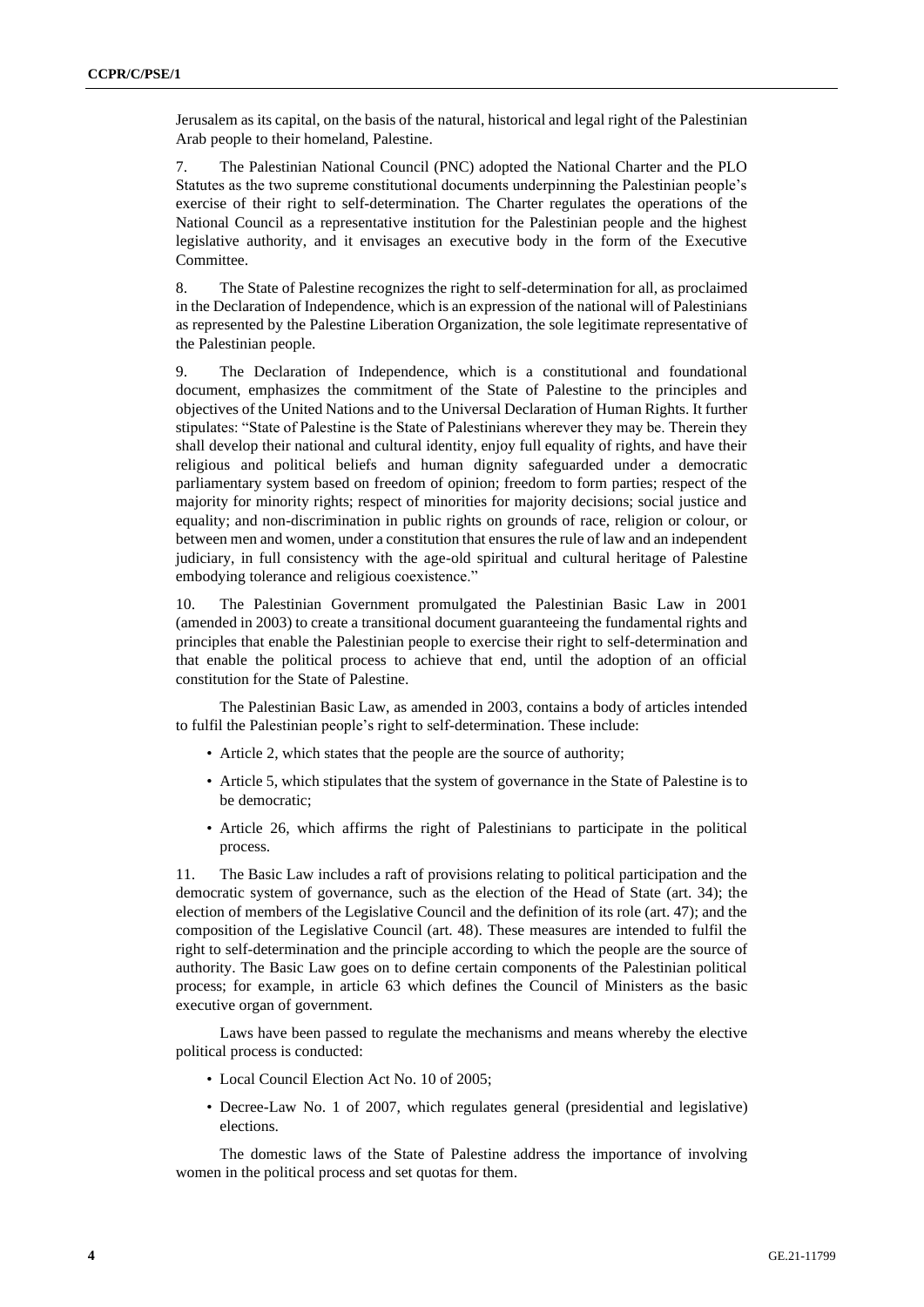12. The first legislative and presidential elections were held in 1996. In 2005, voters were again called to the urns to elect a President, and a new Legislative Council was elected in 2006. The division of Palestinians and the refusal of Israel, the occupying power, to allow the electoral process in occupied Jerusalem has prevented further legislative and presidential elections from being held.

#### **Exercising the right to self-determination under occupation**

13. Israel, the occupying power, constitutes the fundamental obstacle in this connection and it works to prevent the Palestinian people from exercising their rights. In this it receives support and encouragement from parties intent upon undermining the international multilateral system, a system founded on laws and rights, and upon preventing the establishment of a democratic and equitable international order in which peoples, including the Palestinian people, can fulfil their inalienable rights. Chief among those rights is the right to self-determination, independence and return for Palestine refugees on the basis of General Assembly resolution 194, as well as the right to economic, social and cultural development.

14. The Government of the Israeli occupation continues to set up a colonialist system based on racist laws that deprive the Palestinian people of the right to self-determination and steal large portions of land for the construction of the wall and of illegal settlements. Furthermore, the occupying forces deliberately carry out arbitrary arrests and prosecute Palestinians in sham courts that lack minimum fair trial guarantees. The International Court of Justice, for its part, has also stated that the wall of expansion and annexation, and the system underpinning it, constitute a serious violation of the right to self-determination of the Palestinian people.

15. The Israeli system of expansion and colonialism over occupied Palestinian land is the principal cause hindering the Palestinian people's exercise of natural and legal sovereignty over their own territory and resources. The occupying authorities disrupt the development of the Palestinian people and make constant structural changes to prevent Palestinians from enjoying their rights and their resources.

16. Israel, the occupying power, has been imposing a military and economic blockade on the Gaza Strip since 2007 and has been responsible for repeated military incursions and the destruction those incursions have wreaked. Moreover, the occupying authorities prohibit the entry of basic supplies, including foodstuffs, into the Gaza Strip and their repeated acts of aggression have not only killed and injured thousands of Palestinians but have damaged the environment and provoked a humanitarian crisis. The amount of groundwater suitable for human consumption has dropped to just 5 per cent of available groundwater supplies leading to concerns among United Nations agencies and others that the Gaza Strip will not be viable for life by 2020.

17. The occupying authorities continue to prevent millions of Palestine refugees from fulfilling their right and their desire to return to the homeland from which they were displaced, in accordance with General Assembly resolution 194 (1948).

18. Since its illegal annexation of Jerusalem, Israel, the occupying power, has been taking steps which it describes as "legal" or "administrative" but which are in fact racist measures that aim to change the legal condition and status of the occupied city. In this connection, it carries out acts of ethnic cleansing, seizes lands and property, forcibly evicts Palestinians, destroys their homes, breaks up their families and restricts residency. The purpose of this is to empty Jerusalem of its original Palestinian inhabitants and alter the demographic makeup of the city.

19. The unlawful policies and practices of Israel have impeded the Palestinian people's right to an independent and geographically contiguous State of Palestine, with Jerusalem as its capital, a State where life is viable and which is able to develop economically, socially and culturally. They have likewise impeded the ability of the Palestinian Government to adopt and implement national policies in various areas of life. Nonetheless, attempts at national reconciliation have continued with a view to ending the division among Palestinians, and efforts are ongoing to put an end to the occupation and to ensure that the Palestinian people can exercise their right to self-determination and their natural and legal sovereignty over their own land.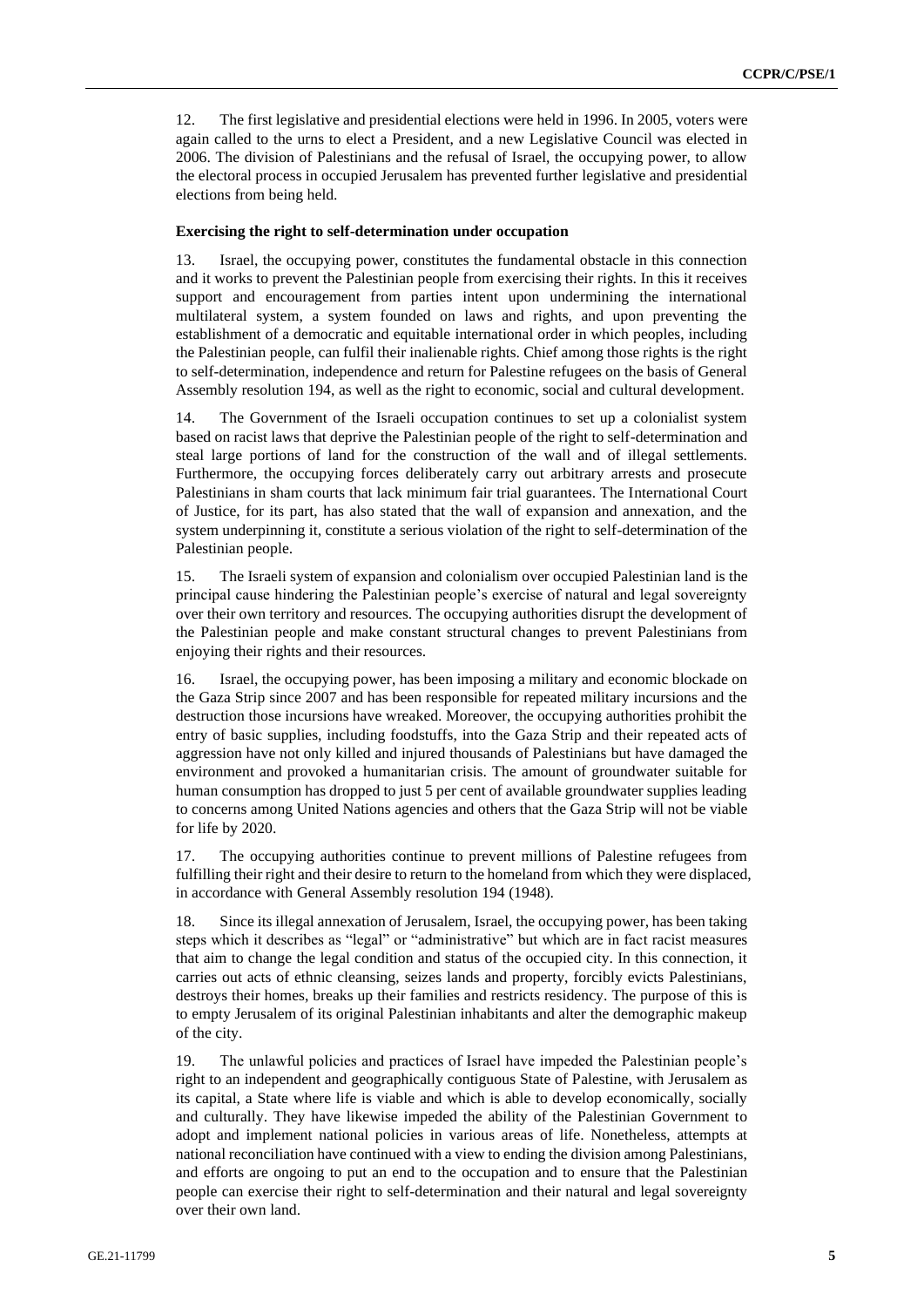#### **Sustainable development and the right to self-determination**

20. Despite the colonialist occupation policies that seek to undermine the developmental efforts of the State of Palestine, sustainable development nonetheless lies at the core of the vision of self-determination held by the leaders and government of the Palestinian people. This includes the right to dispose of natural resources as sovereign rights holders and the economic, social and cultural empowerment of citizens. This position of the State of Palestine has been expressed through its commitment to the 2030 Agenda for Sustainable Development; its adherence to the Rio Declaration and the principles enshrined therein concerning the rights to self-determination and development of peoples under foreign occupation; and its unreserved accession to human rights treaties. In fact, the Government of the State of Palestine believes that sovereignty over natural resources, enjoyment of the benefits of sustainable development and not being left behind are among the most important aspects of the exercise of the right to self-determination.

# **Article 2**

### **Institutional measures**

21. The State of Palestine cherishes a firm belief in the need to build a society where the principles of international law and of human rights can take root, just as it believes in protecting those rights against any violation or abuse. Palestine has taken a number of legislative measures and has rolled out measures and policies to help promote, develop and uphold human rights. In 2014, having acquired the status of non-member observer State of the United Nations, Palestine acceded to seven of the core human rights treaties.

22. In May 2014, the President of the State of Palestine issued a decree for the formation of a ministerial-level standing national committee to follow up on the obligations incurred by the State following its accession to international institutions, charters, covenants and protocols. The committee is chaired by the Ministry of Foreign Affairs and Migrants with members drawn from other ministries and competent institutions, and with the Independent Commission for Human Rights acting as observer. The ministerial-level committee established a subcommittee of technical experts as well as a subcommittee to harmonize domestic legislation with international treaties and to consolidate the status of the latter in the domestic legal panorama. These various committees are currently being formed and trained in order to ensure that human rights have a firm footing in all national institutions.

23. A department for international treaties has been set up inside the Ministry of Foreign Affairs and Migrants to strengthen human rights and implement measures aimed at fulfilling obligations arising from the accession of the State of Palestine to international treaties. Palestine has submitted initial reports under the human rights treaties to which it has acceded and has received a body of recommendations, which is acting to implement in line with its own national mechanisms.

24. The State of Palestine has incorporated the obligations arising from its accession to international treaties into its "Citizen First" national policy agenda for the years 2017–2022 and into its sectoral and intersectoral strategies, all of which together constitute the fourth national development plan and are consistent with the United Nations 2030 Sustainable Development Goals.

25. The State of Palestine has announced its commitment to the United Nations Agenda for Sustainable Development and, via a high-level committee on sustainable development, submitted its voluntary national review on the implementation of the Agenda to the highlevel political forum on sustainable development. The review was discussed before the General Assembly of the United Nations in 2018.

### **Legislative measures**

### **Incorporation of the Convention in the domestic legal order**

26. The Declaration of Independence, the highest constitutional reference of the State of Palestine, sets forth the legal grounds for adherence to the Universal Declaration of Human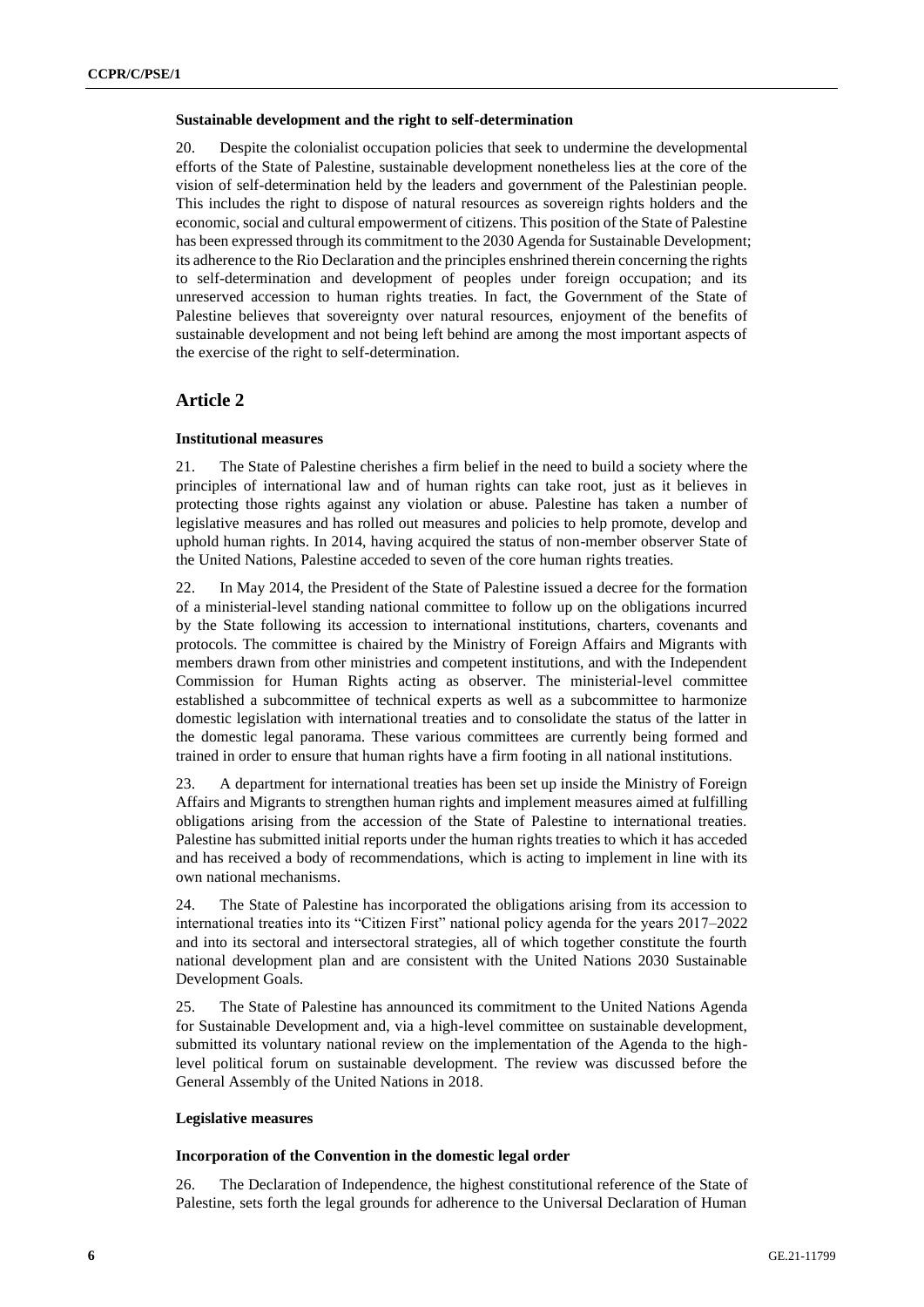Rights, the International Bill of Human Rights and the principles of the United Nations. In addition to this, chapter II (entitled Public rights and freedoms) of the amended Basic Law also reaffirms the provisions enshrined in the Covenant. These include the right to personal freedom and security (arts. 11 and 12); the prohibition of coercion and torture (art. 13); the right to a fair trial (art. 14); the prohibition of medical experiments without legal consent (art. 16); the inviolability of private dwellings (art. 17); freedom of belief, worship and religious rites (art. 18); freedom of opinion and expression (art. 19); freedom of residence and movement (art. 20); the right to participate in political life, to form parties, trade unions and associations, to participate in elections and to hold meetings (art. 26); the right to establish newspapers and media outlets (art. 27); the prohibition of expulsion from, or denial of return to, the homeland and the prohibition of travel bans and of the deprivation of citizenship (art. 28); the obligation to care for children and mothers (art. 29); the right of recourse to law and of compensation for judicial errors (art. 30); and the right to compensation for harm resulting from violations of individual freedoms (art. 32). The Government of Palestine has introduced a number of legislative reforms since 1994 and has worked to enact a broad body of legislation and laws.

27. In the light of the different legislation and laws that have been imposed on the State of Palestine during various historical periods and for the purpose of laying the groundwork for a unified legal system and helping the State fulfil its obligations, the Supreme Constitutional Court issued its ruling No. 5/2017 interpreting article 10 of the amended Basic Law. That article reads: "Human rights and freedoms shall be protected and respected, and the State of Palestine shall work without delay to accede to regional and international declarations and treaties that protect human rights." The Court decreed that international treaties to which the State of Palestine has acceded are to take precedence over domestic law but to have a status inferior to that of the Declaration of Independence and the amended Basic Law. This is conditional upon the treaties in question having acquired force of law with the completion of the formal stages required for the issuance of a domestic law for their implementation. Thus, the domestic legal order rests on the duality of international and domestic law.

### **Legislative harmonization committee**

28. On 7 March 2017 – acting on a decision of the national committee to follow up on the obligations incurred by the State following its accession to international institutions, charters, covenants and protocols – the Council of Ministers issued a decree for the formation of a legislative harmonization committee, to be headed by the Ministry of Justice. The task of the committee is to review existing laws and bills, and to decide on priorities vis-à-vis the updating or amendment of legislation to bring it into line with the international treaties to which the State of Palestine has acceded. The committee works in partnership with civil society institutions and the Independent Commission for Human Rights so as to ensure that the State of Palestine has a unified legal system that is consistent with international law.

### **Judicial remedies**

29. The Declaration of Independence provides for equality and non-discrimination, under a constitution that guarantees rule of law and an independent judiciary. In the same vein, article 9 of the amended Basic Law states: "Palestinians shall be equal before the law and the courts, without distinction on the basis of race, sex, colour, religion, political views or disability."

30. The Palestinian judiciary is regulated by a set of peremptory norms and by the general principles of rule of law, equality, non-discrimination and judicial independence. The right of recourse to law is protected and guaranteed for all persons, and all Palestinians have the right to resort to their "natural judge", with legal procedures being regulated by law is such a way as to ensure the prompt settlement of cases. Court proceedings envisage two stages of judgment governed by the principles of good governance and of compensation for judicial errors. There is a dual court system:

• The regular courts, which deal with civil, criminal and administrative cases. These include the Supreme Court of Justice, which has the power to consider and adjudicate disputes relating to administrative decisions; therefore, it is competent to decree legal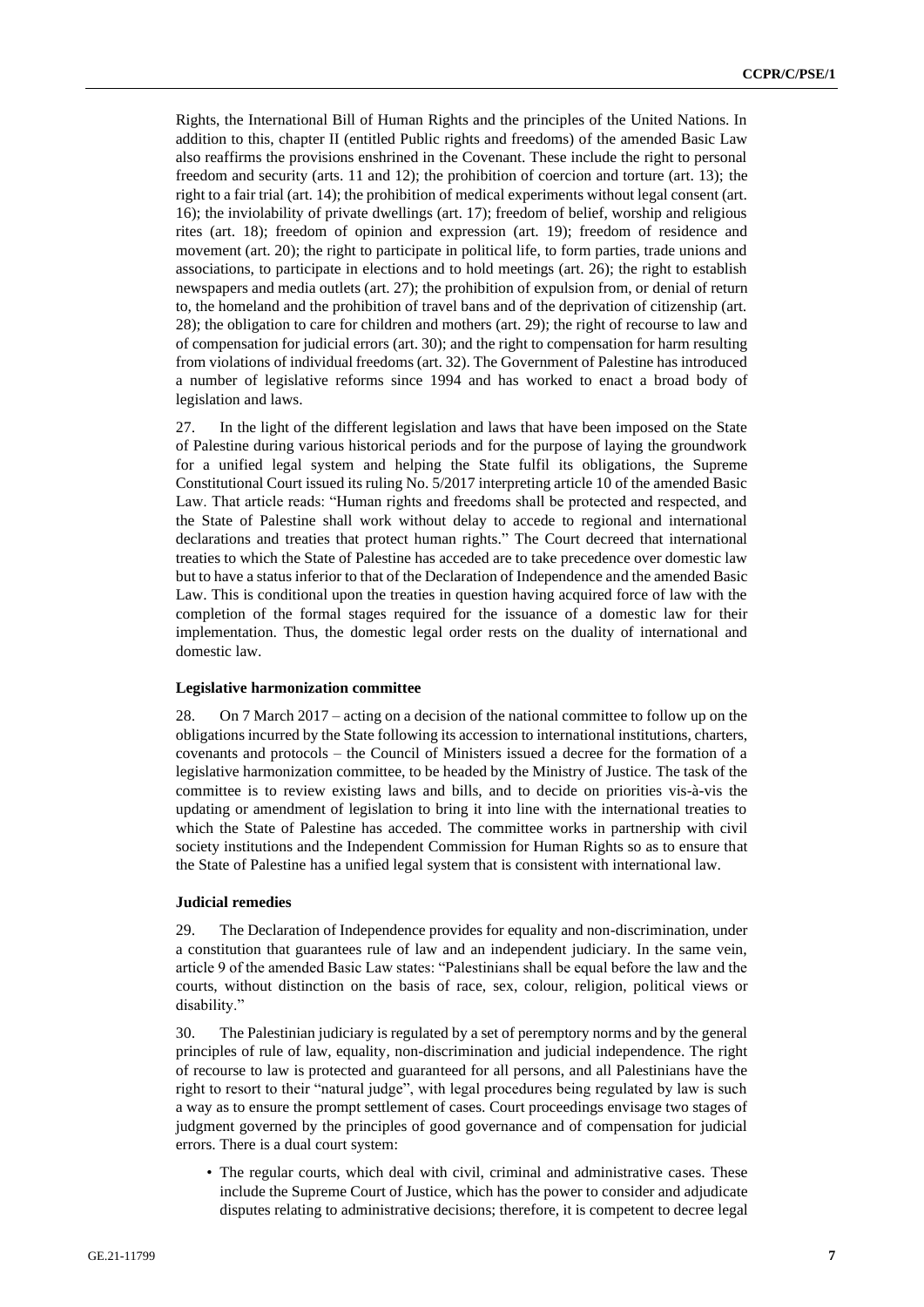protection for individuals who face any kind of discrimination from any government administrative body and to order the removal of that discrimination.

• The Supreme Constitutional Court which, under article 103 (1) of the amended Basic Law, has the power "to consider the constitutionality of laws and regulations etc., to interpret the provisions of the amended Basic Law and of domestic legislation and to adjudicate jurisdictional conflicts between judicial bodies and administrative bodies that have judicial jurisdiction".

#### **Office of the Public Prosecution**

31. The Office of the Public Prosecution is a division of the judiciary, its mandate set forth in the Code of Criminal Procedure (Act No. 3 of 2001). It alone is competent to launch and pursue criminal proceedings, and no other body may bring a criminal case. It is also the principal body responsible for conducting investigations and bringing charges. In addition, it has responsibility for enforcing sentences handed down in criminal cases and for bringing and pursuing disciplinary proceedings against judges and prosecutors. A number of specialized prosecution offices have been established in the Office of the Public Prosecution and a human rights unit has existed there since 2016. Under the law, the unit is responsible for following up on complaints received from the public and it works to ensure that human rights standards are incorporated into the Office's work.

### **Administrative remedies**

32. Under Complaints Management System No. 8 of 2016, the general department for complaints within the Council of Ministers monitors the operation of complaints units in ministries, government bodies, governorate offices and security agencies, all of which receive complaints concerning the performance of the Government and its institutions from individual members of the public as well as from civil society groups. The general department for complaints and the complaints units undertake to provide a written reply to petitioners within a maximum of 30 days from the date a complaint was filed. The online complaints system for government institutions was consolidated in 2016. Other bodies also receive complaints, such as the legal affairs section of the Office of the President, the grievances and human rights office of the police and an online complaints department that receives complaints concerning the operation of the courts.

33. The Independent Commission for Human Rights (Bureau of Grievances), which was established under article 31 of the amended Basic Law, plays an important oversight role. Its mandate extends to cases involving human rights violations and complaints made by citizens; at the same time, it works to raise awareness about legal matters and it monitors national legislation and policies and the extent to which they are consistent with international human rights standards.

34. In addition to this, civil society institutions constitute important national mechanisms for the protection and promotion of human rights. Their mandates range from defending human rights, to advocating for the demands of specific groups such as women, children or persons with disabilities, to encouraging involvement in public life and elections.

### **Compensation**

35. The right to compensation is enshrined in domestic legislation, first and foremost in the Basic Law, as amended, article 32 of which stipulates: "Any violation of any personal freedom, of the sanctity of the private life of human beings, or of any of the rights or liberties guaranteed under the Basic Law or any other law shall be considered a crime. Criminal and civil cases resulting from such violations shall not be subject to any statute of limitations. The National Authority shall guarantee just compensation to those who suffer harm in that connection." The issue of compensation is also addressed in the Civil Torts Act of 1944 while compensation for civil claimants is covered in the Code of Criminal Procedure.

36. Under article 106 of the amended Basic Law, court judgments are binding. Failing to enforce them or obstructing their enforcement in any way constitutes a crime punishable by imprisonment and – if the accused is a public official or anyone charged with public service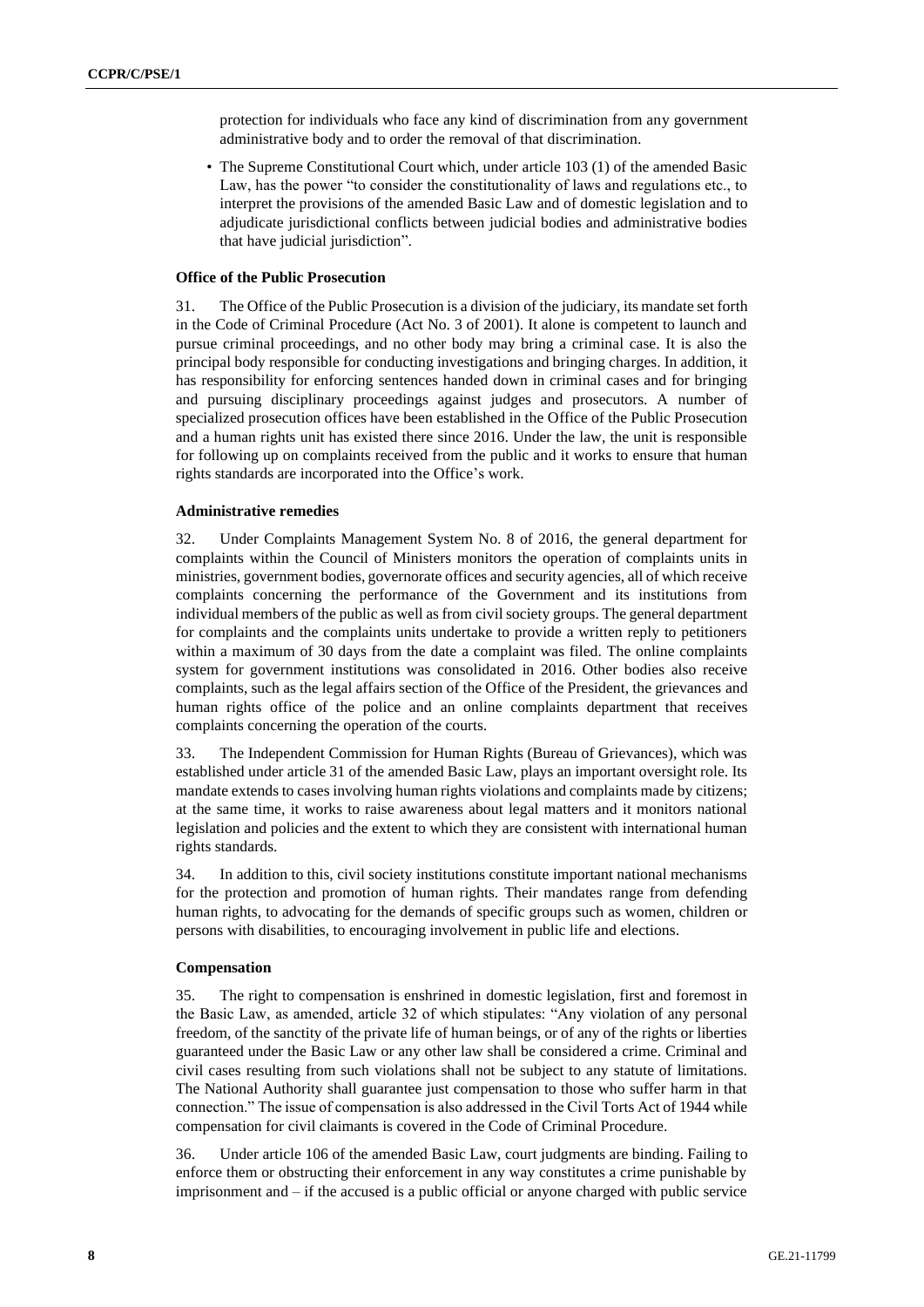– dismissal. The prevailing party has the right to appeal directly to the competent court, and the Government is responsible for guaranteeing compensation.

37. The Code of Civil and Commercial Procedure (Act No. 2 of 2001) admits action against judges or prosecutors in the event that they conduct their work fraudulently or deceitfully, or commit a gross professional error that cannot be rectified, as well as in other cases where the law dictates that judges are responsible and liable for compensation.

### **Awareness-raising**

### **Training**

38. The Ministry of Foreign Affairs and Migrants and the Office of the United Nations High Commissioner for Human Rights (OHCHR), in coordination with relevant United Nations agencies and organizations, have developed and rolled out a training plan for national teams involved in the drafting of reports under the human rights treaties.

39. With a view to building the capacities of persons working in judicial service, several training courses on human rights were run between 2014 and 2020 for judges in regular and sharia courts, members of the Office of the Public Prosecution and law enforcement officials.

40. Thanks to coordination between the Ministry of Justice and the Ministry of Foreign Affairs and Migrants, a number of training courses on harmonization mechanisms have been held for members of the legislative harmonization committee.

#### **Human Rights Day**

41. Since acceding to international human rights treaties, the State of Palestine has been organizing annual activities as part of its commemorations of Human Rights Day. These activities – which take place through a partnership between the Ministry of Foreign Affairs and Migrants, the Ministry of Education and Higher Education, the Ministry of Justice, the Independent Commission for Human Rights, OHCHR and other partners – include the following:

- Supplying schools with posters bearing the Universal Declaration of Human Rights;
- Arranging for programmes to be broadcast on Palestinian television;
- Printing hundreds of leaflets with the Universal Declaration of Human Rights and the seven core human rights treaties to which the State of Palestine acceded in 2014; these have been distributed to ministries, government institutions and the governorates;
- Sending text messages containing rights-related information, in collaboration with Palestinian providers of mobile communication services and for a specified time period;
- Broadcasting films and conducting interviews regarding the human rights situation in Palestine.

#### **Educational curricula**

42. As per article 35 (1) of Decree-Law No. 8 of 2017 regarding public education, educational curricula for all stages of schooling are developed with a focus on the norms enshrined in national legislation and international human rights treaties. The State of Palestine has undertaken to introduce human rights principles into its school curricula, and the Ministry of Education has rolled out several programmes and projects aimed at raising awareness about human rights. They include:

- A citizenship programme encompassing activities and events on international human rights instruments;
- A programme to teach students about the concepts of human rights, international humanitarian law and related international instruments; this includes student meetings to discuss human rights violations in Palestine.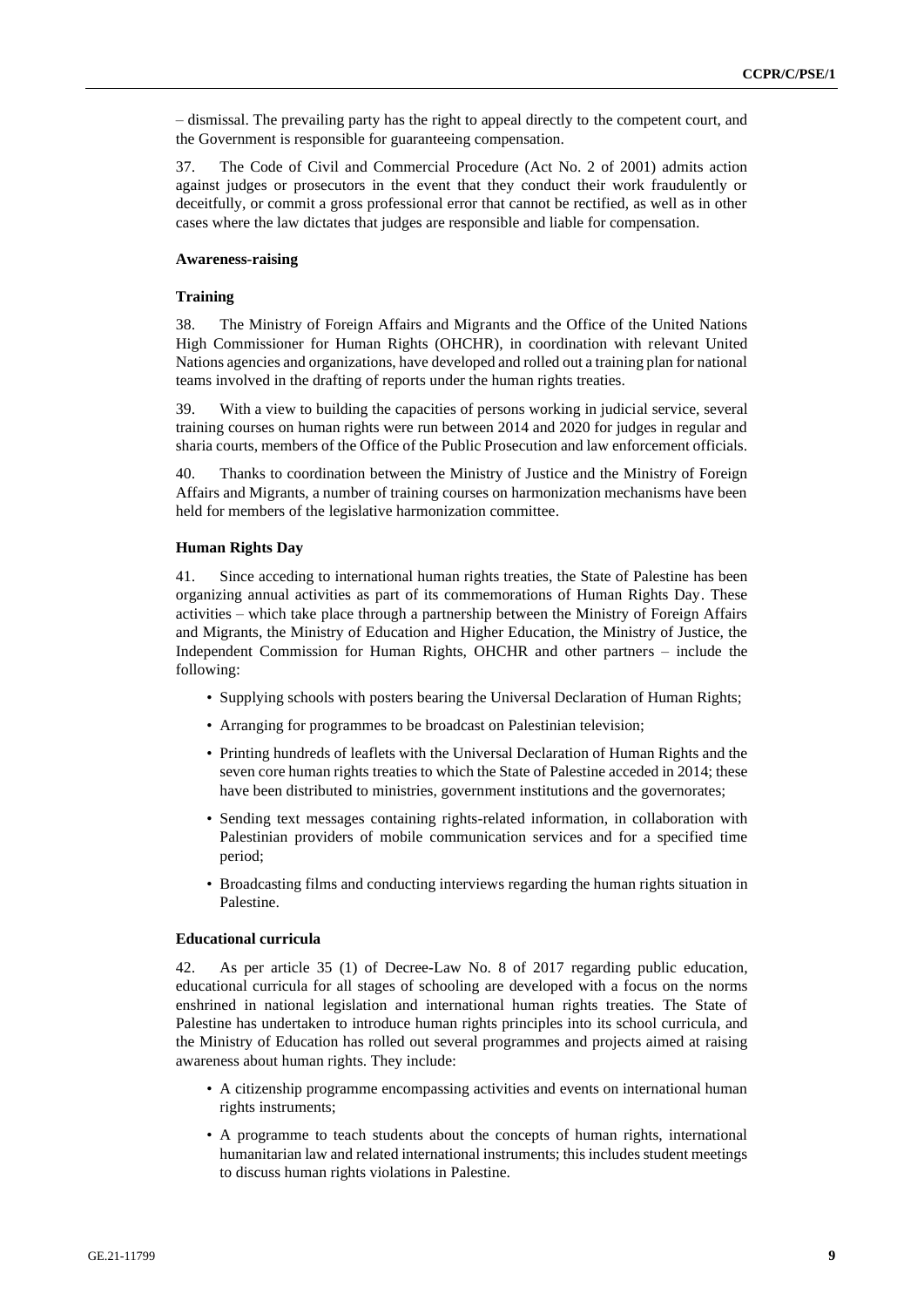### **Publication of reports**

43. The State of Palestine has sought to promote dialogue between the Government and civil society through national consultations to discuss the drafts of the initial reports prepared by official institutions for the human rights treaty bodies. The drafts are discussed and assessed with civil society and its views are then taken into account when drafting the final version of the reports. Moreover, the authorities form partnerships with civil society groups when drawing up plans to implement the recommendations made by the human rights treaty bodies.

44. Since Israel, the occupying power, bars civil society institutions in the Gaza Strip from accessing the West Bank just as it bars access to the Gaza Strip, two separate national consultative meetings were held on the present report: one in December 2017 at the Ministry of Foreign Affairs and Migrants with civil society institutions in the West Bank including those that operate in occupied Jerusalem; and another in March 2018 by videoconference at the Independent Commission for Human Rights with civil society institutions in the Gaza Strip. The consultations were attended by representatives from ministries of the State of Palestine and from civil society and human rights institutions working in the Occupied Palestinian Territory.

45. The final versions of the initial reports of the State of Palestine to the monitoring bodies established under the international human rights treaties have also been published on the website of the Ministry of Foreign Affairs and Migrants, as well as on the official website of all ministries concerned. Palestine undertakes to discuss its reports under the human rights treaties with the relevant treaty bodies and to follow up on the implementation of the concluding observations and recommendations those bodies make.

### **Equality and non-discrimination**

46. The Declaration of Independence, which is the highest-ranking constitutional document of the State of Palestine, guarantees the fulfilment of rights and freedoms and decrees full and universal equality without discrimination. The Declaration also emphasizes the commitment of the State to the principles and objectives of the United Nations and to the Universal Declaration of Human Rights. Equality and non-discrimination are also enshrined in article 9 of the amended Basic Law, which states: "Palestinians shall be equal before the law and the courts, without distinction on the basis of race, sex, colour, religion, political views or disability." As may be seen, the prohibition of discrimination is a general principle of supreme legal standing, which means that any legislation that does not take account thereof may be overturned on grounds of unconstitutionality by the Supreme Constitutional Court. Thus constitutional laws trace a legal pathway towards equality and non-discrimination.

47. Existing laws contain explicit provisions prohibiting discrimination and enjoining equality; for example, in legislation governing elections and the recognition of all citizens' right to vote and to stand for election. In addition to this, the Civil Service Act No. 4 of 1998 and the Labour Code (Act No. 7 of 2000) both prohibit discrimination in working conditions between men and women. The Palestinian Children's Act No. 7 of 2004 includes provisions to protect children against discrimination, while the Disability Rights Act No. 4 of 1999 guarantees the rights of persons with disabilities and protects them against all forms of discrimination.

48. Article 14 of the draft constitution of the State of Palestine of 2015 states: "All Palestinians are equal before the law, enjoy the same rights and have the duties prescribed by law, without distinction as to origin, race, sex, religion, social status, opinion or disability."

49. The draft criminal code also envisages the criminalization of discriminatory acts, which it punishes by imprisonment and a fine. The text defines discrimination as: "Any differentiation among natural persons on the basis of national or social origin, colour, sex, family status, health status, disability, political opinion, trade union affiliation, or actual or presumed affiliation or non-affiliation with a race, nation, lineage or specific religion."

50. A draft law on the protection of the family from violence includes a definition of discrimination against women that is consistent with the definition enshrined in the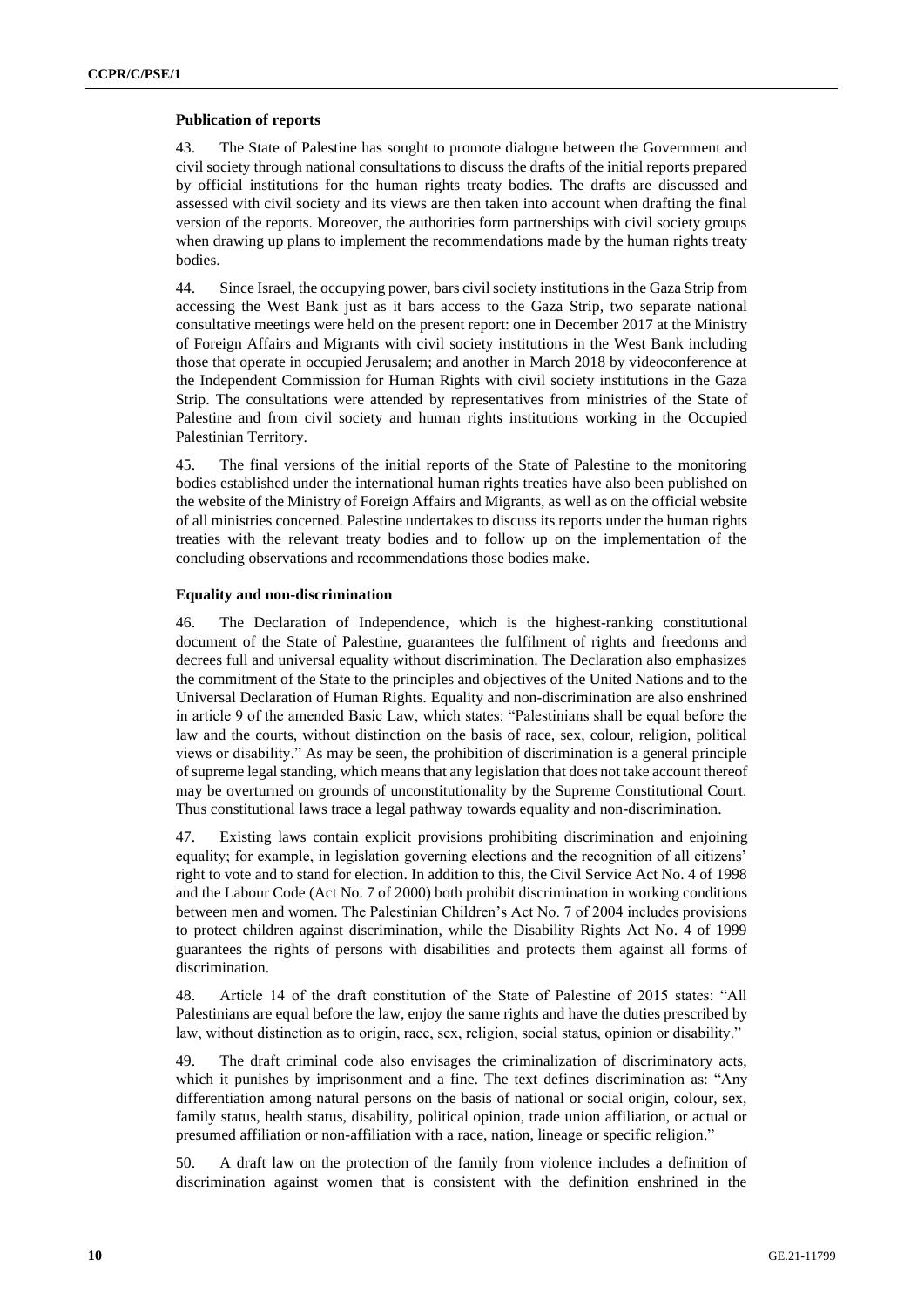Convention on the Elimination of All Forms of Discrimination against Women. The bill considers such discrimination to be a criminal offence and envisages appropriate penalties.

51. The political will and the commitment of the State of Palestine to prohibit all forms of discrimination, and to take all necessary measures in that connection, is well expressed in its accession to the Convention on the Elimination of All Forms of Discrimination against Women, to the International Convention on the Elimination of All Forms of Racial Discrimination, to the International Covenant on Civil and Political Rights, to the International Covenant on Economic, Social and Cultural Rights and to other international human rights treaties.

### **Challenges**

52. Israel, the occupying power, geographically fragments the Occupied Palestinian Territory and attempts to destroy the Palestinian social fabric while subjecting Palestinians to a body of racist laws. Palestinians living in occupied Jerusalem are subject to the Permanent Residency Act while Palestinian civilians in the West Bank and Gaza Strip are subject to military law. At the same time, Israeli civil law is applied to Israeli colonists. Moreover, Israel continues to impose its policy of denying Palestinians – whether refugees or displaced persons living outside the Occupied Palestinian Territory – the right of return.

53. The report of the Special Rapporteur on the situation of human rights in the Palestinian territories occupied since 1967, presented to the General Assembly in 2012, stated that: "Israel has created a regime of separation and discrimination, with two separate systems of law in Palestinian territory: one system applies to the settlers, and treats the settlements as de facto extensions of Israel and grants settlers the rights of citizens with the protections of a quasi-democratic State. In contrast, the Palestinians are subject to a system of military administration that deprives them of legal protection and the right to participate in shaping policies regarding the land in which they live. These separate systems reinforce a regime in which rights depend on national identity and citizenship. A dual system of roads, one for settlers and one for Palestinians, further entrenches the discriminatory separation between the two communities."

54. For its part, the Committee on the Elimination of Racial Discrimination has established that it has a mandate to consider complaints lodged by the State of Palestine against Israel, the occupying power, and its racist practices against the Palestinian people.

### **Foreigners**

55. All laws that regulate rights and freedoms apply to citizens and foreigners without distinction, with the same limitations and the same guarantees. The State guarantees the right to take legal action and to have recourse to the courts, in line with the Declaration of Independence and the amended Basic Law, which recognize the principle of equality and the rule of law.

# **Article 3**

56. To complement the legislative and policy measures adopted by the State of Palestine to prevent discrimination, as outlined above, additional legislative and policy measures have been adopted to ensure that women and men enjoy equal rights under the Covenant. They include:

### **Legislative measures**

57. The Declaration of Independence states that women and men are equal in their enjoyment of all fundamental rights and freedoms, while the amended Basic Law envisages a number of general legal guarantees to ensure that women are able to exercise their right to equality, non-discrimination and equality of opportunity.

58. There is a supreme political will in favour of achieving equality between women and men, and this has translated into a body of legislative reforms and bills the purpose of which is to curb forms of behaviour that discriminate against women. One of these is the draft law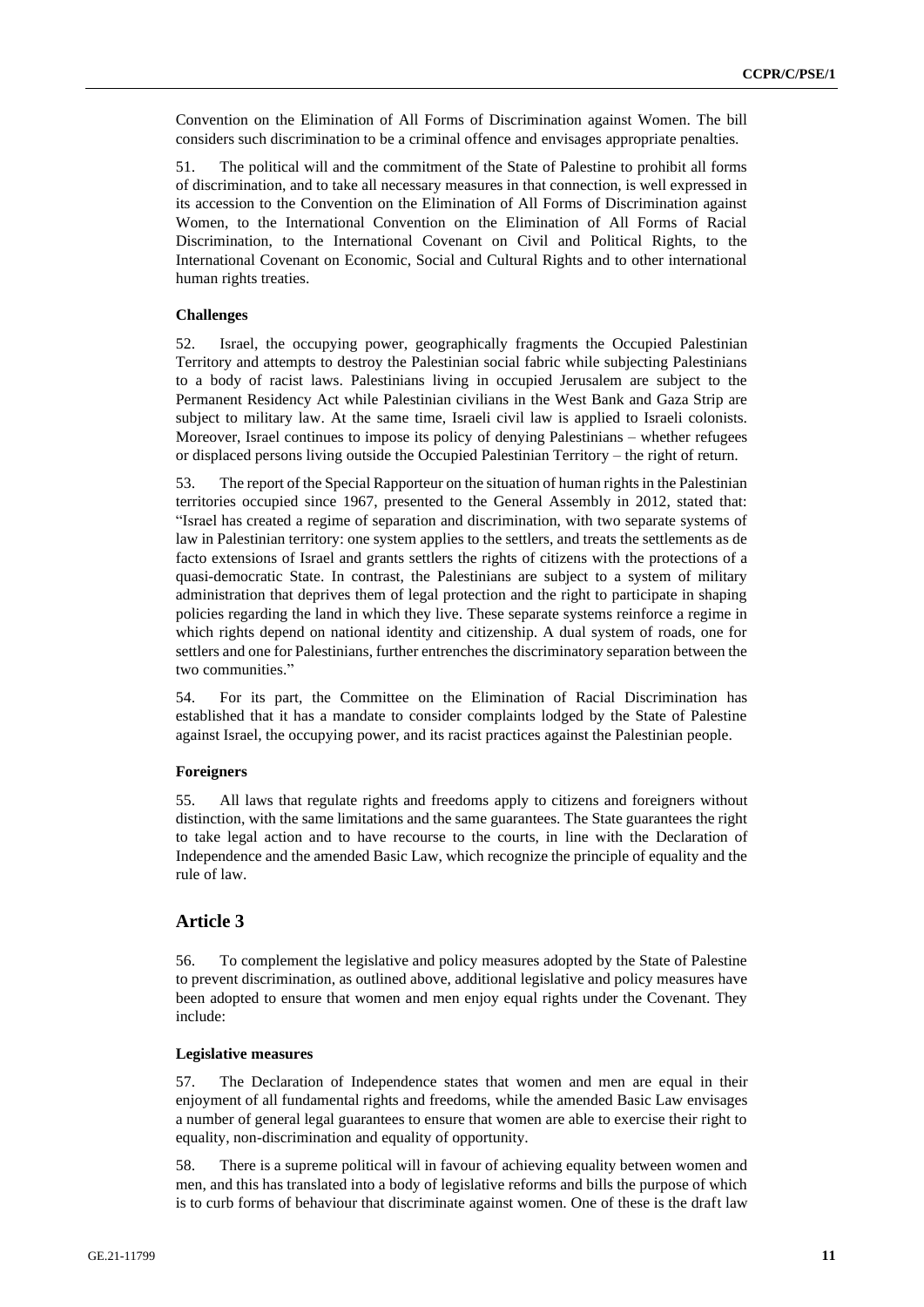on the protection of the family from violence, which contains a definition of discrimination against women that is consistent with the Convention on the Elimination of All Forms of Discrimination against Women. Alongside the legislative harmonization committee, a committee for gender-fair legislation has also been created and a technical committee has been formed to review and update the system of laws governing personal and civil status. All these committees are working to review and draft legislation from a gender perspective and to bring it into line with international standards.

### **Policy measures**

59. The Ministry of Women's Affairs was established in 2003 as a national institution for the advancement of women. Its purpose is to uphold the Government's commitment to formulating and implementing policies, strategies and measures to eliminate discrimination. At its inception, the Ministry adopted the Beijing Platform for Action.

60. Gender units have been reintroduced as part of the structure of governmental bodies, where they work to integrate gender-related issues into various sectors and to monitor government programmes and policies. There are units with special names, depending upon the nature of their activity: the "women's health development" in the Ministry of Health; the "general department for women's work" in the Ministry of Endowments; and the "unit for male and female statistics" in the Central Bureau of Statistics. The gender unit in the Ministry of Information is also working to institutionalize gender issues and to monitor, from a gender perspective, the laws, programming policies and plans that govern the media, broadcasting and production.

61. The Gender Policy Institute was established pursuant to a 2019 decree of the Council of Ministers. Its purpose is to produce studies and research that can be used as a foundation upon which to develop gender-equality policies.

62. In March 2018, the Council of Ministers issued decrees granting women the right to apply for passports and open bank accounts for their children and to take them to school.

63. At the level of national planning, the Palestinian government is working to include gender issues in national and sectoral policies and in general budgets. In that connection, the Government adopted its national development plan: "Building the State and Embodying Sovereignty 2014–2016", the priorities of which included greater protection for women, increased participation in the labour market and easier access to basic services. The Government also adopted its national policy agenda 2017–2022: "Citizen First" and its intersectoral plan for gender equality and justice 2017–2022.

64. A higher national committee was set up in 2012 for the implementation of Security Council resolution 1325 (2000) on women, peace and security. The committee aims to improve protection for women in the face of Israeli occupation and its members include governmental and non-governmental institutions, who represent the national coalition for the implementation of resolution 1325.

65. In 2010, most political parties signed a pledge to promote the involvement of Palestinian women in the political decision-making process, at a minimum level of 30 per cent. Among recent decisions taken by the Palestinian Central Council was one to roll out mechanisms for the implementation of that pledge and to bring domestic laws into line with the Convention on the Elimination of All Forms of Discrimination against Women.

66. Ever since 1996, gender has been incorporated into the surveys conducted by the Palestinian Central Bureau of Statistics, which now yield detailed gender-based data. The Bureau also has a national plan for monitoring sustainable development indicators 2030 and has conducted a survey on violence in Palestinian society between 2011 and 2019.

67. Civil society institutions that focus on women's activities also play an effective role as they seek to support and empower women in all fields. They work to promote community awareness about the rights and status of women and they play an important role in eradicating customs and practices that discriminate against women.

68. One expression of effective political will in this connection was the 2014 accession – with no reservations – of the State of Palestine to the Convention on the Elimination of All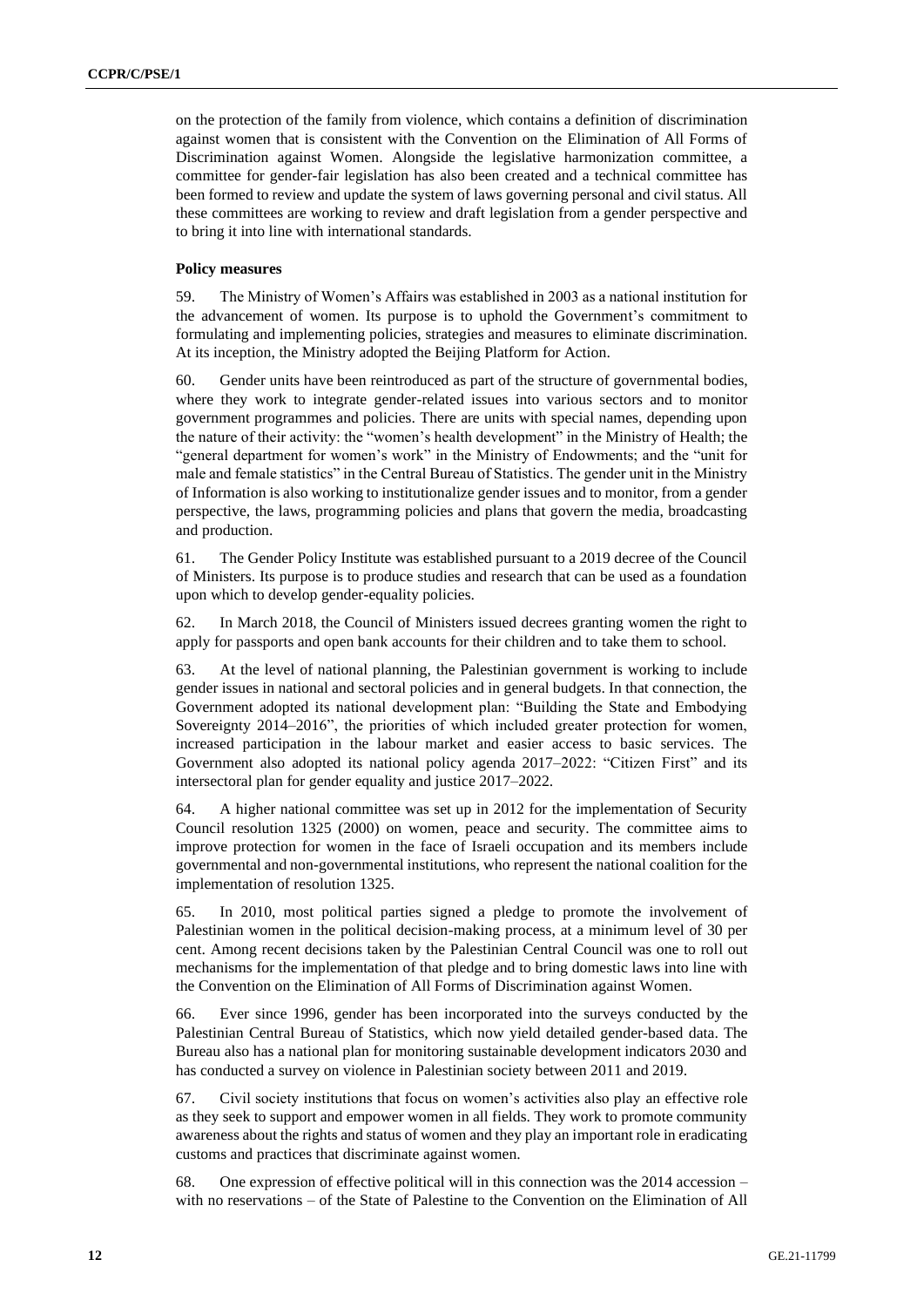Forms of Discrimination against Women. This represents a step forward in the national efforts to protect the rights of Palestinian women and to remove discriminatory provisions from existing legislation and policies. The State of Palestine submitted its initial report under the Convention in March 2017 and is currently in the process of implementing the concluding observations of the relevant treaty body.

69. The State of Palestine acceded to the Optional Protocol to the Convention on the Elimination of All Forms of Discrimination against Women in 2018, and to the Convention on Consent to Marriage, Minimum Age for Marriage and Registration of Marriages, the Convention on the Nationality of Married Women and the Convention on the Political Rights of Women in 2014. Moreover, as part of regional efforts towards the advancement of women, the State of Palestine joined the Arab Women Organization in 2003 and it ratified the statutes of the Women's Development Organization of the Organization of Islamic Cooperation, in 2013.

### **Public and private sector work**

70. In the State of Palestine, labour is regulated by the Basic Law, as amended, and by the Civil Service Act No. 4 of 1998, as amended – as regards work in the public sector – and by the Labour Code of 2000 – as regards work in the private sector. These laws envisage equality between women and men as concerns the right to work, employment opportunities and wages. Quality of work is assessed using the same standards as those applied to the assessment of professional performance and promotion. These laws also respect women's right to have children and their right to paid maternity leave without any loss of seniority, benefits or promotion. As part of its plan of action, the legislative harmonization committee is reviewing amendments to the Public Pensions Act and the Civil Service Act, and is taking steps to ensure equal pay and pension rights. It is also reviewing the Labour Code to penalize discrimination and harassment in the workplace.

71. Although the involvement of women in the workforce has increased over recent years, it remains very low compared to that of men. In 2018, 21 per cent of all women of working age were participating in the workforce, as compared to 10 per cent in 2000. The comparable statistic for men in 2018 was 72 per cent. Moreover, there is a clear gap between the sexes in average daily wage, which for women is 92 shekels and for men 129 shekels, according to data collected by the Palestinian Central Bureau of Statistics. With a view to closing that gap, the harmonization committee is reviewing the Labour Code (Act No. 7 of 2000) to bring it into line with international standards and with recommendations of the Committee on the Elimination of Discrimination against Women regarding equal pay for men and women for work of equal value. For its part, the Ministry of Labour is increasing its oversight and sanctions to ensure that the law is duly applied.

### **Level of participation of women in political and public life**

72. Statistics show that the number of women in positions of responsibility, in both the public and private sectors, as well as in parliament and in senior positions is low. Around 5 per cent of members of the Central Council and 11 per cent of the PLO National Council are women while the Executive Committee, which is the highest executive body in the Organization, has one woman.

73. The proportion of women on the Legislative Council increased after the 2006 elections, rising to 12.9 per cent, as compared to 5.6 per cent following the 1996 elections. Under Decree-Law No. 1 of 2007 regarding general elections, a "female quota" system was introduced as an interim special measure.

74. In the same way, Local Councils Act No. 10 of 2005 also envisages a "female quota" system. Nonetheless, the proportion of women in local elections, at the level both of candidacy and of electoral outcomes, remains very low, as the table below shows:

| Election  | Proportion of female candidates | Proportion of successful female candidates |
|-----------|---------------------------------|--------------------------------------------|
| 2004-2005 | 19.2%                           | 13.7%                                      |
| 2012      | 24.8%                           | 21%                                        |
| 2017      | 26%                             | 21%                                        |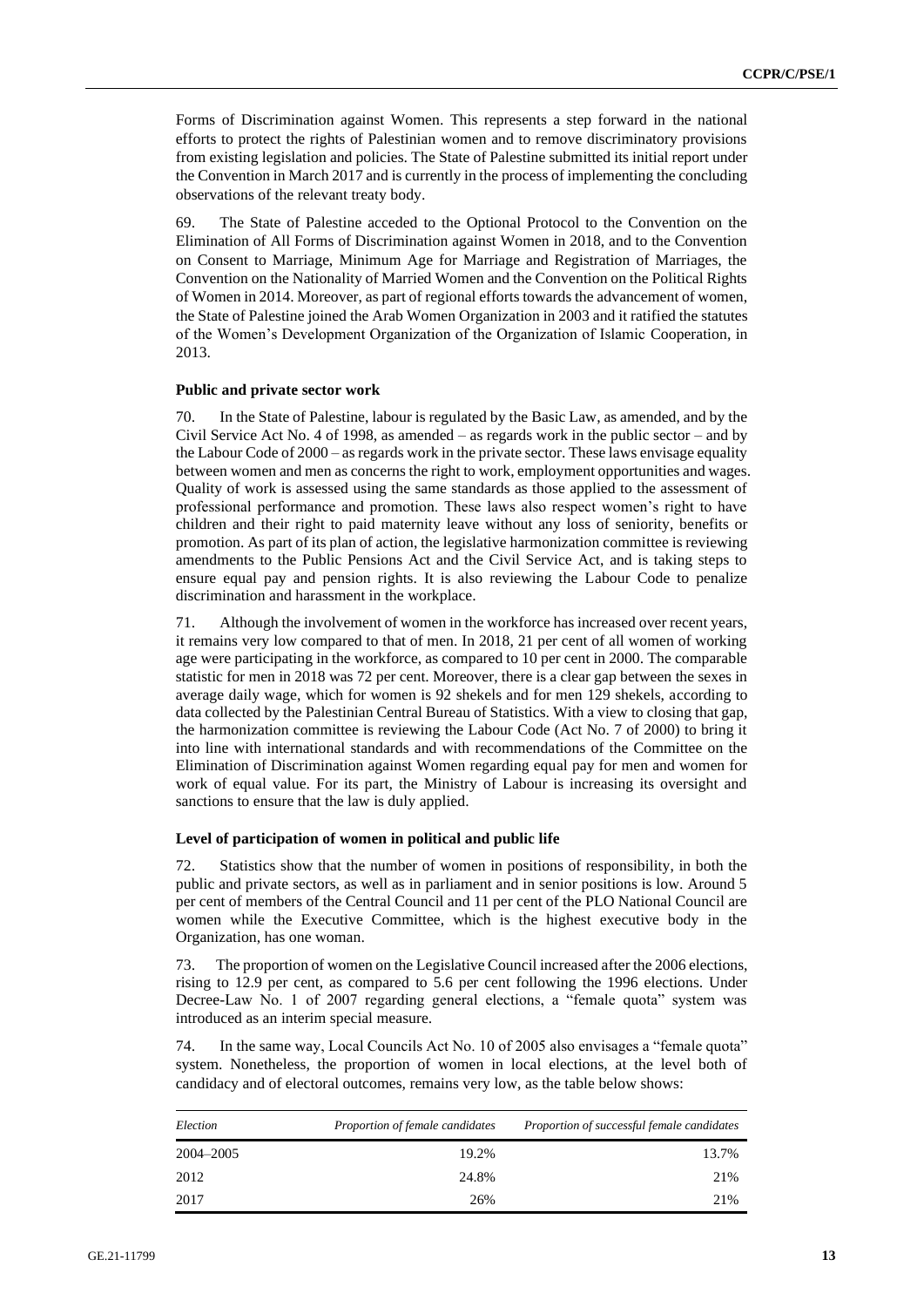75. As concerns student councils, despite an increase in the proportion of women in the student body of universities and colleges, prevailing societal norms still stand as a major obstacle to their participation. In fact, the proportional distribution of student council membership in Palestinian universities and institutes in the West Bank stood at 23.2 per cent female and 76.8 per cent male in 2015 and at 87.6 per cent male compared to 12.4 per cent female in 2016. There are no student councils at universities in Gaza with the exception of the Islamic University, which has two councils, one for males and one for females, each with 11 members.

76. Three women held ministerial posts during the eighteenth administration. Women also hold senior positions, such as head of the Palestinian Central Bureau of Statistics and head of the Bureau for Legal Advice and Legislation, while the governors of Ramallah and of Birah are women.

77. The number of female judges is increasing gradually, with four female sharia judges and two female officials authorized to conclude marriage contracts. The table below shows the number of judges in the State of Palestine in 2018:

|                                  | West Bank |          | Gaza Strip   |             | Palestine      |          |
|----------------------------------|-----------|----------|--------------|-------------|----------------|----------|
| Type of Court                    | Male      | Female   |              | Male Female | Male           | Female   |
| Chief Qadi/Head of Supreme Court |           | $\theta$ | $\mathbf{0}$ | $\theta$    |                | $\theta$ |
| Supreme Court                    | 25        | 3        | 5            |             | 30             | 4        |
| Court of Appeal                  | 23        | 5        | 10           | $\Omega$    | 33             | 5        |
| Court of first instance          | 64        | 9        | 8            |             | 72             | 10       |
| Anti-corruption court            | 2         |          | $\mathbf{0}$ | $\theta$    | $\overline{c}$ |          |
| Magistrates' court               | 57        | 23       | 11           | 2           | 68             | 25       |
| <b>Total</b>                     | 172       | 41       | 34           | 4           | 206            | 45       |

78. There has been a tangible increase in the proportion of women holding positions in the Office of the Public Prosecution where, in 2018, 21 per cent of the members of the Office were women. Details are given in the table below:

|                      | 2016 |        | 2017 |        | 2018 |          |  |
|----------------------|------|--------|------|--------|------|----------|--|
|                      | Male | Female | Male | Female | Male | Female   |  |
| Chief prosecutor     | 34   | 6      | 40   |        | 38   |          |  |
| Deputy prosecutor    | 56   | 13     | 82   | 27     | 85   | 28       |  |
| Assistant prosecutor | 30   | 14     | 4    |        | 0    | $\Omega$ |  |

79. In 2019, 54 per cent of the staff of the Ministry of Foreign Affairs and Migrants were women. In addition, there were 12 women of ambassadorial rank, some holding influential international decision-making positions.

80. According to data from the Palestinian Central Bureau of Statistics, women accounted for 43 per cent of public sector workers in the State of Palestine in 2019, although the proportion of women decreases further up the ladder of the public administration, particularly as regards senior positions. In fact, women working in the civil service hold only around 12 per cent of posts at general-manager level and above. There has been no significant change in that figure, which stood at 11.7 per cent in 2015.

81. In 2017, women accounted for 33.3 per cent of editors-in-chief.

### **Combating domestic violence**

82. As a complement to the process of legislative reform, ongoing efforts are being made to enact the decree-law to protect the family from violence, and to introduce legally binding and socially flexible provisions within a framework of norms to protect privacy and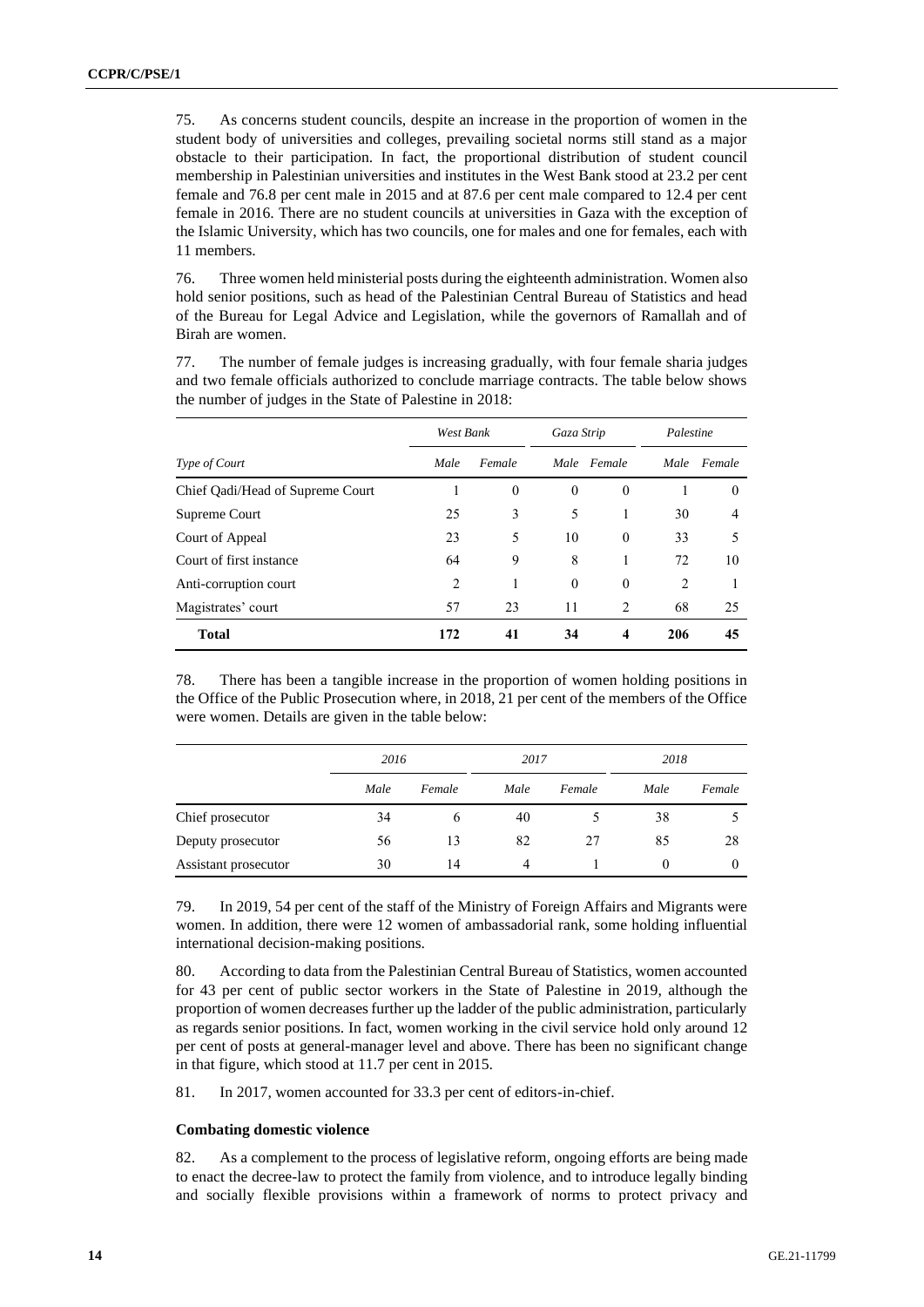confidentiality, which are necessary to obviate the risk of family disintegration. The draft decree-law will help to facilitate legal action, as all relevant cases are exempt from legal fees and are treated as urgent at every stage of proceedings. The bill defines all forms of violence and discrimination, and designates penalties for each, and it includes provision for protection orders for victims, children under guardianship, witnesses and anyone who provides assistance to a victim. In addition to this, the draft decree-law regulates the possibility of mediation in cases of minor offences or infractions. This possibility – which is admitted just once, with the approval of the parties and under the supervision of the Office of the Public Prosecution – does not impede a civil action from being brought before the competent court and, in the event of non-compliance with the mediation conditions, criminal proceedings are launched. The bill has been reviewed by the legislative harmonization committee and steps are currently being taken to enact it.

#### **National mechanisms**

83. With a view to institutionalizing the action taken to combat violence against women, a national anti-violence committee was established under a 2008 decree of the Council of Ministers. The committee drafted a strategy to combat violence against women 2011–2019 and, on the basis of an evaluation of that strategy, produced another for the period 2020– 2030, consistent with the Sustainable Development Goals and the Convention on the Elimination of All Forms of Discrimination against Women. Moreover, in 2014, the committee adopted a "risk situation review system" for female victims of violence.

84. A national observatory on violence against women was established under a decree of the Council of Ministers in 2017. Its purpose is to provide a digitalized database of cases of violence to help in policymaking, in enforcing or amending legislation and in decisionmaking.

85. The Ministry of Social Development takes in female victims of violence and provides them with social, legal and psychological counselling services free of charge. In case of need, it refers them to centres that provide protection and shelter, either run by the Ministry or under ministerial supervision. These centres, in turn, provide the women with overnight accommodation, shelter, protection and rehabilitation.

86. The operation of the centres is regulated by the Protection Centre Regulations No. 9 of 2011 and by the National Referral Regulations of 2013. Moreover, a national referral team has been formed and a detailed procedural manual has been drafted. There are four protection centres providing such services in the West Bank – the Mehwar Centre, the Girls' Welfare Home, the Safe House and the Women's Emergency Protection Home – and two in the Gaza Strip – the Safe House and the Hayat Centre. Of the latter, only one provides shelter, which means it is not possible to handle every case in which a woman might request protection.

87. The Ministry of Social Development incorporates female victims of violence into its relief and development programmes as urgent special cases, and it organizes joint programmes with non-governmental organizations (NGOs). In 2017, the Ministry dealt with 336 cases involving female victims of gender-based violence.

88. In 2008, family protection units were established within the police to address cases of domestic violence and sex crimes. In the Gaza Strip, in the absence of any specialized family protection units, the police receive complaints from female victims of violence and help to resolve disputes with, as appropriate, the assistance of reconciliation committees.

89. In 2016, a special prosecutor's office was established to protect families from violence and to strengthen the role of the Office of the Public Prosecution in protecting female victims of violence. Furthermore, a gender unit has been set up in the Office of the Public Prosecution and a unified operations manual has been drafted for prosecutors to use when dealing with female victims of violence.

90. Family guidance and reconciliation units have been created in the sharia courts. An infrastructure has been set up in the courts of first instance with mediation and legal counselling services being provided before having recourse to the courts. In 2016, these units dealt with a total of 4,476 cases in the West Bank.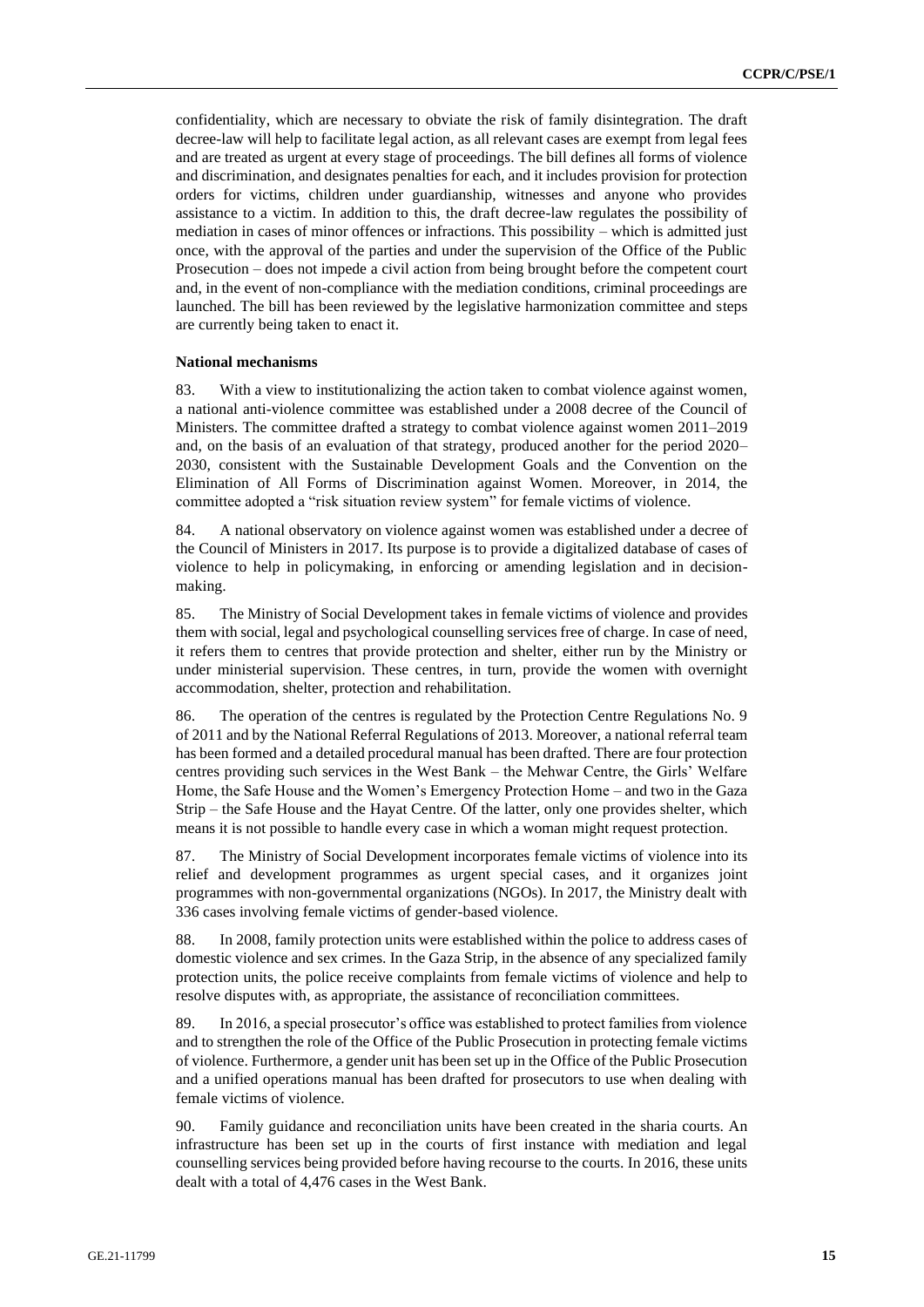91. Since the beginning of 2017, female victims of violence have been exempted from all fees for medical reports issued by State-run hospitals, and the Ministry of Health has adopted a number of measures to speed up the handling and follow-up of issues related to women's health and safety. The procedural manual has been updated and registers created in which to record cases of gender-based violence.

92. Surveys on violence in Palestinian society, conducted in 2011 and 2019, showed that the prevalence of spousal violence suffered by women who are or have been married stood at 37 per cent in 2011, a figure that had dropped to 27 per cent in 2019. In 2019, moreover, 61 per cent of women preferred to remain silent about violence they might have suffered at the hands of their husbands, as compared to 65.3 per cent in 2011. Only 0.7 per cent of women sought assistance from a psychological, social or legal aid centre in 2011, a figure that had risen to 1.4 per cent by 2019.

93. Palestinian women are subjected to dual violence under the Israeli occupation, which not only threatens their human security but also contributes to further depriving them of their fundamental rights, including the right to self-determination and the right of return. Thus women are one of the groups most heavily impacted and affected by the policies and crimes of the Israeli occupation and the practices in which it engages that restrict livelihoods and deny access to public services such as education, employment and health care, as a result of which many women are constrained to give birth at border points with no access to reproductive health services. Added to this is the forced displacement of Palestinian Bedouins, the imposition of discriminatory policies and legislation in occupied Jerusalem, policies of deportation and the deportation of spouses and children, denial of family reunification and the dispersal of Palestinian families in various ways. The 2011 statistical survey shows that about half of Palestinian families have been directly subjected to violence by Israeli occupying forces and colonists.

94. The issue of marriageable age, divorce and custody is addressed in the reply to article 23.

### **Enrolment of girls in school**

95. Article 24 (1) of the amended Basic Law states: "Education is the right of all citizens and is compulsory until, at least, completion of the basic level. Education is to be free of charge in State-run schools and institutes." In addition, the Decree-Law of 2017 regarding public education recognizes the equality of males and females to enrol in school under the same conditions and to study the same curricula.

96. There is a political will to develop new school curricula that take account of concepts of gender, that adopt standards of non-differentiation between the sexes, that affirm the importance and effectiveness of women's role in society and their involvement in political and public life and in decision-making posts and that introduce changes in line with concepts of gender.

97. The number of females and males in the education system – according to statistics from the Ministry of Education and Higher Education – is shown in the table below:

| Years     | Number of students in all governorates and at all levels | Females | Males   |
|-----------|----------------------------------------------------------|---------|---------|
| 2014–2015 | 1 1 7 1 5 9 6                                            | 590 501 | 581 095 |
| 2016–2017 | 1 229 756                                                | 619 166 | 610 590 |
| 2018–2019 | 1 288 920                                                | 652463  | 636457  |

98. In the year 2016/17, school dropout rates in the State of Palestine stood at 0.71 at the basic level (0.89 for males and 0.53 for females) and at 2.44 for the secondary level (2.48 for males and 2.41 for females). The Ministry of Education is making efforts to reduce those rates to a minimum by opening new schools and new sections for female students, particularly in marginalized and remote areas. It is doing so despite the systematic destruction and demolition of Palestinian schools by the Israeli occupation authorities.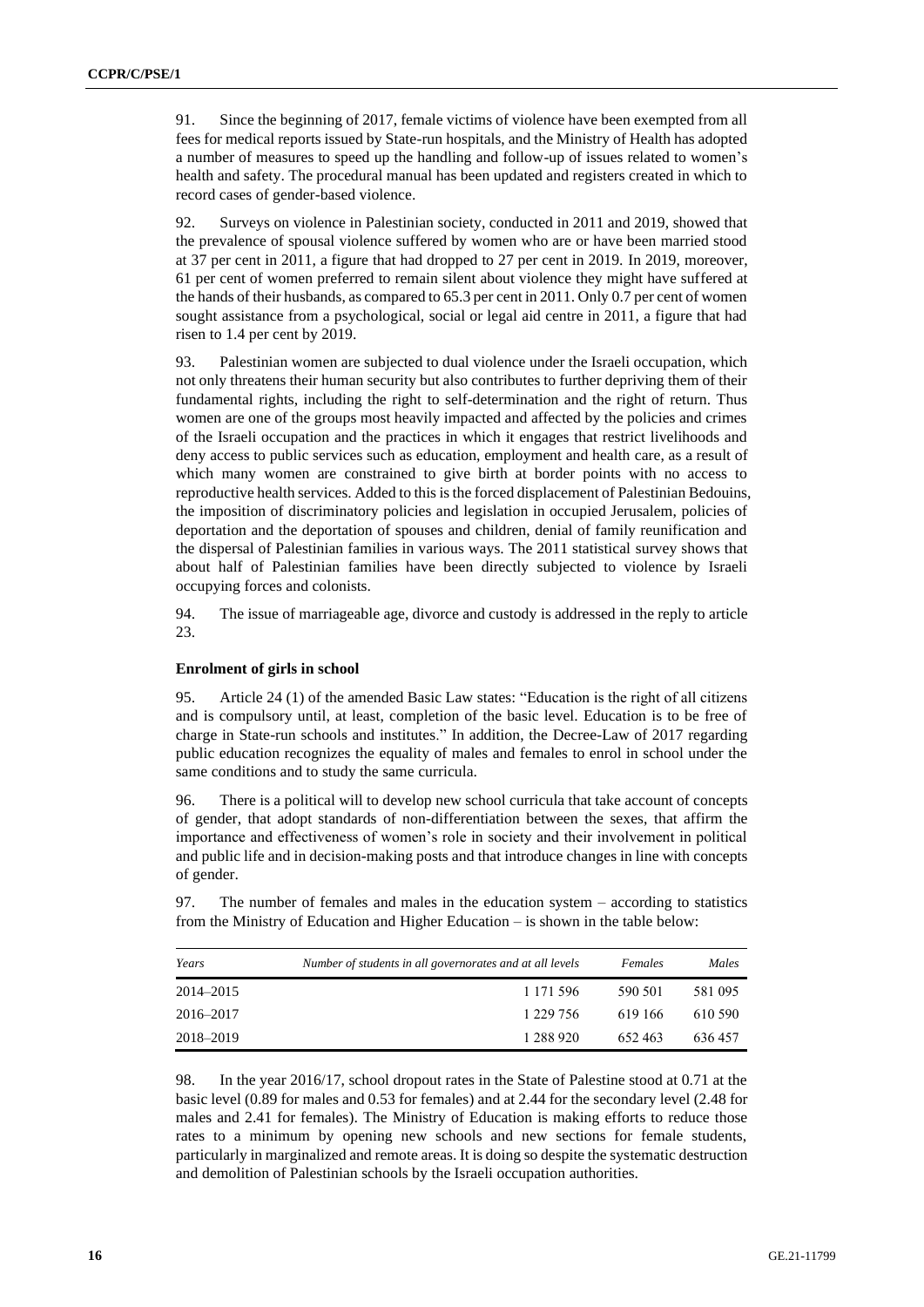99. The Ministry of Education also seeks to reduce illiteracy rates by opening literacy centres. Data from the Palestinian Central Bureau of Statistics has shown a decline in illiteracy rates since 1997, which have fallen among Palestinians aged 15 and above from 13.9 per cent in 1997 to 2.8 per cent in 2018. Over the same period, the decline in illiteracy rates among females was from 20.3 per cent to 4.3 per cent.

### **Nationality**

100. The Declaration of Independence defines Palestinian identity in the following terms: "The State of Palestine is the State of Palestinians wherever they may be; where they can develop their national and cultural identity and enjoy full equality of rights." Article 5 of the Palestinian National Charter states: "Palestinians are the Arab citizens who habitually resided in Palestine until 1947, whether those who were expelled therefrom or who remained therein. Anyone born to a Palestinian Arab father after that date, in or outside Palestine, is Palestinian."

101. According to the operational definition used by the United Nations Relief and Works Agency for Palestine Refugees in the Near East (UNRWA), Palestine refugees are persons who resided in Palestine between June 1946 and May 1948, and who lost their homes and livelihoods as a result of the 1948 war. UNRWA services are available to all refugees who are registered with the Agency and reside in its areas of operation, to whom the aforementioned definition applies and who are in need of assistance. The offspring of those Palestinian refugees are likewise Palestinian refugees.

102. The exercise of the rights associated with Palestinian nationality is closely tied to the ending of the Israeli occupation, which imposes illegal and arbitrary controls over Palestinian civil affairs. Article 7 of the amended Basic Law states: "Palestinian nationality is to be regulated by law". Yet, while awaiting the issuance of such a law – the Israeli occupation being a major obstacle to its enactment – the issue of nationality in Palestine continues to be regulated by a body of other legislation. This includes the Civil Status Act of 1999, the unified provisions of Palestinian nationality decrees issued at the time of the British Mandate in 1925, the Jordanian Nationality Act of 1925, as amended, and a number of Israeli military orders. For its part, Israel arbitrarily imposes the Permanent Residency Act on the original Palestinians landholders, under which they are considered as residents in occupied Jerusalem.

103. Under Circular No. 42 of 2010, issued by the Palestinian Ministry of the Interior, Palestinian women who are married to non-Palestinians and who hold a Palestinian identity card are entitled to grant their children a Palestinian passport and register them on their own identity card before the children reach the age of 16. The same rules apply to Palestinian men married to non-Palestinians.

### **Legislation criminalizing rape**

104. Criminal legislation makes rape and other sexual acts imposed upon a woman by coercion – such as indecent assault, inappropriate advances, abduction and indecent acts or comments – a criminal offence. It does not, however, impose deterrent penalties commensurate with the severity of the offence. In fact, a person who commits an act of rape faces a minimum term of imprisonment of 5 years, increased to 7 years if the victim is under 15. In cases where the victim is aged between 15 and 18 and the perpetrator is a legitimate or illegitimate ascendent of hers, the penalty is imprisonment for between 3 and 15 years.

105. Decree-Law No. 5 of 2018 was issued in March 2018 to abrogate article 308 of the Criminal Code (Act No. 16 of 1960). Its purpose is to ensure that a person who perpetrates a criminal assault against a woman cannot benefit from a suspension of criminal proceedings and seek impunity by marrying the victim.

# **Article 4**

106. States of emergency are regulated under chapter VII of the amended Basic Law (arts. 110–114). Under those provisions, a state of emergency is to be declared only in cases where national security is threatened due to war, invasion, armed insurrection or natural disaster. The purpose of the state of emergency, the area it covers and its duration must all be clearly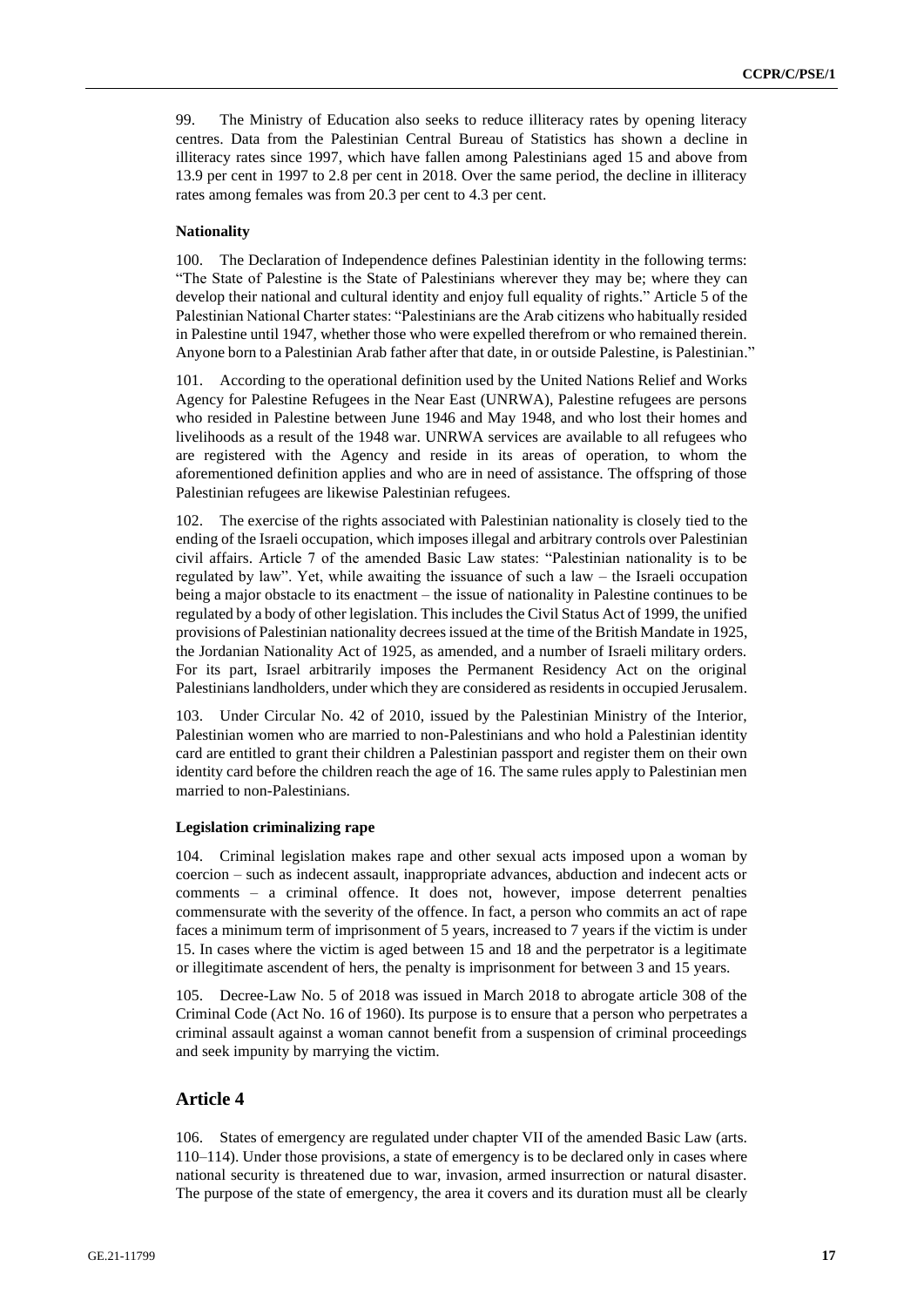defined. That duration cannot exceed 30 days, which can be extended for a further 30 days, with the approval of the Legislative Council.

107. Restrictions on fundamental rights and freedoms may be imposed only to the degree necessary to achieve the purpose set forth in the declaration of the state of emergency. Moreover, any arrests or detentions during the emergency are to be reviewed by the Prosecutor General or the competent court within a period of not more than 15 days. For its part, the Legislative Council – at its first meeting following the declaration of a state of emergency – has the right to question the executive about any action taken during that time. It should be noted, moreover, that in no case may any inalienable rights be infringed during a state of emergency.

#### **Definition of terrorism in current legislation**

108. Article 147 of the Criminal Code (Act No. 16 of 1960) contains the following definition of acts of terrorism: "All acts that aim to create a state of panic and give rise to a generalized public risk, and that are committed using explosive or incendiary devices, inflammable substances or epidemiological or bacterial agents."

109. Decree-Law No. 20 of 2015 on combating money-laundering and the financing of terrorism, as amended, contains the following definition: "(1) A terrorist or terrorist organization is any individual or group of terrorists who perpetrate any of the following acts: (i) Commit, attempt to commit or participate as an accomplice in any terrorist act using any means, directly or indirectly, organize acts of terrorism, or direct others to commit them; (ii) Contribute to acts of terrorism with a group of persons working to achieve a joint objective where the contribution is deliberate and has the aim of supporting a terrorist act or is made in the knowledge of the group's intention to commit a terrorist act."

110. Decree-Law No. 20 of 2015, as amended, includes provision for the creation of a national committee to combat money-laundering and the financing of terrorism as well as a committee for the implementation of Security Council resolutions concerning terrorist financing. The latter committee has responsibility for the prompt implementation of, in particular, Security Council resolutions 1373 (2001) and 1267 (1999) as well as of other associated resolutions and of Security Council resolution 2178 (2014) concerning foreign terrorist fighters. Moreover, a list has been drawn up with the names of individual terrorists and terrorist organizations while asset-freezing lists have been published in the Official Gazette. Via recourse to the competent court it is possible to enter a challenge against inclusion in the list or to appeal a decision of the committee.

### **Article 5**

111. With the Palestinian Declaration of Independence – which is the supreme constitutional document in the domestic legal system – the State of Palestine undertakes to abide by the Universal Declaration of Human Rights and the principles and objectives of the United Nations. For its part, article 10 of the amended Basic Law guarantees respect for fundamental rights and freedoms. Thus, human rights principles are considered as constitutional norms and, if any piece of legislation is at odds therewith, it can be challenged on grounds of unconstitutionality before the Supreme Constitutional Court, the rulings of which are binding upon all authorities of the State. Rights and freedoms, moreover, are protected by the law and all violations are treated as offences in which neither criminal nor civil proceedings are subject to the statute of limitations. Fair compensation for persons who have suffered harm is envisaged under article 32 of the Basic Law. In its ruling No. 5/2017, the Supreme Constitutional Court decreed that international conventions and treaties, including human rights treaties, are to take precedence over domestic law once they have gone through the formal procedures. The Palestinian leadership is pursuing a policy aimed at promoting human rights in the State of Palestine by signing and acceding to human rights treaties and fulfilling the concomitant obligations, thereby further expanding the application of those rights at the national level.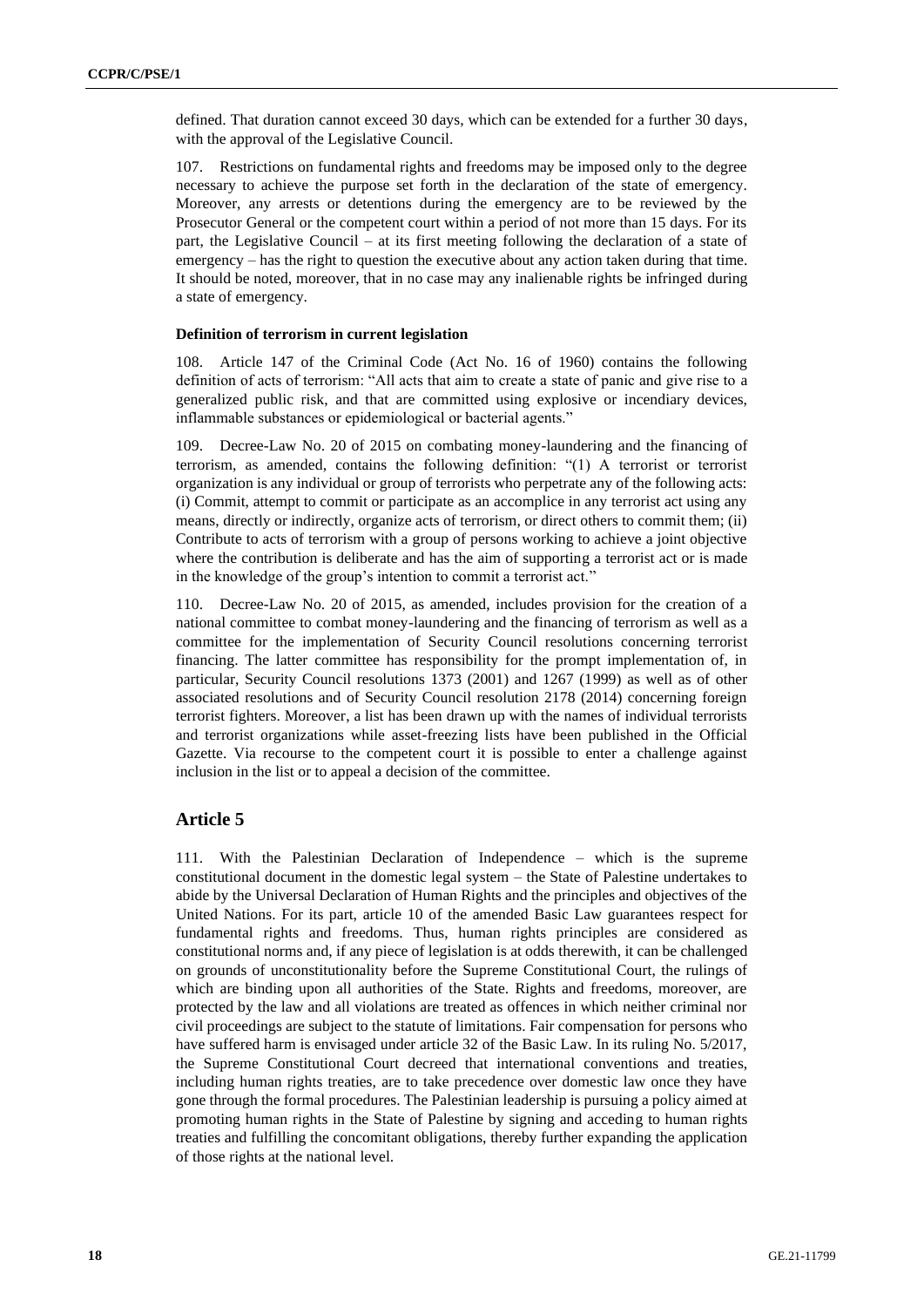# **Article 6**

112. The right to life lies at the very heart of human rights and therefore enjoys full legal protection. In fact, the Palestinian Declaration of Independence and the amended Basic Law impose respect for human rights, foremost among them the right to life. Any violations of those rights are treated as offences in which neither criminal nor civil proceedings are subject to the statute of limitations.

### **Violation by the Israeli occupation of Palestinians' right to life**

113. Israel, the occupying power, pursues – and has pursued since beginning its colonization more than 72 years ago – a systematic and broad-ranging policy that deliberately targets the right to life of the Palestinian people. This takes the form of collective persecution and punishment imposed by the occupiers against Palestinian civilians, and the implementation of policies and practices that flagrantly violate international human rights law. Indeed, the Israeli occupying forces resort to forms of physical elimination, massacres and alarming patterns of deaths and injuries as well as extrajudicial executions against Palestinian civilians and children. In many cases, the killing of Palestinians is the result of an excessive and unjustified use of force. In addition to this are the crimes and violence systematically perpetrated by Israeli settlers against Palestinian civilians.

114. During the ethnic cleansing of the Nakbah in 1948, the Israeli occupiers destroyed Palestinian villages and towns and committed more than 70 massacres during which they killed more than 15,000 Palestinians. Overall, more than 100,000 Palestinians and Arabs have fallen since the Nakbah, including 10,853 who died at Israeli hands between 29 September 2000 and 7 May 2019.

115. Israel, the occupying power, has used destructive force on a wide scale during its repeated attacks against the Gaza Strip. In 2014, at least 2,127 Palestinian civilians were killed while 11,036 were injured, the majority of the victims being women and children. In fact, 23 per cent of the dead and 32 per cent of the injured were women while children accounted for 27 per cent of the dead and 30 per cent of the injured.

116. During 2015, 175 Palestinians died at the hands of the Israeli occupation forces and Israeli settlers. In 2016, that figure stood at 105; in 2017 at 76 and in 2018 at 299.

117. Israel, the occupying power, continues its systematic policy of using excessive and deadly force against peaceful demonstrators in the Great Return March and to break the blockade in the Gaza Strip. Between the start of the March of return in March 2018 and May 2019, 16,800 persons have been injured; 136 persons have lost limbs and 272 people have been killed, including 54 children, 6 women, 4 paramedics and 3 journalists.

### **Enforced disappearance**

118. Israel, the power responsible for the illegal occupation, arbitrarily detains and forcibly conceals hundreds of Palestinians, some of them in the so-called "cemeteries of numbers". Moreover, it discloses no information about those cemeteries or about the fate of Palestinians it has, over more than 53 years, detained or executed extrajudicially.

119. The State of Palestine has strengthened its own legal and administrative mechanisms to ensure systematic and effective control to prevent enforced disappearances. The amended Basic Law and the Code of Criminal Procedure identify the agencies invested with powers of arrest and detention; the designated locations and procedures for arrest and detention; the issuance of warrants and summonses; the extension of detention and pretrial custody; procedures for establishing identity; the right of accused persons to communicate with family members and avail themselves of the assistance of a lawyer; the submission of complaints by detained persons and inmates; and the reporting of detainees or inmates who are being held illegally. In addition to this, a number of governmental and civil society bodies are invested with powers of supervision over places of detention and custody.

120. Registers are kept of inmates in correctional and rehabilitation centres while a criminal fingerprint register has been developed for use in police stations. A series of standing guidelines for law enforcement officials has been issued by administrative authorities with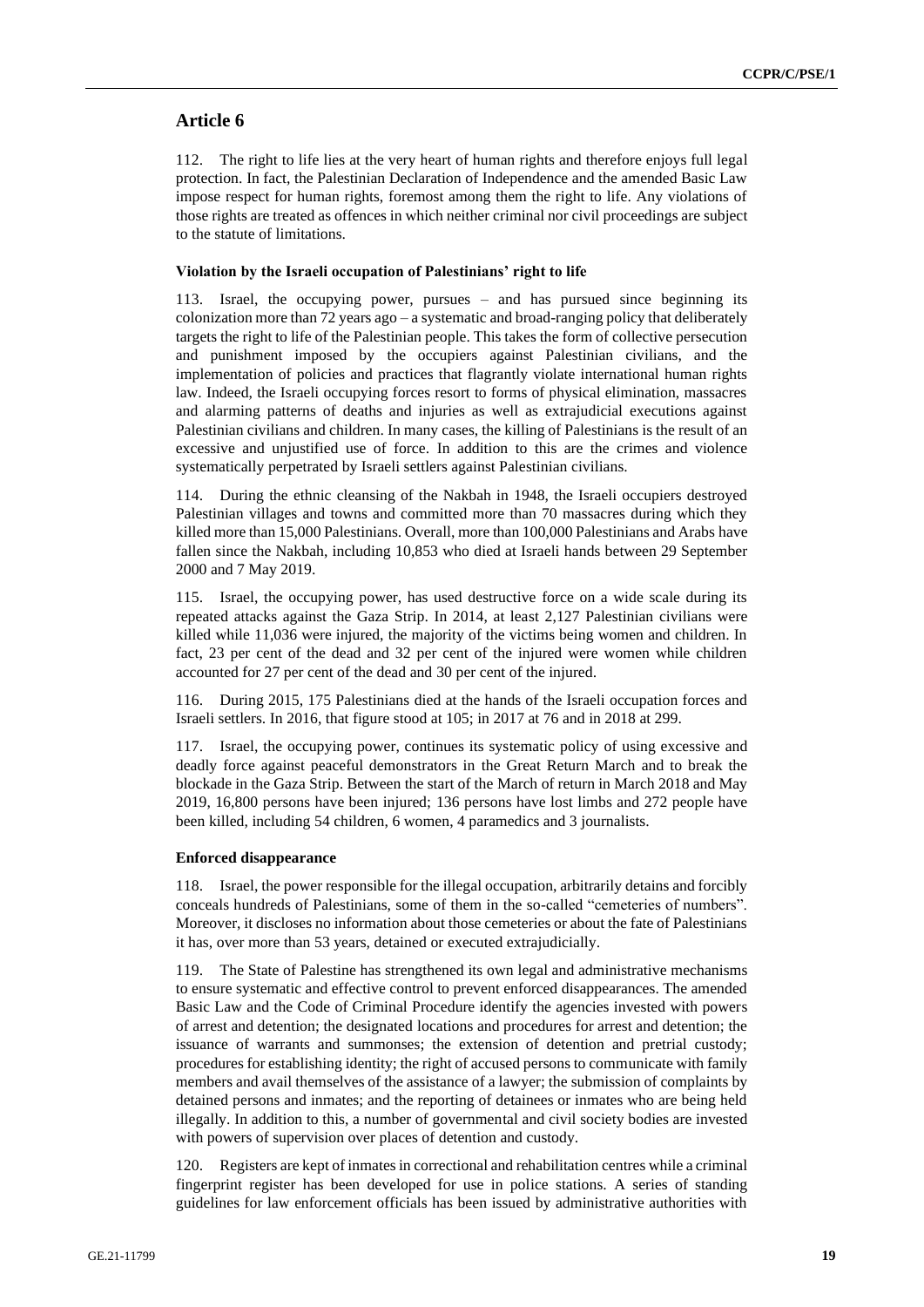oversight and monitoring powers, regarding the obligation to abide by codes of conduct, laws and instructions.

### **Use of force and firearms by Palestinian security forces**

Under articles 2 and 3 of Firearms and Ammunition Act No. 2 of 1998, it is forbidden to acquire or carry firearms without a licence from the Ministry of the Interior. The manufacture, repair, import and trade of weapons and ammunition is also prohibited, save in accordance with the terms of the licence. Article 8 of Decree-Law No. 8 of 2007, regarding preventive security, enjoins respect for the rights, freedoms and safeguards envisaged in Palestinian domestic law and in international treaties. Moreover, article 52 of Decree-Law No. 23 of 2011, regarding the police, states that officers may resort to the use of force and firearms only to the extent necessary to perform their legitimate duties and tasks. Moreover, such use must be the only means available once all other non-violent means have been exhausted, and the rules and procedures governing the use of force and firearms under current law must be followed. For its part, the Revolutionary Criminal Code criminalizes the resort to armed force in a manner contrary to the instructions imparted to law enforcement officials.

122. The Minister of the Interior issued Decree No. 211/2011 containing rules on the use of force and firearms by members of the Palestinian security forces. Under those rules, security personnel must refrain from using force except in circumstances of extreme peril and they must abide by the principles of necessity and proportionality while also safeguarding civil rights and freedoms. Circular No. 07/2017 reaffirms that police officers must abide by instructions and rules when using force and firearms.

123. With a view to ensuring accountability, and in the wake of events in the governorate of Bethlehem on Friday 18 September 2015 during which law enforcement and public security forces attacked a child, the head of the National Security Forces issued a circular according to which such actions are to be considered as individual acts committed by persons who were acting in violation of standing orders and instructions. As a consequence, an investigation was launched by order of the head of the National Security Forces with a view to identifying those responsible for the acts in question. The commission of inquiry concluded that accountability lay with the officers concerned and disciplinary action was taken against them, ranging from relief of duties to disciplinary confinement, imprisonment and delayed promotion.

### **Death penalty**

124. The death penalty is envisaged for a number of offences under criminal legislation: the Criminal Code (Act No. 16 of 1960), the Mandate-era Criminal Code (Act No. 74 of 1936), the Revolutionary Criminal Code of 1979 and the Explosives Act, as amended, which is in force in the West Bank. The State of Palestine is working to abolish the death penalty from legislative texts, to which end a draft criminal code has been prepared which does not contemplate the death penalty for any offence. The draft code is currently being reviewed by a committee, which is seeking to ensure its consistency with international human rights treaties. The enactment of the draft criminal code is a priority for the State of Palestine in its process of legislative reform.

#### **Procedural guarantees surrounding the death penalty**

125. Courts of first instance are competent to consider offences of all kinds. The Code of Criminal Procedure (Act No. 3 of 2001) sets forth the procedures to be followed in criminal proceedings, which legislators have made particularly stringent in cases involving the death penalty. Under articles 244 and 245 of the Code, a lawyer must be present to represent the accused person, and a lawyer is to be appointed for persons who lack the means to engage one for themselves. In addition, any sentence of death must be handed down by consensus (art. 272) and "the sentence must be signed by the judges and read out in public in the presence of the prosecutor and the accused, while the convicted person must be informed of the right to appeal" (art. 277). Moreover, "a request for a retrial does not entail the suspension of the enforcement of the sentence, save in the case of a death sentence" (art. 380 (1)).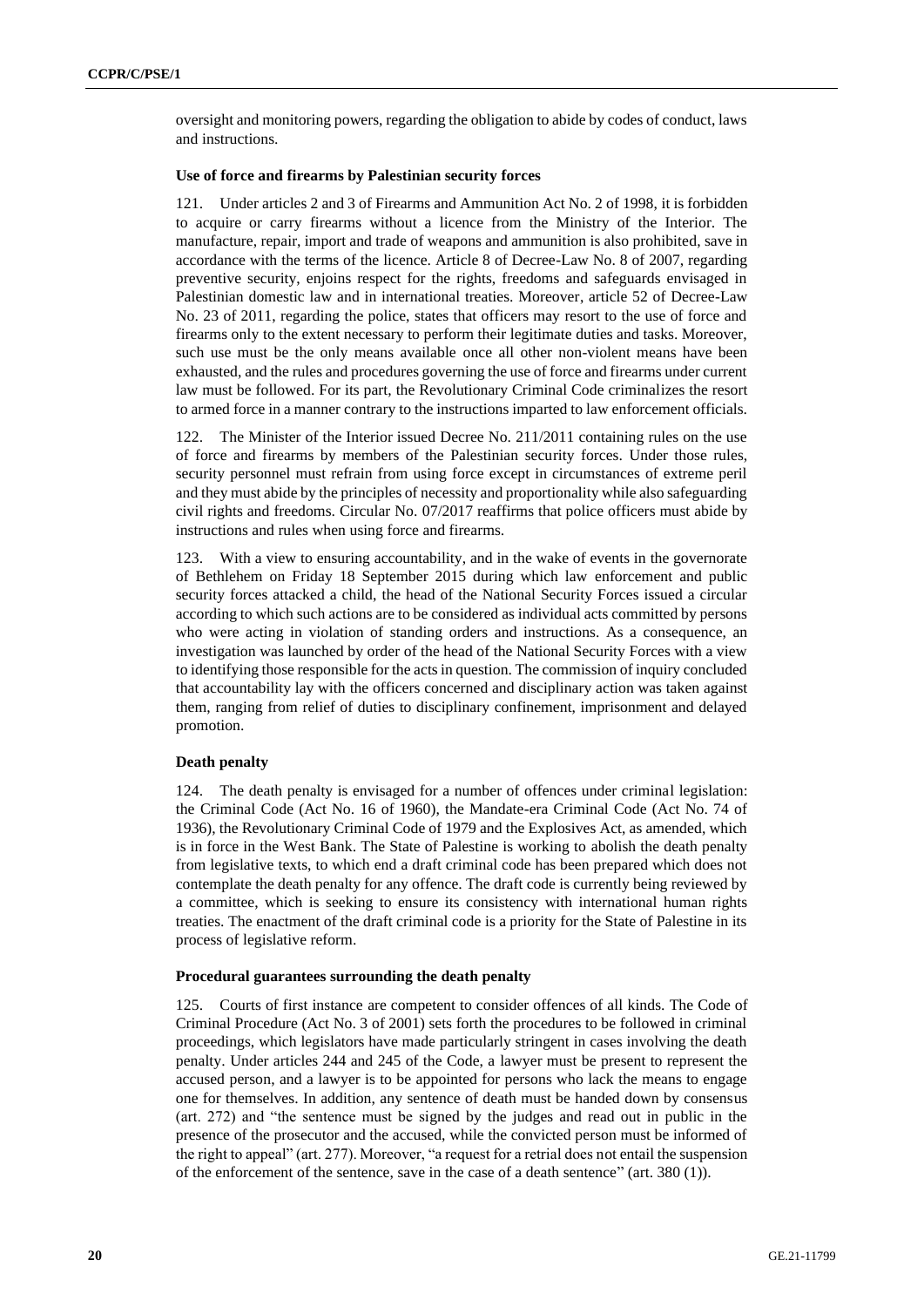126. The Code of Criminal Procedure also states: "Sentences of death and of life imprisonment are automatically subject to appeal under the law even if the parties themselves do not appeal them" (art. 327); and "all sentences of death and of life imprisonment are automatically subject to appeal in cassation under the law even if the parties themselves do not appeal them" (art. 350).

127. As concerns amnesties or reduction of sentence, the President of the State of Palestine has the right to grant a special pardon or to commute sentences, whereas general amnesties and an amnesty for a particular crime can only be enacted by law (art. 42 of the amended Basic Law).

128. Under the amended Basic Law and the Code of Criminal Procedure, a sentence of death handed down by any court is not to be carried out until ratified by the President of the State of Palestine (art. 109 of the amended Basic Law and art. 409 of the Code of Criminal Procedure). In this regard, it should be noted that the President of the State of Palestine has not ratified any death sentence since 2005, which is evidence of a political will in the State of Palestine to suspend the death penalty.

129. According to article 7 (2) of Decree-Law No. 4 of 2016 concerning the protection of juveniles: "A juvenile shall not be sentenced to death". This constitutes a legislative development in the State of Palestine that is consistent with standards enshrined in international human rights treaties. Moreover, the Decree-Law defines a juvenile as "a child who was under 18 at the time the criminal act was committed".

130. Article 17 (2) of the Criminal Code (Act No. 16 of 1960) states that, if a death sentence is handed down against a woman who is pregnant, it is to be commuted to a term of life imprisonment with hard labour. Under article 215 of the Mandate-era Criminal Code (Act No. 74 of 1936): "If the court is faced with convincing evidence that a woman convicted of murder is pregnant, she is to be sentenced to a term of life imprisonment." Moreover, under article 414 of the Code of Criminal Procedure (Act No. 3 of 2001): "A sentence of death may not be carried out against a pregnant woman. If the woman then gives birth to a living child, the court that handed down the sentence is to commute the death penalty to a term of life imprisonment."

### **Military courts**

131. In addition to the safeguards enshrined in the amended Basic Law, the Revolutionary Code of Criminal Procedure states that a sentence of death may not be carried out until it has been ratified by the Commander-in-Chief. Moreover, the body authorized to ratify a sentence may commute the death sentence to a lesser penalty, repeal or suspend it, or order a retrial of the condemned party. In addition, a death sentence handed down against a pregnant woman is to be suspended until she has given birth.

132. As a way of ensuring two levels of jurisdiction in the military justice system, Decree-Law No. 31 of 2016 was issued to amend the 1979 Revolutionary Code of Criminal Procedure. Under the Decree-Law, the Military Court of Appeal was established which is competent to hear any appeal against judgments and rulings handed down by the Standing Military Tribunal (a court of first instance) and those handed down by the Special Military Tribunal.

133. In June 2018, the State of Palestine became a party to the Second Optional Protocol to the International Covenant on Civil and Political Rights, aiming at the abolition of the death penalty, and the State is seeking to implement the international obligations arising from that accession. This includes amendments to legislation on the death penalty by the committee responsible for harmonizing legislation with international covenants and treaties.

134. In 2014, the State of Palestine acceded to the Convention on the Prevention and Punishment of the Crime of Genocide.

#### **Maternal mortality**

135. Rates of maternal mortality – i.e., the death of women during pregnancy, childbirth and until the forty-second day after birth – are shown in the table below: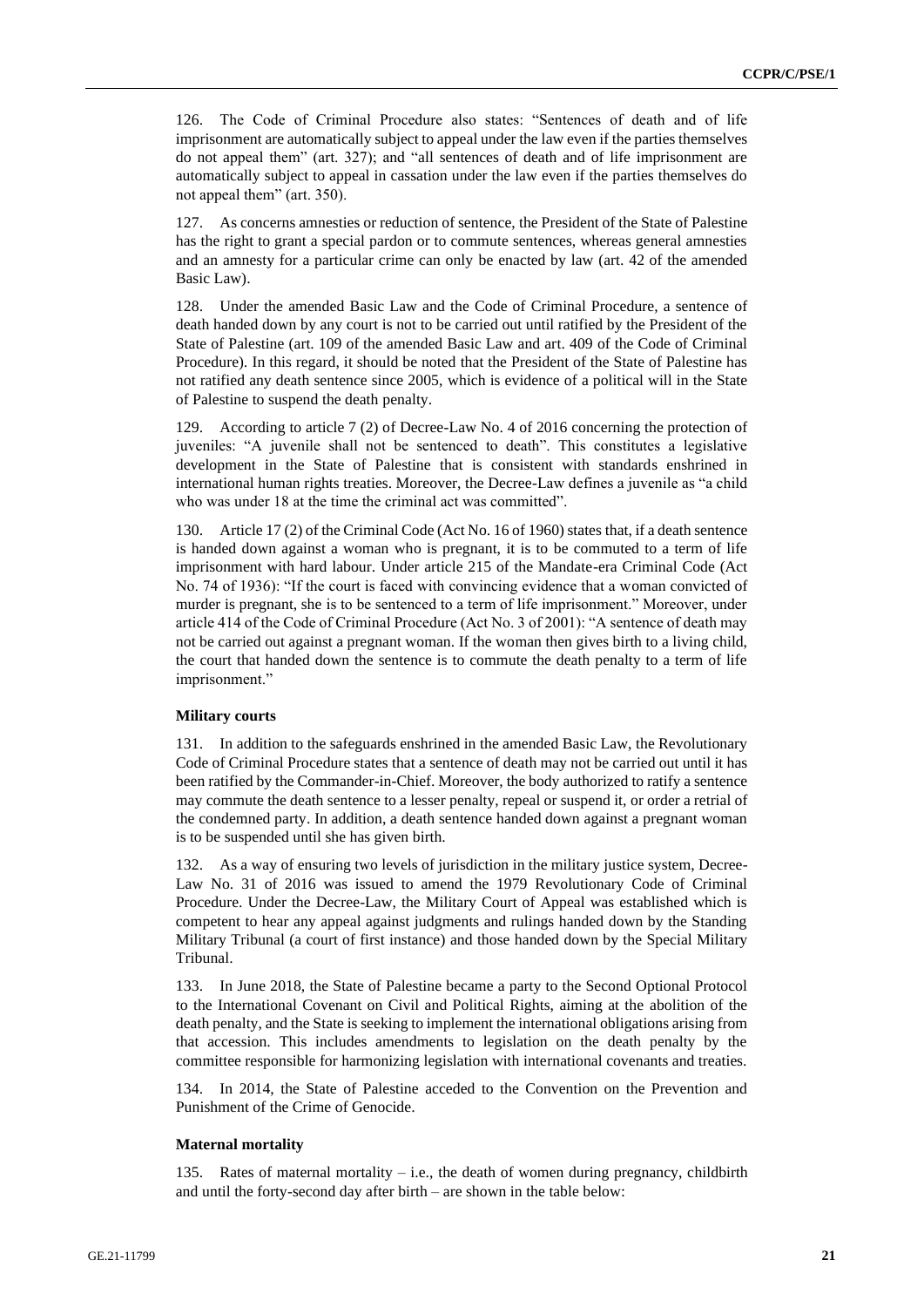| Year | No. of cases recorded in<br>the State of Palestine | West Bank | Gaza Strip |
|------|----------------------------------------------------|-----------|------------|
| 2014 | 30                                                 | 13        | 17         |
| 2015 | 20                                                 | 5         | 15         |
| 2016 | 18                                                 | 9         | Q          |
| 2017 | 8                                                  |           |            |

136. A number of steps have been taken to reduce the incidence of such cases. A care programme for high-risk pregnancies is being rolled out alongside community awarenessraising campaigns on the health of mothers and children, and reproductive health in general. A health education guide is being drafted and a high-risk pregnancy care service is being developed in primary health-care centres. The mechanism for reporting maternal deaths – in State-run, private and UNRWA institutions – has been updated and linked to a computerized system in order to improve monitoring and help determine causes of death.

### **Abortion**

137. Abortion is prohibited under current law, with the exception of therapeutic abortion. Article 8 (1) of Public Health Act No. 20 of 2004 states: "It is prohibited to perform an abortion on any pregnant woman in any way unless such action is necessary to save her life, as testified by two specialist doctors (at least one of whom must be a gynaecologist) and under the following conditions: (a) The prior written consent of the pregnant woman or, if she is unable to provide it, the written consent of her husband or guardian; (b) The abortion must take place in a health-care institution."

138. Abortions for pregnancies that were procured unlawfully (rape or incest) are carried out very limitedly. The initiative is taken by the Office of the Public Prosecution, which seeks a legal opinion from the Palestinian Fatwa Board before authorizing an abortion for a pregnancy resulting from rape or incest.

139. The Department for Women's Health and Development and the Community Health Division, which are both part of the Ministry of Health, provide integrated reproductive health-care services in all regions, including marginalized areas. In that connection, family planning services have been made available in primary health-care centres at nominal fees, contraceptives have been included on the list of essential medicines of the Ministry of Health, the family planning protocol has been updated to meet the standards of the World Health Organization (WHO) and medical teams have been trained in the use of the protocol with a view to avoiding unwanted pregnancies.

#### **Legislative steps to reduce so-called "honour killings of women"**

140. Legislation previously in force – notably article 340 of the 1960 Criminal Code and article 18 of the Mandate-era Criminal Code – envisaged circumstances whereby a person who committed the offence of "killing a woman for reasons of honour" could benefit from a reduction or outright cancellation of any penalty. However, Decree No. 7, issued in May 2011, rescinded all abrogating and mitigating circumstances relating to "honour killings of women" envisaged in those articles.

141. Decree-Law No. 10 of 2014 expressly prohibits perpetrators of "honour killings" from benefiting from the mitigating circumstances envisaged under article 98 of the 1960 Criminal Code, while Decree-Law No. 5 of 2018 states that article 99, which also envisages mitigating circumstances, is not applicable in cases involving offences against women and children.

# **Article 7**

#### **Prohibition of torture in existing legislation**

142. Torture and cruel treatment are prohibited under article 13 of the amended Basic Law which states: "(a) No one may be subjected to coercion or torture. Accused persons and others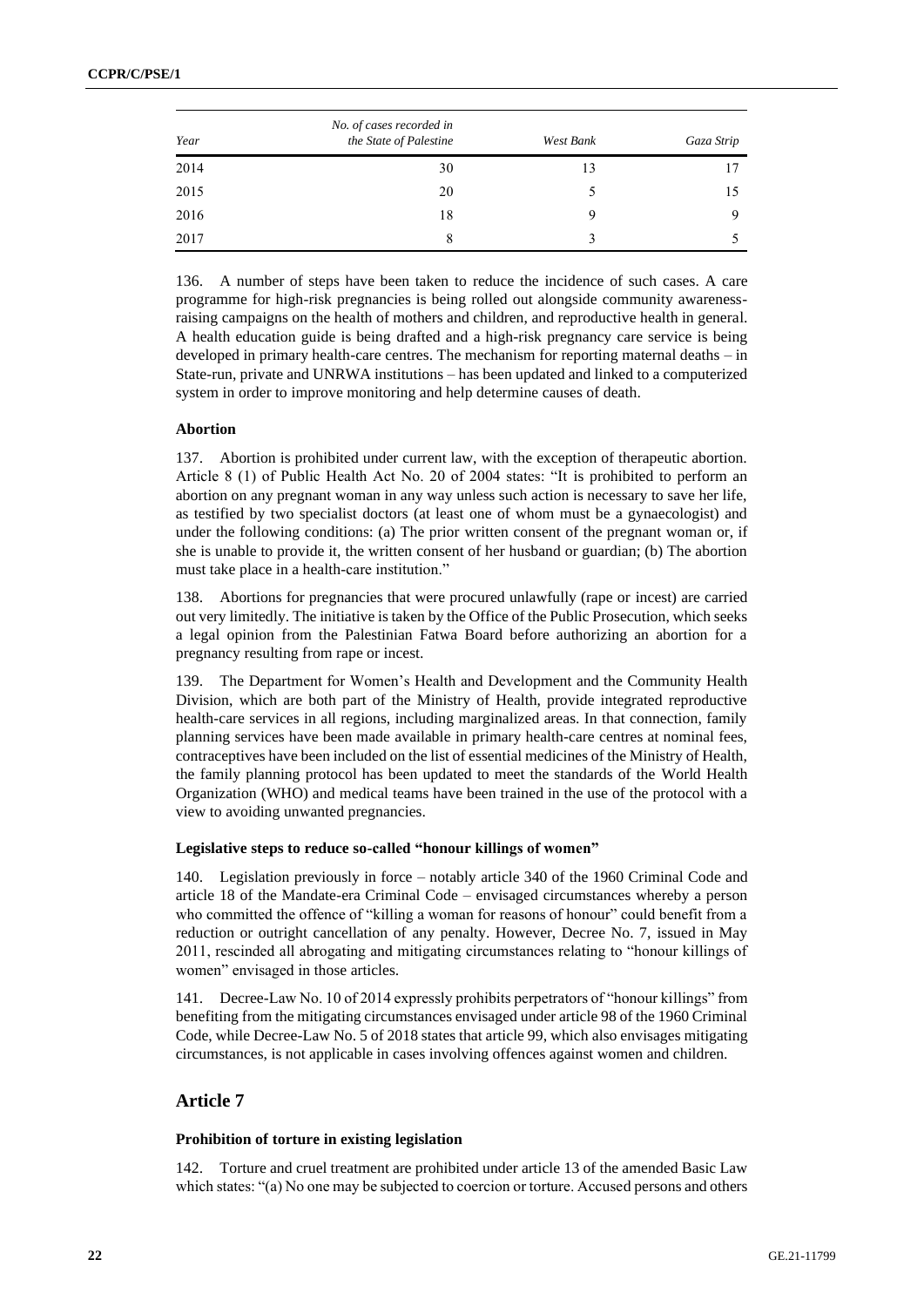who are deprived of their liberty are to be treated correctly; (b) Any statement or confession given in violation of the provisions of the preceding paragraph is invalid."

143. Article 208 of the Criminal Code (Act No. 16 of 1960), which concerns the extraction of statements and information, states that anyone who subjects a person to any form of violence or force that is inadmissible by law, in order to extract a confession or information relating to an offence, is liable to a term of imprisonment of between 3 months and 3 years, unless the actions committed attract a harsher penalty.

144. Article 109 (b) of the Mandate-era Criminal Code also addresses the issue of acts of violence by public officials. According to that provision, any public official who subjects a person to force or violence or who orders them to be so subjected, for the purposes of extracting – either from the person concerned or from someone close to them – a confession or information relating to an offence, is considered to have committed a crime.

145. According to article 280 of the Revolutionary Criminal Code of 1979: "Anyone who subjects a person to any kind of force that is inadmissible by law, in order to extract a confession or information relating to an offence, or who orders such force to be used, shall be liable to a term of imprisonment of not less than 3 months. Where such acts of violence lead to illness or injury, the term of imprisonment shall be not less than 6 months. Where torture leads to a person's death, the perpetrator shall be liable to a term of imprisonment with hard labour of not less than 5 years."

146. Article 37 of the Correctional and Rehabilitation Centres Act prohibits torture or the use of force against inmates and states that inmates are not to be addressed using obscene or degrading language.

147. Under article 7 of the Decree-Law of 2016 concerning the protection of juveniles, it is prohibited to subject juveniles to physical or mental torture, or to punishment or treatment that is cruel, degrading or demeaning to human dignity.

148. The draft Palestinian criminal code includes the following definition of torture, which is consistent with the Convention against Torture: "Any act by which severe pain or suffering, whether physical or mental, is intentionally inflicted on a person for the purpose of obtaining from him or a third person information or a confession, punishing him for an act he or a third person has committed or is suspected of having committed, or intimidating or coercing him or a third person, or for any reason based on discrimination of any kind, when such pain or suffering is inflicted by or at the instigation of or with the consent or acquiescence of a public official or other person acting in an official capacity. It does not include pain or suffering arising only from, inherent in or incidental to lawful sanctions."

### **Accountability of law enforcement officials**

149. With regard to disciplinary sanctions, the Palestinian Security Forces Service Act envisages penalties for anyone who violates their duty, while Decree No. 192 of 2009 of the Minister of the Interior underscores the need to hold law enforcement officials accountable for any violations of discipline. In the light of those provisions, the handbook of disciplinary violations for members of the Palestinian Security Forces considers abuse, torture or illtreatment as first-degree violations which are liable to be penalized by dismissal from service. The Public Prosecutor, as the overall supervisor of the actions of law enforcement officials, holds full powers to pursue disciplinary action.

150. As concerns criminal sanctions, the Office of the Public Prosecution and the Office of the Military Prosecutor are – under the aforementioned laws – responsible for collecting evidence, carrying out inquiries, bringing charges and conducting the prosecution in cases involving torture and ill-treatment.

151. As concerns civil sanctions, the civil courts consider claims for compensation in accordance with general provisions and rules set forth in the Civil Torts Act No. 36 of 1944. Persons pursuing a civil suit also have the right to attach their claim to the criminal case, and the two are then considered together before the criminal court.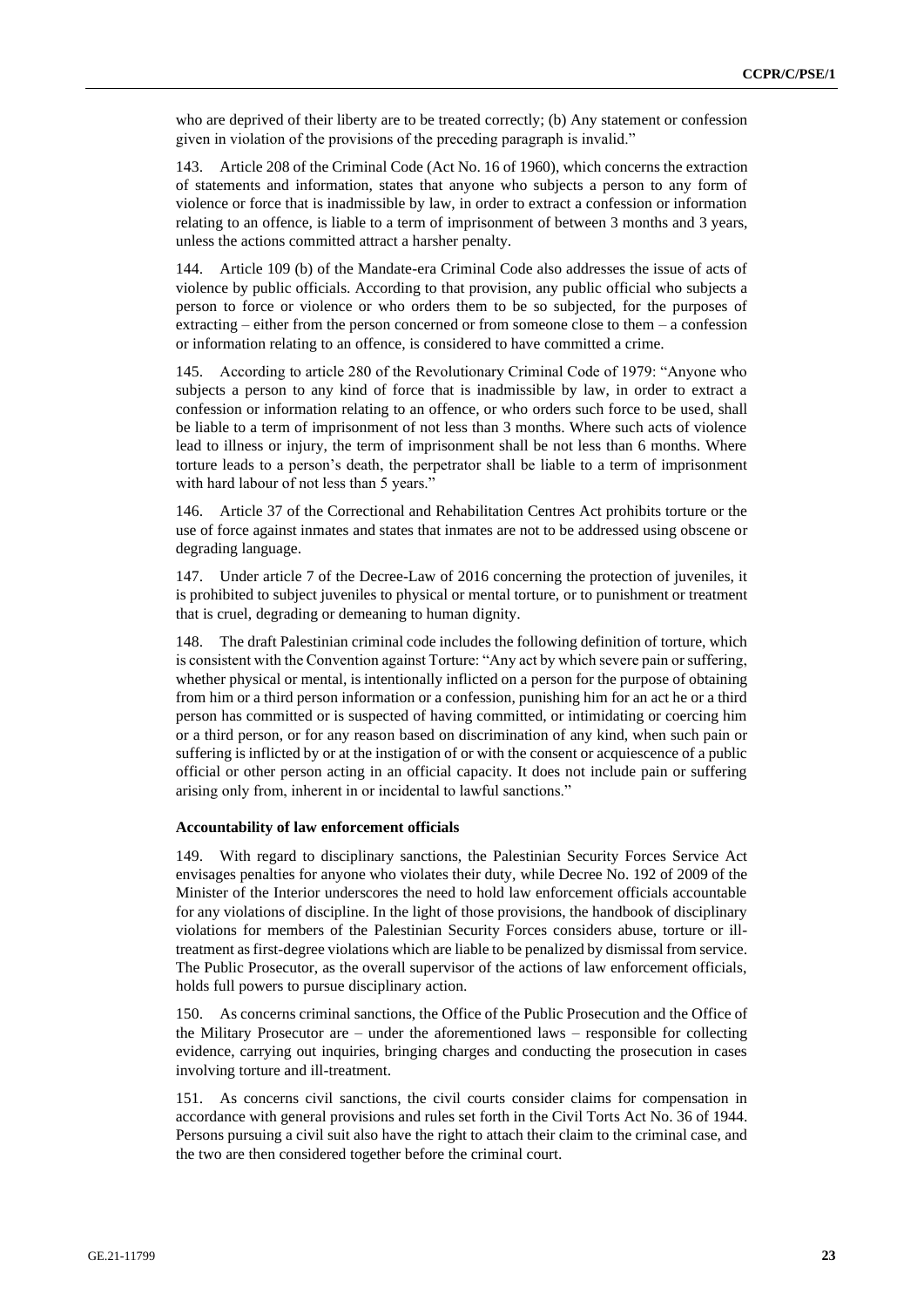#### **Inadmissibility of confessions obtained by torture**

152. According to article 13 of the amended Basic Law, any statement or confession obtained via coercion or torture is invalid. Under article 214 of the Code of Criminal Procedure, in order for a confession to be valid, it must have been made freely and voluntarily, without pressure, physical or moral coercion, inducement or promise. Moreover, the confession must be consistent with the facts and it must constitute a clear and unequivocal acknowledgment of having committed the offence.

### **Oversight and complaints mechanisms**

153. On the subject of oversight mechanisms, article 128 of the Code of Criminal Procedure stipulates the obligation to report the presence of any inmates who are being unlawfully detained. At the same time, article 6 of the Correctional and Rehabilitation Centres Act states that inmates must necessarily be admitted to and released from prison under a legal warrant. In order to reinforce that provision, articles 10–12 of the same Act confer the power to inspect correctional and rehabilitation centres on the following authorities, each within its own mandate: the Minister of Justice and the Minister of the Interior or their deputies; heads of governorates; the Public Prosecutor and deputy prosecutors; and judges of the Supreme Court and of central courts. Moreover, the Independent Commission for Human Rights, as well as international and local civil society institutions, also play a role in ensuring effective oversight by making visits and receiving and following up on complaints.

154. Since the State of Palestine acceded to the Optional Protocol to the Convention against Torture and Other Cruel, Inhuman or Degrading Treatment or Punishment, the authorities have worked to establish a national torture prevention mechanism. The United Nations Subcommittee on Prevention of Torture had been supposed to make a field visit to the State of Palestine in April 2019, and Palestine had welcomed the initiative and provided the Subcommittee with information to facilitate its task; however, Israel, the occupying power, refused to grant entry visas to the members of the Subcommittee thereby preventing the visit from taking place.

155. As concerns complaints, article 127 of the Code of Criminal Procedure and article 18 of the Correctional and Rehabilitation Centres Act both include provision for the right of inmates and detainees to file complaints. Such complaints are recorded in a special register so that they can be adequately followed up and addressed.

156. The structure of law enforcement agencies includes departments for handling complaints from inmates, each within its own area of jurisdiction. One of these is the human rights unit in the Office of the Public Prosecution and the Office of the Military Prosecutor, which takes steps to ensure that complaints are properly addressed. Those steps include:

- Referring the victim to a forensic doctor in order to get a medical report detailing any bodily injuries and the length of time the victim is incapacitated;
- Drafting crime scene investigation reports;
- Removing the person against whom the complaint is lodged from proximity to the inmate in order to protect the latter and ensuring that the preliminary investigation remains confidential;
- The Office of the Military Prosecutor refers the case to the competent court so that the accused person can be tried on charges of torture.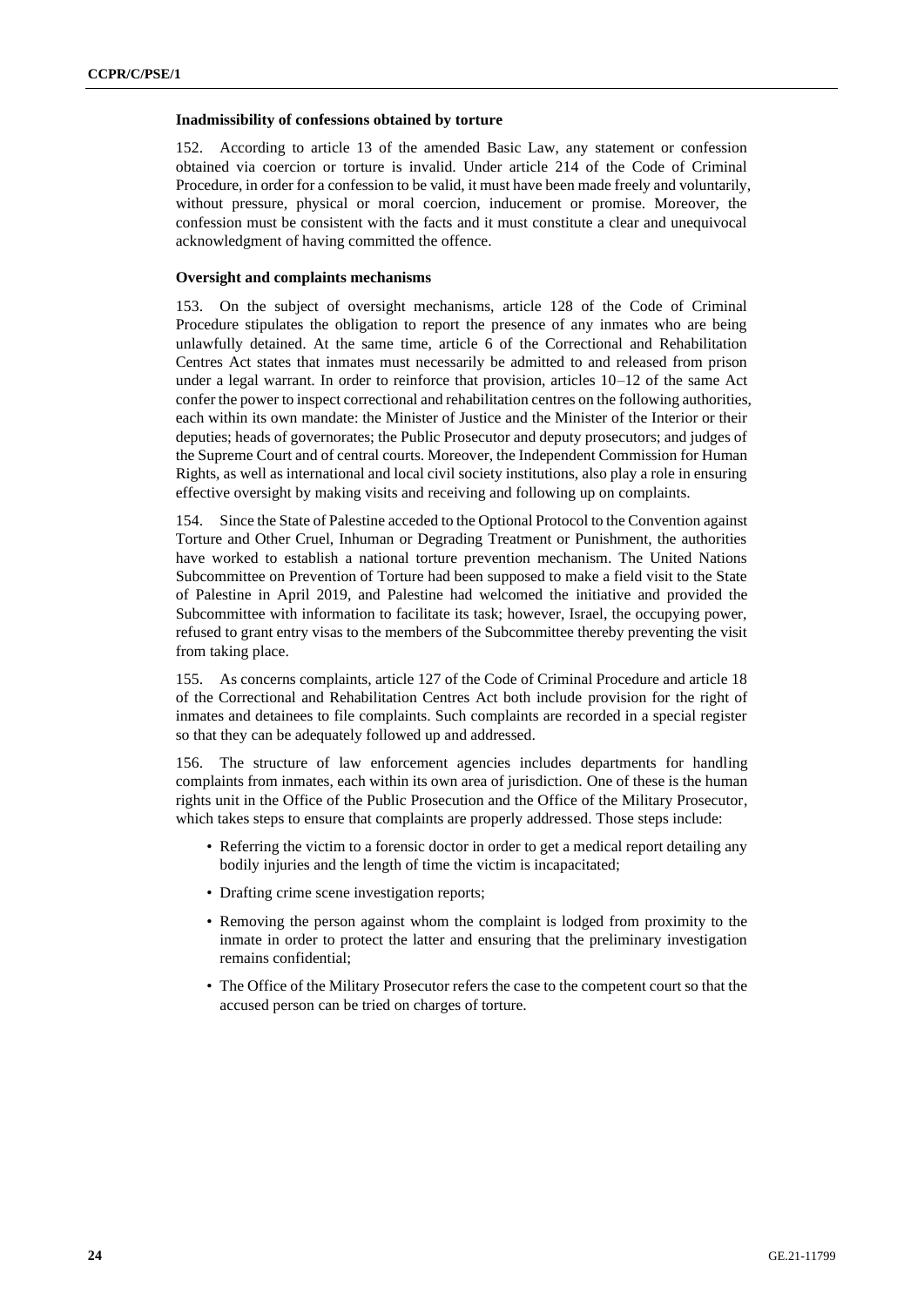|                                                    |                 | 2014                                            |       | 2015                                                                                            |       | 2016                                                                                                      |                 | 2017                                                                                                                                         |
|----------------------------------------------------|-----------------|-------------------------------------------------|-------|-------------------------------------------------------------------------------------------------|-------|-----------------------------------------------------------------------------------------------------------|-----------------|----------------------------------------------------------------------------------------------------------------------------------------------|
| Type of charge                                     | No. of<br>cases | Legal action<br>taken                           | cases | No. of Legal action<br>taken                                                                    | cases | No. of Legal action<br>taken                                                                              | No. of<br>cases | Legal action<br>taken                                                                                                                        |
| Homicide                                           |                 | 2 Court rulings<br>handed down<br>in both cases |       | 10 Court rulings<br>handed down<br>in seven cases.<br>three of them<br>by military<br>tribunals |       | 7 Pending before<br>military<br>tribunals                                                                 |                 | 1 Under<br>investigation                                                                                                                     |
| Deprivation<br>of liberty                          |                 |                                                 |       | 3 Court rulings<br>handed down<br>in all three<br>cases                                         |       | 13 Seven cases<br>dismissed for<br>lack of<br>evidence and<br>six pending<br>before military<br>tribunals |                 | 8 Two cases<br>dismissed for<br>lack of<br>evidence,<br>five under<br>investigation<br>and one<br>pending<br>before<br>military<br>tribunals |
| Torture                                            |                 |                                                 |       |                                                                                                 |       |                                                                                                           |                 | 2 Under<br>investigation                                                                                                                     |
| Abduction                                          |                 |                                                 |       | 1 Court ruling<br>handed down                                                                   |       | 3 Court rulings<br>handed down                                                                            |                 | 1 Case<br>dismissed for<br>lack of<br>evidence                                                                                               |
| Complaints<br>by civil<br>society<br>institutions: |                 |                                                 |       |                                                                                                 |       |                                                                                                           |                 |                                                                                                                                              |
| Al-Haq                                             |                 |                                                 |       |                                                                                                 |       |                                                                                                           |                 | 2 Under<br>investigation                                                                                                                     |
| Independent<br>Commission<br>for Human<br>Rights   |                 |                                                 |       |                                                                                                 |       |                                                                                                           |                 | 14 Under<br>investigation                                                                                                                    |

# **Cases of torture and inhuman practices (2014 to 2017)**

# **Persons charged with maltreatment of detainees or extraction of information by force (2016 to 2018)**

|   | Agency                          | No. |
|---|---------------------------------|-----|
|   | Police                          | 137 |
| 2 | General Intelligence Service    | 6   |
| 3 | Preventive Security Service     | 5   |
| 4 | <b>National Security Forces</b> | 4   |
| 5 | Medical services                | 4   |
| 6 | <b>Customs</b>                  | 3   |
|   | Civil defence                   | 2   |
| 8 | Intelligence services           |     |

# **Number of persons charged, by agency**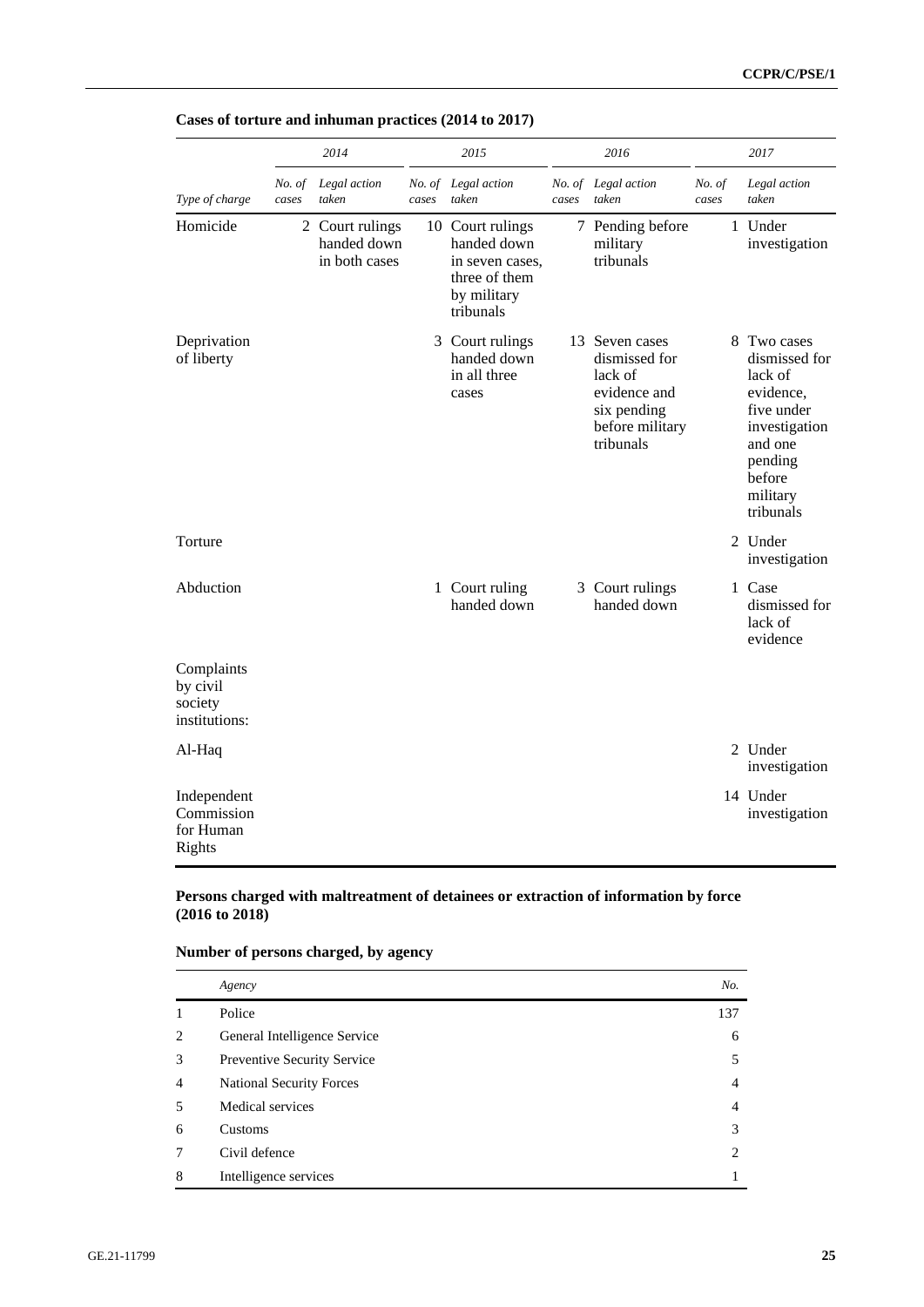| Legal action taken            | No. |
|-------------------------------|-----|
| Cases kept on file            | 39  |
| Cases resulting in acquittal  | 40  |
| Cases resulting in conviction | 24  |
| Cases pending trial           | 34  |
| Cases under investigation     | 36  |

### **Number of cases, by legal action taken**

*Note:* The discrepancy in the totals between the two tables is due to the fact that some persons were charged in multiple cases.

### **Compensation**

157. Article 32 of the Basic Law, as amended, envisages the right to compensation for violations of public rights and freedoms. According to the Code of Criminal Procedure, persons who have suffered harm as a consequence of a crime or violation against them may file a civil case in pursuit of just compensation. The relevant provision is contained in article 194 (1), which states: "Anyone who has suffered harm as a consequence of an offence may submit a request to the prosecutor or to the court that is examining the case expressly invoking their civil right to compensation for the harm suffered as a result of the crime."

158. Under article 94 of the Palestinian Security Forces Service Act No. 8 of 2005, an officer who violates instructions shall bear any consequent civil liability. Such violations may include the infliction of torture or inhuman or degrading treatment. In the same way, article 173 of the Act addresses offences committed by non-commissioned officers and enlisted personnel of the security services.

### **Inmates condemned to death**

159. Under current legislation, and specifically under article (59 (1) and (2) of the Correctional and Rehabilitation Centres Act, inmates facing death sentences are placed under round-the-clock surveillance, while the Public Prosecutor or his representatives, religious figures and the prison doctor can visit the inmate at any time.

#### **Operational rues for law enforcement personnel**

160. Codes of conduct, which govern working standards and ethics, expressly prohibit the use of torture and other cruel, inhuman or degrading treatment. These codes include the following: the code of conduct for judges, the code of conduct for members of the Office of the Public Prosecution, the code of conduct and ethics for police officers; the code of conduct for civil defence personnel; the code of conduct for members of the preventive security service; the code of professional conduct and ethics for members of the intelligence services, the handbook of disciplinary violations for members of the Palestinian security forces; the code of conduct concerning the use of force and firearms by members of the security forces; the code of ethics and conduct for members of the security forces; the procedural guide for health services; and the procedural guide for complaints units in the security services.

161. On 13 September 2009, the President of the State of Palestine issued instructions – which were circulated to the heads of all security agencies – to cease any form of torture or other practices harmful to human rights and dignity. On 14 May 2013, the President issued further instructions addressed to all agencies with powers to arrest, detain or conduct investigations, stressing the need to comply with laws prohibiting torture and to respect international treaties.

162. The Minister of the Interior has issued a number of decrees in this connection. Decree No. 149 of 2009 concerns compliance by the security services with rules and standards for treating detainees and precludes physical or psychological punishment of any kind or any form of torture against persons deprived of liberty. Decree No. 192 issued by the Minister of the Interior on 1 December 2009 concerns disciplinary offences committed by members of the Palestinian security forces that involve harming, torturing or ill-treating others in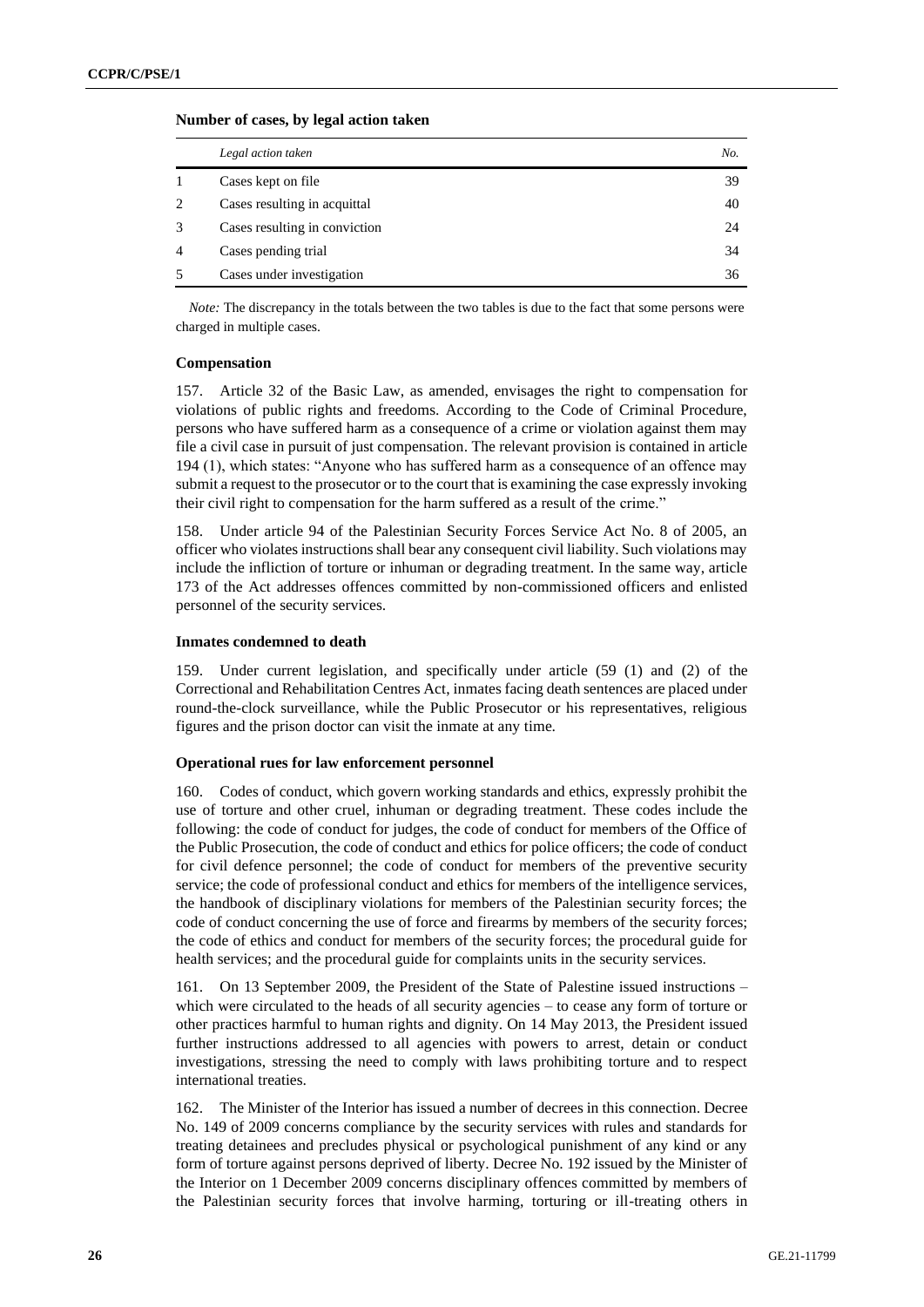violation of humanitarian values and legislation in force. First-degree violations are punishable by the administrative penalty of separation from service. A further decree in 2017 envisaged the formation of a team to monitor the human rights obligations of the Minister of the Interior.

163. Circular No. 6 of 2010, issued by the Director-General of the Palestinian police, prohibits the use of violence, torture or any other form of cruel or degrading treatment when dealing with citizens. In addition, several circulars issued by the general intelligence services contain instructions to staff to comply with the standards enshrined in the Convention against Torture and to observe all relevant laws. Circulars issued to members of the preventive security service also underscore the importance of abiding by legal procedures relating to summons, arrest, search, seizure and the taking of statements, as well as the need to take steps to ensure that summoned, arrested or detained persons are not subjected to ill-treatment.

### **Training**

164. The Ministry of the Interior conducts ongoing human rights training for all members of the security forces, including awareness-raising about obligations stemming from the Convention against Torture and Other Cruel, Inhuman or Degrading Treatment or Punishment and the Optional Protocol to the Convention.

165. Palestinian security agencies have held 416 training courses, lectures and workshops on a range of human rights issues, including torture, dealing with children and women victims of violence, psychosocial counselling, family protection, categorization of inmates and relevant laws.

166. In 2017, the Ministry of the Interior and An-Najah National University signed a memorandum of understanding regarding academic qualifications for staff of the Ministry of the Interior, the security forces, the Ministry of Justice, the department of forensic medicine and the military medical services. The aim was to raise awareness about the Convention against Torture and to adopt the Istanbul Protocol as a training model with a view to establishing, on the basis of those criteria, a national team specializing in anti-torture issues.

167. In 2018, the Ministry of the Interior signed a cooperation agreement with the Muwatin Institute at Birzeit University for the development of a training curriculum on human rights issues, with the title: "A guide to human rights and democracy for security forces and State institutions". The agreement also envisaged training for staff of the Ministry of the Interior and security forces on how to draft human rights training manuals.

#### **Prohibition on the extradition, deportation, expulsion or forced removal of any person**

168. Under article 7 of the Extradition Act of 1927, in force in the West Bank, and article 6 of the Extradition Act of 1926, in force in the Gaza Strip, a fugitive criminal is not to be extradited if the crime in questions is political in nature. The extradition of fugitive criminals in cases where they might be liable to be tortured is not prohibited under either Act. Extradition is also addressed in the 2005 General Intelligence Services Act, which states that provisions regarding persons accused of extraditable offences contained in treaties between the State of Palestine and other States must be observed in a manner that is not at variance with the law.

#### **Combating torture at the international level**

169. The accession of the State of Palestine to the Convention against Torture, without reservations, particularly as concerns the jurisdiction of the Committee against Torture under article 20 of the Convention, is an expression of the State's political will to ban torture and of its engagement in the efforts of the international community to that end. In 2017, the accession of the State of Palestine to the Optional Protocol to the Convention was a further qualitative step and preventive measure aimed at banning torture and ill-treatment. Under a decree of the Council of Ministers on 19 August 2019, a national anti-torture preventive mechanism was set up in the State of Palestine as an independent body.

170. In January 2015, the State of Palestine, acting pursuant to article 12 (3) of the Rome Statute of the International Criminal Court, deposited a declaration accepting the jurisdiction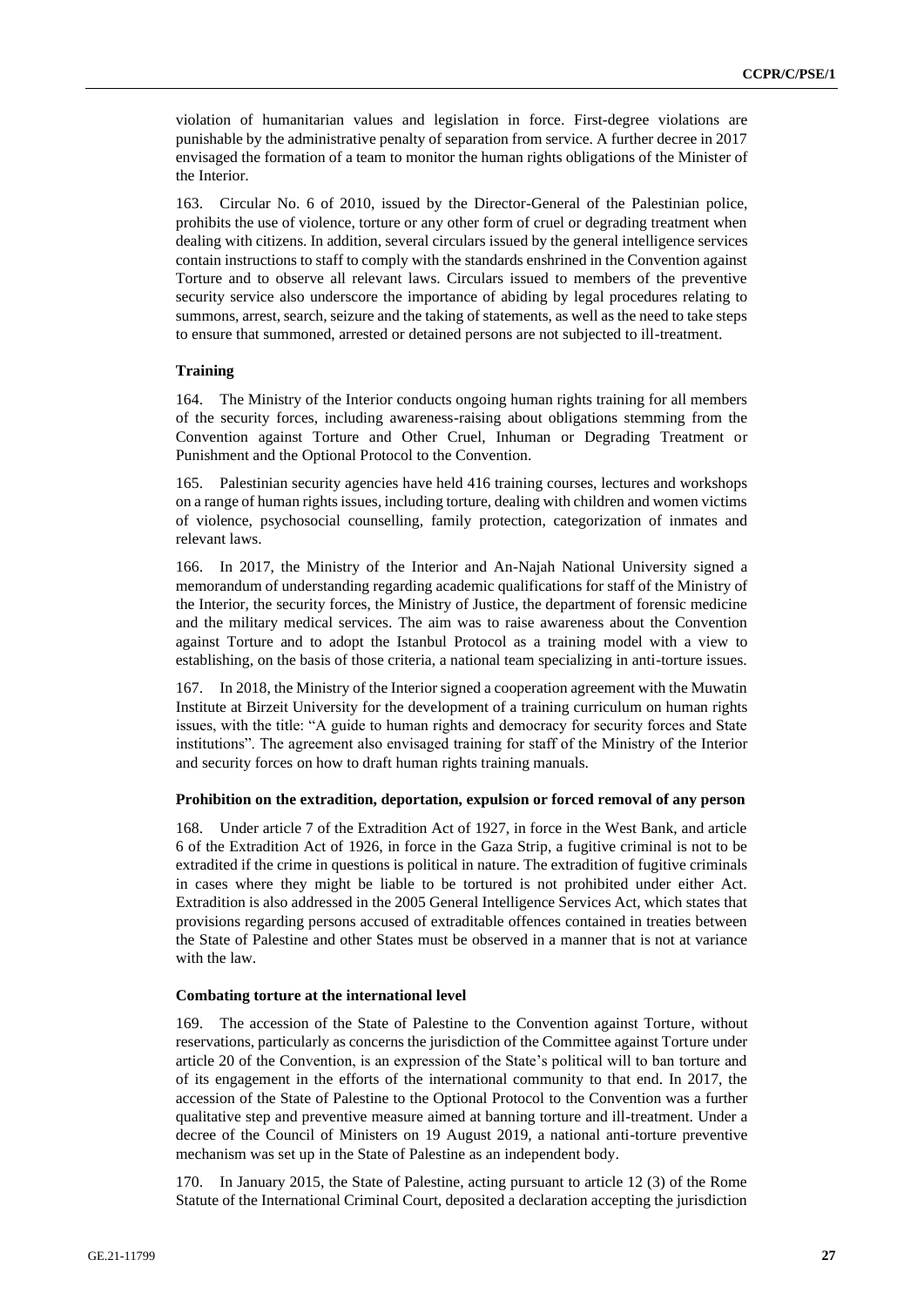of the Court to consider, with retroactive effect, crimes committed since 13 June 2014. The State of Palestine then deposited its instrument of accession to the Rome Statute, which thus entered into effect.

171. In addition to this, the State of Palestine joined the International Criminal Police Organization (INTERPOL) in 2017, after which it set up its INTERPOL National Central Bureau, which has been properly equipped to carry out its duties and staffed with experienced police officers.

### **Correctional methods in schools**

172. Article 4 (15) of the Decree-Law on Public Education of 2017 states: "It is prohibited to use violence as a means of discipline. All students are entitled to protection." In addition to this, the Ministry of Education and Higher Education has, since 2013, embraced a policy to reduce violence and promote discipline in State-run and private schools, which is applicable in all governorates and is part of a strategy to improve the quality of education and to create a safe and violence-free school environment. The strategy includes activities that are intended to consolidate the use of the policy among education-sector workers as a key reference with which to address issues related to school violence. The activities focus on capacity-building, establishing a system for referring cases of violence from schools to the competent institutions, improving the school environment and setting up educational guidance centres in schools exposed to the violence and violations of the Israeli occupation. A competition of creative innovations for fostering a safe school environment and curbing violence has been launched in some schools, and a training guide has been produced on how to deal with gender-based violence in schools.

173. Female circumcision is not prevalent in the State of Palestine.

### **Experimentation on human beings**

174. The Basic Law, as amended, forbids experimentation on human subjects without the consent of the individual concerned. The relevant provision is contained in article 16, which reads: "It is unlawful to conduct any medical or scientific experiment on any person without prior legal consent." Moreover, article 60 of Public Health Act No. 20 of 2004 stipulates that sick persons have the right to receive a clear explanation of any proposed treatment, which they can consent to or refuse. They can also accept or refuse to participate in any research or training being conducted by the health-care institution.

### **Torture practised by Israel, the occupying power, against Palestinians**

175. Israel, the occupying power, perpetrates various crimes of torture and other cruel, inhuman and degrading practices against the Palestinian people, and particularly against Palestinian prisoners and detainees being held in the prisons of the Israeli occupation. In fact, Palestinian inmates in those prisons, especially children, face harsh and inhuman conditions and, as of July 2019, 220 of them had died as a consequence of torture, medical neglect or direct targeting.

176. The 1999 "ticking time-bomb" ruling of the Israeli Supreme Court ruling left the door wide open to the use of torture and other cruel, inhuman and degrading treatment against Palestinian prisoners, on the pretext of "necessity". In fact, Israeli prison administrators and investigators exploit the Supreme Court's ruling to use harsh and prohibited physical means of interrogation against Palestinian prisoners under the pretext of "the seriousness of the situation". Moreover, such interrogations remain secret and are conducted in the absence of oversight by any external independent body.

177. In 2015 Israel, the occupying power, ratified a "force-feeding" law which allows for the forcible feeding of prisoners on hunger strike. In this way, the law provides an umbrella for the occupation authorities to use torture against hunger-striking prisoners and comes to constitute a form of subjecting individuals to medical experiments against their will.

178. The systematic Israeli policy of holding back the bodies of the dead is part of a broader policy of collective punishment used by the authorities against the Palestinian people. Indeed, the Israeli occupying authorities are still holding the bodies of 294 Palestinians, dating back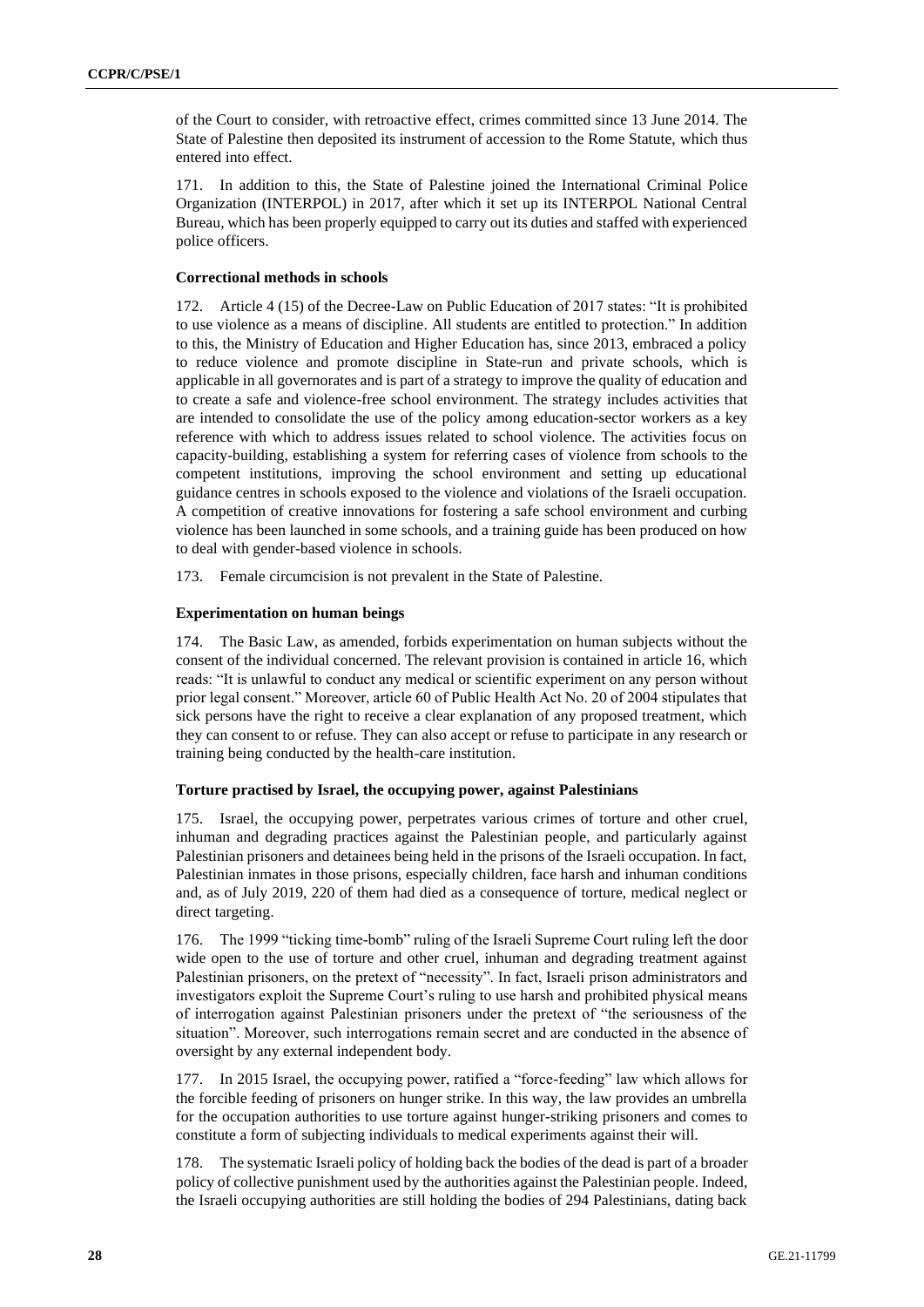as far as 1967, and are refusing to hand them over to their families for humane burial in accordance with their religious beliefs.

179. Since 2007, the Israeli occupation has been imposing an illegal blockade on the Gaza Strip during which time it has carried out measures contrary to international law, launched repeated attacks and inflicted collective punishment that continues to this day. Under its illegal blockade, Israel has made life in the Gaza Strip a form of physical and psychological torture.

180. The Israeli aggression against the occupied Gaza Strip in 2014 had devastating consequences at various levels: economic, social, political, material and human. During the course of its attack Israel, the occupying power, committed war crimes and crimes against humanity, including the killing of civilians, the destruction of civilian property and the use of prohibited weapons. One of these was white phosphorus, which indiscriminately caused burns, disfigurements and permanent disabilities to hundreds of Palestinian civilians in the Gaza Strip. The attack and the associated collective punishments against the human rights of Palestinians in the Gaza Strip have given rise to harsh living conditions and filled life there with pain and suffering.

# **Article 8**

181. Under the 2015 Decree-Law on combating money-laundering and the financing of terrorism, as amended, all monies obtained from human trafficking or the sexual exploitation of women and children are considered to be illegal assets and to constitute grounds for the offence of money-laundering, with offenders being liable to imprisonment and a fine.

182. Under the heading "Incitement to debauchery and undermining public ethics and morals", articles 310–312 of the 1960 Criminal Code envisage penalties of up to 3 years' imprisonment for anyone who has leads or attempts to lead a female aged under 20 into prostitution, or a person under the age of 15 into an act of sodomy, or who uses threats, intimidation, deception or narcotics to induce a female into an act of illicit intercourse. In addition, anyone who furnishes, rents or purchases a location to use for purposes of prostitution or who participates in the use of a location as a brothel is liable to a term of imprisonment of up to 6 months and/or a fine.

183. In order to promote its commitment to combat human trafficking, the State of Palestine has set up a national team with representatives from competent institutions to work on a draft law on human trafficking. The new law includes a definition of trafficking and envisages condign penalties, which become more severe if the victim is a child, lacks competency or is a person with a disability. The draft law also envisages the formation of a national committee with the task of developing a comprehensive national strategy to combat human trafficking, establishing a database, drafting reports, setting up mechanisms and providing support and protection for victims.

184. For its part, the draft criminal code contemplates two offences: human trafficking and enslavement. Enslavement means: "The exercise of any or all of the powers attaching to the right of ownership over a person, including the exercise of such power in the course of trafficking in persons, in particular women and children."

185. The Ministry of Social Development runs several programmes to provide services to female victims of violence, including one for the protection and social rehabilitation of female victims of exploitation and trafficking. The State of Palestine is continuing to develop anti-human-trafficking mechanisms, in which regard a database is being complied wherewith to monitor and document trafficking offences. At the same time, a series of training and capacity-building programmes has been rolled out to help develop human resources in this field.

186. Thanks to the control it exercises over the Occupied Palestinian Territory, including Jerusalem, its fragmentation of Palestinian geographical unity using all possible means and the permanent obstacles it places on Palestinians' freedom of movement, Israel, the occupying power, has hampered the efforts of the competent Palestinian authorities to combat human trafficking.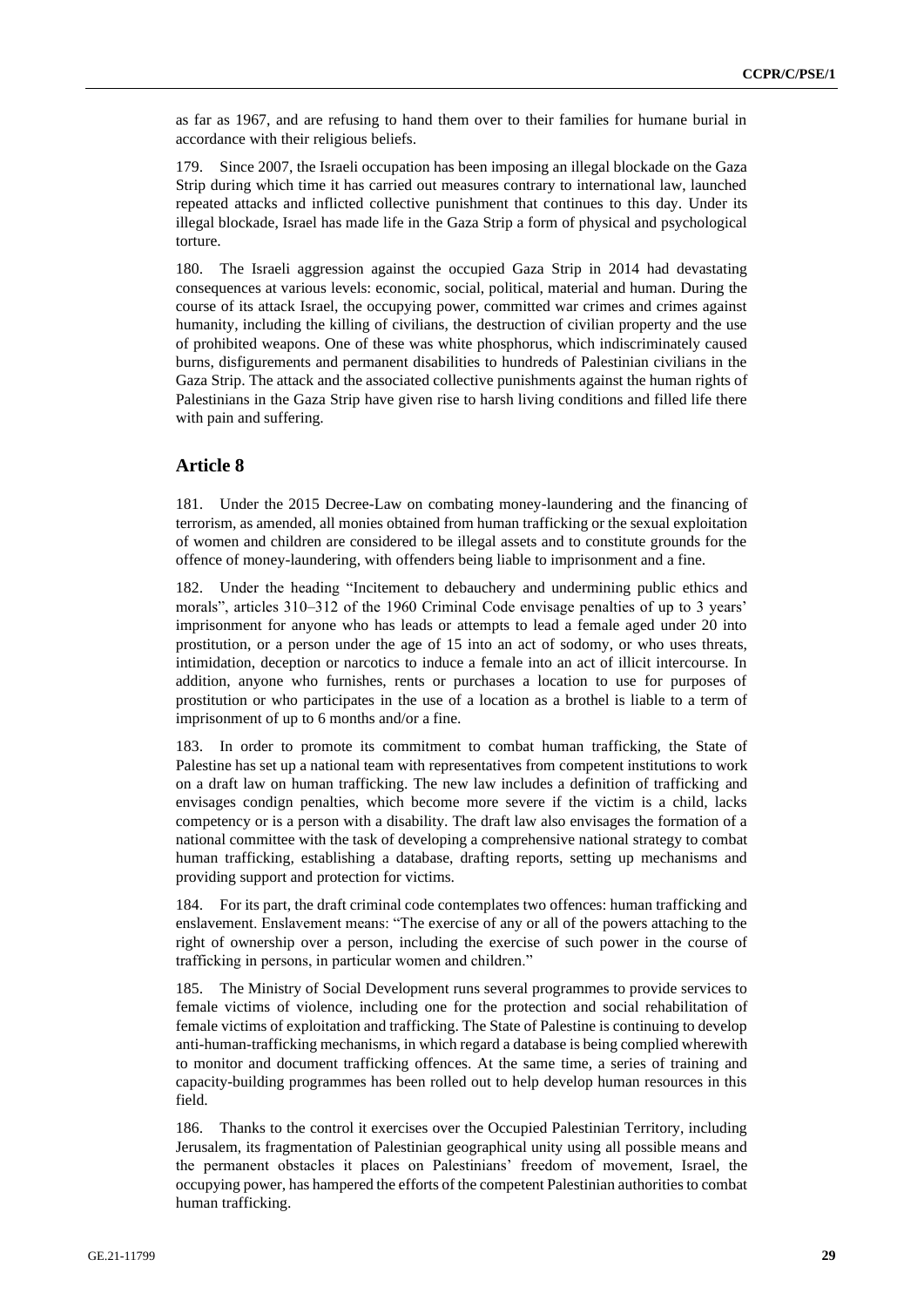187. The State of Palestine acceded to the Convention on the Elimination of All Forms of Discrimination against Women, the Convention on the Rights of the Child and the Optional Protocol to the Convention on the Rights of the Child on the sale of children, child prostitution and child pornography, in 2017. In addition, also in 2017, it acceded to the United Nations Convention against Transnational Organized Crime and to the Protocol to Prevent, Suppress and Punish Trafficking in Persons, Especially Women and Children, supplementing the United Nations Convention against Transnational Organized Crime. In 2018, it acceded to the Supplementary Convention on the Abolition of Slavery, the Slave Trade, and Institutions and Practices Similar to Slavery. Moreover, the State of Palestine is a party to the 1904 International Agreement for the Suppression of the White Slave Traffic and the 1921 International Convention for the Suppression of the Traffic in Women and Children, while in 2013 it ratified the Arab Convention against Transnational Organized Crime and joined the Arab Network to Combat Human Trafficking.

### **Prohibition of forced and compulsory labour**

188. The amended Basic Law and applicable labour laws prohibit all forms of forced or compulsory labour or exploitation of workers. According to article 25 of the Basic Law, work is the right of every citizen and labour relations are to be regulated in such a way as to ensure justice for all. The Law also envisages welfare, insurance and health and social care for workers.

189. The Labour Code (Act No. 7 of 2000) also states that work is the right of every citizen capable of performing it, on the basis of equality of opportunity and without discrimination of any kind. The Code includes legal safeguards for the protection of workers, such as terms and conditions of employment, working hours, wages, holidays, vocational health and safety requirements, insurance against workplace injuries and conditions for the employment of minors and women.

190. A labour inspectorate has been set up in the Ministry of Labour to monitor workplaces and thus protect workers and harmonize working conditions. The inspectorate has judicial oversight powers and can receive complaints and impose sanctions under the law.

191. The Ministry of Labour oversees contracts for domestic workers, and the Minister of Labour has issued a decree to regulate domestic work in such a way as to guarantee the rights of persons who operate in that sector while increasing penalties for employers who violate the law.

192. The results of a workforce survey conducted by the Palestinian Central Bureau of Statistics in 2019 show that 30 per cent of salaried employees in the private sector in the State of Palestine earn a monthly wage that is less than the minimum wage (1,450 shekels). The proportion of salaried employees earning less than the minimum monthly wage in the West Bank fell from 12 per cent to 10 per cent between 2018 and 2019, while it rose from 72 per cent to 80 per cent in the Gaza Strip, over the same period.

193. With regard to the enforcement of sentences of hard labour, which is one of the penalties envisaged in the current Criminal Code, the courts do hand down sentences to that effect; however, the sentence is applied as one of imprisonment without hard labour. This is because Palestinian correctional and rehabilitation institutions do not impose hard labour as a punitive measure.

194. Under article 399 of the Code of Criminal Procedure, anyone who has been sentenced to a term of imprisonment of up to 3 months is entitled to make a request to the Office of the Public Prosecution to serve that sentence outside a correctional and rehabilitation institution centre, as an alternative to deprivation of liberty, unless the sentence expressly excludes that option.

# **Article 9**

195. Current domestic legislation guarantees individuals the enjoyment of freedom and personal security, which cannot be infringed except by law. In that connect, article 11 of the amended Basic Law stipulates: "Personal freedom is a natural right that is guaranteed and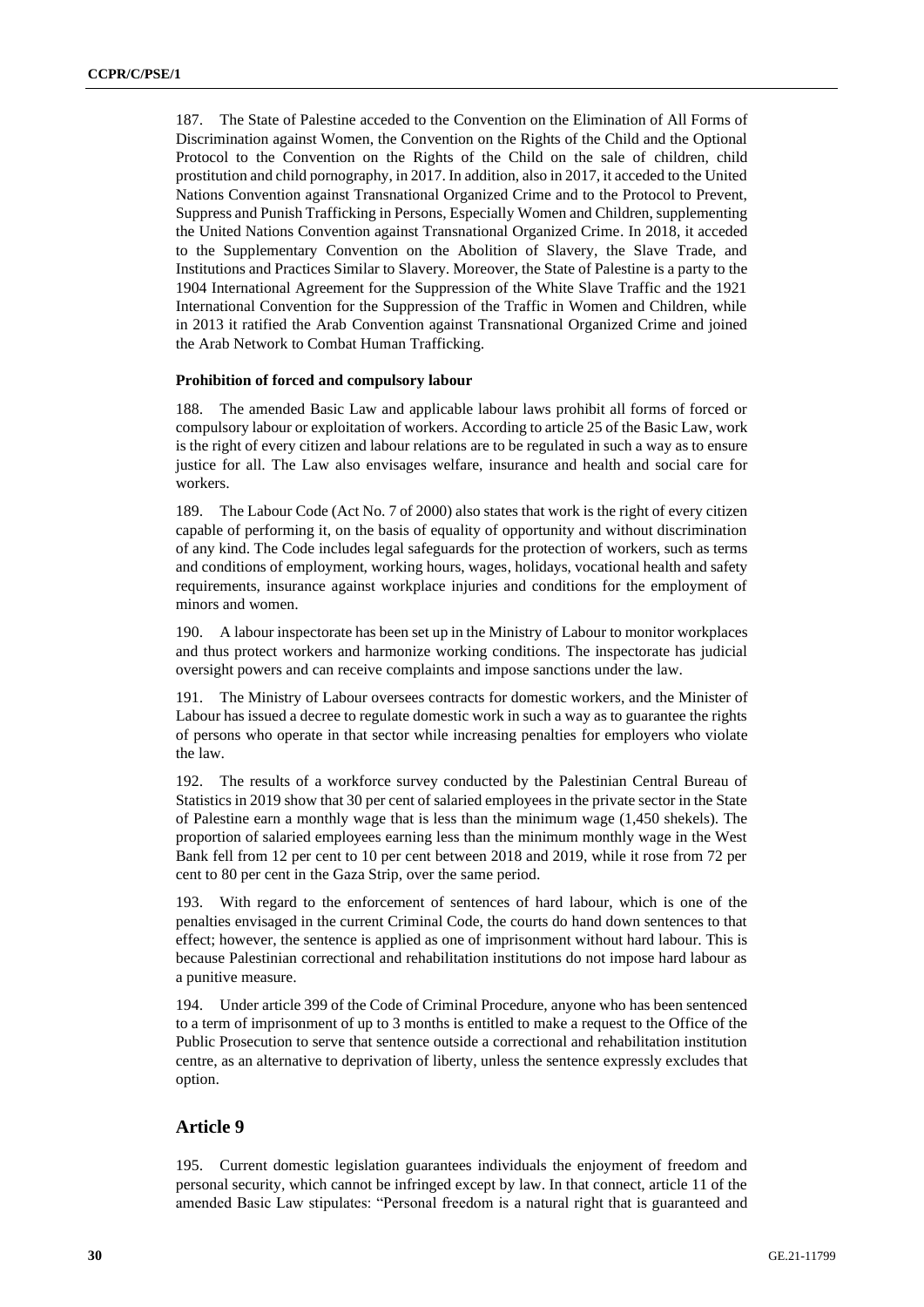may not be infringed. No one may be arrested, searched or detained, have their freedom or freedom of movement restricted in any way except by a court order issued in accordance with the law. The duration of pretrial detention is determined by law and no one can be detained or imprisoned except in places subject to the laws regulating prisons."

196. Article 29 of the Code of Criminal Procedure (Act No. 3 of 2001) states: "No person may be arrested or imprisoned except by order of the authority competent to do so by law. Such persons must be treated in a manner that preserves their dignity and may not be physically or morally harmed."

197. Article 12 of the Basic Law, as amended reads: "Persons who have been arrested or detained are to be informed of the reasons for their arrest or detention. They are to be promptly informed, in a language they understand, of the nature of the charges against them. They have the right to contact a lawyer and to be tried before a court without delay." Summonses and arrest warrants are to be signed and stamped by the competent authority and are to include the name, description and surname of the accused persons, the offences of which they stand accused and the articles under which they are being charged, their full address and the duration of detention, if any. The enforcing official must show the warrant to the persons being arrested and inform them of its contents (arts. 110 and 112 of the Code of Criminal Procedure).

198. Accused persons have the right to postpone their questioning for 24 hours until their lawyer can be present. However, in cases of flagrante delicto, necessity or where prompt action is required for fear of losing evidence, prosecutors can proceed with the questioning before the lawyer is present. Following the interrogation, the lawyer then has the right to examine any statements made by the accused (arts. 97 and 98 of the Code of Criminal Procedure).

199. Articles 3 (3) and 8 of the Crime Prevention Act No. 7 of 1954, which is in force in the West Bank, and articles 3 (8) and 8 of the Crime Prevention Act No. 48 of 1933, which is in force in the Gaza Strip, grant the administrative authority (the governor) powers of arrest in special cases, when necessary as an administrative measure in order to ensure public security and order. However, the governor may exercise this power only against persons whose presence at large poses a menace to the public and only in cases where those persons refuse to make a pledge of good conduct, a pledge that can be backed by a financial surety. Thus, this power may be exercised against persons in circumstances that indicate they are on the verge of committing an offence, habitual offenders or persons who pose a menace to the public if they remain at large without some form of financial surety.

### **Duration of custody and detention**

200. Under the Code of Criminal Procedure, law enforcement officials are required to bring arrested persons, if they have not been released, before the competent prosecutor within 24 hours. Once the director of a detention centre has delivered an accused person to the Office of the Public Prosecution, the interrogation must take place within 24 hours, after which prosecutors must order either the detention in custody or release of the person concerned.

201. Following the interrogation, prosecutors may hold an accused person for 48 hours. That period may then be extended by the courts in accordance with the law. In other words, an arrested person may not be held for more than 48 hours before appearing before a judge, who is entitled to extend the detention for a period of up to 15 days or order the release of the person concerned having first heard his or her statement. Custody may be renewed for further periods up to an overall total of 45 days.

202. No one may be held in custody for more than 45 days unless a request is submitted to the court of first instance by the Public Prosecutor or one of his deputies. In such a case, the further period of detention may not exceed an additional 45 days. Before the end of that 3 month period, the Office of the Public Prosecution must bring the accused person before the competent court for trial, with the period of detention then being extended until the end of the trial. In no case may the overall period of detention be in excess of 6 months. This means that the sum total of all the periods of pretrial detention must not exceed 6 months, calculated from the first day of the arrest and detention of the accused person. Otherwise, the person concerned must be released immediately unless he or she is referred to the competent court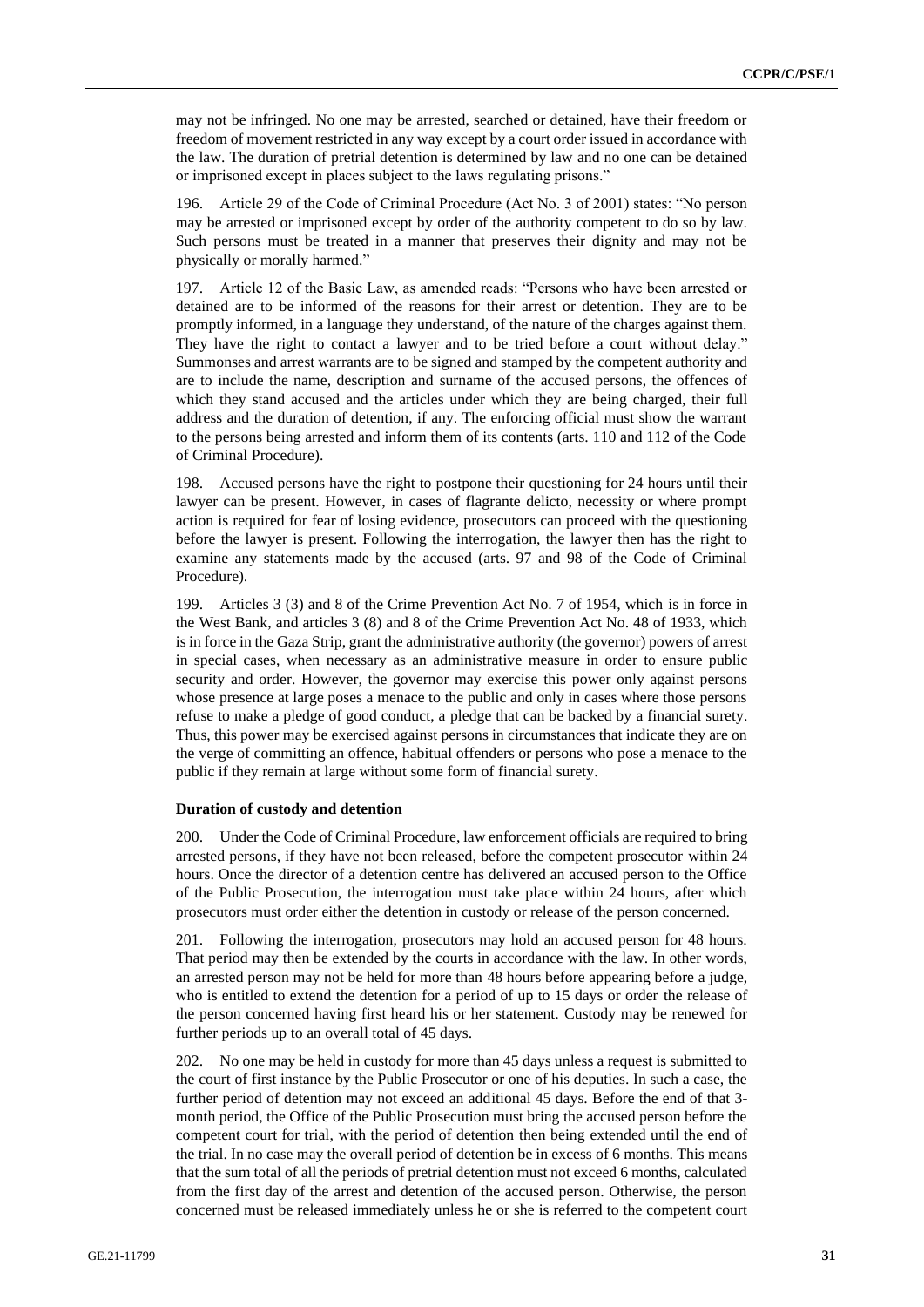for trial. In no case, may custody continue for a period longer that the penalty prescribed for the offence for which the person was arrested. If the courts issue a ruling that an accused person is to be released, that release must be effected immediately, unless the individual concerned is imprisoned or detained for another reason. The period spent in detention is to be calculated as part of the sentence if the person concerned is convicted and sent to prison.

203. Although the question of pretrial detention is regulated in the Code of Criminal Procedure, the procedures and safeguards are left to the judge's discretionary authority. In particular, it is up to the judge to decide to extend custody after having heard statements from the Office of the Public Prosecution and the accused person, which may sometimes lead to an extension of the period of detention. Furthermore, the law does not specify a time limit for the trial but simply states that the proceedings are to begin within six months of the arrest. This explains the increase in the number of detainees who are still under trial.

204. The Ministry of the Interior has produced statistics concerning the number of detainees and convicted persons in institutions that are subject to the Correctional and Rehabilitation Centres Act.

**Number of detainees in correctional and rehabilitation centres (2014–2017)**

|                    | 2014    |          | 2015    |          |         | 2016           |         | 2017     |
|--------------------|---------|----------|---------|----------|---------|----------------|---------|----------|
| Centre             | Males   | Females  | Males   | Female   | Males   | Females        | Males   | Females  |
| <b>Bethlehem</b>   | 1 0 1 1 | 50       | 1 0 3 4 | 43       | 1 0 0 1 | 49             | 683     | 38       |
| Janin              | 2 5 2 6 | 75       | 2 2 2 6 | 71       | 1.590   | 60             | 1 2 1 0 | 98       |
| <b>Nabulus</b>     | 3 0 3 5 | $\theta$ | 1905    | $\Omega$ | 1 744   | $\Omega$       | 1 1 7 4 | $\Omega$ |
| Ramallah           | 2453    | 67       | 1465    | 73       | 1 2 7 8 | 84             | 1058    | 72       |
| Jericho            | 1 1 1 1 | 22       | 1 1 3 6 | 27       | 869     | 38             | 628     | 40       |
| Hebron             | 972     | $\theta$ | 574     | $\theta$ | 578     | $\Omega$       | 481     | $\Omega$ |
| Tulkarm            | 1 2 6 5 | $\theta$ | 1 0 5 2 | $\theta$ | 864     | $\overline{0}$ | 499     | $\Omega$ |
| <b>Total</b>       | 12 373  | 214      | 9 3 9 2 | 214      | 7924    | 231            | 5 7 3 3 | 248      |
| <b>Grand</b> total | 12587   |          | 9606    |          |         | 8 1 5 5        |         | 5981     |

### **Number of convicted persons in correctional and rehabilitation centres (2014–2017)**

|                    |         | 2014           | 2015    |          | 2016  |              | 2017    |          |
|--------------------|---------|----------------|---------|----------|-------|--------------|---------|----------|
| Centre             | Males   | Females        | Males   | Females  | Males | Female       | Males   | Females  |
| <b>Bethlehem</b>   | 457     | 23             | 531     | 16       | 466   | 12           | 297     | 22       |
| Janin              | 1 0 9 6 | 23             | 1 0 1 6 | 22       | 763   | 29           | 664     | 41       |
| Nabulus            | 1517    | $\overline{0}$ | 835     | $\theta$ | 805   | $\mathbf{0}$ | 512     | $\Omega$ |
| Ramallah           | 1 0 8 7 | 14             | 573     | 21       | 568   | 32           | 482     | 22       |
| Jericho            | 507     | 7              | 569     | 13       | 419   | 20           | 286     | 17       |
| Hebron             | 449     | $\overline{0}$ | 261     | $\theta$ | 251   | $\mathbf{0}$ | 179     | $\Omega$ |
| Tulkarm            | 503     | $\mathbf{0}$   | 452     | $\theta$ | 382   | $\mathbf{0}$ | 209     | $\theta$ |
| <b>Total</b>       | 5 6 1 6 | 67             | 4 2 3 7 | 72       | 3654  | 93           | 2629    | 102      |
| <b>Grand</b> total | 5683    |                | 4 3 0 9 |          | 3747  |              | 2 7 3 1 |          |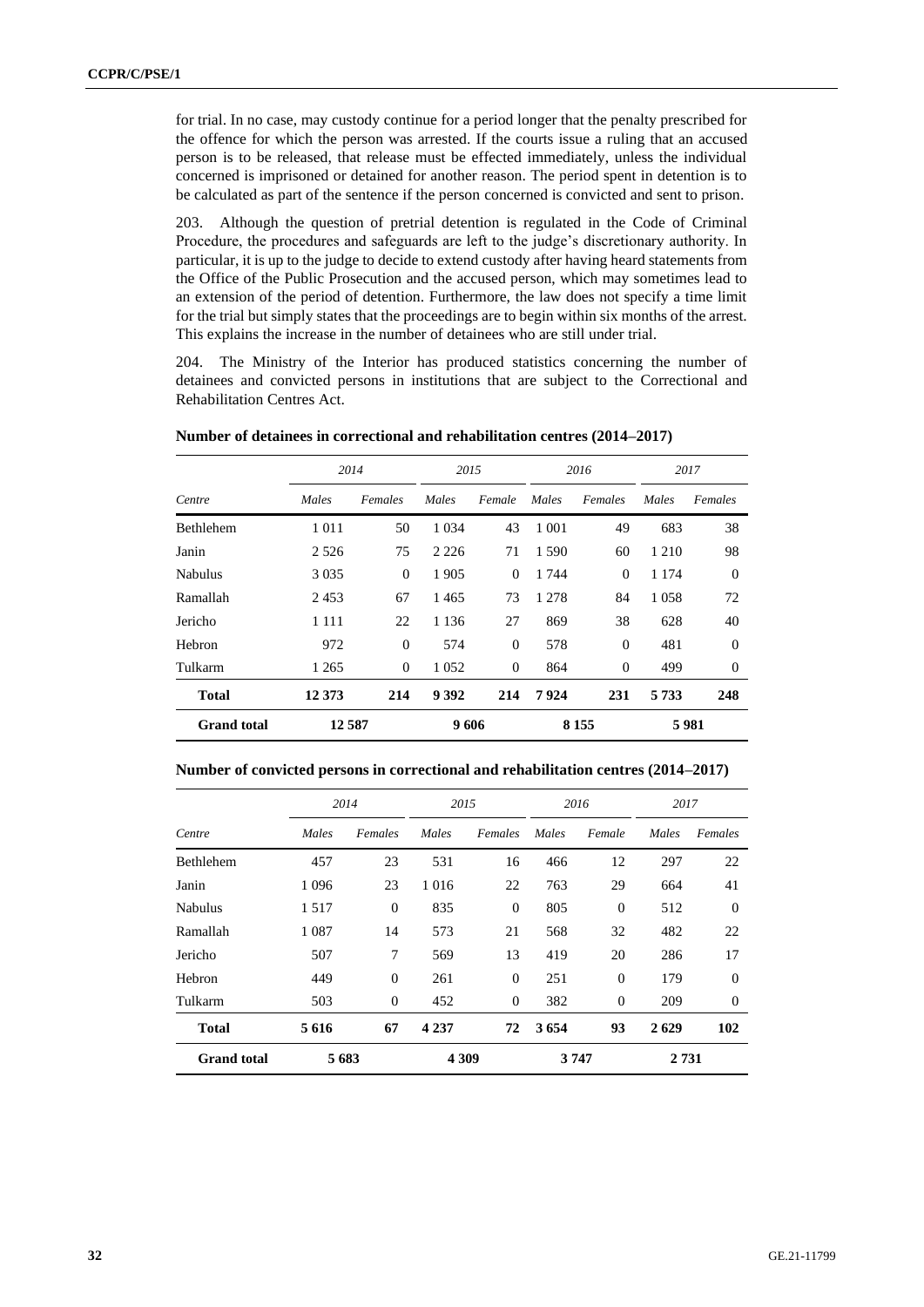| Year | No. of detainees | No. of convicted persons |
|------|------------------|--------------------------|
| 2014 | 190              | 498                      |
| 2015 | 267              | 496                      |
| 2016 | 322              | 575                      |
| 2017 | 327              | 605                      |
| 2018 | 49               | 112                      |

**Number of detained and convicted persons in military correctional and rehabilitation centres**

205. Articles 62 and 63 of the Correctional and Rehabilitation Centres Act prescribe disciplinary penalties that can be imposed against inmates. Those penalties are: a caution, solitary confinement for up to 1 week or the withdrawal of certain benefits envisaged for the class of inmates concerned for a period of up to 30 days. Disciplinary sanctions may be imposed on the inmate only after an investigation and after taking the statement of the inmate and considering his defence. The grounds for the penalty must be made explicit and recorded in the register.

206. Under a 2012 decree of the Minister of the Interior, a criminal fingerprint register has been developed for use by the police. It serves to record and archive fingerprints and other information from suspects, convicted persons, detainees and inmates in correctional and rehabilitation institutions and detention centres, as well as fingerprints and other related evidence found at crime scenes by police experts.

### **Oversight**

207. As noted earlier, domestic laws grant a number of different bodies the authority to supervise detention centres. As a way of ensuring that no one can be illegally detained, the law also includes provision for registers wherein to record admissions and releases.

208. Article 178 and 179 of the 1960 Criminal Code prescribe penalties for unlawful arrest or imprisonment. The relevant passage states: "Any official who detains or imprisons someone in a manner other than that prescribed by law is liable to a term of imprisonment of between 3 months and 1 year." Moreover: "If the directors or guards of prisons, disciplinary institutions and correctional centres, or any official vested with their powers, admit a person without a warrant or order from the courts, or detain a person for longer than the decreed period, are liable to a term of imprisonment of between 1 month and 1 year."

209. According to article 180 of the Code, the aforementioned officials, officers and enlisted personnel of the police and the gendarmerie and administrative officials who refuse to bring or delay bringing a detainee or a prison inmate before a competent court or judge, when asked to do so, are liable to a term of imprisonment of up to 6 months and to payment of a fine of up to 50 dinars.

210. Article 33 (3) of Ordinary Courts Act No. 5 of 2001 provides that the Supreme Court of Justice has jurisdiction to consider applications challenging imprisonment and requesting the release of unlawfully detained persons. According to article 34 (3) and (4) of the Act, applications and appeals before the Supreme Court of Justice by individuals and bodies must be brought on grounds of violation of law or regulations, of an error in the application or interpretation of law or regulations or of abuse of power, as set forth in law.

211. Article 131 of the Code of Criminal Procedure guarantees detained persons the right to apply for release on bail. It reads: "If the accused person has not been referred for trial, the application for release on bail is to be addressed to the judge authorized to issue the arrest warrant." If the accused person has already been referred to the courts, then article 132 becomes applicable, which reads: "If the accused person has been referred for trial, the application for release on bail is to be addressed to the court competent to conduct the trial."

212. Article 32 of the amended Basic Law guarantees fair compensation for persons who have suffered an abuse of their rights and freedoms, including unlawful arrest. This is reconfirmed under article 387 of the Code of Criminal Procedure, which states: "A person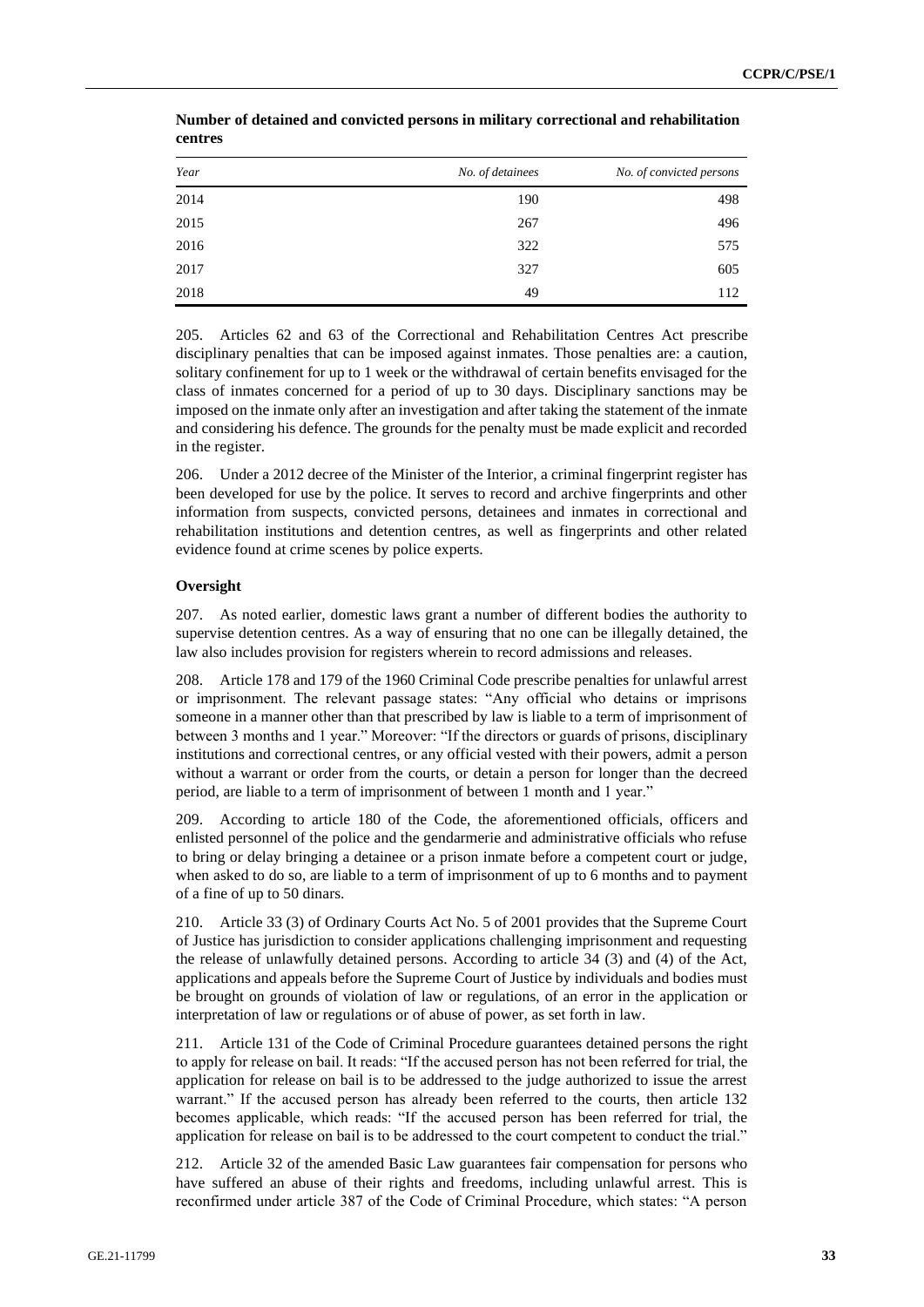acquitted following a retrial has the right to claim compensation from the State for damages arising from the earlier sentence."

213. According to annual compilations of complaints, which are produced by the Council of Ministers, there were 43 complaints concerning illegal detention in 2015 of which 34 were addressed; there were 71 such complaints in 2016 of which 64 were addressed; and there were 107 complaints in 2017.

### **Detention in psychiatric hospitals**

214. There are two psychiatric hospitals in the State of Palestine: Gaza Hospital and Bethlehem Hospital. Patients can admit themselves or they can be brought in by their family who request their admittance. The police can bring in persons in their custody whom they suspect of having a mental disorder for them to be assessed by the hospital. The courts can also refer convicted persons who suffer from mental conditions that require admittance to a psychiatric hospital rather than to a correctional and rehabilitation centre.

215. In the first three of the aforementioned cases, the person is admitted on the basis of an assessment by the doctor on duty, who can contact a consultant psychiatrist in case of need. Definitive admittance to the hospital depends upon the outcome of that assessment. Medical staff discuss and assess cases and, if they agree that a person should be admitted, the case is assigned to a specialized doctor for follow-up for a duration of between 7 and 30 days, unless the case is particularly serious in which case that period can be extended. Persons are detained in psychiatric hospitals against their will only in very severe cases. If they appeal against their admittance, an assessment of their mental condition is conducted before deciding whether or not they can leave the institution. However, appeals are not officially recorded and there are no official statistics on the number of such cases.

#### **Arbitrary administrative detention practised by Israel, the occupying power**

216. Arbitrary administrative detention by Israel, the occupying power, is part of a systematic and broad-ranging government policy and constitutes a form of collective punishment against Palestinians. In fact, the occupying authorities have detained around 1 million Palestinians since 1967, heedless of any international standards regulating the rights of detainees.

217. Jurisdiction to bring a detainee before the military courts lies with the so-called "military command" of the Israeli occupation. In April 2002 the delay was extended to 18 days, which is evidence of the arbitrary and unjustified detention of Palestinians by the Israeli occupation. The duration of arbitrary administrative detention can extend to up to 6 months, which may then be further extended unconditionally. Moreover, all cases of arbitrary administrative detention come before the military courts sitting in camera and, using flimsy pretexts, no defence lawyer is given the opportunity to examine documents or information pertaining to the case. Moreover, of course, the public are not allowed to attend. Thus detainees are deprived of their right to a fair and public trial.

218. Israel, the illegal occupying power, uses unjust laws to arrest thousands of Palestinians arbitrarily. The unjust Israeli military laws that underpin administrative detention orders go back to the Emergency Act of 1945, which dates from the Mandate era. In fact, Palestinians suffer arbitrary administrative detention in the Occupied Palestinian Territory under three different legal systems: in the West Bank, Palestinians are detained under Military Decree No. 1651; in Jerusalem, they are detained under the Emergency Powers (Detention) Act of 1979, under which the Minister of Defence is authorized to issued orders for arbitrary administrative detention in state of emergency; and in the Gaza Strip, they are detained under the 2002 Incarceration of Unlawful Combatants Act.

# **Article 10**

219. The legal system regulating prison conditions envisages rights and principles to ensure humane treatment and respect for the dignity of persons deprived of their liberty. Notably, article 13 (1) of the amended Basic Law requires that accused persons and others who are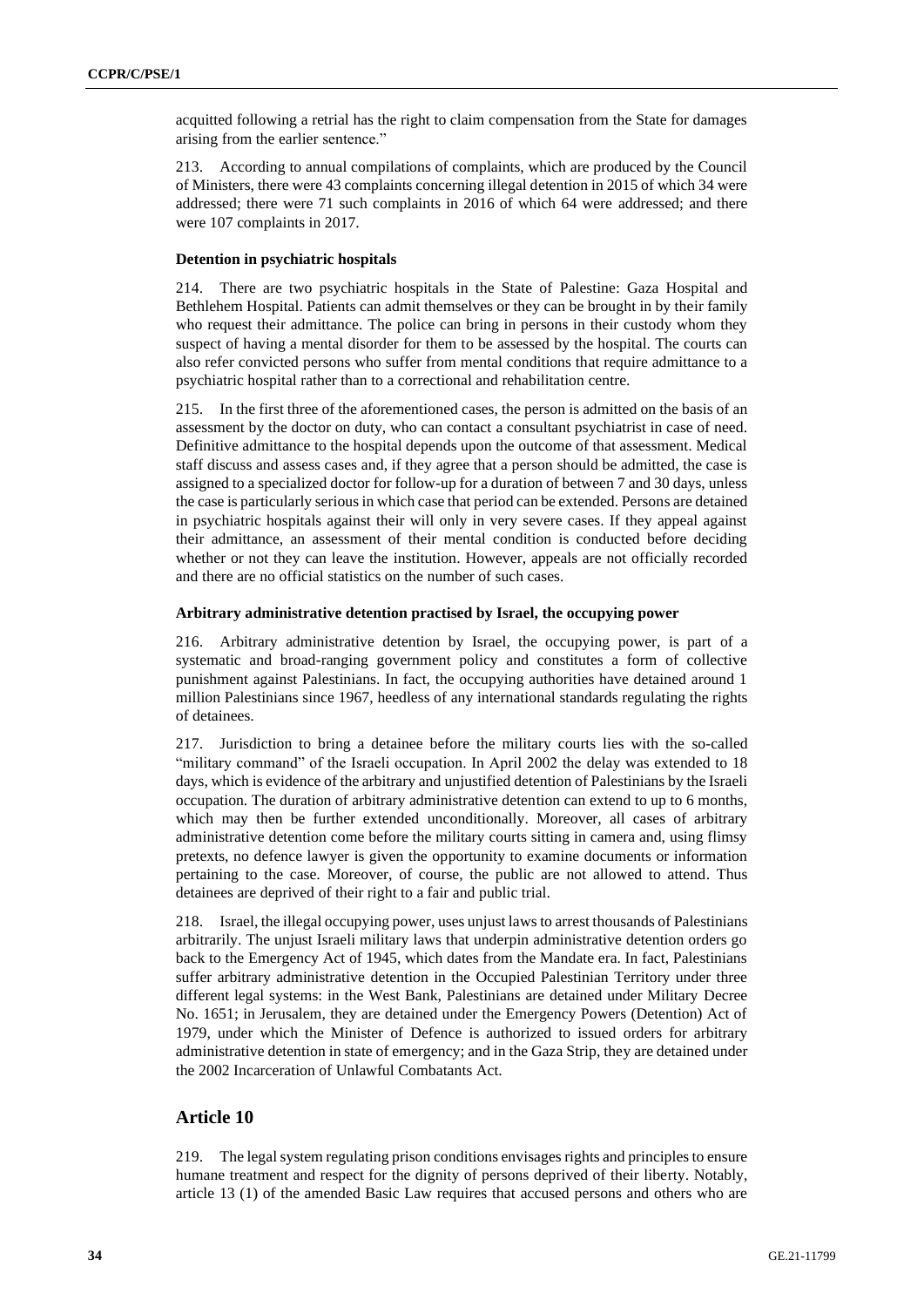deprived of their liberty be treated correctly. In addition, article 29 of the Code of Criminal Procedure states that persons who have been arrested are to be treated in a manner that preserves their dignity and they may not be physically or morally harmed. For its part, article 37 (2) and (3) of the Correctional and Rehabilitation Centres Act prohibits torture or the use of force against inmates. It also states that inmates are not to be addressed using obscene or degrading language. The Decree-Law concerning the protection of juveniles represents an important step by the State of Palestine towards achieving consistency with the standards enshrined in international human rights treaties, particularly as it has adopted the United Nations Standard Minimum Rules for the Administration of Juvenile Justice. As part of its international obligations, the State of Palestine is reviewing laws and regulations that have a bearing on conditions of detention and deprivation of liberty, in order ensure that they comply with human rights standards.

220. The Correctional and Rehabilitation Centres Act includes a body of legal principles, safeguards and inmates' rights. They include:

- Prohibiting torture or the use of force against inmates (art. 37);
- Leaving inmates free to practise religious rituals and obligations (art. 37);
- The inspection of detention centres and the appointment of inspectors and social workers (sec. 4);
- The right to health care and medical services (sec. 5);
- Education for inmates (sec. 9);
- Training and employment for inmates (sec. 12);
- Visits and communication with the outside world (sec. 15).

221. The administration of correctional and rehabilitation centres is underpinned by a structure wherein tasks, responsibilities and specialized departments are all clearly defined; at the same time, administrators of security agencies have adopted codes of conduct and circulars to regulate the actions of their staff and to ensure that inmates are well treated. Implementing regulations have been drafted for the Correctional and Rehabilitation Centres Act, and a guide to operational procedures has been produced for the legal units of the Palestinian security services as well as a consolidated operational manual for the delivery of health services in correctional and rehabilitation centres. In partnership with civil society institutions, a list of rights of detained persons has been drawn up and circulated to all places of deprivation of liberty.

### 222. **Correctional and rehabilitation centres**

Detention facilities in the West Bank are divided into three categories depending upon duration of detention and on the authority to which they are affiliated:

- Permanent detention centres: These are subject to the Correctional and Rehabilitation Centres Act and are answerable to the General Directorate of Correctional and Rehabilitation Centres;
- Temporary detention centres (police custody): Arrested persons are subject to the Code of Criminal Procedure; detention lasts no more than 24 hours and is overseen by the Directorate General of Police;
- Detention facilities affiliated with the security services: These facilities are linked to the security agencies in the West Bank – Preventive Security, General Intelligence and Military Intelligence – and each is supervised by the administrators of the agency concerned. Military detainees are detained under warrants issued by the military prosecutor of Military Intelligence, and detention can be extended in accordance with the 1979 Revolutionary Code so that the detainees can then be brought before the military courts.

### **Correctional and rehabilitation centres in the Gaza Strip**

A number of detention facilities have been opened in the governorates of the Gaza Strip to alleviate overcrowding in the main facility. These facilities are as follows: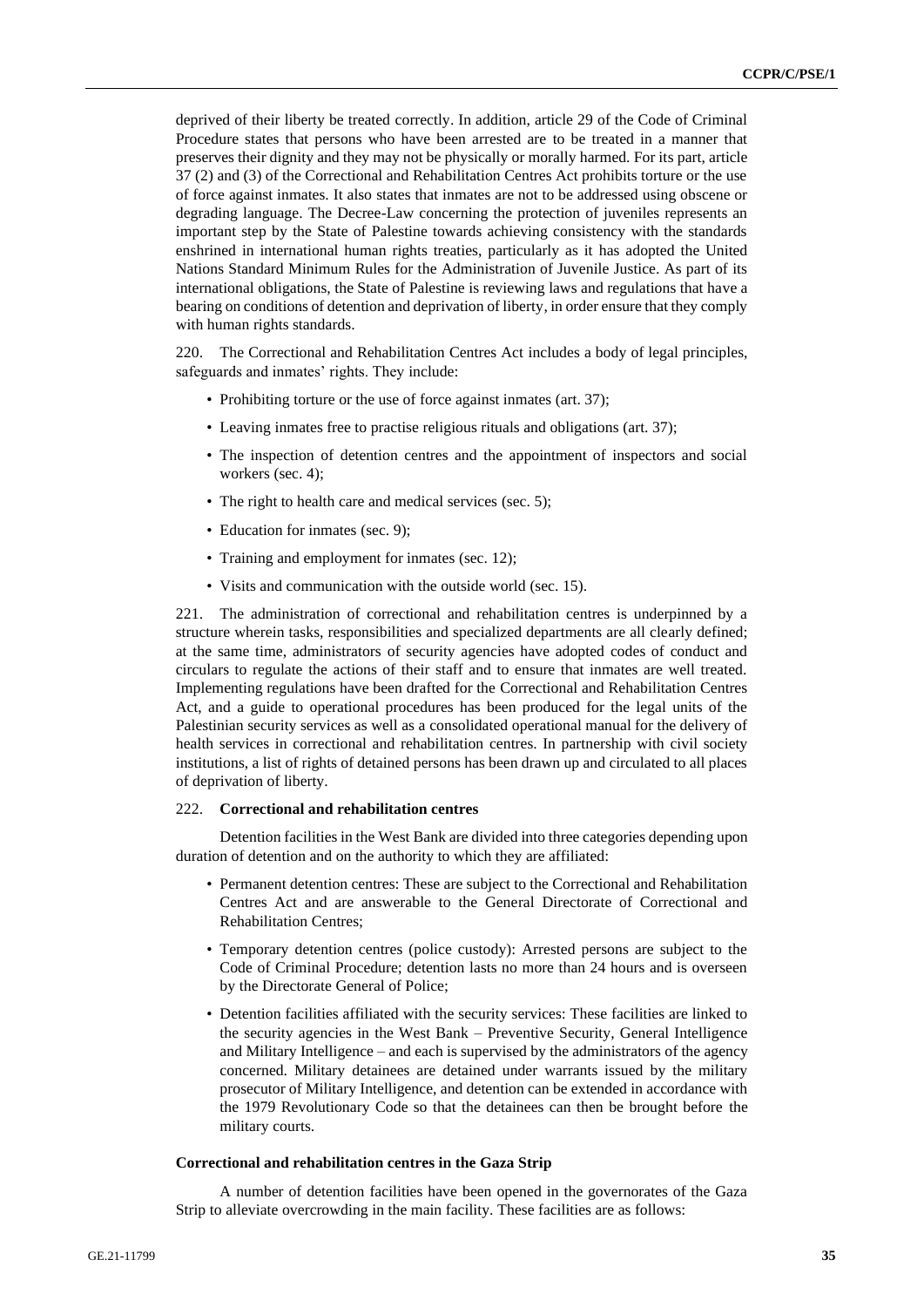- The Southern District correctional and rehabilitation centre located in the governorate of Khan Yunus, where prisoners from the southern governorates of the Gaza Strip (Rafah and Khan Yunus) are held;
- The Central District correctional and rehabilitation centre located in the governorate of Dayr al-Balah, where prisoners from that governorate are held;
- The North Gaza correctional and rehabilitation centre located in the town of Bayt Lahiya in the governorate of North Gaza, where prisoners from that governorate (Jabaliyah, Bayt Lahiya and Bayt Hanun) are held.

### 223. **Oversight mechanisms**

- The Code of Criminal Procedure and the Correctional and Rehabilitation Centres Act both grant inmates the right to lodge complaints;
- The oversight and inspection unit of the Department for Correctional and Rehabilitation Centres undertakes periodic visits to monitor fulfilment of obligations vis-à-vis inmates' rights;
- The Military Prosecutor has instructed staff of the Office of the Military Prosecution to inspect military-run detention centres;
- Medical oversight is performed by military medical services;
- Several memorandums of understanding have been signed between the Ministry of the Interior, the Independent Commission for Human Rights and local and international civil society institutions, under which those bodies are allowed to visit and inspect places of deprivation of liberty, examine conditions and conduct interviews with inmates.

### 224. **Statistics regarding visits and inspections**

### **Inspection of correctional and rehabilitation centres by government agencies**

| Agency                                                      | Year | Number of visits to<br>General Intelligence<br>detention facilities | Number of visits to<br>Military Intelligence<br>detention facilities | Number of visits to<br><b>Preventive Security</b><br>detention facilities |
|-------------------------------------------------------------|------|---------------------------------------------------------------------|----------------------------------------------------------------------|---------------------------------------------------------------------------|
|                                                             | 2014 |                                                                     |                                                                      |                                                                           |
| Office of the<br>Public<br>Prosecutor/senior<br>prosecutors | 2015 | Twice a month                                                       |                                                                      | Periodic monthly visits Periodic monthly visits                           |
|                                                             | 2016 |                                                                     |                                                                      |                                                                           |
|                                                             | 2017 |                                                                     |                                                                      |                                                                           |
|                                                             | 2018 |                                                                     |                                                                      |                                                                           |

| Inspection of correctional and rehabilitation centres by government agencies (police) |  |
|---------------------------------------------------------------------------------------|--|
|---------------------------------------------------------------------------------------|--|

| Agency                                             | Year | No. of visits |
|----------------------------------------------------|------|---------------|
| Ministry of Justice                                | 2015 | 1             |
|                                                    | 2017 | 2             |
| Supreme Judicial Council                           | 2014 | 14            |
|                                                    | 2015 | 16            |
|                                                    | 2016 | 15            |
|                                                    | 2017 | 19            |
| Office of the Public Prosecutor/senior prosecutors | 2014 | 14            |
|                                                    | 2015 | 11            |
|                                                    | 2016 | 25            |
|                                                    | 2017 | 36            |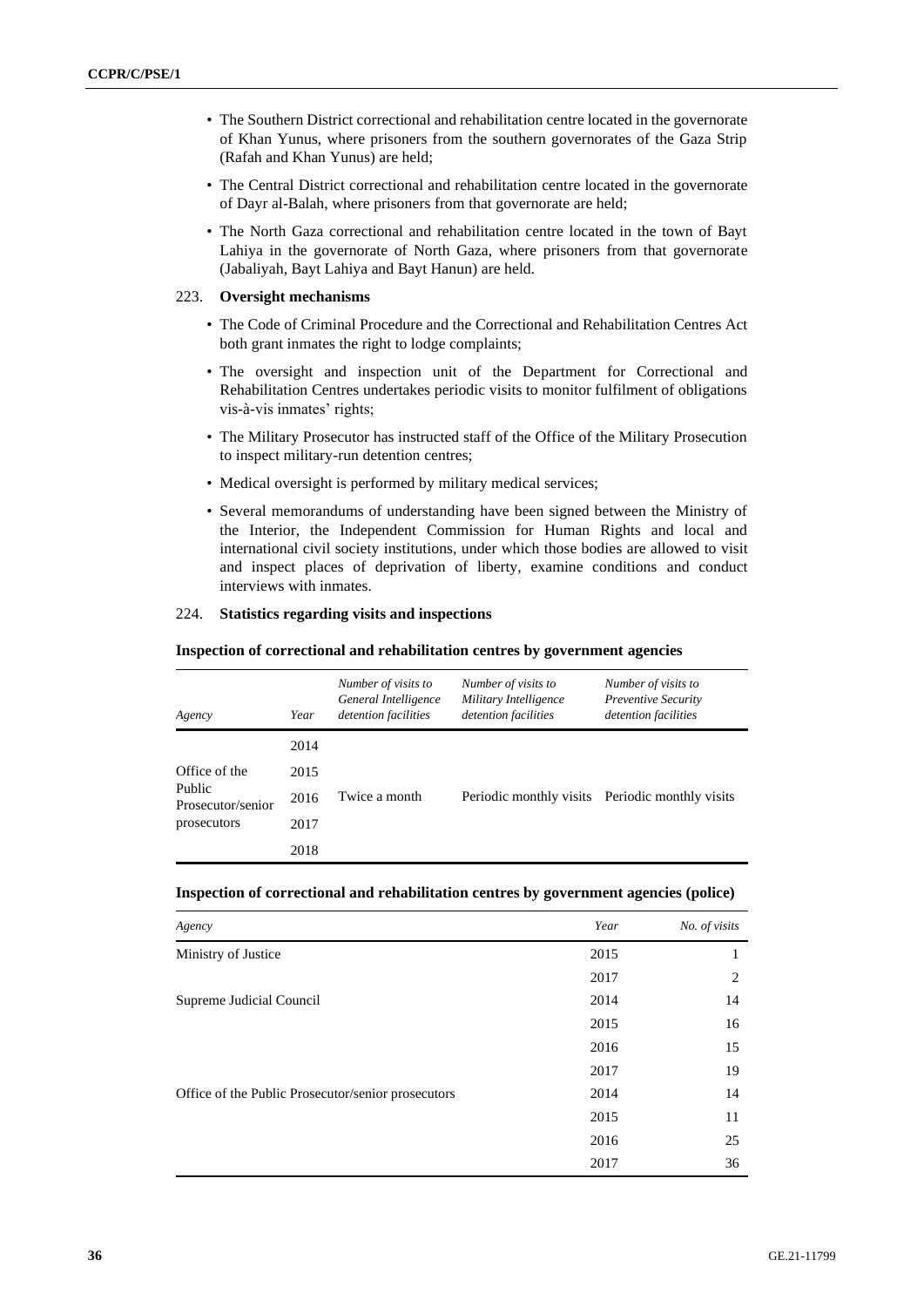| Year | Number of visits to intelligence services<br>detention facilities | Number of visits to police detention facilities |
|------|-------------------------------------------------------------------|-------------------------------------------------|
| 2014 | 156                                                               | 93                                              |
| 2015 | 156                                                               | 96                                              |
| 2016 | 156                                                               | 118                                             |
| 2017 | 156                                                               | 114                                             |

# **Visits of inspection to correctional and rehabilitation centres by the Independent Commission for Human Rights**

# **Visits of inspection to correctional and rehabilitation centres by local civil society institutions (intelligence services)**

| Agency          | Year | No. of visits |
|-----------------|------|---------------|
| Hurryyat Centre | 2014 | 132           |
|                 | 2015 | 144           |
|                 | 2016 | 132           |
|                 | 2017 | 156           |
| Al-Haq          | 2014 | 114           |
|                 | 2015 | 78            |
|                 | 2016 | 114           |
|                 | 2017 | 126           |

# **Visits of inspection to correctional and rehabilitation centres by international organizations (intelligence services)**

| Agency                             | Year | No. of visits |
|------------------------------------|------|---------------|
| International Committee of the Red | 2014 | 156           |
| Cross                              | 2015 | 156           |
|                                    | 2016 | 156           |
|                                    | 2017 | 156           |
|                                    | 2018 | 156           |

# **Visits of inspection to correctional and rehabilitation centres by international organizations (police)**

| Agency                             | Year | No. of visits                 |
|------------------------------------|------|-------------------------------|
| International Committee of the Red | 2014 | 44                            |
| Cross                              | 2015 | 65                            |
|                                    | 2016 | 35                            |
|                                    | 2017 | 47                            |
| Office of the High Commissioner    | 2014 | $\overline{0}$                |
| for Human Rights                   | 2015 |                               |
|                                    | 2016 | $\Omega$                      |
|                                    | 2017 | $\mathfrak{D}_{\mathfrak{p}}$ |

225. The question of juveniles is addressed in the reply to article 24.

### **Disciplinary system**

226. Under law and practice, disciplinary sanctions are limited to three types: a caution, solitary confinement for up to 1 week or the withdrawal of certain benefits envisaged for the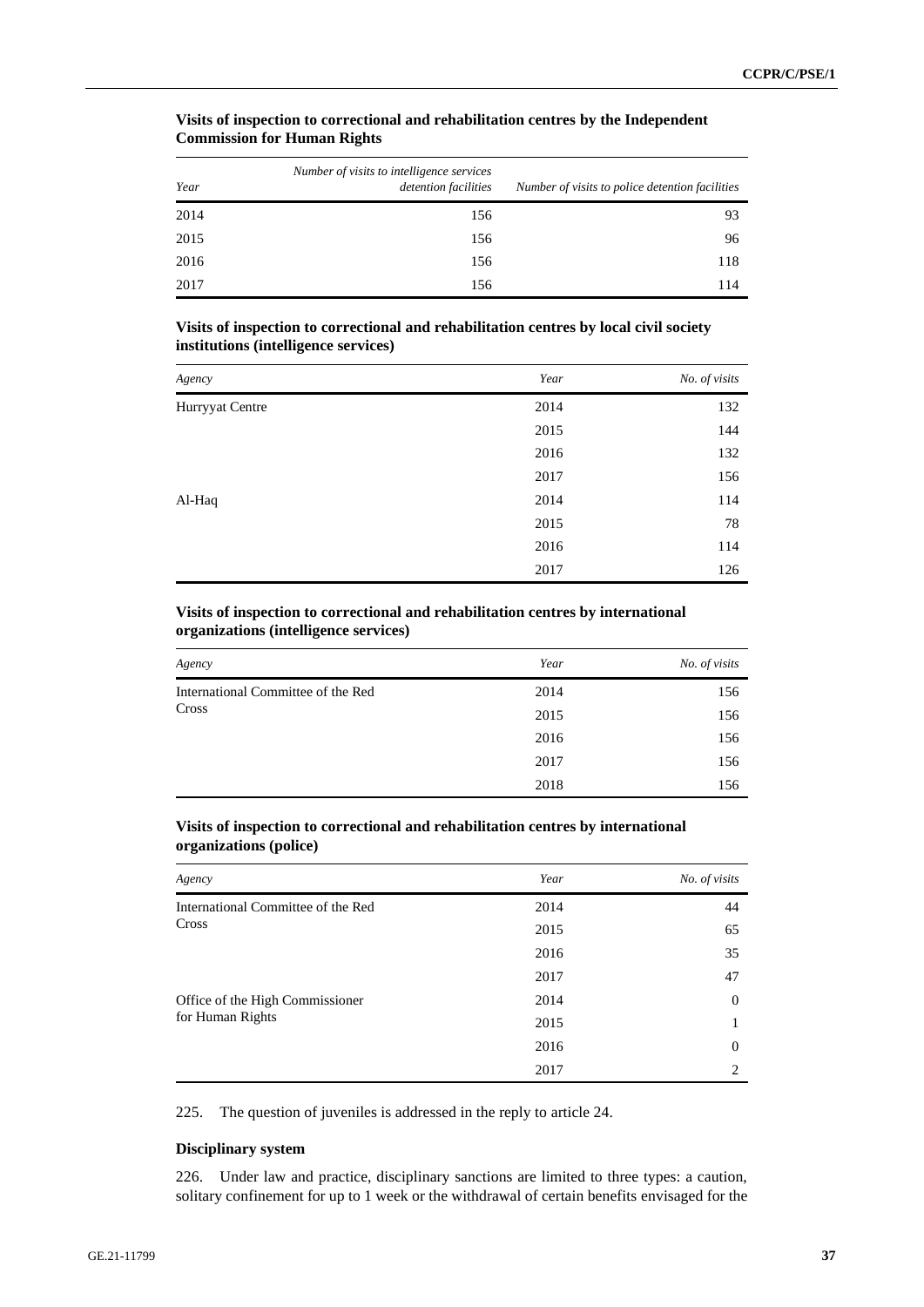|           |           |                |                | 2015                    | 2016             |                |                         |  |
|-----------|-----------|----------------|----------------|-------------------------|------------------|----------------|-------------------------|--|
| Centre    |           | Caution        | Solitary       | Ban on visits and calls | Caution          | Solitary       | Ban on visits and calls |  |
| Bethlehem | Men       | $\overline{c}$ | $\overline{4}$ | 23                      | $\boldsymbol{0}$ | 26             | 28                      |  |
|           | Women     |                |                |                         |                  |                |                         |  |
|           | Juveniles |                |                |                         |                  |                |                         |  |
| Janin     | Men       |                | 78             | 74                      | 6                | 49             | 41                      |  |
|           | Women     |                | $\sqrt{5}$     | $\overline{\mathbf{3}}$ |                  | $\mathfrak{Z}$ | $\overline{4}$          |  |
|           | Juveniles |                | $10\,$         | $\mathbf{1}$            | $\mathfrak{Z}$   | $\mathbf{0}$   | $\mathbf{0}$            |  |
| Nabulus   | Men       |                | 145            | 182                     |                  | 58             | 167                     |  |
|           | Women     |                |                |                         |                  |                |                         |  |
|           | Juveniles |                | 15             | $\overline{2}$          |                  | 5              | $\overline{4}$          |  |
| Jericho   | Men       |                | 38             | 15                      | 5                | 40             | 7                       |  |
|           | Women     |                | $\mathbf{1}$   | $\mathbf{1}$            |                  | $\mathbf{1}$   | $\boldsymbol{0}$        |  |
|           | Juveniles |                |                |                         |                  |                |                         |  |
| Ramallah  | Men       |                |                |                         |                  | 42             | 141                     |  |
|           | Women     |                |                |                         |                  |                |                         |  |
|           | Juveniles |                |                |                         |                  |                |                         |  |
| Hebron    | Men       |                | 58             | 39                      |                  | 56             | 21                      |  |
|           | Women     |                |                |                         |                  |                |                         |  |
|           | Juveniles |                |                |                         |                  |                |                         |  |
| Tulkarm   | Men       |                | 52             | 53                      |                  | 44             | 49                      |  |
|           | Women     |                |                |                         |                  |                |                         |  |
|           | Juveniles |                |                |                         |                  | 9              |                         |  |

class of inmates concerned for a period of up to 30 days. Inmates have the right to challenge any sanctions. Statistics concerning disciplinary sanctions imposed in correctional and rehabilitation centres in 2015 and 2016 are shown in the table below.

### **Classification of inmates**

227. The classification of inmates is dealt with under articles 24 and 25 of the Correctional and Rehabilitation Centres Act. Male inmates are held separately from female inmates while juveniles are placed in special centres. Inside the facility, inmates of both sexes are classified and distributed in separate sections: detainees, inmates being held in civil cases such as debt and maintenance payments, inmates with no previous convictions and inmates with previous convictions. Inmates facing sentences of death are kept separately and placed under constant supervision.

228. With a view to improving infrastructure, the Department for Correctional and Rehabilitation Centres developed a strategic plan 2014–2016 to build model correctional and rehabilitation structures in a number of governorates. The plan aims to respond to the needs of inmates, improve their living conditions and ensure that each individual has at least four square metres of space within dormitories. It also envisages the expansion of special sections and outside courtyards in new facilities, with areas set aside for services such as gyms, libraries, workshops, etc.

# **Health services**

229. Military medical services, which are part of the military establishment, are responsible for the provision of medical care in correctional and rehabilitation centres. Inmates undergo a full medical examination within 24 hours of being admitted to a facility and before being released, with the results being recorded in their medical file. If the examination reveals any outward signs indicating that the inmate might have been tortured, the doctor complies a detailed medical report on the state of health of the individual concerned, and the director of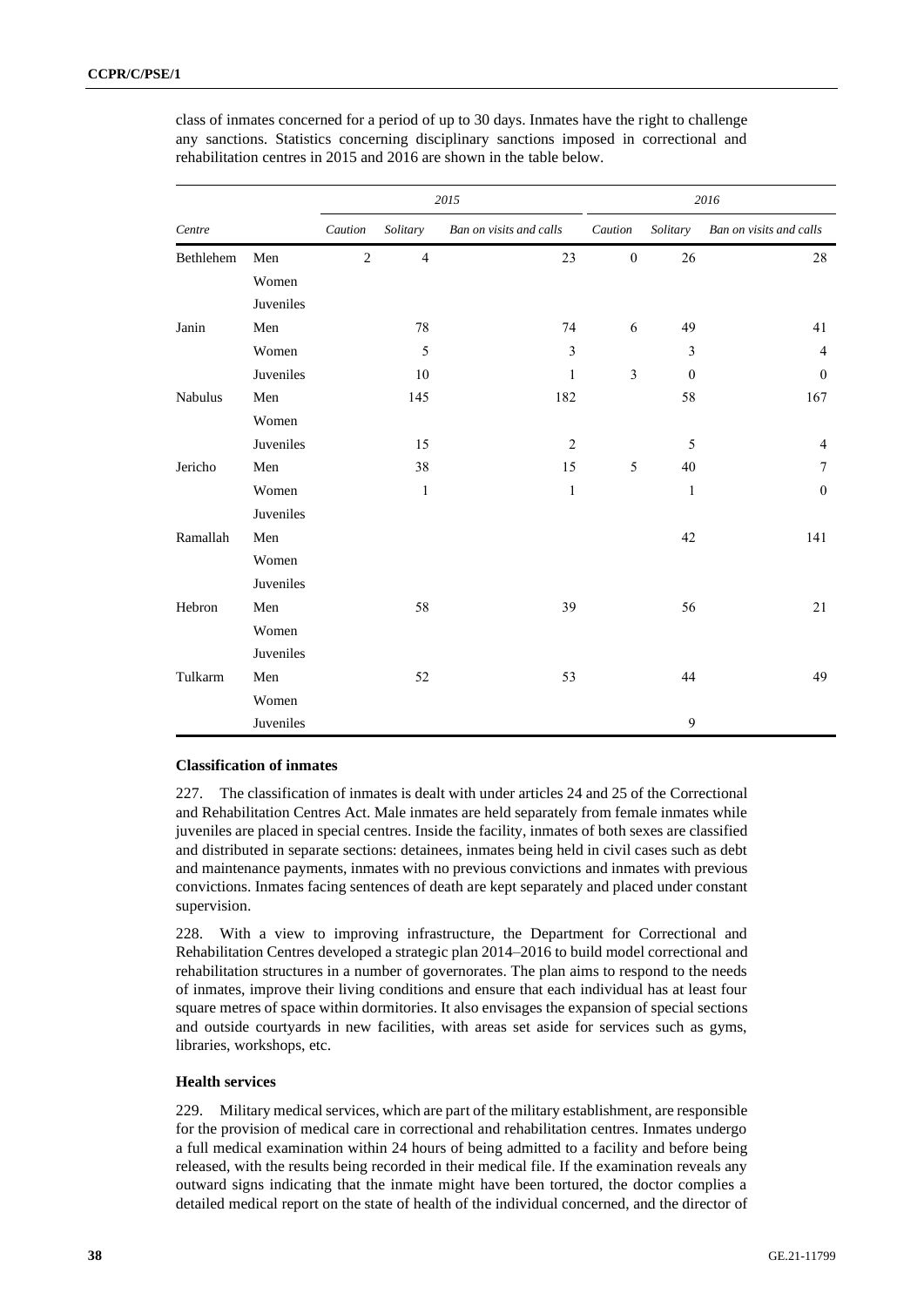the facility is informed so that the necessary legal steps can be taken. If an inmate refuses to submit to a medical exam, the doctor is to record that refusal in the official register.

230. Some correction and rehabilitation centres continue to suffer from a shortage of medical clinics, as well as a lack of permanent doctors or nurses, and most do not have a dentist or a psychiatrist. This means that the prison administration is sometimes forced to take patients to government hospitals.

231. Medical visits and services (by number of inmates referred for treatment) are as follows:

|      | Centre       | Ramallah | <b>Nablus</b> | <b>Bethlehem</b> | Jericho | Janin | <b>Hebron</b> | Tulkarm |
|------|--------------|----------|---------------|------------------|---------|-------|---------------|---------|
| 2014 | <b>Total</b> | 3656     | 7 764         | 1855             | 4 7 4 3 | 4966  | 2954          | 2644    |
| 2015 | Centre       | Ramallah | <b>Nablus</b> | <b>Bethlehem</b> | Jericho | Janin | Hebron        | Tulkarm |
|      | <b>Total</b> | 3879     | 2 805         | 1684             | 5480    | 3627  | 2875          | 3 1 4 7 |
| 2016 | Centre       | Ramallah | <b>Nablus</b> | <b>Bethlehem</b> | Jericho | Janin | Hebron        | Tulkarm |
|      | <b>Total</b> | 3639     | 8566          | 1646             | 6843    | 3745  | 4 0 1 9       | 2453    |
| 2017 | Centre       | Ramallah | <b>Nablus</b> | <b>Bethlehem</b> | Jericho | Janin | Hebron        | Tulkarm |
|      | <b>Total</b> | 4899     | 9493          | 1864             | 6 069   | 6 607 | 4 040         | 2078    |

### **Psychological guidance**

232. The department for social welfare and psychological guidance, which is part of the Department for Correctional and Rehabilitation Centres runs specialized programmes to examine the social conditions of inmates and, in cooperation with the Ministry of Social Development and civil society institutions, it gives inmates access to psychiatrists and social workers. If necessary, cases are duly referred to psychiatric hospitals outside the correctional and rehabilitation centres.

233. The following statistics were compiled by the Ministry of the Interior regarding periodic visits by counsellors and social workers to correctional and rehabilitation centres where they provide psychosocial support, hold lectures, run psychological release sessions and social interventions, conduct interviews and perform various other activities.

|                  | 2014                                 |        | 2015                                                                   |        | 2016                                                                             |                         | 2017                                                                   |                  |
|------------------|--------------------------------------|--------|------------------------------------------------------------------------|--------|----------------------------------------------------------------------------------|-------------------------|------------------------------------------------------------------------|------------------|
| Centre           | Entity                               | visits | No. of Entity                                                          | visits | No. of Entity                                                                    | No. of Entity<br>visits |                                                                        | No. of<br>visits |
| <b>Bethlehem</b> | Ministry of<br>Social<br>Development |        | 42 Ministry of<br>Social<br>Development                                |        | 43 Ministry of<br>Social<br>Development                                          |                         | 49 Ministry of Social<br>Development                                   | 40               |
|                  |                                      |        | Treatment and<br>Rehabilitation<br>Centre for<br>Victims of<br>Torture |        | 13 Treatment and<br><b>Rehabilitation</b><br>Centre for<br>Victims of<br>Torture |                         | 18 Treatment and<br>Rehabilitation<br>Centre for Victims<br>of Torture | 42               |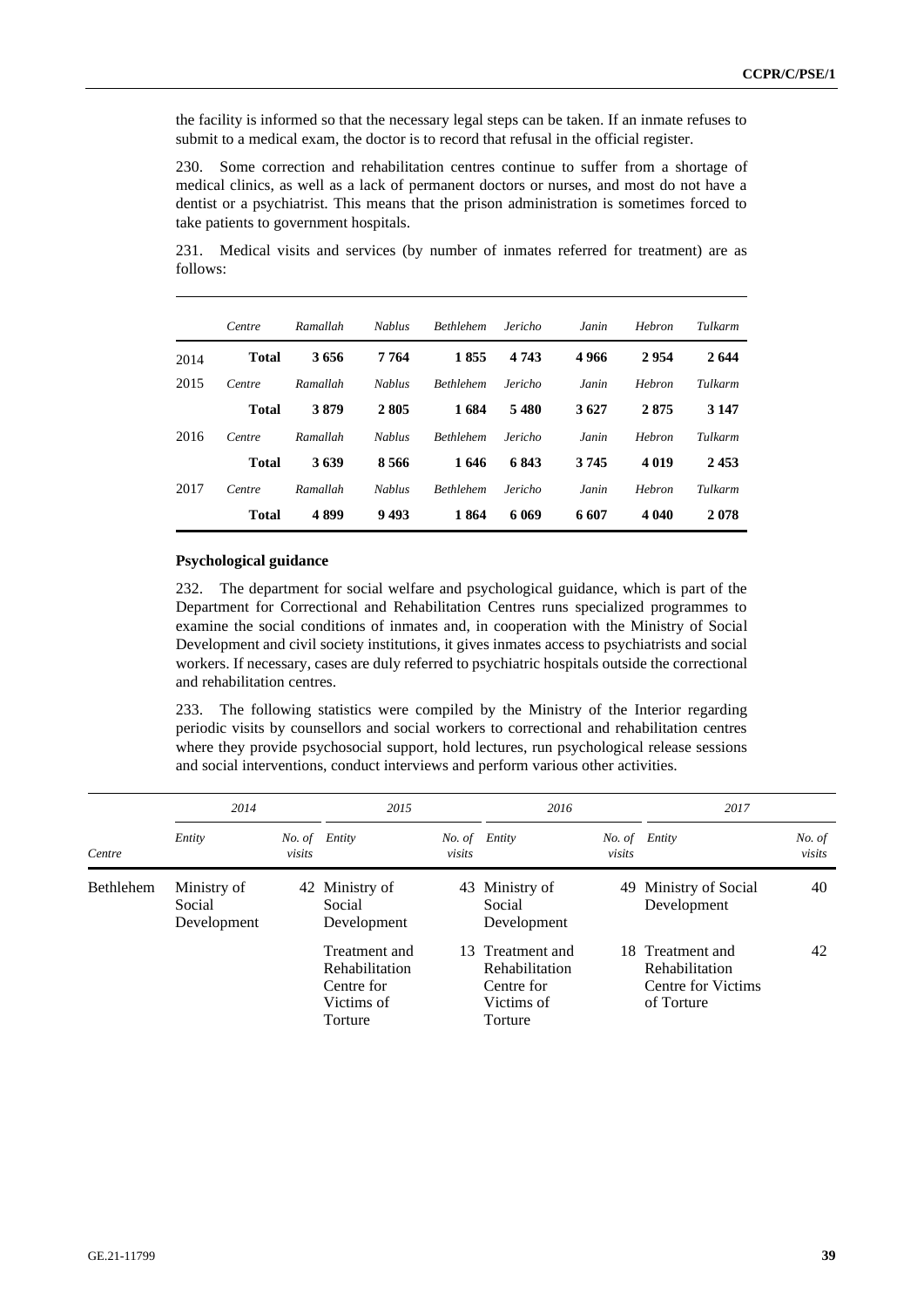|                | 2014                                                                   |                         | 2015                                                                   |          | 2016                                                                   |                                                                     | 2017                                                                                 |                  |
|----------------|------------------------------------------------------------------------|-------------------------|------------------------------------------------------------------------|----------|------------------------------------------------------------------------|---------------------------------------------------------------------|--------------------------------------------------------------------------------------|------------------|
| Centre         | Entity                                                                 | No. of Entity<br>visits |                                                                        | visits   | No. of Entity                                                          | No. of Entity<br>visits                                             |                                                                                      | No. of<br>visits |
| Janin          | Ministry of<br>Social<br>Development                                   |                         | 30 Ministry of<br>Social<br>Development                                |          | 28 Ministry of<br>Social<br>Development                                |                                                                     | 34 Ministry of Social<br>Development                                                 | 14               |
|                | Defence for<br>Children<br>International                               |                         | Defence for<br>Children<br>International                               |          | 28 Defence for<br>Children<br>International                            |                                                                     | Treatment and<br>Rehabilitation<br><b>Centre for Victims</b>                         | 90               |
|                |                                                                        |                         | Treatment and<br>Rehabilitation<br>Centre for<br>Victims of<br>Torture |          | Treatment and<br>Rehabilitation<br>Centre for<br>Victims of<br>Torture |                                                                     | of Torture                                                                           |                  |
| <b>Nabulus</b> | Ministry of<br>Social                                                  | 3                       | 52 Ministry of<br>Social                                               |          | 56 Ministry of<br>Social                                               |                                                                     | 73 Ministry of Social<br>Development                                                 | 66<br>20         |
|                | Development<br>Defence for<br>Children                                 |                         | Development<br>Defence for<br>Children                                 |          | Development                                                            |                                                                     | Palestinian<br><b>Counselling Centre</b>                                             | 3                |
|                | International<br>Centre for                                            |                         | International<br>Centre for                                            |          |                                                                        |                                                                     | Defence for<br>Children<br>International                                             |                  |
|                | Democracy<br>and Conflict<br>Resolution                                |                         | Democracy and<br>Conflict<br>Resolution                                |          |                                                                        |                                                                     |                                                                                      |                  |
| Ramallah       | Ministry of<br>Social<br>Development                                   |                         | 31 Ministry of<br>Social<br>Development                                | 47<br>38 | Ministry of<br>Social<br>Development                                   | 75                                                                  | Ministry of Social<br>Development<br>Treatment and                                   | 58<br>70         |
|                | Treatment and<br>Rehabilitation<br>Centre for<br>Victims of<br>Torture |                         | Treatment and<br>Rehabilitation<br>Centre for<br>Victims of<br>Torture | 6        | Treatment and<br>Rehabilitation<br>Centre for<br>Victims of<br>Torture |                                                                     | Rehabilitation<br><b>Centre for Victims</b><br>of Torture                            |                  |
|                | Defence for<br>Children<br>International                               |                         | Defence for<br>Children<br>International                               |          |                                                                        |                                                                     |                                                                                      |                  |
| Jericho        | Ministry of<br>Social<br>Development                                   |                         | 39 Ministry of<br>Social<br>Development                                |          | 25 Ministry of<br>Social<br>Development                                |                                                                     | 40 Ministry of Social<br>Development<br>Treatment and                                | 38<br>71         |
|                | Treatment and<br>Rehabilitation<br>Centre for<br>Victims of<br>Torture |                         | Treatment and<br>Rehabilitation<br>Centre for<br>Victims of<br>Torture |          | Treatment and<br>Rehabilitation<br>Centre for<br>Victims of<br>Torture |                                                                     | Rehabilitation<br><b>Centre for Victims</b><br>of Torture<br>Defence for<br>Children |                  |
|                | Defence for<br>Children<br>International                               |                         | Defence for<br>Children<br>International                               |          | Defence for<br>Children<br>International                               |                                                                     | International                                                                        |                  |
| Hebron         | Ministry of<br>Social<br>Development                                   |                         | 7 Ministry of<br>Social<br>Development                                 | 23       | 19 Ministry of<br>Social<br>Development                                |                                                                     | 13 Ministry of Social<br>Development                                                 | 9<br>33          |
|                | Treatment and<br>Rehabilitation<br>Centre for<br>Victims of<br>Torture |                         | Treatment and<br>Rehabilitation<br>Centre for<br>Victims of<br>Torture |          | Treatment and<br>Rehabilitation<br>Centre for<br>Victims of<br>Torture | Treatment and<br>Rehabilitation<br>Centre for Victims<br>of Torture |                                                                                      |                  |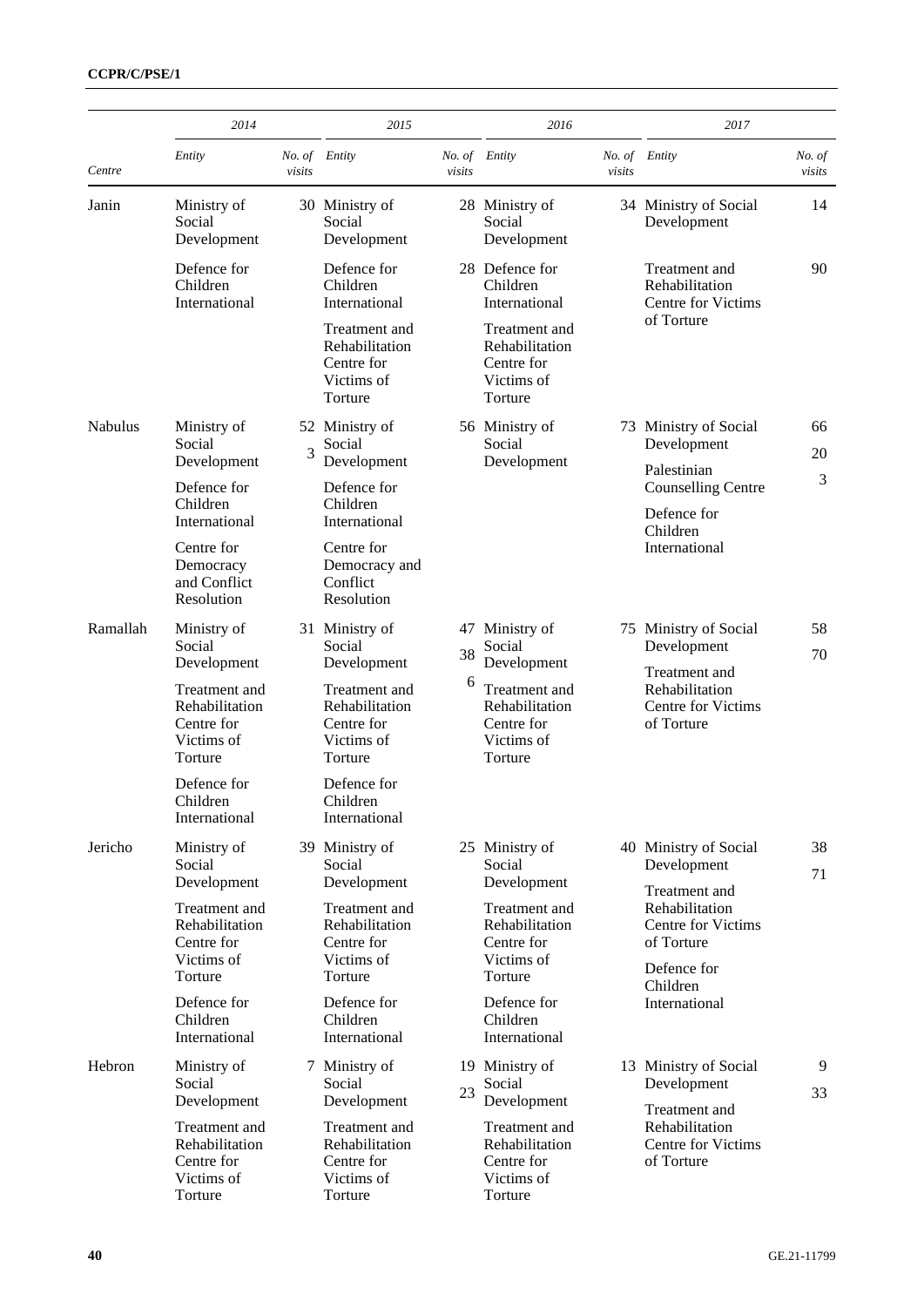| Centre  | 2014                                                                             |        | 2015                                                                                |        |                                                                                     |        | 2017                                                                             |                  |
|---------|----------------------------------------------------------------------------------|--------|-------------------------------------------------------------------------------------|--------|-------------------------------------------------------------------------------------|--------|----------------------------------------------------------------------------------|------------------|
|         | Entity                                                                           | visits | No. of Entity                                                                       | visits | No. of Entity                                                                       | visits | No. of Entity                                                                    | No. of<br>visits |
| Tulkarm | Ministry of<br>Social<br>Development<br>Defence for<br>Children<br>International |        | 31 Ministry of<br>Social<br>Development<br>Defence for<br>Children<br>International |        | 36 Ministry of<br>Social<br>Development<br>Defence for<br>Children<br>International |        | 31 Ministry of Social<br>Development<br>Defence for<br>Children<br>International | 30<br>2          |

### **Rehabilitation**

234. Working with the competent ministries, the Department for Correctional and Rehabilitation Centres is preparing rehabilitative plans and programmes to improve conditions for inmates and to raise their levels of education and culture. To that end, it also runs literacy courses. The table below shows the number of adult inmates who have received education in correctional and rehabilitation centres run by the Directorate General of Police.

| Programme | Literacy | Parallel education<br><i>(intermediary level)</i> | General secondary |
|-----------|----------|---------------------------------------------------|-------------------|
| 2015      | 73       | 25                                                |                   |
| 2016      | 64       | 23                                                |                   |
| 2017      | 36       | 17                                                |                   |

235. Article 41 of the Correctional and Rehabilitation Centres Act stipulates that inmates are to acquire a vocation or skill and to be given vocational training while serving their sentence in order to help them earn a living following their release. In fact, the Department for Correctional and Rehabilitation Centres provides many inmates with training in areas such as food preparation, shoemaking, photography, design, hairdressing, embroidery and other skills. In 2015, a total of 97 inmates in different centres benefited from these training programmes, and 69 in 2016.

### **Homes for older persons**

236. The "Beit al-Ajdad" centre, administered by the Ministry of Social Development, is the only government-run centre of its kind. It provides care and protection for older persons who have no one to look after them and it provides basic life services and health care in an appropriate psychosocial and environmental setting. The Ministry of Social Development has developed a national strategic plan for the care of older persons 2016–2020.

### **Palestinian prisoners in the jails of the Israeli occupation**

237. The Israel Prison Service continues to strip Palestinian prisoners and detainees of their fundamental rights, with hundreds of them still denied the right to receive family visits and the right to education and health. Moreover, they are subjected to various forms of torture and to practices that constitute a violation of the right to humane treatment, such as being transferred from one prison to another or to the courts on long journeys in conditions that give rise to suffering and pain in a vehicle known as the "bosta".

238. From 1967 to July 2019, a total of 220 Palestinian prisoners died in the prisons of the Israeli occupiers. Of that number, 75 were murdered, 7 were shot inside prisons, 65 died as a result of deliberate medical negligence (a form of torture and maltreatment that is practised broadly and systematically by Israel against Palestinian prisoners) while 73 died under direct torture.

239. In 2018, more than 1,800 prisoners in Israeli prisons, or about a quarter of the total, were ill. This included at least 26 who were suffering from cancer and at least 80 with some kind of disability (physical, psychological or sensory). Others were suffering from serious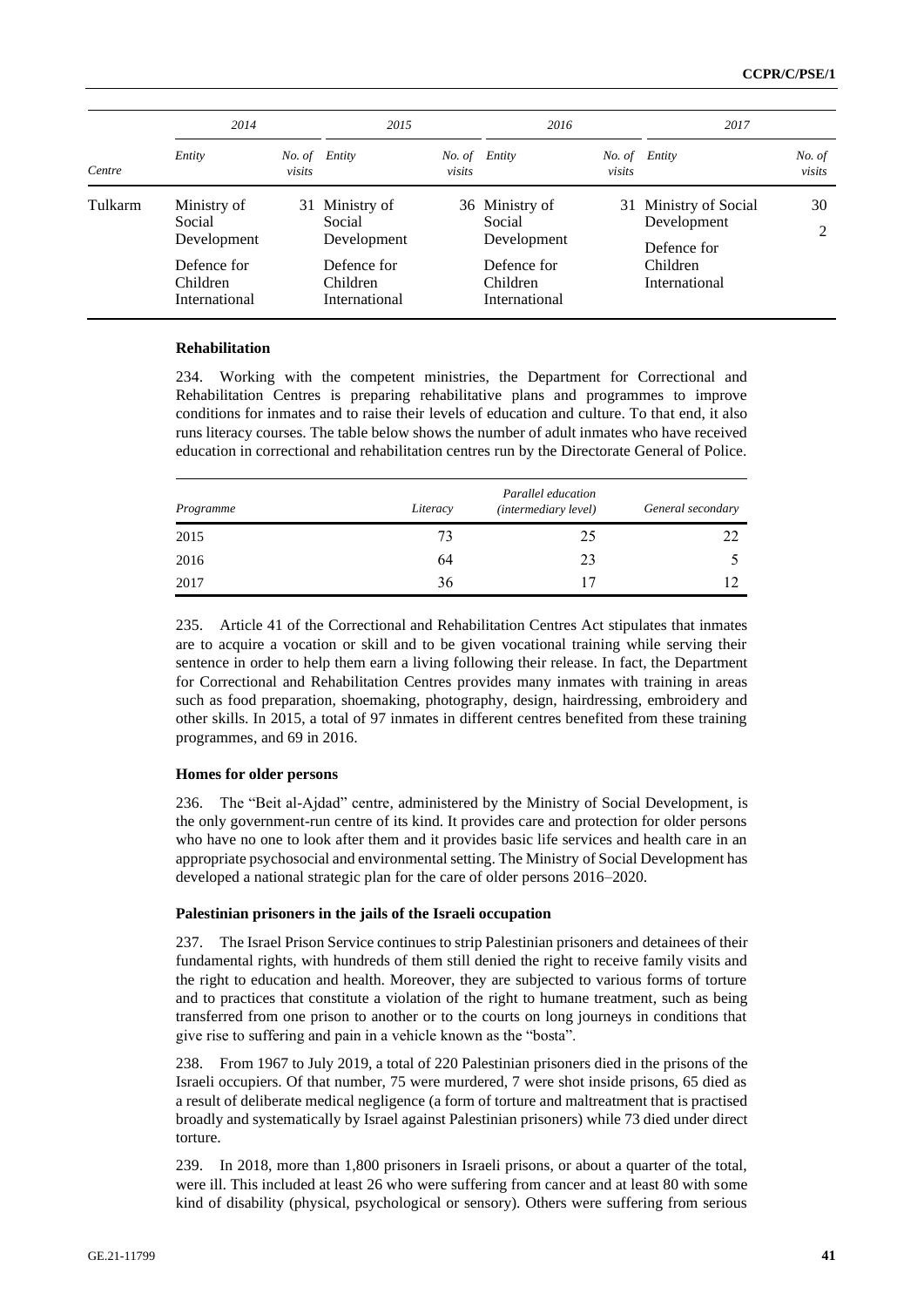and chronic conditions or from gunshot wounds inflicted by the occupiers. All these individuals are experiencing wretched conditions as a consequence of deliberate medical neglect, severe torture, ill-treatment and inattention, all of which serves to worsen their state of health.

240. Palestinian female prisoners in the jails of the Israeli occupation also suffer difficult health conditions as a consequence of the policy of medical negligence. This includes being denied medication or being given out-of-date medicines, as well as being deprived of necessary surgical procedures. They lack access to gynaecological care, which is especially problematic for those who were pregnant when detained. They are forced to give birth with their hands bound, regardless of the pain they endure in labour and childbirth.

241. Arbitrary solitary confinement is one of the harshest random punishments inflicted against Palestinian detainees by administrators of the jails of the Israeli occupation. The individual concerned is detained alone for long periods in a cramped, dark and dirty cell that lacks the minimum requirements for a humane and dignified life, giving rise to serious health complications.

# **Article 11**

242. Enforcement Act No. 23 of 2005 regulates the procedures surrounding the settlement and implementation of court rulings concerning financial obligations, including contractual debts. Under articles 155 and 156 of the Act, debtors – once they have been duly informed – must refer to the enforcement department to propose a settlement for the debt they have been ordered to pay, in a manner that is consistent with their financial capacities. If debtors fail to propose an appropriate settlement, the enforcing judge can – as a last resort and at the request of the creditors – order the imprisonment of debtors in the following cases: if the debtors refuse or neglect to pay their debt even though they possess sufficient assets to do so; if the debtors have surrendered part of their assets to a third party or concealed them in order to prevent the creditors from receiving their due; or if it is apparent that the debtors intend to flee without settling the debt they have been ordered to pay.

243. The judge can order imprisonment for a term of not more than 91 days a year, in a single case of unpaid debt, and the term of imprisonment may not exceed 21 days if the sum in question is no greater than 500 Jordanian dinars. The order of imprisonment is revoked and the party concerned is released immediately once a settlement has been agreed or the debt has been settled. No order of imprisonment may be issued in cases of debts between spouses, antecedents and descendants, or persons with mental disorders.

# **Article 12**

244. The Palestinian Nakbah of 1948 was a tremendous tragedy for the Palestinian people, a process of ethnic cleansing during which the Palestinian people suffered destruction and were expelled from their land to be replaced by others. Of the 1.4 million Palestinians who were living in historic Palestine in 1948, 800,000 were then driven from their villages and towns. According to UNRWA records, the number of registered Palestine refugees in 2018 was around 6 million; i.e., nearly half of all the Palestinians in the world.

245. In 1948 the United Nations adopted resolution 194, which affirmed the right of Palestinians displaced from their homes to return as soon as possible. However, in the face of United Nations resolutions and recommendations, Israel, the occupying power, violates Palestinians' right of return while, at the same time the racist Israeli Law of Return allows any Jew of any nationality to enter, live and settle.

246. During the war of 1967, Israel, the occupying power, invaded the rest of the Palestinian territory, forcibly displacing and deporting more than 200,000 Palestinians from their homeland.

247. Following the occupation of Palestinian territory in 1967, an identity card system was introduced under a military order issued by the Israeli occupiers. Under the system, all Palestinians then in the West Bank, including Jerusalem, and in the Gaza Strip, were required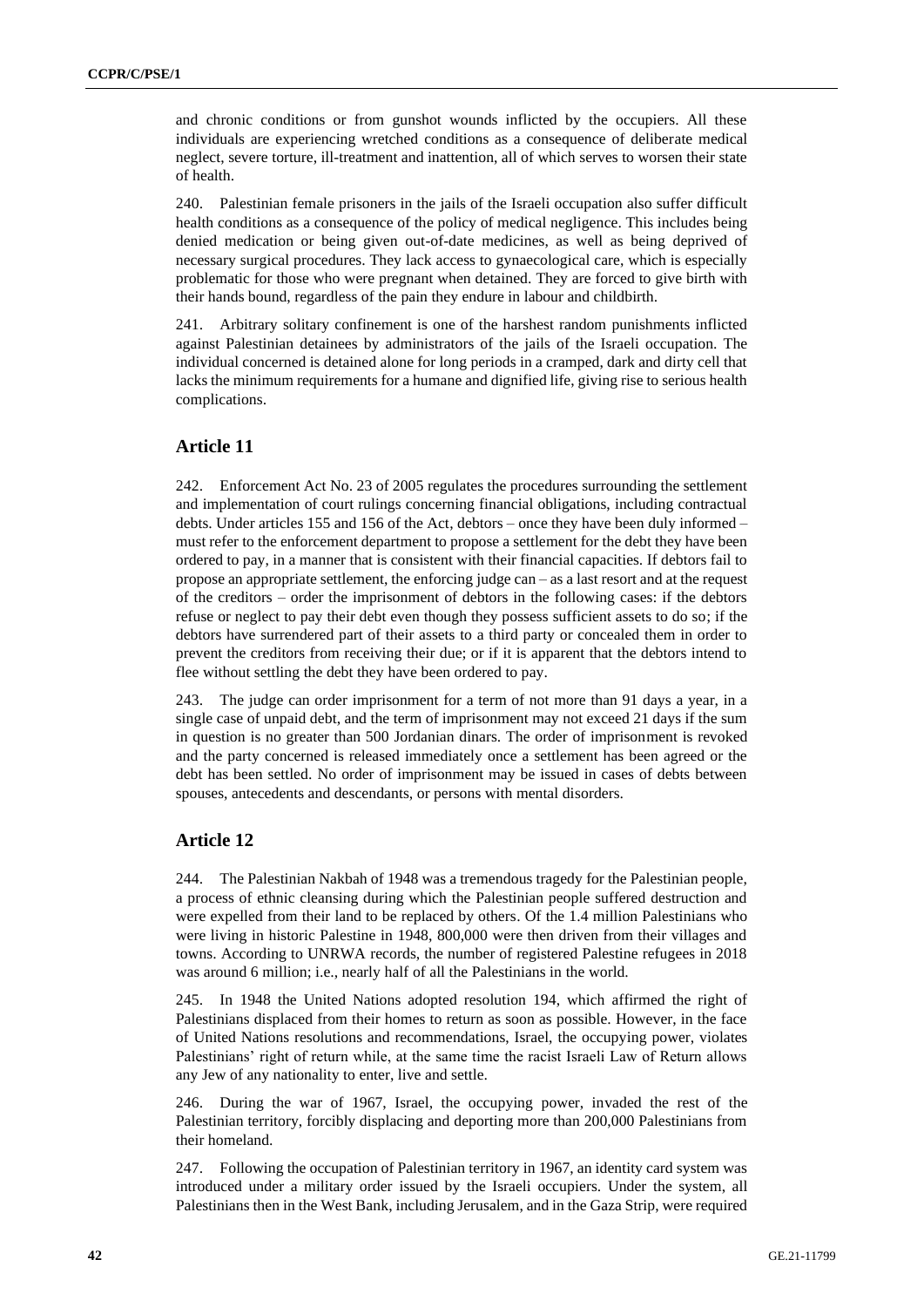to obtain an identity card issued by Israel, the occupying power, as a condition for so-called "permanent residence". In addition, the Israeli occupation authorities conducted a census of Palestinians to establish a new register of residents of the Occupied Palestinian Territory.

248. Israel, the occupying power, then imposed identity cards on the Palestinians who had been registered in that census, with distinct and discriminatory cards for each area: blue for Jerusalem, orange for the West Bank, red for the Gaza Strip. No Palestinian who was not present in the Occupied Palestinian Territory at the time was registered in this census, irrespective of whether the absence was a result of displacement or for any other reason. The occupiers do not recognize Palestinians who were not registered in the census, considering them to have lost their identity and their right to "reside" in their homeland.

249. Subsequently, the authorities of the Israeli military occupation imposed arbitrary decrees, procedures and conditions that have led to thousands of Palestinians having their identity cards withdrawn, thereby losing their status as "resident". And in order to have the cards restored, they have to go through a complex process the outcome of which, in most cases, was negative.

250. Israel, the occupying power, through its control of the "population register", monopolizes the residence files and the issuance of identity cards and permits so that no Palestinian passport can be issued unless linked to an identity card number in the register.

251. The consequence of all these colonialist policies, military decrees and arbitrary procedures has been to deprive hundreds of thousands of Palestinians of entry and residence in their own homeland.

### **Jerusalemites in their occupied city**

252. Israel, the occupying power, distinguishes between Israelis and Palestinians in matters of citizenship, residence and civil status issues generally. Indeed, while Israelis receive full rights of permanent residence in occupied Jerusalem – a city that has been forcibly annexed in violation of international law – the Israeli occupiers force Palestinians, the original owners of the land, to carry permanent "residence" cards issued by the occupying authorities.

253. Palestinians can easily lose their right to return to Jerusalem if their "residence" is cancelled. In fact, under the guidelines of the occupying power, Palestinian Jerusalemites lose their right to "residence" if they reside in a foreign country for seven years, if they obtain residency in a foreign country or if they acquire a foreign nationality. Moreover, they lose their rights in any case if they are unable to prove that Jerusalem is their "centre of life". Since 1967, the right of "residence" has been withdrawn from more than 14,500 Palestinians as part of what is clearly a discriminatory policy aimed at emptying occupied Jerusalem of its Palestinian population, forcibly deporting them and altering the city's demographic character. Moreover, since 2003, the authorities of the Israeli occupation have placed a freeze on applications for family reunification, meaning that Palestinians in occupied Jerusalem or within the Green Line are forced to apply for reunification for their Palestinian husbands/wives in the West Bank or the Gaza Strip.

254. Israel, the occupying power, controls all Palestinian crossing points as well as land borders, airspace and territorial waters. It imposes restrictions on foreign trade and the movement of goods, and it restricts and hinders access to agricultural land and fishing zones. It also places harsh restrictions on the movement of Palestinians, not allowing them to travel without prior Israeli authorization as the West Bank, Jerusalem and the Gaza Strip remain separated.

255. The racist wall of annexation and expansion that was built by Israel, the occupying power, on occupied Palestinian land is one of the main bulwarks of the colonialist system of occupation, as well as being a blatant violation of international law, of the advisory opinion of the International Court of Justice and of Palestinians' right of movement. Indeed, 80 per cent of the wall lies inside the borders of the West Bank in such a way as to fragment Palestinian territory even further. The wall of annexation and expansion has isolated more than 12 per cent of the area of the West Bank and has led to the imposition of restrictions on around 1.9 million people who live in areas near the structure and/or colonies. Palestinians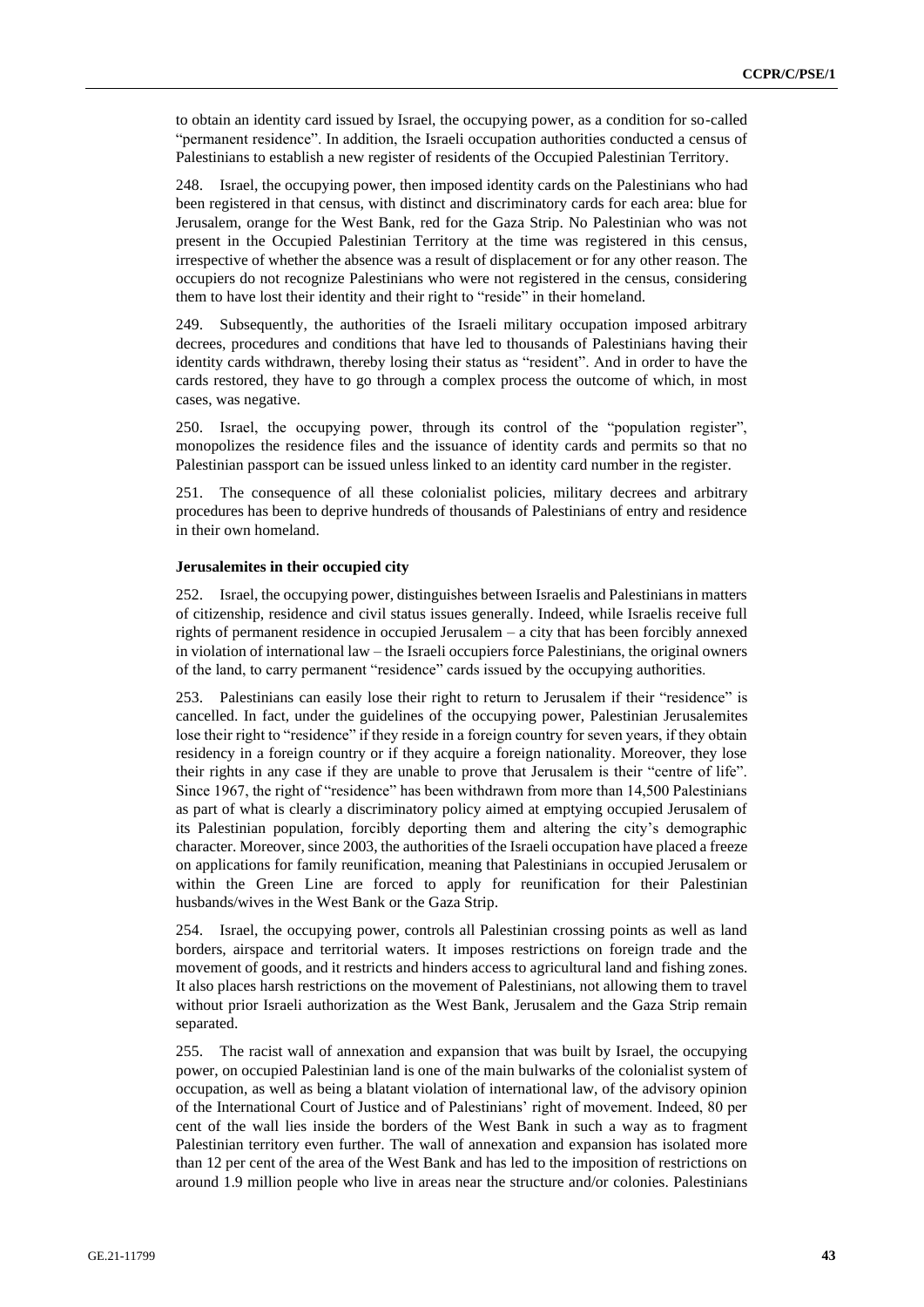thus isolated require a permit just to leave or return to their homes for purposes of work, study, medical treatment or accessing their farmland.

256. Israel, the occupying power, has instituted a system whereby it uses discriminatory permits to restrict movement, which it imposes on the basis of addresses on identity cards. Palestinians need Israeli permits to travel to and enter certain areas of the Occupied Palestinian Territory, such as occupied Jerusalem and the buffer zones between the wall and the Green Line, as well as travel permits to move between the West Bank and the Gaza Strip. The fact is, moreover, that the process of obtaining such permits is complex and almost impossible.

257. Israel, the occupying power, has severed the connecting tissue of Palestinian territory via a complex network of military checkpoints reinforced by military deployments across the West Bank. It has blocked access to main roads with a series of reinforced checkpoints made up of concrete blocks and steel doors. Between November 2014 and November 2016, OHCHR counted around 85 fixed checkpoints in the West Bank.

258. The Karamah crossing is the only crossing point from the West Bank abroad. Since 1967 – under flimsy security-related pretexts and without a court order – tens of thousands of Palestinians have been arbitrarily denied the right to travel. Between 2014 and 2017, a total of 8,874 people were turned back from crossing points and prevented from travelling by the Israeli occupation authorities, while in 2015, 83,895 persons were prohibited from travelling under a prior decree issued by the occupying power, according to statistics from the Authority for Civil Affairs.

259. By imposing an illegal blockade on the Gaza Strip since 2007, Israel, the occupying power, is implementing a policy of collective punishment against 2 million Palestinians. The blockade has made it almost impossible to leave the Gaza Strip as exit permits are rejected even when presented on medical or humanitarian grounds. The occupying authorities also restrict access to Gaza by land and sea thereby hindering access to fundamental life necessities and exacerbating poverty and unemployment.

260. The Israeli attack against the Gaza Strip in 2014 led to the forced displacement of 65,000 persons. In addition to this, the Israeli policy of arbitrary administrative demolition of Palestinian homes constitutes one of the most important tools of indirect forced displacement. Since 2009, the Government of the Israeli occupation has doubled the use of its policy of destroying homes and facilities, as a means of collective punishment. In that connection, as of March 2019, 5,884 Palestinian homes and facilities in the West Bank, including Jerusalem, had been destroyed displacing 9,210 Palestinians and affecting the lives of a further 71,672.

261. Israel, the occupying power, has denied United Nations special rapporteurs entry into the Occupied Palestinian Territory, in contravention of the relevant recommendations of the Human Rights Council. In addition, the Israeli occupation authorities have a policy of curbing the international presence and limiting the ingress of foreigners and of staff of international organizations, while those who come from abroad to express their solidarity are arrested and deported from the Occupied Palestinian Territory.

### **Right of movement under Palestinian legislation**

262. Article 20 of the amended Basic Law stipulates: "Freedom of residence and movement is guaranteed within the limits of the law." Under article 11, no prohibition may be placed upon freedom of movement except by court order, in accordance with the law, while article 28 reads: "No Palestinian may be expelled from the homeland, prevented from returning or leaving, stripped of nationality or handed over to any foreign entity."

263. The law places certain conditions upon the issuance of travel bans whereby the courts can issue travel bans in accordance with article 277 of the Code of Civil and Commercial Procedure if they are satisfied that a defendant intends to travel – without providing a financial surety – in order to evade a financial obligation.

264. According to article 1l of the General Intelligence Service Act, the head of the Service can ask the Public Prosecutor to issue a ban to prevent a foreigner from entering or leaving the country, or to prevent a citizen from travelling, for reasons related to national security.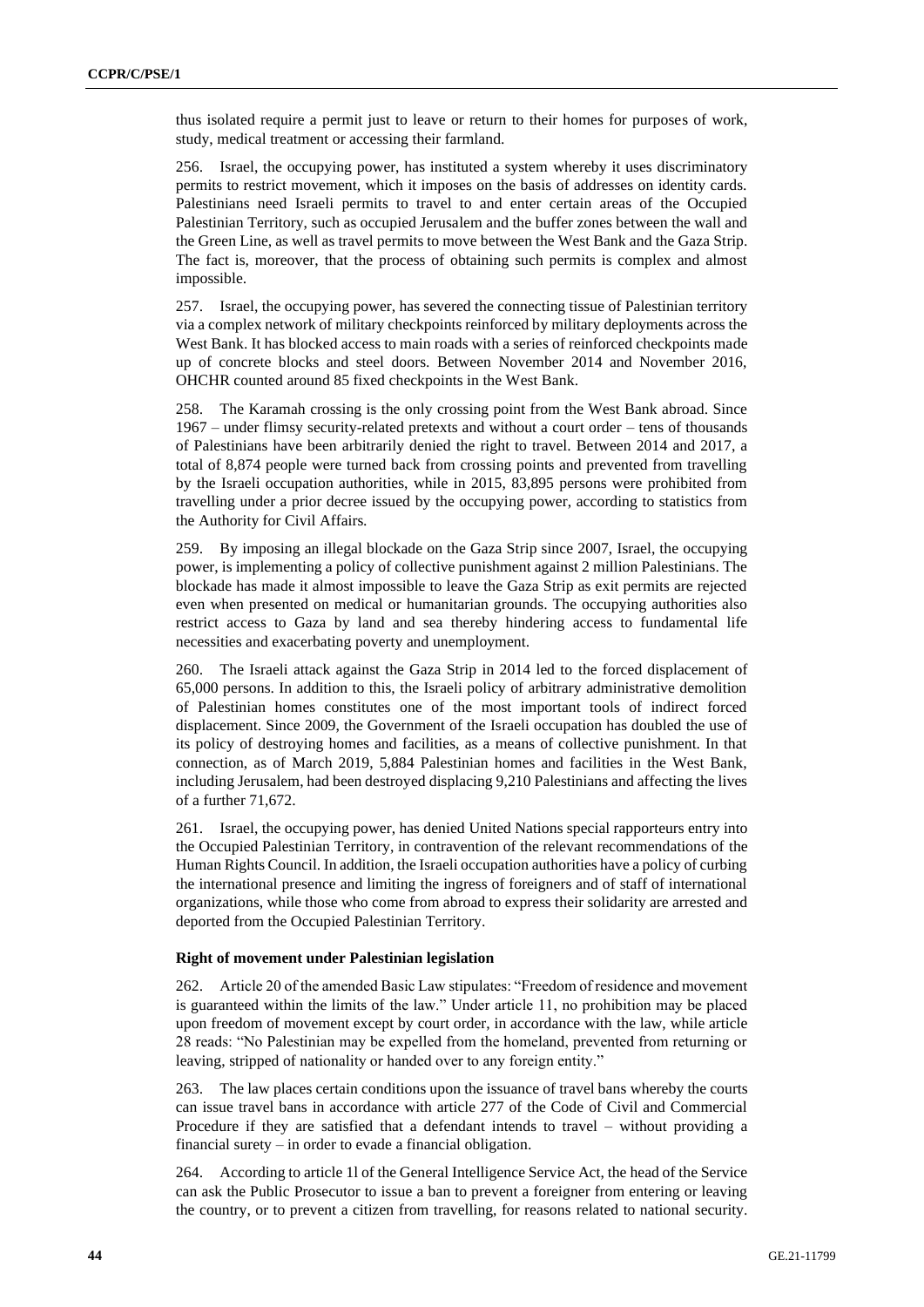Such decrees are subject to review by the Supreme Court of Justice. For example, in Case No. 234/2017 the Court overturned a decision by the Office of the Public Prosecution to prevent a citizen from travelling on the grounds that prosecutors did not provide the Court with any evidence, information or court order that explained why the ban had been applied. The Court thus upheld the provisions of the amended Basic Law.

265. Any citizen with an identity card number, irrespective of age, is entitled to a Palestinian passport valid for five years. If all supporting documentation is provided, the issuance of a regular passport takes one day. Information relating to the processing of passport applications, based on data from the Ministry of the Interior, is shown in the following table.

| Year               | Applications processed |
|--------------------|------------------------|
| 2015               | 231 505                |
| 2016               | 246 949                |
| 2017 (up to April) | 82 9 20                |

# **Article 13**

266. As indicated above, as a consequence of the policies they pursue and their control over all crossing points, it is the authorities of the Israeli occupation who control entry, exit and deportation to and from the Occupied Palestinian Territory and thereby prevent the State of Palestine from accomplishing its duty to grant humanitarian or political asylum. The control it exercises also opens the way for Israel to practice forced deportation against foreigners.

# **Article 14**

### **The judiciary**

267. Article 97 of the Basic Law, as amended, stipulates: "Judicial authority is independent and is exercised by courts of different kinds and levels. The law determines how courts are to be formed and their jurisdiction, and they issue their rulings in accordance with the law. Sentences are pronounced and enforced in the name of the Palestinian Arab people." Article 98 of the Basic Law reads: "Judges are independent and, in their administration of justice, are subject to no authority other than that of the law. No one may interfere with the administration of justice."

268. The 2002 Judiciary Act regulates the appointment and employment of judicial personnel while the Supreme Court has the jurisdiction to consider any objections related to administrative matters affecting judges. For its part, article 16 of the Act states that, in order to exercise judicial authority, a person must possess full legal competence, hold a diploma in statutory or sharia law, not have been convicted for a breach of honour or trust, be of sound character and good reputation and terminate membership of any political party or political organization.

269. According to articles 47–55 of the same Act, the president of each court is to supervise the judges who work there, a task that also involves alerting them to any violations they might commit. If the violations persist, the Public Prosecutor can bring disciplinary proceedings before the Disciplinary Board, which is made up of the two most senior judges of the Supreme Court and the most senior judge of the Court of Appeal. If the Board is of the view that the proceedings need to be pursued, the offending judge is summoned to appear and is informed of the subject matter of the case and the evidence. The trial is conducted in camera unless the judge in question requests that it be held in public, and a decision is rendered after having heard the case for the prosecution and the judge's own defence. The penalties at the Board's disposal are a caution, a censure or dismissal. A ruling for dismissal does not affect the judge's remuneration rights.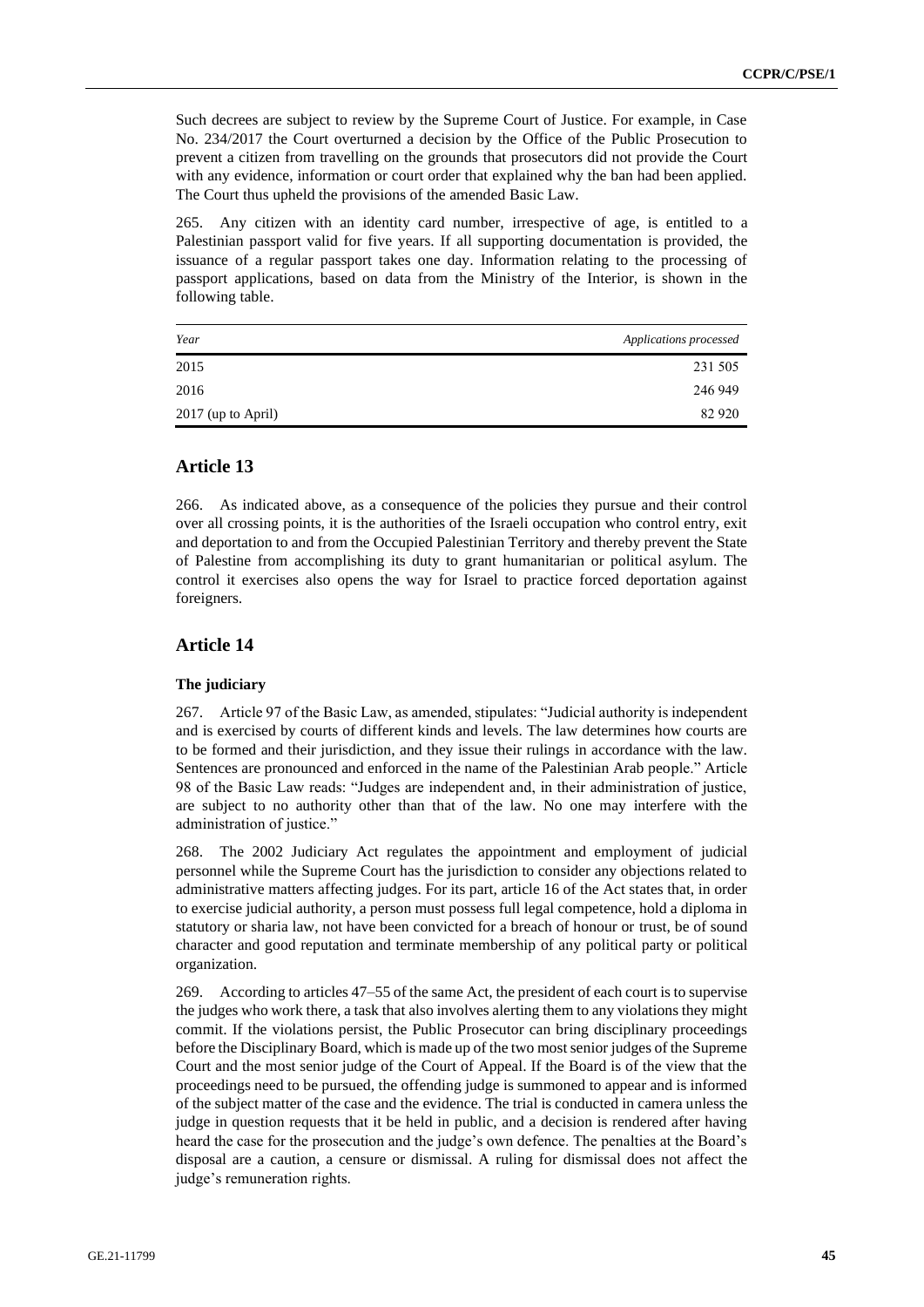270. The work of lawyers is regulated by Act No. 3 of 1999 concerning the legal profession, which sets forth the conditions for registration in the register of lawyers practising statutory law. The Act also envisages the formation of the Bar Association and defines its objectives, membership conditions, the rights and duties of lawyers registered with the Association, regulations for the training of lawyers, disciplinary boards and the financial affairs of the Association.

### **The courts**

271. The Palestinian judiciary is divided as follows: (a) The regular judiciary, which includes the various levels of criminal court (magistrates' courts, courts of first instance, appeal and cassation) and of civil court (magistrates' courts, courts of first instance, appeal and cassation); (b) Sharia courts (sharia and religious courts); (c) The Supreme Constitutional Court; (d) Special courts; (e) Military courts.

### **Special courts**

272. The law provides for the possibility of creating specialized courts. These include electoral appeals courts; municipal courts; income tax appeal courts; first instance courts dealing with matters relating to customs and excise and anti-corruption courts.

#### **Military courts**

273. Under article 101 (2) of the amended Basic Law, military courts are to be established under special laws and have no mandate or jurisdiction beyond military matters. The military judiciary is an independent body that enforces the law against members of the Palestinian security forces who have committed offences. The structure of the system of military tribunals and their areas of jurisdiction are set forth in articles 119–123 of the Revolutionary Code of Criminal Procedure, which provide for a central military tribunal, a standing military tribunal, a military court of appeal, a special military tribunal and a military field court.

### **Customary courts**

274. Article 114 of the amended Basic Law repealed all provisions then in force to govern states of emergency. As a consequence, there are no customary courts in the State of Palestine.

#### **Religious courts**

275. Under article 101 (1) of the amended Basic Law, sharia and religious courts deal with matters related to personal status. There are sharia courts for Muslims with three different levels: courts of first instance, appeal courts and the Supreme Sharia Court, the latter dealing exclusively with questions relating to the interpretation of the law. There are also ecclesiastical courts for Christians, which deal with personal status matters in accordance with the relevant laws of Christian religious communities.

### **Fair trial guarantees**

276. Palestinian legislation – first and foremost the Declaration of Independence – envisages equality and non-discrimination under a constitution that guarantees the rule of law and an independent judiciary. In addition, the amended Basic Law, the Code of Criminal Procedure and the Judiciary Act all contain basic principles intended to ensure respect for fair trial standards. The most important of these are the right of recourse to a "natural judge"; the presumption of innocence; the right of arrested or detained persons to be promptly informed of the reasons for their arrest; the right to legal aid; the right to be tried before an independent, neutral and competent court; and the right to public trial and sentencing in criminal, civil and commercial courts, unless the court decides to hold proceedings in camera.

### **Legal aid**

277. Article 14 of the amended Basic Law states: "Accused persons are innocent until proven guilty at a legal trial during which they have enjoyed the guarantees necessary for their defence. Persons accused of a major offence must have a lawyer to defend them."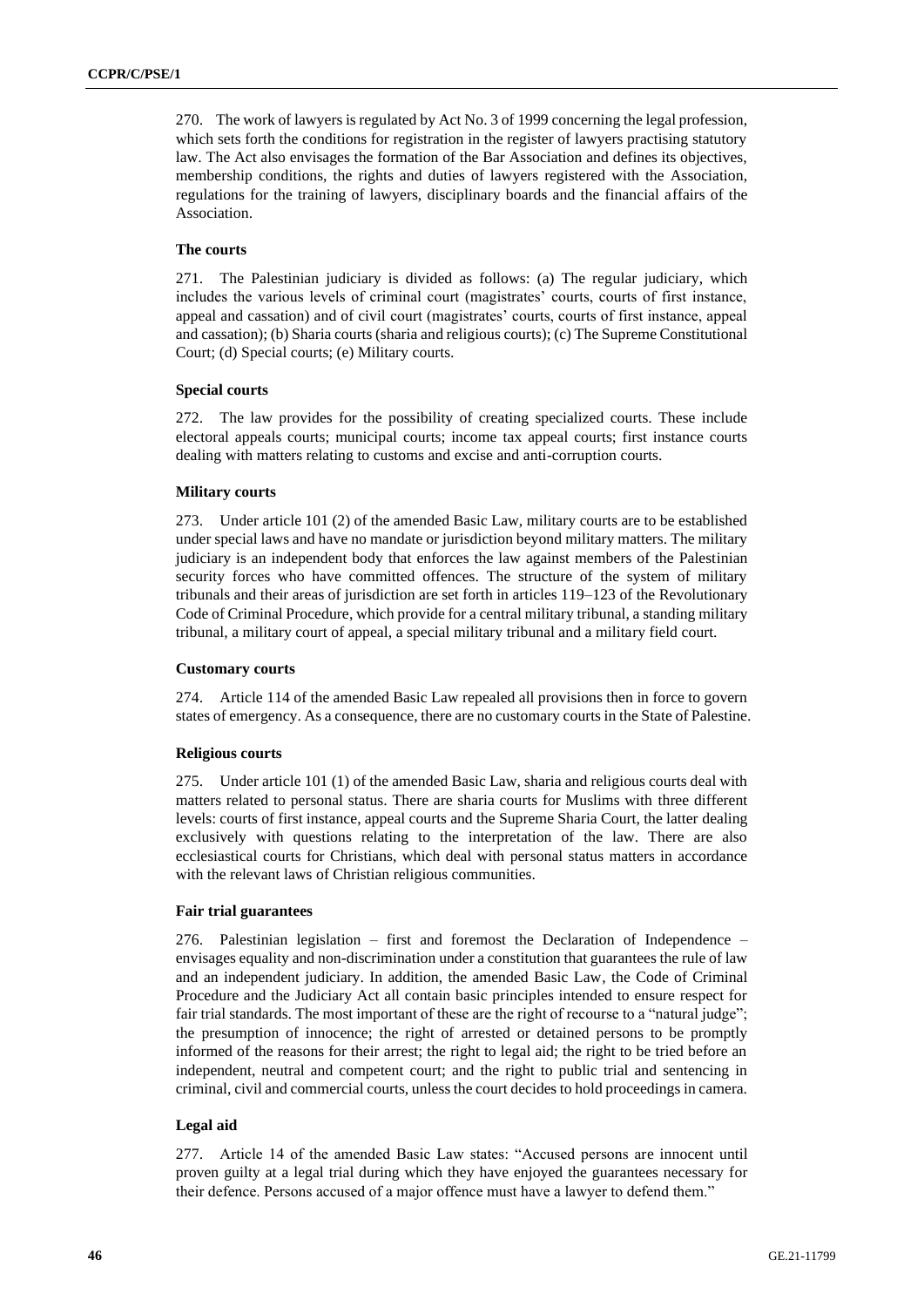278. Legislators have taken action to ensure that accused persons are able to contact their lawyers at every stage of the trial. In that connection, articles 244–245 of the Code of Criminal Procedure state that, if an accused person does not appoint a defence lawyer the court shall, at its own expense, do so on that person's behalf.

279. A bill has been drafted for a legal aid fund, the purpose of which is to ensure that all categories of person have access to legal remedies. Under the bill, when questioning a person accused of a major offence or of a crime that attracts a term of imprisonment of more than 1 year, the Office of the Public Prosecution or the competent court must appoint a lawyer from the list of lawyers held by the fund, to represent and defend that accused person according to law.

### **Interpreters**

280. The right of accused persons to avail themselves of the services of an interpreter during questioning and trial is enshrined in article 264 of the Code of Criminal Procedure as a supplementary right to the right to defence. Indeed, questioning takes place in Arabic and if any of the accused persons and/or witnesses do not speak that language, the president of the court is to appoint a licensed interpreter.

281. The appointment of a sign-language interpreter is regulated under articles 267 and 268, according to which, if the accused is a person with mutism or a person who is deaf or unable to write, the president of the court is to appoint an interpreter who is accustomed to addressing the accused person or persons with a similar condition, either by signs or by other technical means. However, if the accused is able to write, the court clerk is to transcribe the questions and comments and to show them to the accused who will then respond in writing. The clerk then reads out the replies before the court.

#### **Trial without delay**

282. Article 12 of the amended Basic Law stipulates that anyone who has been arrested or detained is to be brought to trial without delay. The time limits for completing the investigation and referring the accused before a competent court are set forth in the Code of Criminal Procedure.

#### **Trials in absentia**

283. According to article 291 of the Code of Criminal Procedure, a court can decide to try an accused person in absentia if that person fails to hand himself in once he has been duly informed and the period of grace has been published in the Official Gazette. Accused persons are not allowed to appoint a representative for a trial in absentia. According to article 296 of the Code, if the accused hands himself in or is arrested before the penalty handed down expires under the statute of limitations, the sentence and all the other proceedings are annulled as a matter of course and a retrial is held in accordance with normal procedures. Challenges against sentences handed down in absentia are addressed in articles 314–322 of the Code as one way to appeal against sentences. Persons convicted in absentia for less serious offences and misdemeanours can challenge the sentence within 10 days of being informed thereof. Challenges from civil claimants are not admitted.

### **Evidence and witnesses**

284. Provisions relating to evidence are contained in articles 205–236 of the Code of Criminal Procedure. Evidence in criminal proceedings can be established using all means of proof, unless the law states that specific means must be used. It the evidence does not indict the accused or is insufficient for a conviction, the court is to hand down an acquittal. Any sentence can be based only on evidence that was presented during the trial and that was discussed during the proceedings, publicly and in the presence of the parties concerned. During the course of proceedings the court can  $-$  either at the request of the parties or on its own initiative – order the submission of any evidence it deems necessary to clarify the truth. The court may hear testimony from persons who spontaneously present themselves to provide information in the case.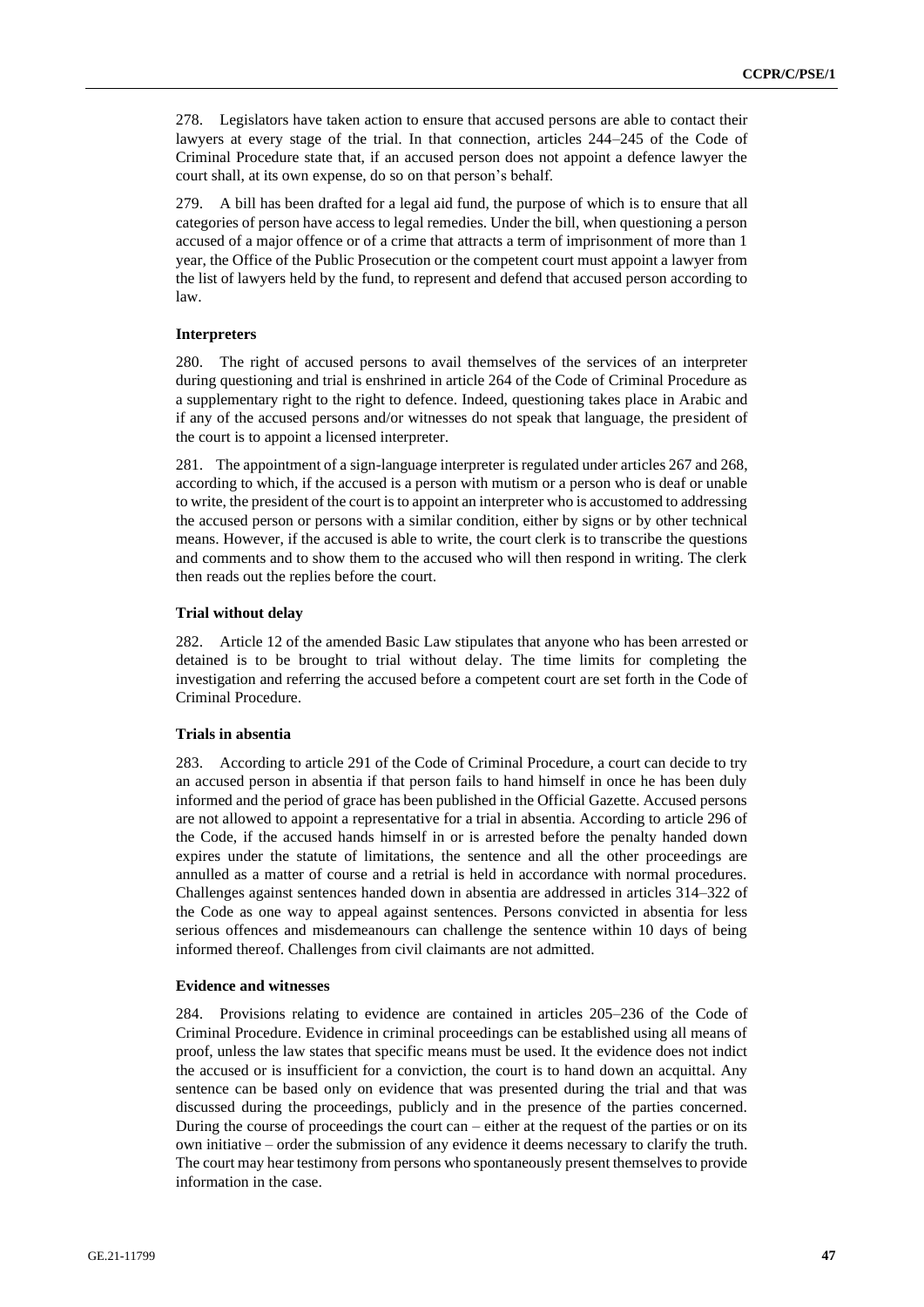285. Under article 77 of the Code of Criminal Procedure, prosecutors or investigators may summon anyone whom they believe can give testimony that might uncover the truth, irrespective of whether or not the names of such persons appear in the reports or complaints. They may also hear testimony from persons who present themselves spontaneously.

### **Review by higher judicial bodies**

286. Criminal cases are tried at two levels. Courts of the first level are magistrates' courts and courts of first instance. Courts of the second level are the courts of appeal and courts of first instance sitting as courts of appeal. The Court of Cassation deals with legal questions and not with the subject matter of cases; i.e., it does not consider the factual basis of disputes but examines appeals relating to the application of the law.

### **Compensation**

287. Article 30 (3) of the amended Basic Law regulates the question of compensation for judicial error. Article 387 of the Code of Criminal Procedure states that a person acquitted following a retrial has the right to claim compensation from the State for damages arising from the earlier sentence. Moreover, the State may take back compensation paid out to civil claimants, informants or false witness who occasioned the original sentence.

### **Policies**

288. At the policy level, a strategic plan for the justice sector and rule of law has been adopted for the period 2017–2022. It aims to establish a legally structured justice system that operates efficiently and effectively to ensure fair trials, as well as justice-sector institutions that operate within an integrated institutional and regulatory framework.

289. A presidential decree was issued in September 2017 for the creation of a "national committee for the development of the justice sector and the judiciary". The tasks of the committee include reviewing the system of judicial legislation and producing a comprehensive vision for the advancement of the justice sector and the judiciary. In addition, the Ministry of Justice is making efforts to amend the Judiciary Act, also with a view to the advancement of the judiciary, particularly vis-à-vis the problem of lengthy legal proceedings.

290. On 15 July 2019 – in accordance with recommendations made by the "national committee for the development of the justice sector and the judiciary" – the President of the State of Palestine issued two Decree-Laws. The first envisaged the dissolution of the Supreme Judicial Council and the formation of a transitional supreme judicial council for a period of one year tasked with establishing courts of different levels, regulating justice, drafting bills to reform the judiciary and restore public trust, promoting opportunities for accessing justice and cutting the length of legal proceedings, then re-establishing the Supreme Judicial Council in accordance with the law. The other Decree-Law amended the Judiciary Act No. 1 of 2002 so as to reduce the retirement age for judges to 60.

291. The State of Palestine ratified the Riyadh Arab Agreement on Judicial Cooperation in 1983. Under that treaty, citizens of States parties, each within its own borders, have the right to bring legal action before judicial bodies in order to demand their rights, and they have the right to legal aid.

|                        | Indicators relating to the work of regular courts in 2017, according to the Supreme Judicial Council  |        |        |        |        |
|------------------------|-------------------------------------------------------------------------------------------------------|--------|--------|--------|--------|
|                        |                                                                                                       | 2017   | 2016   | 2015   | 2014   |
| Magistrates'<br>courts | Total number of civil and criminal<br>cases received and processed,<br>excepting traffic violations   | 86 655 | 81 734 | 85 100 | 84 585 |
|                        | Civil and criminal cases in which<br>judgment was rendered, as a<br>percentage of all cases processed | 59%    | 62%    | 65%    | 60%    |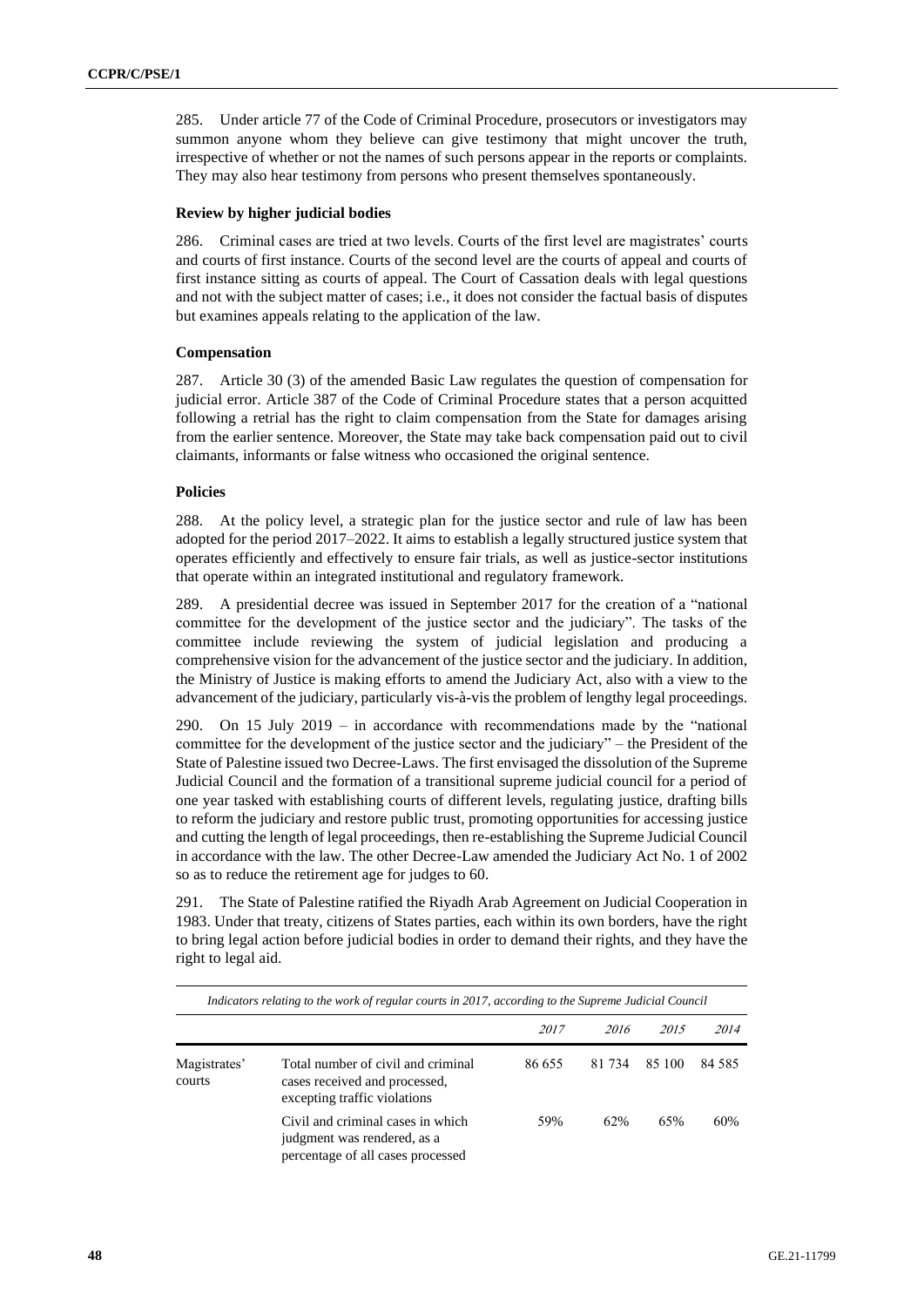|                                     | Indicators relating to the work of regular courts in 2017, according to the Supreme Judicial Council                                                      |         |         |         |         |
|-------------------------------------|-----------------------------------------------------------------------------------------------------------------------------------------------------------|---------|---------|---------|---------|
|                                     |                                                                                                                                                           | 2017    | 2016    | 2015    | 2014    |
| Courts of first<br>instance         | Total number of rights-related and<br>criminal cases received and processed                                                                               | 22 607  | 20 9 86 | 20 195  | 18 217  |
|                                     | Rights-related and criminal cases in<br>which judgment was rendered, as a<br>percentage of all such cases processed                                       | 32%     | 32%     | 34%     | 31%     |
| Courts of first<br>instance sitting | Total number of rights-related and<br>criminal cases received and processed                                                                               | 8 7 6 2 | 9 1 7 3 | 9 3 2 0 | 5984    |
| as courts of<br>appeal              | Rights-related and criminal cases in<br>which judgment was rendered, as a<br>percentage of all such cases processed                                       | 67%     | 67%     | 65%     | 52%     |
| Court of Appeal<br>of Ramallah      | Total number of cases received and<br>processed (appeals concerning<br>penalties, rights, enforcement)                                                    | 7 1 8 0 | 6455    | 7 759   | 6818    |
|                                     | Cases in which judgment was<br>rendered, as a percentage of all cases<br>received and processed (appeals<br>concerning penalties, rights,<br>enforcement) | 76%     | 72%     | 75%     | 78%     |
| Court of Appeal<br>of Jerusalem     | Total number of cases received and<br>processed (appeals concerning<br>penalties, rights, enforcement)                                                    | 4 2 6 3 | 3687    | 2915    | 2 2 7 3 |
|                                     | Cases in which judgment was<br>rendered, as a percentage of all cases<br>received and processed (appeals<br>concerning penalties, rights,<br>enforcement) | 77%     | 75%     | 80%     | 85%     |
| Court of<br>Cassation               | Total number of cases received and<br>processed (appeals concerning rights,<br>penalties)                                                                 | 5426    | 4 4 0 5 | 3475    | 2651    |
|                                     | Cases in which judgment was<br>rendered, as a percentage of all cases<br>received and processed (appeals<br>concerning rights, penalties)                 | 33%     | 34%     | 33%     | 41%     |
| Supreme Court<br>of Justice         | Total number of cases received and<br>processed                                                                                                           | 485     | 543     | 524     | 616     |
|                                     | Cases in which judgment was<br>rendered, as a percentage of all cases<br>processed                                                                        | 58%     | 59%     | 57%     | 55%     |
| Supreme Court                       | Total number of cases received and<br>processed                                                                                                           | 56      | 54      | 38      | 40      |
|                                     | Cases in which judgment was<br>rendered, as a percentage of all cases<br>processed                                                                        | 25%     | 13%     | 5%      | 40%     |
| Juvenile courts                     | Total number of cases received and<br>processed                                                                                                           | 723     | 607     |         |         |
|                                     | Cases in which judgment was<br>rendered, as a percentage of all cases<br>processed                                                                        | 47%     | 41%     |         |         |

### **Obstacles placed by the Israeli occupiers on the right to take legal action**

292. Israel, the occupying power, enacts military laws and orders that prevent court rulings from being implemented, or even issued. These include Military Order No. 1060 under which Palestinian courts have no jurisdiction to consider land ownership claims in relation to disputes with Israeli colonists. In other words, the courts have no mandate to consider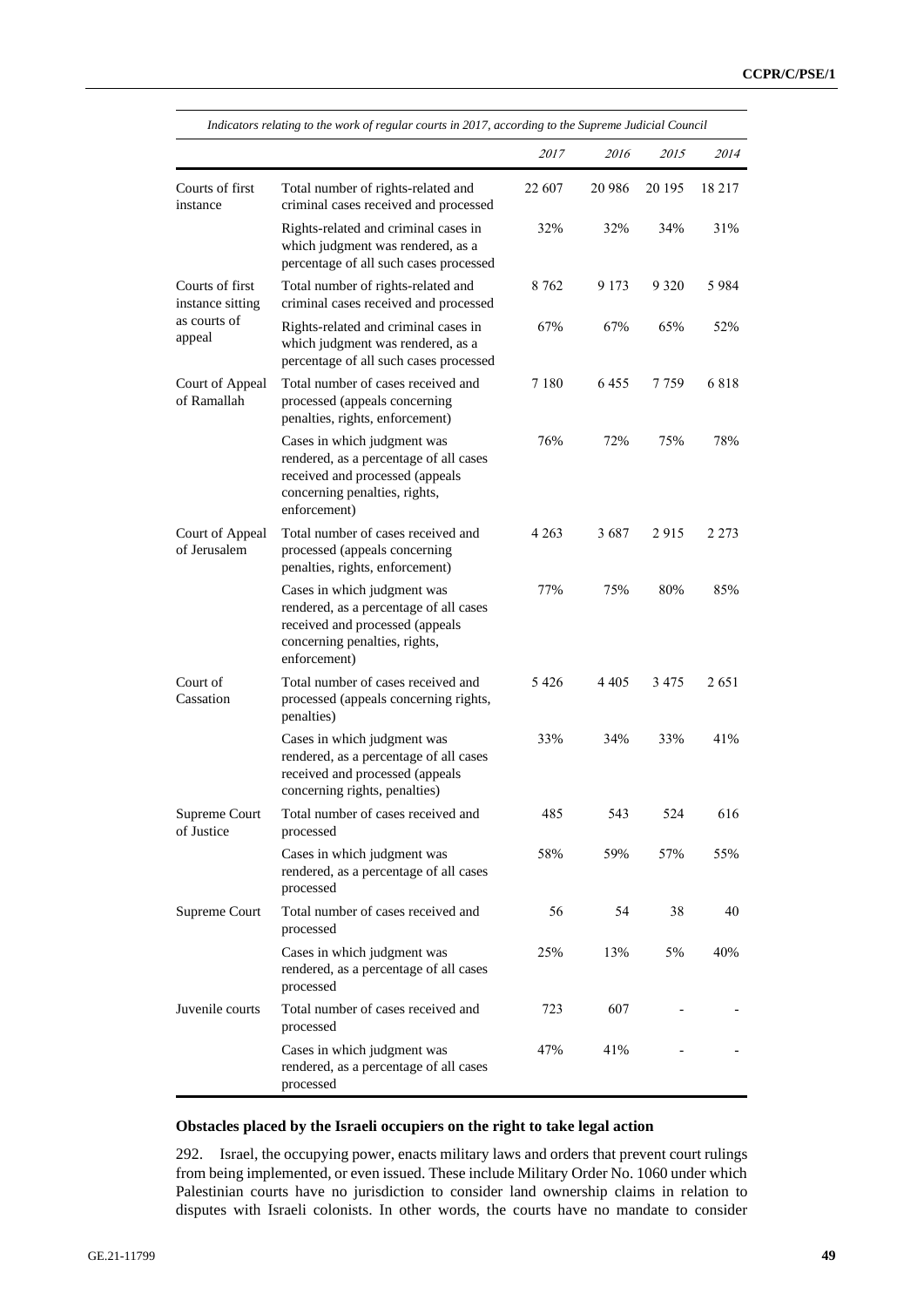objections from Palestinians related to land ownership when a decision has been made to confiscate their land. Moreover, the occupiers' control over the roads and the hindrance of movement constitute obstacles to accessing the courts and to enforcing judicial decisions and rulings.

### **Israeli military courts**

293. The Israeli military courts are an integral part of the colonialist system and of the persecution of the Palestinian people. Such courts have been established by military order ever since the beginning of the occupation, and the judges and prosecutors who operate in them are all part of the Israeli military. These courts exist illegally within the occupying State, a situation that has persisted for more than 40 years and that has turned the prosecution of civilians before military tribunals from an exception to a permanent state of affairs. The proportion of cases examined by Israeli military courts in the occupied West Bank, wherein convictions are handed down against Palestinians stands at between 95 and 99 per cent.

294. Palestinian detainees can be held in Israeli prisons for 90 days without charge, and that period can be extended. The vast majority of Palestinian detainees are held in prisons outside the Occupied Palestinian Territory where they are often subjected to torture and degrading treatment in order to extract confessions. In addition, the authorities of the Israeli occupation place obstacles that hinder contact between detainees and their lawyers while, using the pretext of "confidential cases", the military courts can consider charges against detainees without allowing them or their legal representatives to examine them. Thus, having been informed about a case by the military prosecutor, the court decides on the legality of detention and whether it is to be extended or revoked. Moreover, trial proceedings are conducted in Hebrew, a language that the Palestinians do not know. Court documents are also in Hebrew, including those that accused persons are compelled to sign during their detention. The rulings of military courts cannot be challenged or appealed in other courts that are outside the system of military occupation.

# **Article 15**

295. The principle of the non-retroactive nature of laws is enshrined in article 15 of the amended Basic Law, which reads: "Punishment is personal and collective punishment is forbidden. There can be no crime and no punishment except as determined by law. Penalties are to be imposed only by court order and can apply only to actions committed after the entry into force of the law." The non-retroactive nature of laws is also upheld in current criminal legislation under which no penalty can be handed down that was not envisaged in the law at the time the offence was committed, with the proviso that the law more favourable to the accused person is the one that should be applied, if that more favourable law came into force before a definitive sentence was handed down.

### **Article 16**

296. An individual acquires legal personality (legal standing) as an embryo, even before birth, and that personality persists throughout a person's life, until death. Article 17 of the Palestinian Children's Code (Act No. 7 of 2004), as amended, states: "All children have the right to respect for their legal personality."

297. As concerns legal agency, article 943 of the Compendium of Legal Judgements of A.H. 1293 states: "A minor incapable of discernment is one who does not understand sale and purchase; i.e., does not understand that they represent, respectively, a surrender and a gain of property, and who does not recognize immoderate and flagrant fraud." It should be noted that females possess legal capacity on an equal footing with males.

298. Civil, criminal and administrative laws do not distinguish between the testimony of a woman and of a man or give a different weight to one or the other. Cases where testimony is accepted or heard by way of consultation or where legal agency is denied are one and the same for men and for women. However, in the sharia courts, and as concerns contracts of marriage, the testimony of one man is equivalent to that of two women.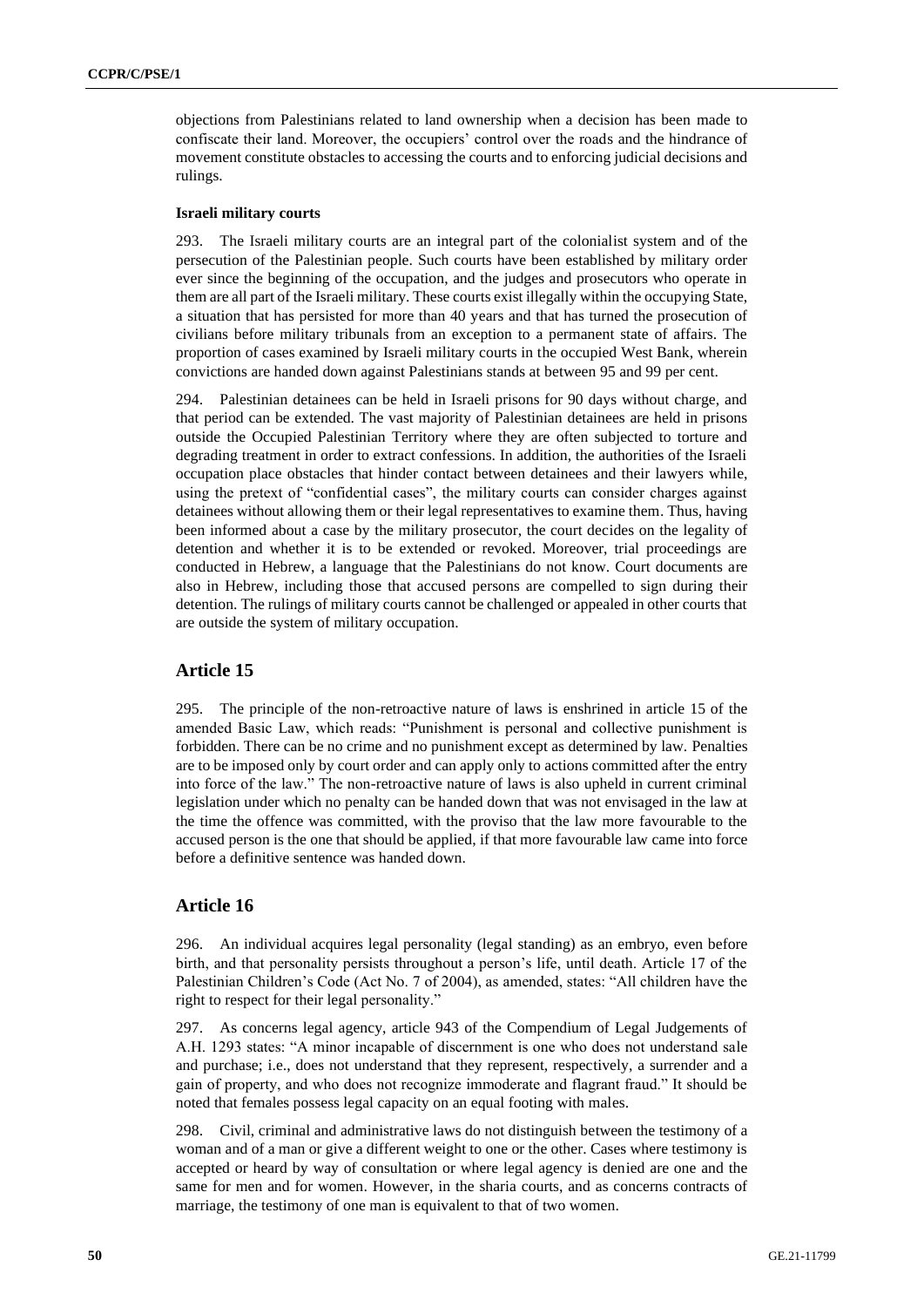299. As concerns financial arrangements between spouses, a system of separation of assets is applied under which each spouse keeps what they own and what they earn during their life together and each retains the right to keep, administer and dispose of their assets independently without having to seek the consent or approval of the other. The wife keeps her original family name and uses it in all official transactions.

300. The procedures and documents required to report a birth and record it in the official register are detailed in Civil Status Act No. 2 of 1999, be it for citizens, foreigners or children of unknown parents. A foetus retains the right to its share of inheritance even before birth and, if a live birth follows, the infant is entitled to the share of the inheritance acquired as a foetus. Palestinians in occupied Jerusalem who wish to record their children in the population register and obtain birth certificates face the arbitrary and complex procedures imposed by the occupation authorities.

301. According to article 43 of the Civil Status Act, a Palestinian who can show that one parent is Palestinian may, at the age of 16, obtain an identity card. However, the occupying authorities, which control the population register system, arbitrarily deny many Palestinians an identity card even if they reside within the Occupied Palestinian Territory.

302. The Ministry of the Interior and the Ministry of Health are working on an automated programme for registering births and deaths, via links with hospitals. Under the programme, the hospitals automatically communicate such events to the population register so that birth and death certificates can be issued. The Bureau of the Chief Qadi is also involved, for the recording of marriages and divorces. The programme uses identification codes for different geographical divisions, which are then linked to the registers; however, the latter are under the control of the Israeli occupiers and this hinders the implementation of the programme.

# **Article 17**

303. Article 17 of the amended Basic Law states that homes are sacrosanct and may not be monitored, entered or searched other than under a duly reasoned court order issued in accordance with the law. Any actions taken in violation of those provisions are invalid and anyone who suffers harm as a consequence thereof is entitled to fair compensation.

304. Article 181 (1) of the 1960 Criminal Code stipulates: "Any official who, acting in that capacity, enters a person's home or any annexes of that home in a manner other than as allowed by law is liable to a term of imprisonment of between 3 months and 3 years and to payment of a fine of between 20 and 100 dinars."

305. Procedures regulating searches are set forth in articles 39 to 52 of the Code of Criminal Procedure. According to those provisions, homes may be entered and searched only as part of an investigation, under a warrant issued by the Office of the Public Prosecution or in the presence of a representative from the Office, and on the basis of charges that a person dwelling in the home that is to be searched has committed or was involved in committing a crime, or if there is a strong indication that the person possesses objects relating to the crime. The search warrant – duly reasoned – must be drawn up by a law enforcement official.

306. According to those provisions of the Code of Criminal Procedure, it is possible to enter without a warrant only in exceptional cases: requests for assistance from within, such as in fire or flood, cases of flagrante delicto and cases where a suspect is being pursued.

307. As concerns the privacy and confidentiality of correspondence, communications and personal information, article 4 of Cable and Wireless Communications Act No. 3 of 1996 underscores the need to protect the privacy and confidentiality of communications on Palestinian territory, which cannot be violated save by the public authorities, in exceptional cases and within the limits of the law.

308. Article 356 of the 1960 Criminal Code criminalizes abuse of authority on the part of officials of the postal or telephone service. This includes examining, destroying or misappropriating correspondence or revealing its contents to anyone other than the addressee, offenders being liable to imprisonment or a fine. In an exception to that provision, the Code of Criminal Procedure gives the Public Prosecutor or his deputies the power to seize letters,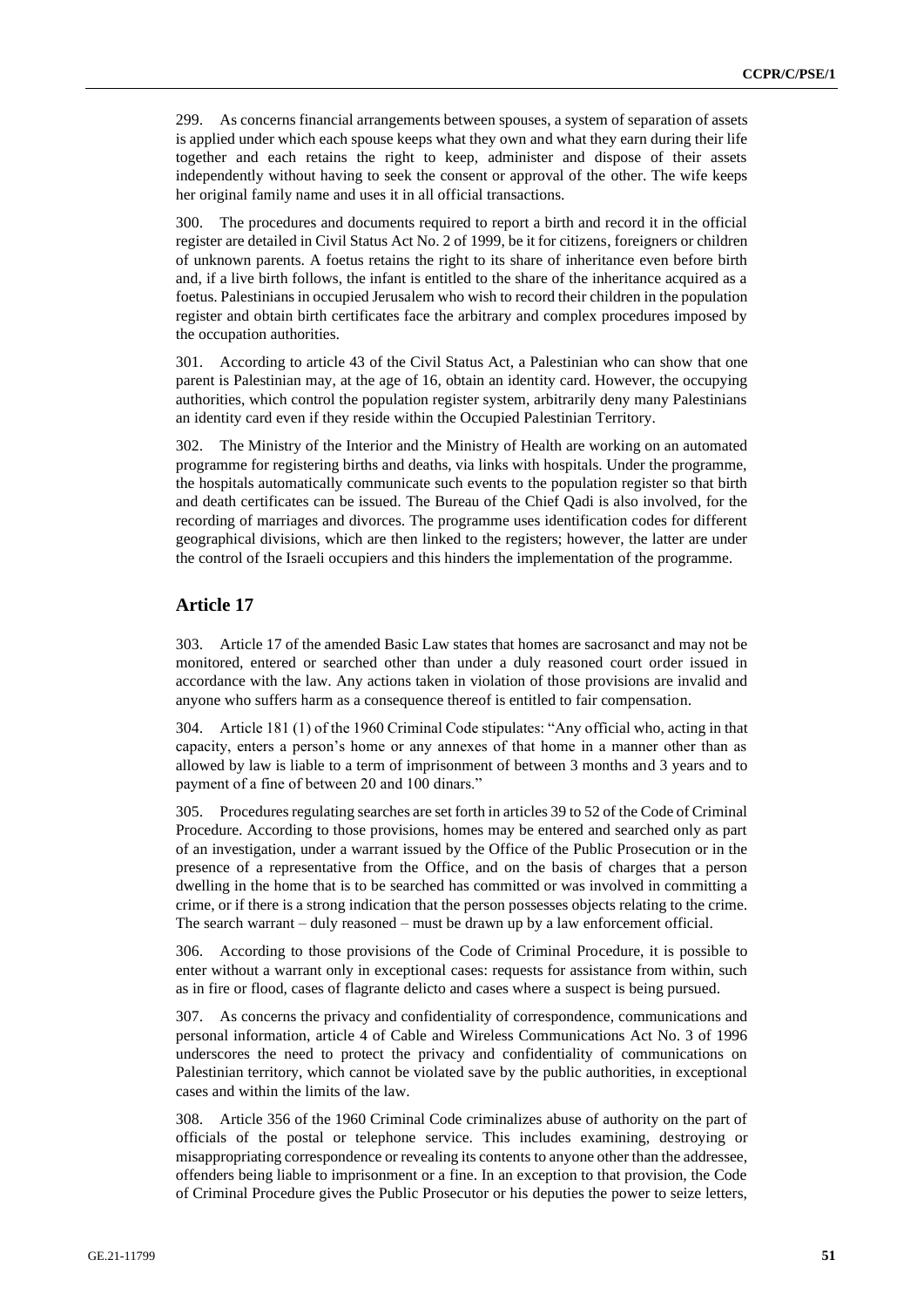parcels and the like when they are associated with a crime or the perpetrator of a crime. In addition, and also exceptionally, a magistrate can authorize the interception and recording of cable and wireless communications when such is necessary to uncover the truth behind a crime that attracts a term of imprisonment of not less than 1 year (art. 51).

309. On 6 May 2019, the Council of Ministers issued Decree No. 3 concerning the personal data of citizens. Under the Decree, providers of Internet and communications services are forbidden from using, directly or indirectly, subscribers' personal data for commercial purposes, without prior permission from the persons concerned.

310. Israel, the occupying power, arbitrarily seizes correspondence and parcels entering and leaving the State of Palestine. This leads to delays in the dispatch and receipt of those items and violates Palestinians' right to privacy, as private correspondence and parcels are broken open and their contents perused. In 2010 Israel, the occupying power, arbitrarily detained more than 10 tons of postal correspondence and parcels. Most of these were emptied of their contents or arbitrarily destroyed before finally being released in 2018, after having been withheld for eight years.

311. According to annual compilations of complaints, which are produced by the Council of Ministers, there were 105 complaints concerning violations of the sanctity of private life in 2014. In 2015, there were 89 such complaints of which 85 were addressed; there were 312 such complaints in 2016 of which 256 were addressed; and there were 123 complaints in 2017.

312. With regard to the storage of personal information, the Directorate for Civil Status is responsible for keeping records on natural, personal and family details. Such records are confidential and, other than by the persons concerned, can be accessed only exceptionally and under a court order. In addition, alterations or corrections can be made to personal status records only under a definitive ruling handed down by a competent court, with the exception of those concerning nationality, religion or profession and certain civil status entries such as marriage or divorce.

313. Articles 358 to 367 of the 1960 Criminal Code cover the offences of slander, defamation and denigration. A case can be brought against a person responsible for slander, defamation or denigration only on the basis of a complaint of the injured party or that party's heirs. Injured parties may also accompany their complaint with a request for compensation for any material or moral harm suffered. The same matter is addressed in articles 201–209 of the Mandate-era Criminal Code**.**

314. Decree-Law No. 16 of 2017 regarding cybercrime met with great protest and criticism as a consequence of which it underwent wide public debate with the involvement of representatives of civil society. In the wake of those community discussions, the original Decree-Law was replaced with Decree-Law No. 10 of 2018 regarding cybercrime, which takes account of the right of individuals to the confidentiality of their electronic data. Article 22 of the Decree-Law prohibits the arbitrary or unlawful interference in the privacy of any person or in the affairs of that person's family, home or correspondence. The Decree-Law allows the Office of the Public Prosecution or the competent court – exceptionally and only for the purposes of uncovering the truth and achieving justice – to get a subscriber's electronic data from an Internet service provider, all procedures being governed by legal conditions set forth in the Code of Criminal Procedure.

# **Article 18**

315. Palestine is the cradle of the Abrahamic religions and the location of the holy sites. The preservation of religious belief, as well as equality and non-discrimination on religious grounds, are enshrined in the Declaration of Independence as being integral to the fulfilment of the Palestinian spiritual and cultural heritage of tolerance and coexistence down the centuries.

316. Article 18 of the amended Basic Law reads: "Freedom of belief, worship and the practice of religious rites are guaranteed, provided they do not impinge upon public order or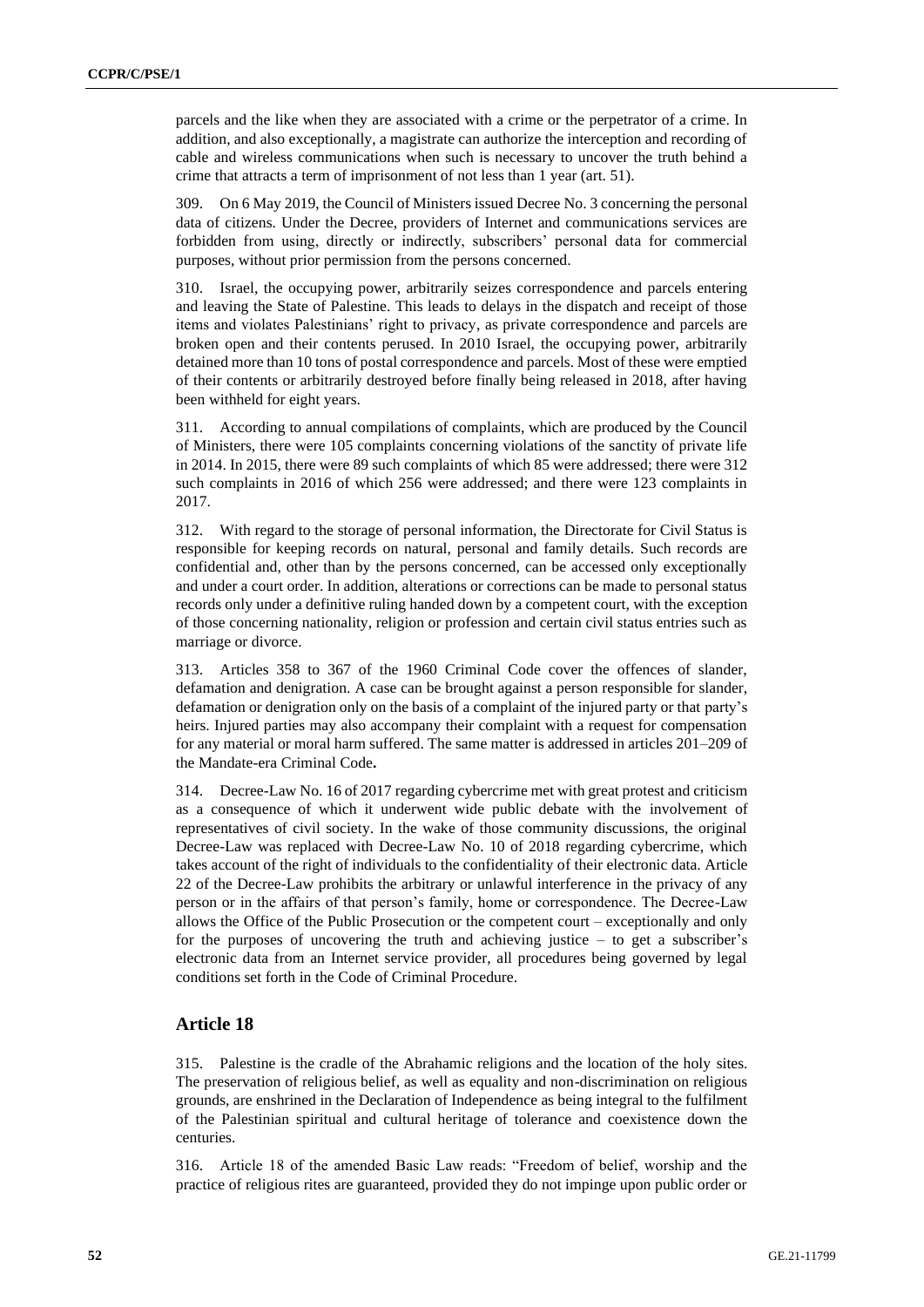public morals." Under article 4 (1) of the Basic Law, Islam is the official religion of the State of Palestine while the sanctity of other Abrahamic religions is to be respected.

317. Under the heading "Crimes affecting religion and the sanctity of the dead", articles 273–278 of the Criminal Code (Act No. 16 of 1960) envisage imprisonment or a fine for anyone who publicly insults the prophets, who destroys or defiles a place of worship, a slogan or anything else that a group of persons hold to be sacred, thereby intending to denigrate a religion followed by any group of persons, or who without cause or legitimate excuse interferes with religious rites or insults the religious feelings or beliefs of others.

318. Under the heading "Offences relating to religion and public monuments", articles 146–150 of the Mandate-era Criminal Code (Act No. 74 of 1936) state that anyone who destroys, damages or defiles any place of worship or any object which is held sacred by any class of persons, or who wilfully disturbs any meeting of persons assembled for religious worship, or who commits any trespass in any place of worship, or who wounds the religious feelings of any person, or who destroys any religious monument, is guilty of a misdemeanour.

319. The different religious communities independently regulate their own spiritual affairs, practise religious rites and organize personal status matters in accordance with the personal status laws applicable to each community.

320. The Samaritan community lives in Mount Gerizim in Nablus and it owns synagogues where members of the community can practise their religious rites and beliefs, one inside the old Samaritan quarter in the city of Nablus and another in the centre of the Samaritan quarter on Mount Gerizim.

321. Churches accredited by the State of Palestine were granted official recognition under a presidential decree of 2008. They are: the Greek Orthodox Patriarchate, the Latin Patriarchate, the Armenian Orthodox Patriarchate, the Custody of the Holy Land, the Coptic Orthodox Patriarchate of Jerusalem, the Syriac Orthodox Patriarchate, the Ethiopian Orthodox Patriarchate, the Maronite Patriarchal Exarchate of Jerusalem and Palestine, the Melkite Greek Catholic Patriarchate, the Evangelical Lutheran Church in Jordan and the Holy Land, the Episcopal Church in Jerusalem and the Middle East, the Syriac Catholic Patriarchal Exarchate and the Armenian Catholic Patriarchal Exarchate.

322. With a view to alleviating the financial burdens on churches and their property, Decree-Law No. 9 of 2014 was enacted under which recognized Christian communities are exempted from certain taxes and fees. Under article 2 of the Decree-Law, transactions undertaken, claims made and property used by the Christian communities are exempted from taxes and fees of all kinds.

323. A presidential decree was issued in 2012 that brought into being a supreme committee for church affairs in the State of Palestine. The committee deals with affairs of concern to local churches, including questions related to the law, to real estate and to institutional matters. It also coordinates with local, regional and international bodies on church affairs and activities related to inter-religious dialogue.

324. With a view to ensuring the free practice of religious rituals and respect for ecclesiastical rights, the State of Palestine signed the Comprehensive Agreement with the Vatican in June 2015, the purpose of which is to regulate and protect the rights of Palestinian members of the Roman Catholic Church.

325. The State of Palestine guarantees all Palestinians the right to religious holidays. In addition to the holidays envisaged in the Labour Code and the Civil Service Act, Council of Ministers Decree No. 217 of 2004 grants holidays for the religious feasts of Eastern and Western Christianity, while Council of Ministers Decree No. 6 of 2016 grants holidays for the religious festivities of the Samaritan community.

326. According to a 2017 survey of Palestinians on Palestinian territory, conducted by the Central Bureau of Statistics and disaggregated by religion, Muslims number 4,615,683, Christians 46,850, followers of other religions 1,384 and non-declared 1,509, among a total population of 4,665,426.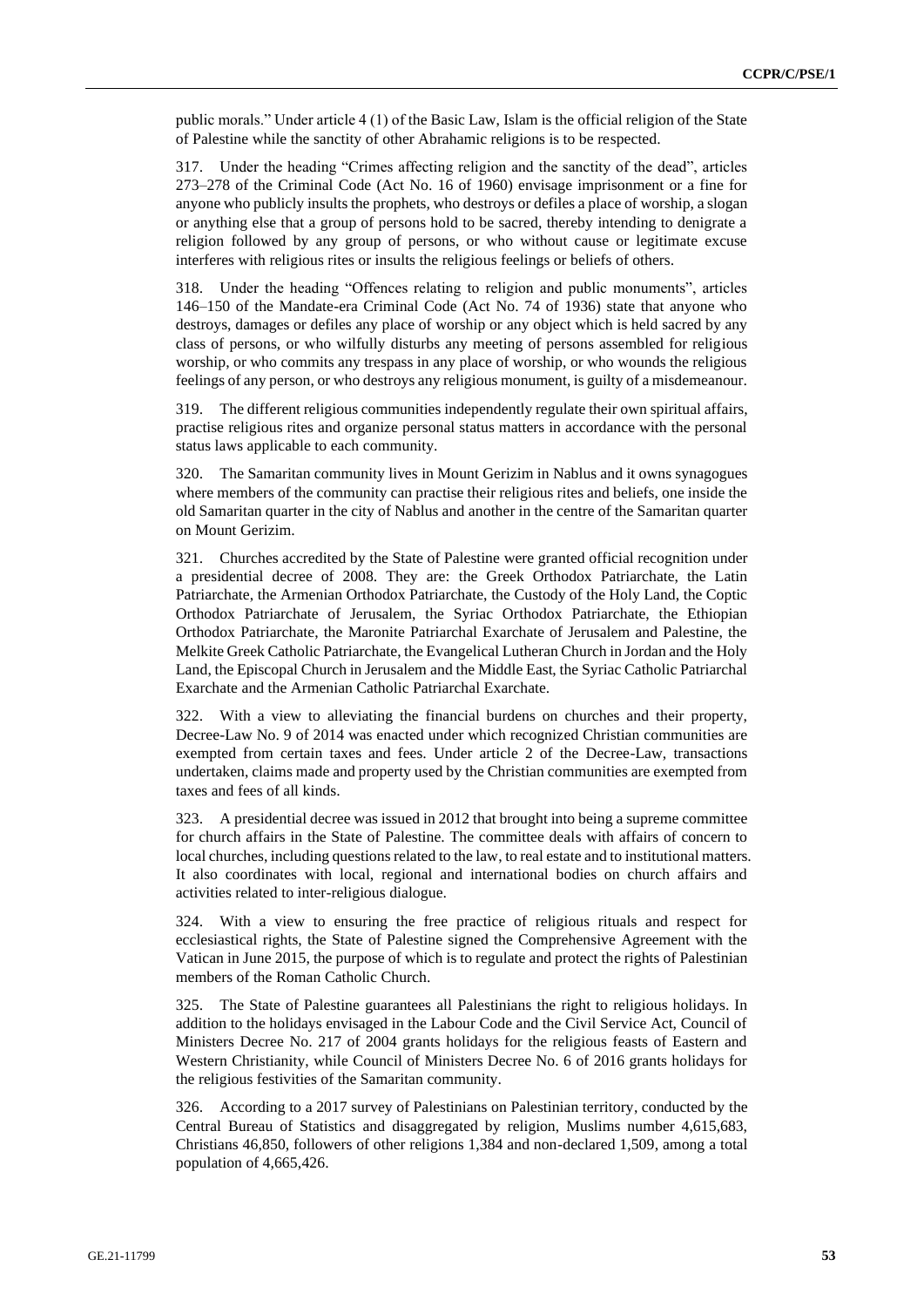### **Religious education**

327. A module on Islamic education and a module on Christian education has been integrated into the basic curriculum followed in Palestinian schools. Under a decree issued on 9 August 2018 by the Minister of Education, twelfth-grade Christian textbooks have been integrated into the general secondary examination taken by Christian students.

328. Children from the Samaritan community of Mount Gerizim pursue their education in Palestinian schools. The community has its own school attached to the Ministry of Education, which, in addition to Samaritan children, is attended by others living near the Samaritan neighbourhood. The school, which follows the curriculum prescribed for other Palestinian schools, is also used to impart evening classes in Hebrew and theology to members of the community.

### **Violations and attacks against holy sites by the Israeli occupiers**

329. Israel, the occupying power, controls the holy sites, including the Al-Aqsa Mosque, the Dome of the Rock, the Church of the Holy Sepulchre and other locations. In violation of freedom of belief, the authorities of the Israeli occupation use closures, checkpoints and the enforcement of a punitive and discriminatory system of permits to restrict the right of Muslims and Christians to visit holy sites. The effect of these measures is that the vast majority of persons are denied the practice of their religion.

330. As the policy of incitement, discrimination and racist hate speech on the part of the Israeli authorities continues, the Al-Aqsa Mosque is witnessing daily violations by the Israeli Government and settlers. At the same time Israel, the occupying power, is seeking to enforce the temporal and spatial division of the Al-Aqsa Mosque. Serious violations took place in July 2017 reaching the point that prayers at the Mosque were forbidden and security cameras and electronic gates were installed accompanied by a systematic policy of repeated intrusions. In addition to this, during the course of 2018, the Israeli occupying authorities issued 176 decrees to remove Palestinians from the Al-Aqsa Mosque, including clerics and staff. Israel, the occupying power, has also sought to pass discriminatory, racist and anti-religious laws, one example being laws banning the call to prayer.

331. The occupying forces allow attacks by Israeli settlers against persons frequenting the Ibrahimi Mosque/Tomb of the Patriarchs to continue and to escalate. In addition, the occupiers ill-treat worshippers and erect checkpoints and, in 2014, they banned the call to prayer from the Mosque on 624 occasions. The call to prayer was also banned on 590 occasions in 2015, on 644 occasions in 2016 and on 631 occasions in 2018.

332. Since 1967, Israel, the occupying power, has been carrying out systematic attacks on Christian holy sites, imposing restrictions and augmenting pressures. This has included a policy whereby arbitrary and exorbitant taxes are imposed on holy sites and restricted access for Palestinian Christians to the Church of the Holy Sepulchre and other churches. At the same time, Israeli settlers continue to desecrate Christian and Islamic places of worship and cover them in racist slogans, without being held accountable.

# **Article 19**

333. Freedom of opinion and expression is a constitutional right guaranteed under the Declaration of Independence and upheld in the Basic Law, as amended, article 19 of which reads: "Freedom of opinion is not to be infringed. All persons have the right to express and disseminate their opinions orally, in writing or through any other means of expression or art, as provided by law."

334. The right to establish and the freedom to work in newspapers and media outlets are enshrined in article 27 of the amended Basic Law, as is the prohibition of censorship and control, with the exception of financial controls. Moreover, it is forbidden to issue cautions to a newspaper or media outlet, suspend, seize or abolish it save in accordance with the law and under a court order. This is upheld in the Printing and Publications Act of 1995, article 2 of which states: "The press and printing are to be free, and freedom of opinion is guaranteed for all Palestinians, who can openly express their views in speech or writing, pictorially or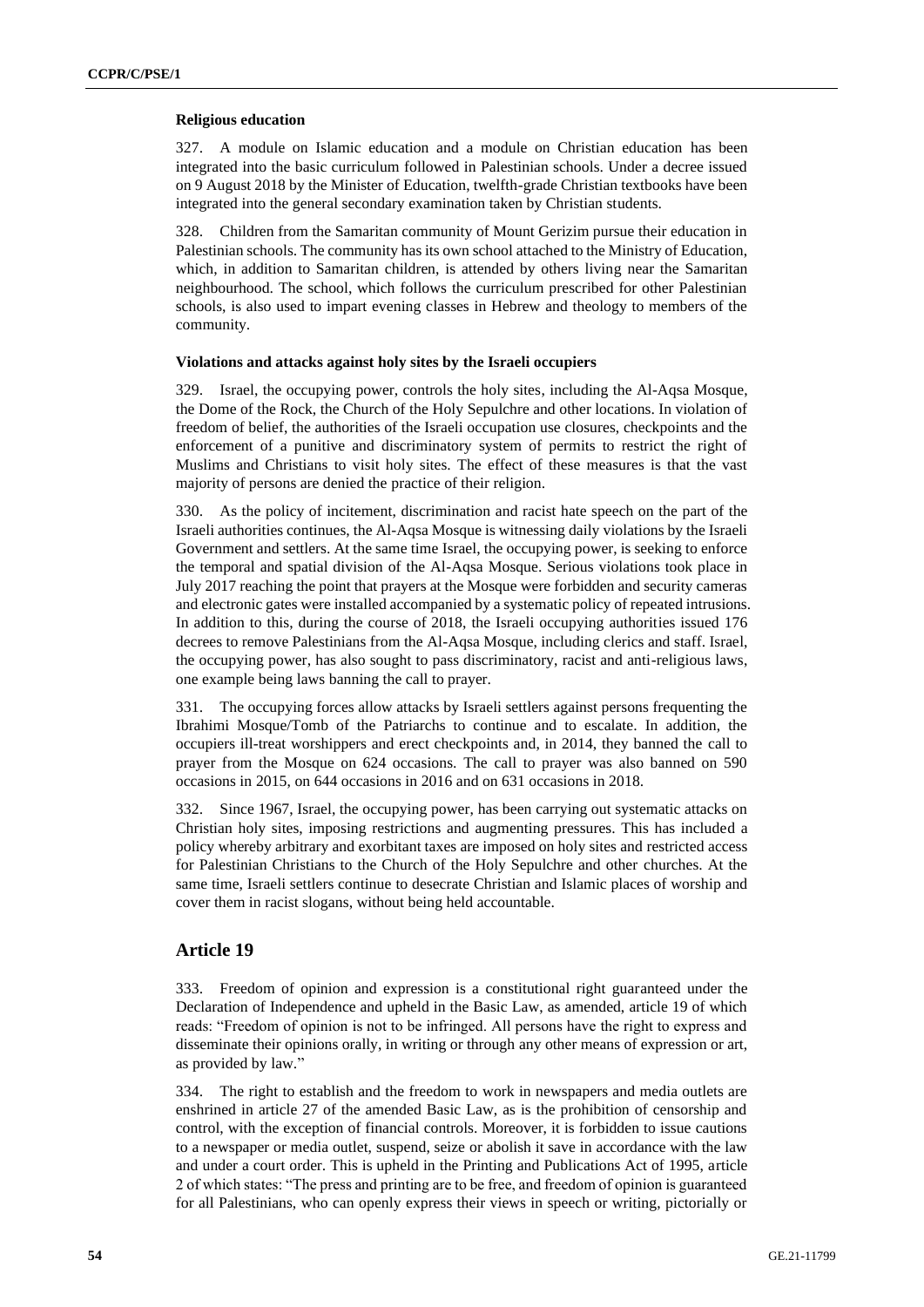graphically, using any means of expression and information." Articles 3 to 5 of the same Act regulate the right of citizens, political parties, cultural and social organizations and unions to express their views and ideas, to make their accomplishments known and to circulate and disseminate news, information and statistics. Under the Act, all natural and legal persons, including political parties, have the right to own newspapers.

335. Article 21 of Decree-Law No. 10 of 2018 regarding cybercrime envisages freedom of opinion and expression in digital media. It guarantees freedom of the press and printing, including paper, visual, audio and digital publications, and freedom of artistic and literary creativity. No legal action may be taken to block or confiscate any artistic, literary, or intellectual work, or against the creators of such works, except by court order. No punishments of deprivation of liberty may be imposed for crimes committed because of the public nature of artistic, literary or intellectual work.

336. The code of conduct for Palestinian media professionals enjoins acceptance of democratic principles and respect for the opinions of others. It states that the media must systematically pursue freedom and democracy, preserve the cultural and national identity of the Palestinian people (without leading to isolation), adopt the values of tolerance and acceptance of others' opinions, and give due coverage to matters of public interest through documented information while remaining attentive to marginalized groups and areas.

337. As a way of generalizing access to information via the Internet, the Palestine Telecommunications Company provides citizens with Internet services, directly or through licensed service providers. According to data from the 2017 census, 51.7 per cent of Palestinian households have Internet access, with the total number of high-speed Internet subscribers in the State of Palestine standing at 357,071 in 2017, as compared to 119,488 in 2010.

338. Articles 17–23 of Printing and Publications Act No. 9 of 1995 explain the procedures involved in obtaining a licence to issue publications or set up institutions, such as printing presses, publishing and distribution houses, research foundations, polling companies, press offices, translation bureaux and advertising agencies. Decree No. 18 of 2018 of the Council of Ministers regulates the systems and mechanisms whereby licences are granted to terrestrial and satellite radio and television stations, satellite broadcasting companies and offices of satellite and media production companies. Under article 5 (8) of the Decree, for a station to obtain a licence it must first gain technical approval from the Ministry of Communications and Information Technology and endorsement of its financial standing from the Ministry of the Interior. The decision to grant or refuse a licence is then made by the Ministry of Information within 60 days of the date of the application and the station is given an exclusive frequency once it has fulfilled all the technical requirements. Any decision to refuse a licence can be appealed before the High Court of Justice.

Licensed media organizations as of March 2018, according to data from the Ministry of Information, are shown in the table below:

| Advertising agencies                      |                       | 370 Producers of stamps and seals                                                     | 14                          |
|-------------------------------------------|-----------------------|---------------------------------------------------------------------------------------|-----------------------------|
| Printing presses                          |                       | 274 Information offices                                                               | 26                          |
| Publishing and distribution<br>houses     |                       | 121 Polling companies                                                                 | 5                           |
| Libraries                                 |                       | 255 Magazines                                                                         | 226                         |
| Press offices                             |                       | 145 Newspapers                                                                        | 112                         |
| Press agencies                            |                       | 38 Study and research foundations                                                     | 156                         |
| <b>Translation bureaux</b>                |                       | 56 Media production companies                                                         | 90                          |
| Licensed radio and television<br>stations |                       | 52 Licensed rebroadcasting<br>companies                                               | 3                           |
| Licensed broadcasting companies           | arbitrarily closed 2. | 4 of which the Offices of Arab and international<br>occupiers have satellite channels |                             |
| Licensed national satellite<br>channels   |                       | 2 National satellite television<br>channels awaiting a licence                        | $\mathcal{D}_{\mathcal{A}}$ |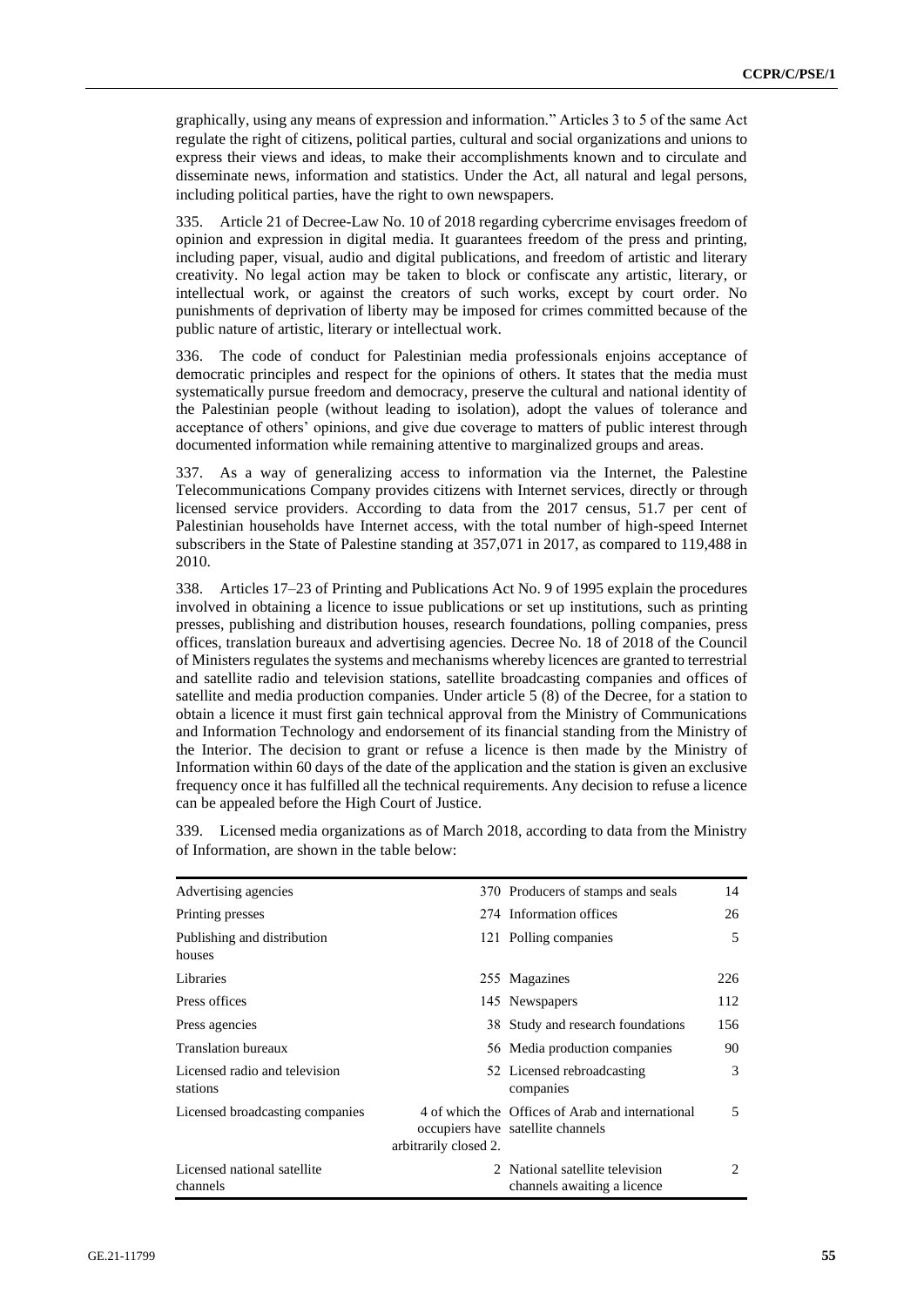### **Foreign media outlets**

340. In order to obtain a licence, foreign channels must fulfil the same conditions and go through the same procedures as those outlined above and, in addition, must obtain approval from the Council of Ministers. Thus, an additional 30 days are granted for the issuance of a decision, and a decision to refuse a licence can be appealed before the High Court of Justice. There is no requirement for the owner of the foreign channel to be Palestinian.

341. As of 2015, most of the foreign satellite stations operating in the State of Palestine broadcast via the 9 accredited and licensed Palestinian satellite-broadcasting service companies, which serve some 150 Arab and foreign satellite stations. Four Arab and foreign satellite channels are licensed to operate directly from their own offices, without using the Palestinian broadcasting service offices. There are 78 accredited foreign media outlets and 53 Arab satellite television stations, but none in the Gaza Strip apart from the Al-Jazeera office. Other satellite broadcasters operate via media offices licensed to work with foreign reporters.

#### **Legal restrictions on freedom of opinion and expression**

342. Article 37 of the Printing and Publications Act prohibits the publication only of the following material:

- Any confidential information concerning the police and the security forces, their weapons, equipment, locations, movements or training;
- Material that disparages religions and religious doctrines that enjoy freedom under the law;
- Material that would damage national unity, incite crime, disseminate hatred, discord and conflict or give rise to sectarianism among members of society;
- Minutes of the confidential meetings of the National Council and of the Council of Ministers;
- Material or news intended to undermine confidence in the national currency;
- Material or news that would harm the dignity or personal freedom of individuals or damage their reputation;
- News, reports, letters, articles and images that are contrary to public morals;
- Advertisements promoting medicines, medical preparations, cigarettes and the like, unless publication is authorized in advance by the Ministry of Health.

343. Under article 23 of the same Act, a printing and publication licence cannot be revoked or withdrawn as long as there is no violation of the conditions under which it was granted, except where the licence expires automatically in cases where publication is suspended for an extended period of time, the length of which is defined by law depending upon the periodicity of the publication concerned. Newspapers issued by political parties are exempted from these provisions and do not lose their licence irrespective of how long they suspend operations. Moreover, a printing licence cannot be revoked as a penalty for a violation of publishing conditions. Such penalties are limited to monetary fines in limited cases set forth in article 47. A court can impose a temporary interruption of publication for a period of up to 3 months.

344. Slander, defamation and denigration are addressed in articles 188–199 and 358–367 of the Criminal Code (Act No. 16 of 1960) and in articles 201–209 of the Mandate-era Criminal Code. They are treated as offences that undermine the honour and dignity of individuals and that may be caused by a misunderstanding of the framework governing freedom of opinion and expression. Under current law, forms of behaviour that unduly and without legal justification undermine the honour and dignity of individuals, and that are contrary to freedom of opinion and expression, are punishable offences. The legal provisions relevant to such offences can constitute a challenge to freedom of opinion and expression due to errors committed when seeking to define the behaviour of an accused person using the terms set forth in the law. In order to promote freedom of opinion and expression, the State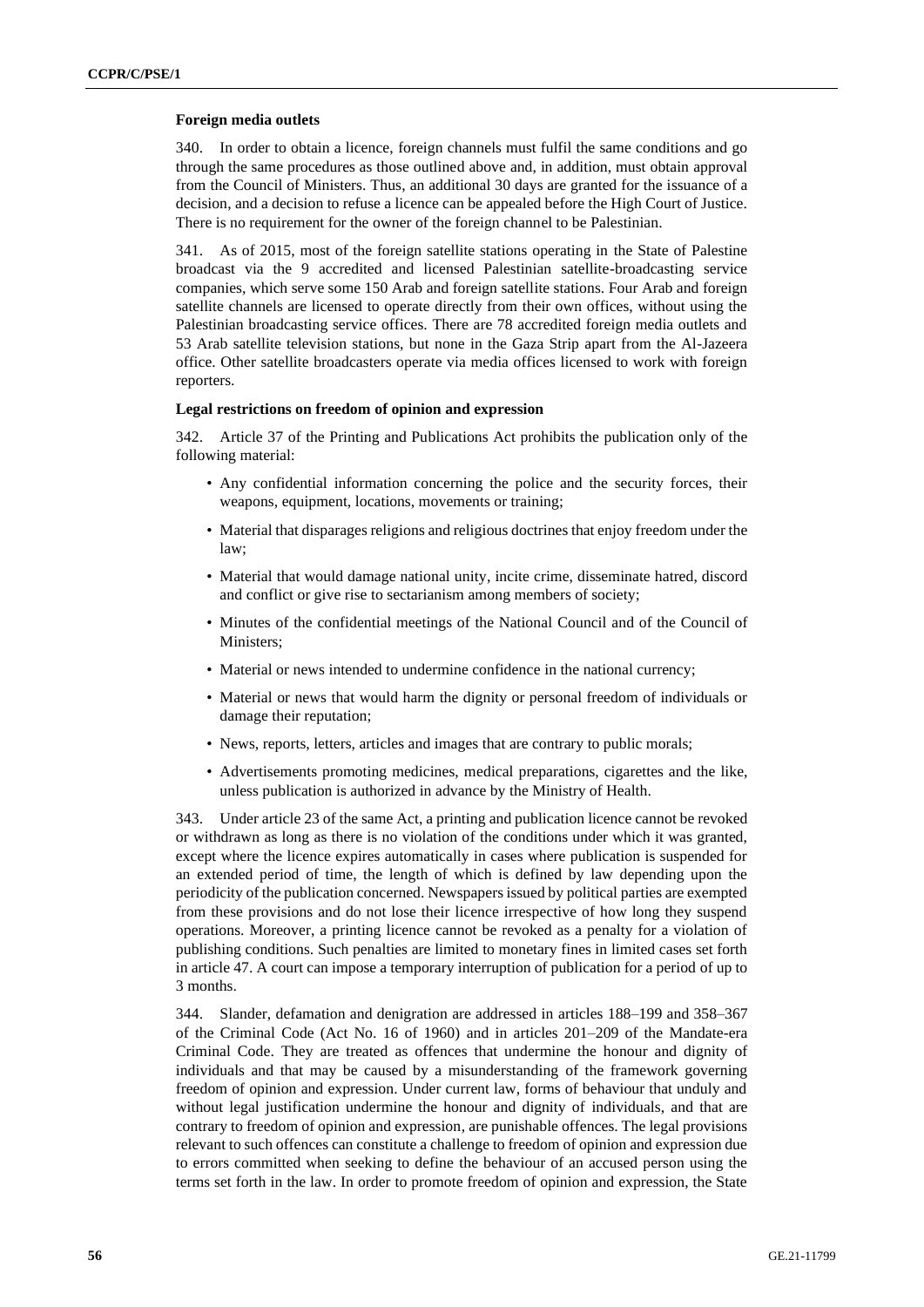of Palestine is preparing a draft criminal code that does not envisage such offences at all and is consistent with the International Covenant on Civil and Political Rights.

345. Decree-Law No. 16 of 2017 regarding cybercrime was met with a wave of criticism as a consequence of which it underwent debate within the community, with the involvement of civil society institutions, and a body of amendments was adopted which was then presented to the legislative harmonization committee. Subsequently, the original Decree-Law was replaced with Decree-Law No. 10 of 2018 regarding cybercrime, in which ambiguous provisions were removed, penalties lightened and substantial amendments introduced. Discussions are still ongoing between governmental bodies and civil society institutions to reach an optimal regulatory framework on cybercrime. This is evidence of a political will in the State of Palestine to safeguard freedom of opinion and expression and to involve civil society in the process of achieving consistency with international standards.

346. A unified draft law on the media is currently being prepared which will include electronic media, publicity and advertising, audiovisual media, classification of productions by age category, and the Printing and Publications Act. A committee has been formed to prepare, in cooperation with other competent bodies, a first draft of the new law on the basis of international standards governing the right to freedom of opinion and expression.

347. A national mechanism to report on the safety of journalists and on questions related to impunity was launched in November 2019. The mechanism – which reports on crimes and violations against journalists – envisages a team that includes relevant government ministries, the Palestinian Journalists' Syndicate (as the national partner of the United Nations Educational, Scientific and Cultural Organization (UNESCO) in the State of Palestine) and civil society institutions. The mechanism documents violations against journalists and submits its reports to UNESCO. It also offers vocational training on how to document human rights violations against journalists, in cooperation with the Independent Commission for Human Rights and OHCHR.

348. In August 2016, the State of Palestine officially signed the Declaration on Media Freedom in the Arab World, which entails a clear commitment to the principles of media freedom, press independence, access to information and the defence of journalists' rights.

349. With a view to promoting freedom of the media and the press, in June 2016 a cooperation agreement was signed between the Palestinian Journalists' Syndicate and the Office of the Public Prosecution of the State of Palestine. One of the most significant provisions of the agreement is that journalists are not to be detained by the Office of the Public Prosecution in cases related to freedom of opinion and expression. Moreover, the head of the Syndicate or his representative is entitled to be present when a journalist is being questioned, and they are to be informed of all the steps taken against journalists accused of offences related to the practice of their profession. In cases of flagrante delicto, the Syndicate is to be informed within 24 hours of any measures taken against a journalist. In addition, a line of communication has been established in order to deal with the daily problems that can arise in journalists' work.

350. In 2017 and in collaboration with the Palestinian government and partner institutions, the Palestinian Journalists' Syndicate launched a policy paper for the reform and development of the Palestinian media, the purpose being to set up mechanisms to support and develop the Palestinian press.

351. In September 2014, the media development centre at Birzeit University launched a nationwide initiative aimed at promoting the media in Palestine. The initiative – which covered legal reform, academic development, gender, infrastructure, media training, vocational safety, self-regulation, media and society, and public media – was signed by the Office of the Prime Minister with the participation of national institutions. The aim was to improve the status of official and unofficial Palestinian media outlets and bring them into line with international standards governing media freedom.

352. In partnership with national and international human rights institutions, the Ministry of the Interior has issued a manual on dealing with journalists in the field. The manual has been used in the course of several interactive workshops between representatives of the security services and the Palestinian Journalists' Syndicate.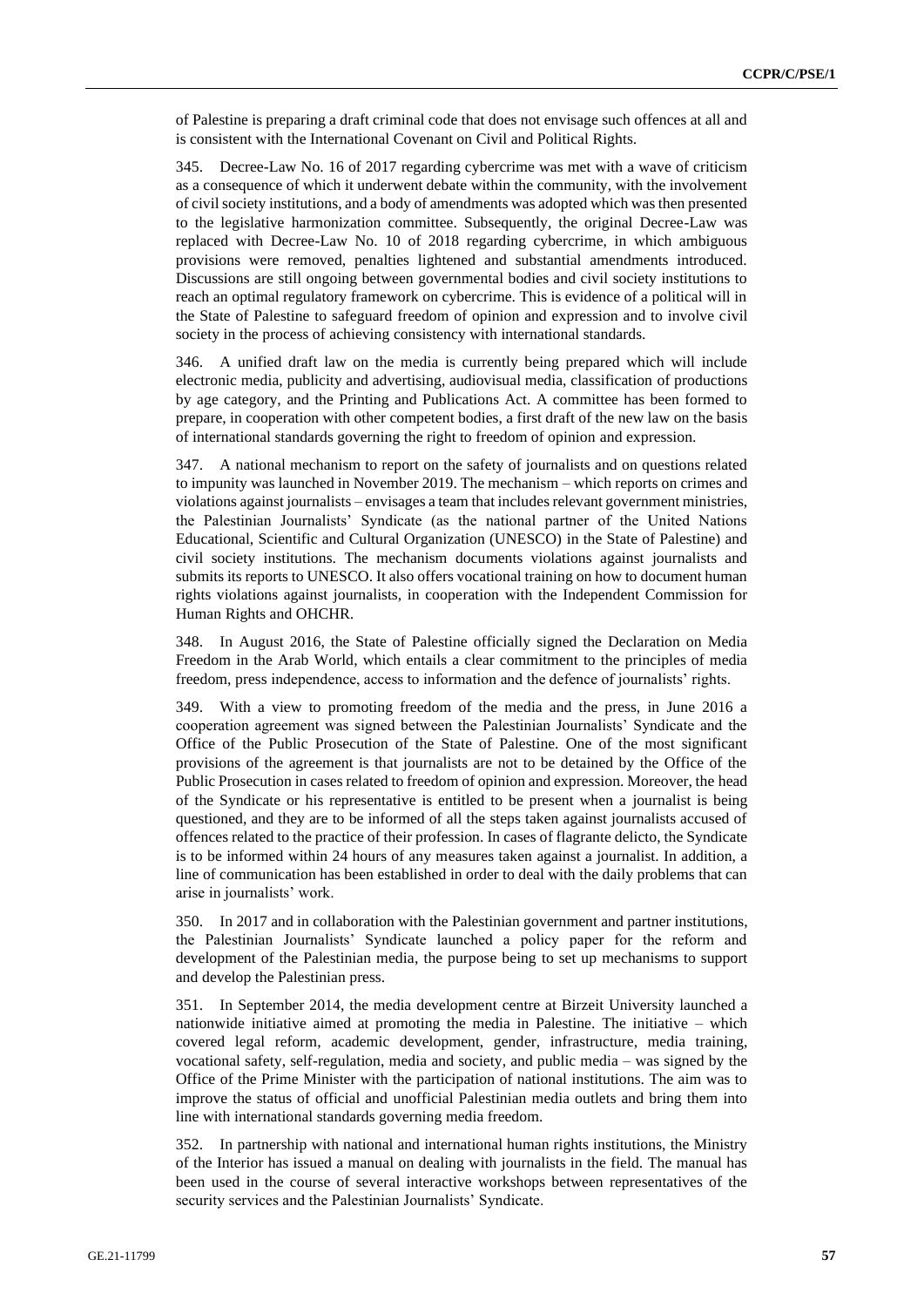353. Under their code of ethics and conduct, members of the Palestinian security forces must ensure the freedom of visual, audio and written media and the freedom of media professionals and journalists to work in all fields, and that they must facilitate journalists' access to information in a timely manner, in accordance with the law. Law enforcement agencies have also issued instructions and circulars stressing the need to respect the work of journalists. These include Circular No. 06/2017 issued by the Directorate General of Police, which reminds all police officers of the need to respect journalists, facilitate their work, protect them and guarantee their personal safety, the aim being to guarantee the exercise of freedom of opinion and expression and to protect the journalistic profession. In addition to this, Circular No. 08/2012, also issued by the Directorate General of Police, emphasizes the importance of respecting legal procedures when filing any report or complaint against a journalist and of monitoring by the competent authorities.

### **Court rulings**

354. The national courts are eager to abide by the obligations arising from the country's accession to International Covenant on Civil and Political Rights and to highlight selfcriticism and constructive criticism as aspects of freedom of opinion and expression. In that connection, in May 2017, the Nablus Magistrates' Court handed down a ruling in criminal case No. 3525/2016 in which it acquitted an accused person on charges of broadcasting false news liable to undermine national prestige, in violation of article 132 (1) of the 1960 Criminal Code; of inciting sectarian strife, in violation of article 150 of the Code; of defamation, in violation of article 193; and of insulting the Head of State or his deputy, in violation of article 132 (2). The Court ruled that the statements of the accused person in the course of a televised interview on a satellite channel were made in the context of his political views and did not constitute an offence. In its consideration of the charges, the Court drew on the provisions of article 19 of the Basic Law, as amended, which is consistent with article 19 (2) of the International Covenant on Civil and Political Rights, with article 32 of the Arab Charter on Human Rights, with article 19 of the Universal Declaration of Human Rights and with General Assembly resolution 53/144 of 1998, all of which reaffirm the right to freedom of expression.

### **Israeli violations against journalists and media organizations**

355. In an effort to cover up the truth by suppressing the media and eradicating freedom of expression, Israel, the occupying power, obstructs the work of journalists, including Palestinian journalists. The year 2014, in particular, witnessed a series of bloody crimes against Palestinian journalists, especially during the Israeli attack against Gaza during which 17 journalists, one of them an Italian national, lost their lives.

356. In 2016, Israel, the occupying power, attacked 176 journalists and 18 media outlets. The same figures for 2017 were 458 and 48 respectively. The pace of Israeli violations against journalists and media freedom then escalated, with 679 violations in 2018. Violations range from arbitrary detention to the imposition of harsh and indiscriminate conditions on journalists such as bail payments and house arrest. Journalists have also been directly targeted with tear gas canisters and a number have been injured by live fire and rubber bullets.

357. Two photographers, Yasser Murtaja and Ahmed Abu Hussein, were killed after being fired on by soldiers of the Israeli occupation while covering the Great Return March in the Gaza Strip in April 2018. In November 2019, the journalist Moaz al-Amarna lost his left eye while covering an attack by the forces of the Israeli occupation against Palestinian protesters in Hebron.

358. The year 2018 also saw new Israeli legislation to restrict freedom of opinion and expression and the work of the press. This took the form of the approval by the Israeli Knesset of a law prohibiting the filming of soldiers of the Israeli occupation which, via the imposition of fines, would prevent journalists from recording the crimes committed by the occupying military forces. This is in addition to the arbitrary legal action taken against Palestinians to prevent them from exercising their freedom of opinion and expression.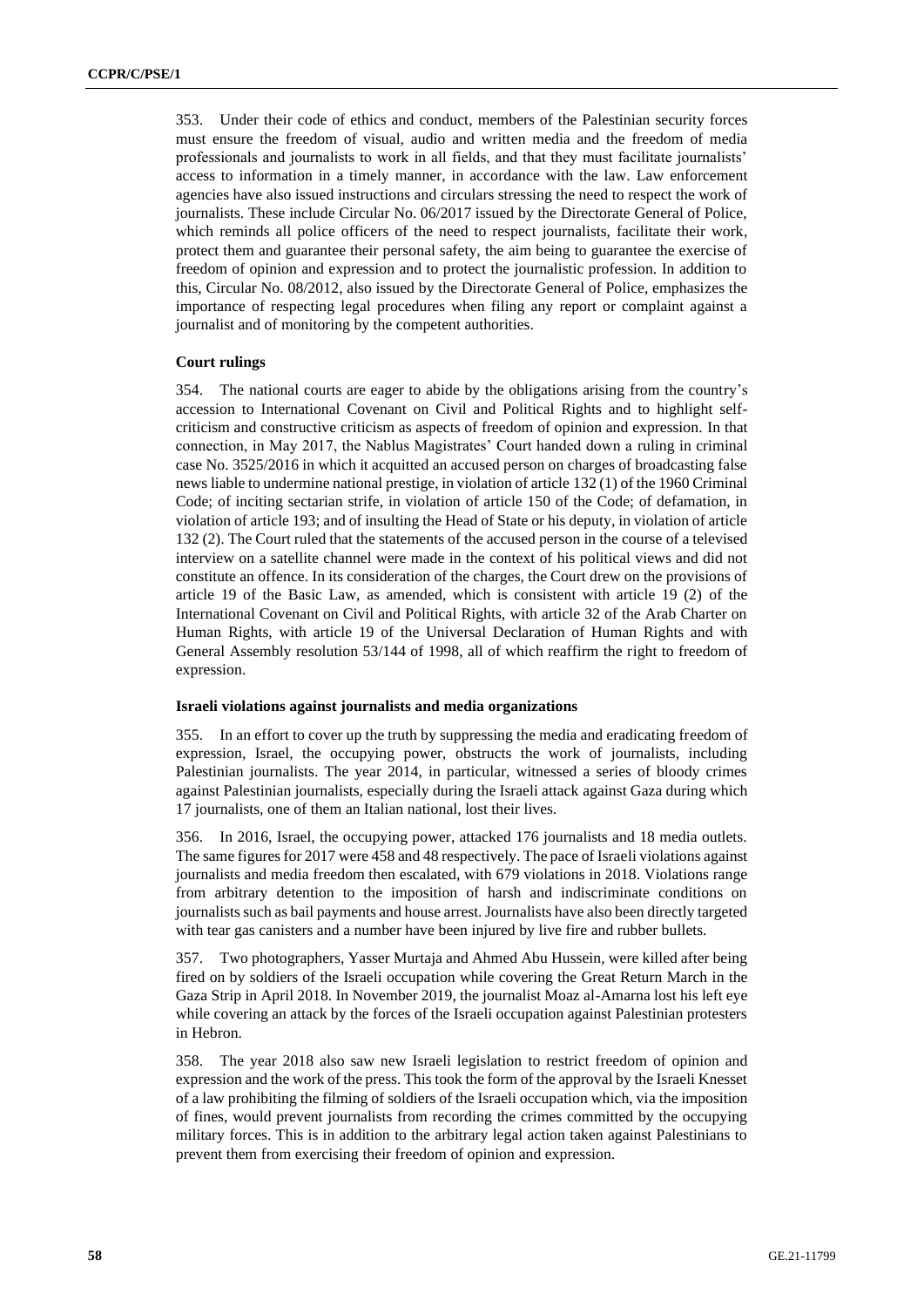### **Article 20**

359. The commitment of the State of Palestine to the principles and objectives of the United Nations is enshrined in the Declaration of Independence. Article 150 of the 1960 Criminal Code envisages imprisonment or a fine for anyone whose writing, speech or actions seek to foment, or result in, sectarian or racial strife, or who seeks to incite conflict between the communities and groups of the nation.

360. In the same context, article 8 (d) of the Printing and Publications Act states that journalists must refrain from publishing anything that might fuel violence, intolerance or hatred or that would incite racism or sectarianism. Article 37 of the Act prohibits any material that disparages religions and religious doctrines that enjoy freedom under the law, or that would disseminate hatred, discord and conflict or give rise to sectarianism among members of society.

361. Under article 24 of Decree-Law No. 10 of 2018 regarding cybercrime, anyone who creates a website, an electronic application or an online account, or who disseminates information via the Internet or via any other form of information technology for the purpose of displaying any written words or behaviours that might lead to racial or religious hatred or to racial discrimination against a particular group on grounds of ethnicity, community, colour, appearance or disability, is liable to imprisonment and/or a fine.

362. Article 66 of the Decree-Law regarding general elections prohibits the use of electoral propaganda containing any criticism of or incitement against other candidates on grounds of their sex, religion, community, profession or disability, or that would provoke tribal or sectarian strife among the groups in society, or that would cause any conflict that could affect the unity of the Palestinian people.

363. The greatest cause of provocation remains the Israeli colonialist occupation, under whose yoke the State of Palestine languishes. At the same time Israel, the occupying power, uses official discourse and media platforms as a means of inciting racism against Palestinians, spreading inflammatory and racist statements, allegations and ideas calling for the killing of Palestinians and justifying the violations, massacres and crimes committed against them. Among these racist statements was one published by the newspaper *Israel Today* on 18 May 2016: "The ethnic cleansing of Palestinians was a victory for justice".

364. Official Israeli discourse also incites against the struggle of the Palestinian people, especially Palestinian prisoners. Such allegations seek to criminalize the legitimate resistance of the Palestinian people against the occupation and their right to self-determination, which has been upheld in international resolutions. The prevalent Israeli narrative stigmatizes the Palestinian struggle and Palestinian prisoners with the word "terrorism"; moreover Israel, the occupying power, has launched an inflammatory campaign against financial allocations for Palestinian prisoners – who are victims of Israeli arbitrary detention – on the pretext that such payments are a form of "support for terrorism". This constitutes a violation of international law, including the Geneva Conventions; in fact, according to the Fourth Geneva Convention, the Detaining Power shall provide for the support of those dependent on the internees, if such dependents are without adequate means of support or are unable to earn a living.

### **Article 21**

365. Article 26 (5) of the amended Basic Law guarantees the right to hold private meetings without the presence of police officers and to hold public meetings, marches and gatherings within the limits of the law. This right is regulated under Public Assemblies Act No. 12 of 1998, which defines a public meeting as "any public gathering where at least 50 people have been invited to attend in an open public place, including public squares, fields, stadiums, parks, etc."

366. Signed written notification must be delivered to the governor or director of police at least 48 hours before a public meeting is due to be held, specifying the venue, time and purpose of the gathering. The governor or director of police may place conditions on the duration or course of the meeting in order to safeguard the movement of traffic, which are to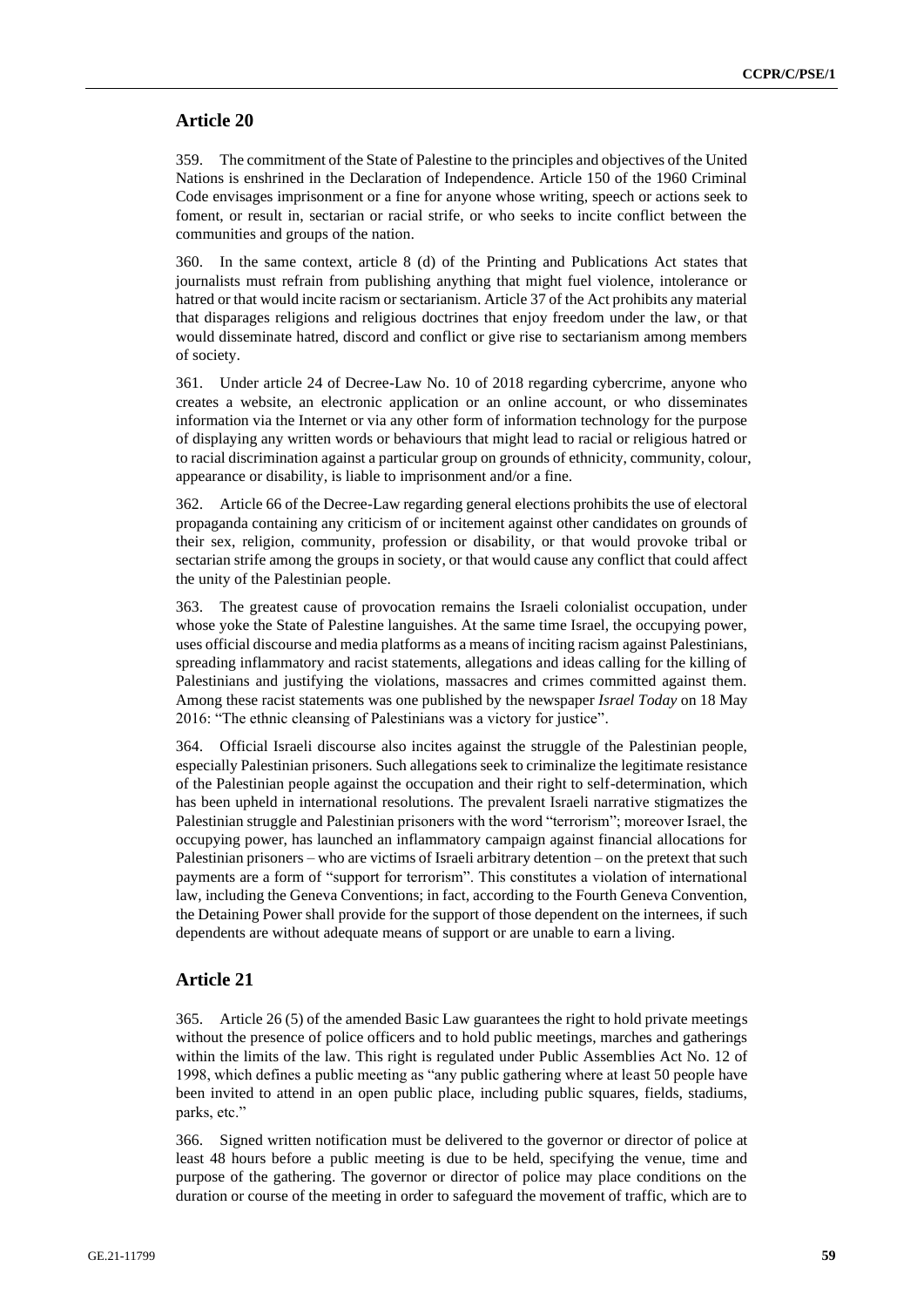be conveyed in writing to the organizers within 24 hours of the delivery of the notification. If the organizers receive no written reply, they may hold the public meeting as specified in their notification.

367. Decree No. 1 of 2000 of the Minister of the Interior, which contains the implementing regulations of the Public Assemblies Act, states that the director of police may request a meeting with the organizers to discuss the details of a public gathering. Such a meeting can serve to ensure that participants stay away from trouble spots and that the gathering does not violate the law or threaten public order. The director of police may impose security requirements as a way of ensuring the public safety.

368. The implementing regulations stipulate that the response from the police to a written request to hold a public gathering should take the form of a written authorization setting forth the conditions and security requirements, as determined by the director of police, in addition to any other conditions. The police have the right, in accordance with the law, to terminate and break up a gathering if it departs from its purpose, violates the conditions under which it was authorized, disturbs security and public order or is marred by rioting that endangers the well-being or property of citizens.

369. The code of conduct concerning the use of force and firearms by members of the Palestinian security forces takes full account of the principles of necessity, proportionality, graduality and accountability, while also reconciling the maintenance of security and public order with the safety of citizens. The code prohibits the arbitrary use of force and firearms while article 20 of the text describes the procedures to be followed to disperse a non-violent gathering, and article 22 the procedures for dispersing an unlawful gathering.

370. As concerns accountability, following the events that took place during the vigil before the court complex in Birah and Bethlehem in March 2017, a commission of inquiry – with members from the Independent Commission for Human Rights and the Bar Association – was established by decree of the Prime Minister and the Minister of the Interior to uncover the truth behind the incident. In the light of the findings of the commission of inquiry, the Prime Minister signed a document regarding the implementation of its recommendations on the "court complex" events.

371. Beginning in September 2018, the nation's governorates, and Ramallah in particular, witnessed a series of public protests against a decree-law on social security. These peaceful rallies, which continued for five months, were characterized by very high levels of discipline on the part of security forces and adherence to the principles of freedom of peaceful assembly and freedom of opinion. No violent incidents took place and the protests came to an end in January 2019 when the protesters' demands were met and the decree-law on social security was withdrawn.

372. In June 2018, human rights activists staged a peaceful public protest in Bethlehem demanding a series of political changes. The protest was met with discipline on the part of the security forces, who withdrew as soon as they had ascertained that the situation was stable and secure and that there were no disruptions or threats to public order. After that, only the traffic police remained on hand to ensure the movement of vehicles and the right of way.

373. Palestinians also staged a great wave of weekly peaceful demonstrations along the fence delimiting the Gaza Strip. The demonstrators were demanding the right of return of Palestinian refugees, as enshrined in General Assembly resolution 194, and the lifting of the illegal blockade of the Gaza Strip imposed by Israel, the occupying power. According to the report of the United Nations independent international commission of inquiry on the protests in the Occupied Palestinian Territory, the demonstrations were "civilian in nature" and the demonstrators were generally unarmed, while the Israeli occupying forces used excessive force against them. This led to the death and injury of thousands of demonstrators, including children, women, persons with disabilities, journalists and paramedics, who were deliberately targeted.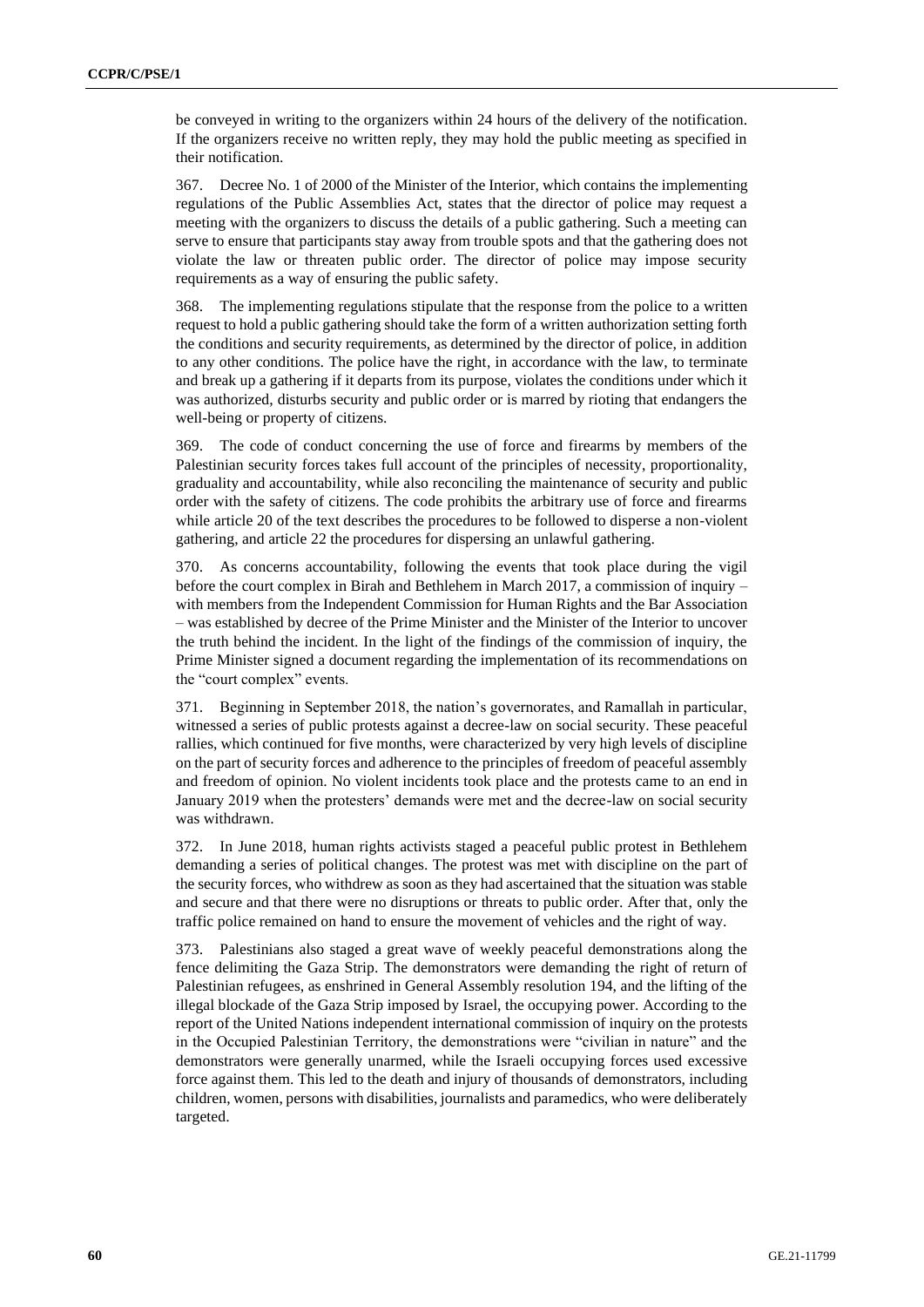# **Article 22**

374. The Palestinian Declaration of Independence stipulates that all Palestinians are to enjoy full equality of rights under a democratic parliamentary system that is based on freedom of opinion and the formation of political parties. For its part, article 26 of the amended Basic Law states that Palestinians have the right to participate in political life, both individually and collectively. In particular, they have the right to form and join political parties, trade unions, associations, federations, leagues, clubs and popular institutions, in accordance with the law.

### **Associations**

375. Historically speaking, associations have always played a prominent role in Palestinian society and have been involved in many aspects of cultural, social, rights-related and voluntary work as well as in services and other areas. The right to form associations and the exercise of all non-profit activities are regulated by legislation. The Charitable Associations and Civil Society Bodies Act of 2000, and its implementing regulations, set forth the procedures for forming such groups. Article 1 of the Act reads: "Palestinians have the right freely to engage in social, cultural, professional and academic activities, which includes the right to form and manage associations and non-governmental bodies in accordance with the provisions of this Act."

376. The formalities for registering an association are explained in article 4 of the Act. An application for registration is to be presented to the competent department of the Ministry of the Interior, after which the Minister must issue a decision within no more than two months from the date the application was made. If, two months after the application was presented to the competent department, no decision has been taken, the association or body is automatically considered to be registered by law. If the Minister of the Interior rejects an application for registration the decision must be duly reasoned and the applicants have the right to lodge an appeal before the competent court within 30 days of the date they receive written notification of the rejection. Under article 14 of the Act, associations and bodies are exempt from taxes and customs duties on the movable and immovable assets required to achieve their objectives as set forth in their statutes. As of 2018, there were 3,982 registered associations in the State of Palestine.

### **Political parties**

377. Palestinian parties and factions have played an important role in national history. Most of them came into being as factions and forces created to resist the occupation then, thanks to their revolutionary and popular legitimacy, earned the right to continue to exist. Many political factions and forces were incorporated into the framework of the Palestine Liberation Organization, the sole legitimate representative of the Palestinian people, although their internal affairs continue to be governed by their own statutes. The amended Basic Law affirms the right to form and join political parties, while articles 48–53 of Elections Act No. 13 of 1995 explain how to register political groupings with a view to participating in elections.

378. Israel, the occupying power, violates the right of Palestinians to form and join political parties, as Palestinian factions and parties are considered illegal under the military laws and orders issued by the authorities of the unlawful Israeli occupation. In that context, the occupying authorities consider the affiliation of Palestinians to political parties to be a crime and, thus, persons who do belong to a party are liable to arbitrary arrest. The Israeli occupiers also violate the right to form associations and institutions and, between 2000 and 2009, closed more than 35 institutions in occupied Jerusalem, including the Palestinian Prisoner Society.

### **Trade unions**

379. The Palestinian trade union movement emerged in the early 1920s. The right to form trade unions is regulated under the Labour Code (Act No. 7 of 2000), and the Ministry of Labour registers unions and monitors their activities. As of 2019, there were 566 trade union organizations registered with the Ministry.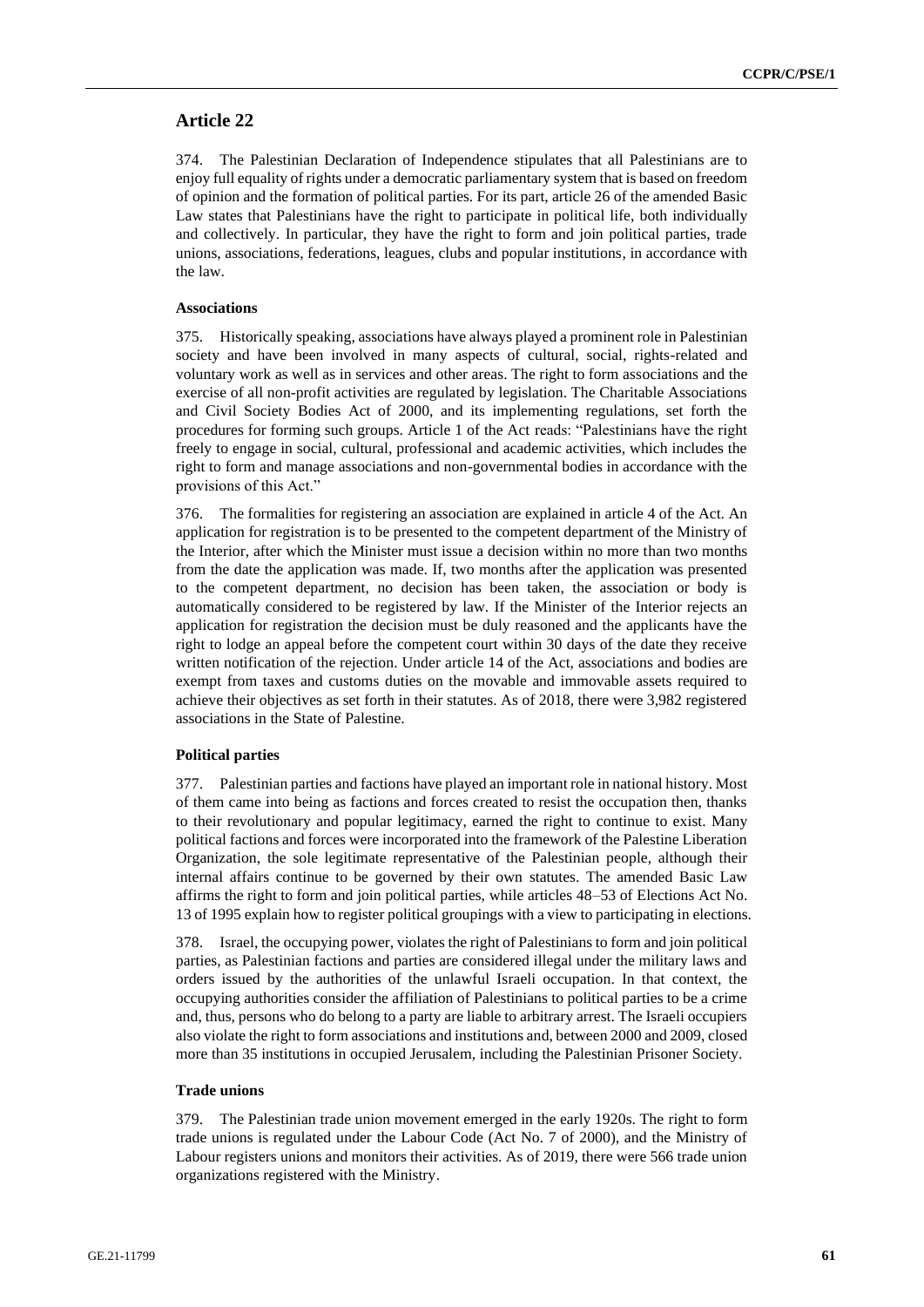380. As of June 2019, members of trade and professional unions accounted for 19.3 per cent of the workforce. Male members of trade and professional unions accounted for 17.2 per cent of the male workforce, and female members of trade and professional unions accounted for 30.7 per cent of the female workforce.

381. The right to strike is regulated under article 67 of the Labour Code. The party intending to strike must provide the other party and the Ministry of Labour with written notification explaining the reasons for the action. Such notification is to be given two weeks before the intended strike action, or four weeks in the case of public institutions, and it must be signed by 51 per cent of the employees of the establishment concerned or, in the case of closure, by the same percentage of the managing board. Striking and closure are not permitted while proceedings are underway to consider a collective dispute.

382. A ministerial committee has been formed that is cooperating with partner institutions to study and draft a new bill to regulate trade unions in the light of standards concerning union freedom and plurality. The bill is intended to regulate the formation of trade union organizations, employers' organizations and public-sector unions.

# **Article 23**

383. Under the Personal Status Act, marriage is a contract between a man and a woman whom it is permissible for him to marry, for the purpose of forming a family and procreating. The Personal Status Act No. 61 of 1976 is applicable to personal status matters in the West Bank, while the law applicable in the Gaza Strip is the Family Rights Act No. 303 of 1954. For its part, the sharia court in Jerusalem applies the current personal status laws of the Hashemite Kingdom of Jordan, notably the Jordanian Personal Status Act No. 36 of 2010. These laws are all based on Islamic sharia. As for the Christian communities, each applies its own personal status laws in its own ecclesiastical court.

384. The personal status laws of Muslims and Christians coincide on certain general principles concerning marriage, the most important of which are: that a contract of marriage can be concluded only between a man and a woman; that the full and free consent of both parties is a core condition for a marriage to be valid; and that personal status documents must be registered before sharia or ecclesiastical courts.

### **Marriageable age**

385. In order to fulfil its obligations under human rights treaties and to implement treaty body recommendations, chiefly those of the Committee on the Elimination of Discrimination against Women, the State of Palestine issued Decree-Law No. 21 of 2019 to amend certain pieces of personal status legislation that fixed marriageable age. The Decree-Law states that eligibility for marriage requires both parties to be of sound mind and both to be at least 18 years of age.

### **Rights and duties of spouses**

386. Marital relations are based on reciprocity of rights and duties wherein each partner treats the other well, and the wife obeys her husband in all permissible matters while the husband is responsible for maintaining the household. Both spouses are responsible for the upbringing of their children and for administering their children's assets until they attain their majority. These responsibilities fall chiefly upon the father even if the children are under the custody of their mother or relatives. Legislation also requires the wife to live in the home of her legal husband and to move home when he does, and a marriage contract may not include any clause that is at variance with that provision. A wife may not refuse to live in her husband's home save for a legitimate reason the validity of which is to be decided by the courts. Moreover, personal status laws forbid women who have custody of children from travelling without consent from the children's guardian.

387. The husband and wife hold their financial assets independently, and each has the right to own, administer and supervise their own funds and property independently of the other. In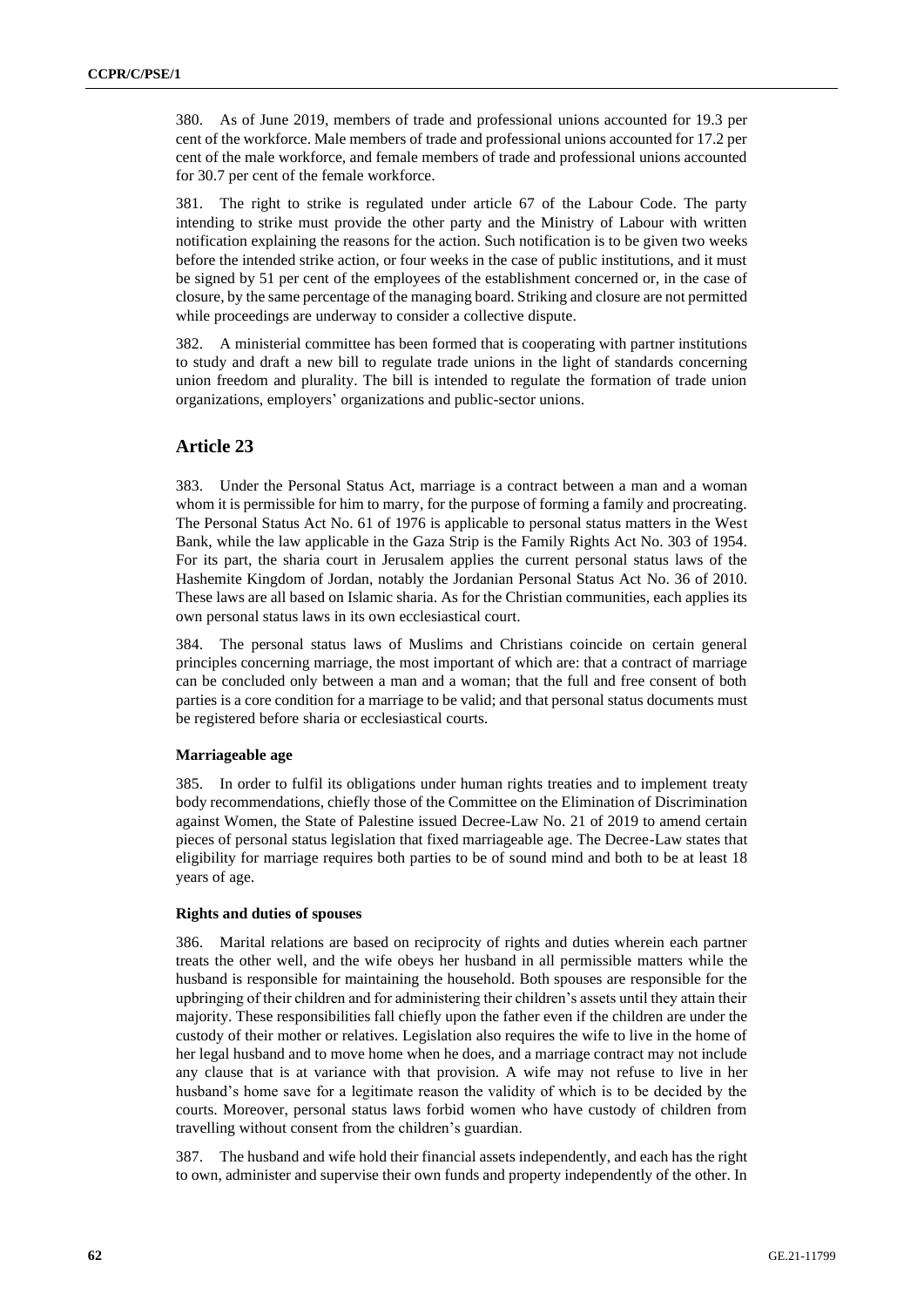the case of divorce, both spouses retain their own assets even if those assets were acquired during their married life.

#### **Divorce and separation**

388. A man has the right to divorce his wife of his own will and for any reason, even without her consent, and he must register the divorce with the sharia court. If the divorce takes place in absentia, the court must notify the wife within one week of the registration. For her part the wife can insist that the marriage contract give her the right to opt for a divorce. In such a case, she can dissolve the marriage union if her husband violates his marital obligations as enshrined in the law and in the marriage contract. To that end, she can bring a case for separation before the sharia court via consensual or court-mediated *khul'* proceedings. A woman also has the right to demand that the judge award her compensation if her husband has divorced her arbitrarily and on irrational grounds. An award of compensation does not affect the divorced woman's other marital rights, including the right to maintenance. As concerns the Christian communities, some of them admit divorce, such as the Orthodox, while others admit separation, such as the Catholics.

### **Child custody**

389. Under the Personal Status Act, a mother has the right to keep custody of her children as long as she has the necessary capacity. After the mother, custody reverts to the next woman in the line of succession provided for in the Hanafi school. The woman who retains custody forfeits that right if she marries a man who is not in a degree of consanguinity that precludes marriage to the child in her custody (*mahram*). Her right is restored if the reason for its removal no longer subsists.

390. According to the 1976 Personal Status Act, a mother's custody over her children lasts until they attain their majority. For female custodians other than the mother custody ends, in the case of a boy, when he reaches the age of 9, and in the case of a girl, when she reaches the age of 11. Under the Family Rights Act, a judge can extend the woman's custody over a girl from the age of 7 up to the age of 9 and, over a boy, from the age of 9 up to the age of 11, if the child's interest so warrant.

391. As concerns the right of children to meet and visit their parents, Circular No. 59/2012 issued by the Bureau of the Chief Qadi reaffirms the right of the non-custodian parent to host the children once a week for up to 24 hours, taking account of their age, circumstances and best interests. The hosting period may be extended, with the agreement of the two parties and with due sureties. Family reconciliation plays an important part in determining and achieving children's best interests.

### **Family reunification**

392. The fact that the authorities of the Israeli occupation control the Palestinian population register means that many families are separated, because thousands of Palestinians are prevented from entering or leaving the country or because one of the spouses is from the Gaza Strip. Moreover Israeli citizenship laws, which are rooted on racial and national discrimination, prevent the reunification of families in which one spouse is a Palestinian from Jerusalem and the other is a Palestinian from the West Bank or the Gaza Strip.

### **Polygamy and forced marriage**

393. A man may marry up to four wives on condition that he treats them all equally, while a wife may stipulate in the contract of marriage that her husband cannot take other wives. If he then does so, she has the right to take action. All the Christian schools prohibit polygamy.

394. Article 34 (3) of the 1976 Personal Status Act and article 36 of Family Rights Act No. 303 both state that a marriage is invalid if it takes place under duress. For its part, article 44 (8) of the Children's Act, as amended, prohibits subjecting children to forced marriage.

395. According to the Palestinian Central Bureau of Statistics, about 20 per cent of the women who married in 2017 were under the age of 18. In 2010 that figure stood at 24 per cent.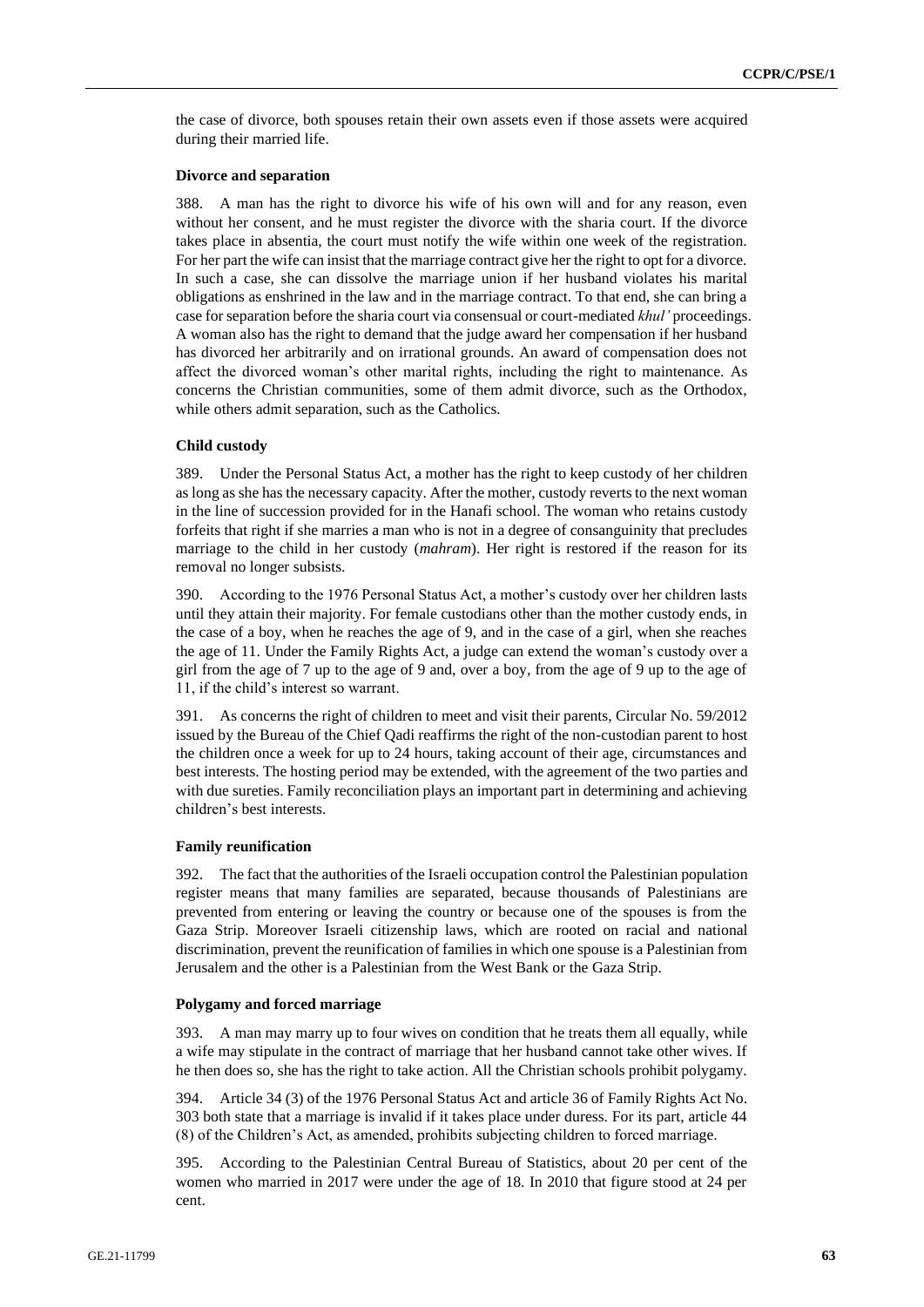# **Article 24**

396. Article 29 of the amended Basic Law imposes a national obligation to care for children and mothers. Children, moreover, have the right to comprehensive protection and care; they are not to be exploited for any purpose and they are to be protected against abuse and illtreatment. If children are sentenced to a penalty of deprivation of liberty, they are to be held separately from adults and they are to be reformed while being treated in a manner consistent with their age.

397. The Children's Act, as amended, envisages the right of children to be recorded in the civil register as soon as they are born. According to articles 17–19 of the Civil Status Act, someone is to be charged with responsibility for informing the Ministry of the Interior of the birth and for providing information about the infant after which, once the birth has been duly registered, a birth certificate is issued. Article 16 of the Children's Act states that children have the right to an appropriate name that is not insulting or degrading. As concerns children of unknown parents, the Ministry of Social Development oversees the registration procedures and, having verified that the child's dossier is complete, sends it to the Ministry of the Interior so that the infant can be registered and a birth certificate issued.

398. Article 947 of the Compendium of Legal Judgements states that a person with discernment is one who "is able to administer and preserve his assets and who can guard against imprudence and dissipation".

399. Article 18 of the Children's Act stipulates: "Every Palestinian child has, as soon as they are born, the right to Palestinian nationality, in accordance with the provisions of the relevant law." However, as stated earlier, the occupation prevents the issuance of a Palestinian law regulating the right to nationality.

### **Juveniles**

400. The Decree-Law of 2016 concerning the protection of juveniles embraces the concept of the best interests of the child; this includes restorative justice, mediation and reparation measures. Article 1 of the Decree-Law defines a juvenile as: "A child who is under the age of 18 when he or she commits a criminal offence or is in a situation that places him or her at risk of delinquency." The age of criminal responsibility is 12.

401. In order to ensure their best interests, units for juveniles were set up in 2016 as part of the structure of the police and of the Office of the Public Prosecution. Specialized judges have been appointed, a digital system has been introduced to control the duration of cases, efforts are being made to ensure the confidentiality of trial proceedings and legal fees have been waived. Beginning in 2013, the Ministry of Social Development has been recruiting lawyers in the West Bank in order to provide free legal aid for children, while memorandums of understanding have been signed with NGOs that provide such services.

402. The Prosecutor General has instructed that juveniles should be detained only as a last resort; if they are held in custody, they should be placed in social welfare institutions; they should be kept separate from adults, both at court and in places of detention, and no juvenile under the age of 15 should be held in custody at all. As a consequence, there has been a perceptible decrease in arrests of juveniles by juvenile-court prosecutors, from over 600 arrests in 2016 to 158 in 2017.

403. Under a 2010 decree of the Council of Ministers, the Ministry of Social Development set up a national commission for juvenile justice. Subsequently, in 2016, the same Ministry developed a strategic plan for juvenile justice and set up a committee to monitor the implementation of the Decree-Law concerning the protection of juveniles. The Ministry has also developed a procedural guide for the referral of juveniles in which the roles of the various organs of the judiciary and of other governmental bodies are explained, as well as a guide to alternatives to detention. Moreover, a memorandum of understanding has been concluded between the Supreme Judicial Council and the Ministry regarding follow-up on issues related to juvenile justice.

Dar al-Amal is a social welfare institution for the detention and custody of juveniles in the West Bank while Dar al-Rabea performs the same function in the Gaza Strip. Both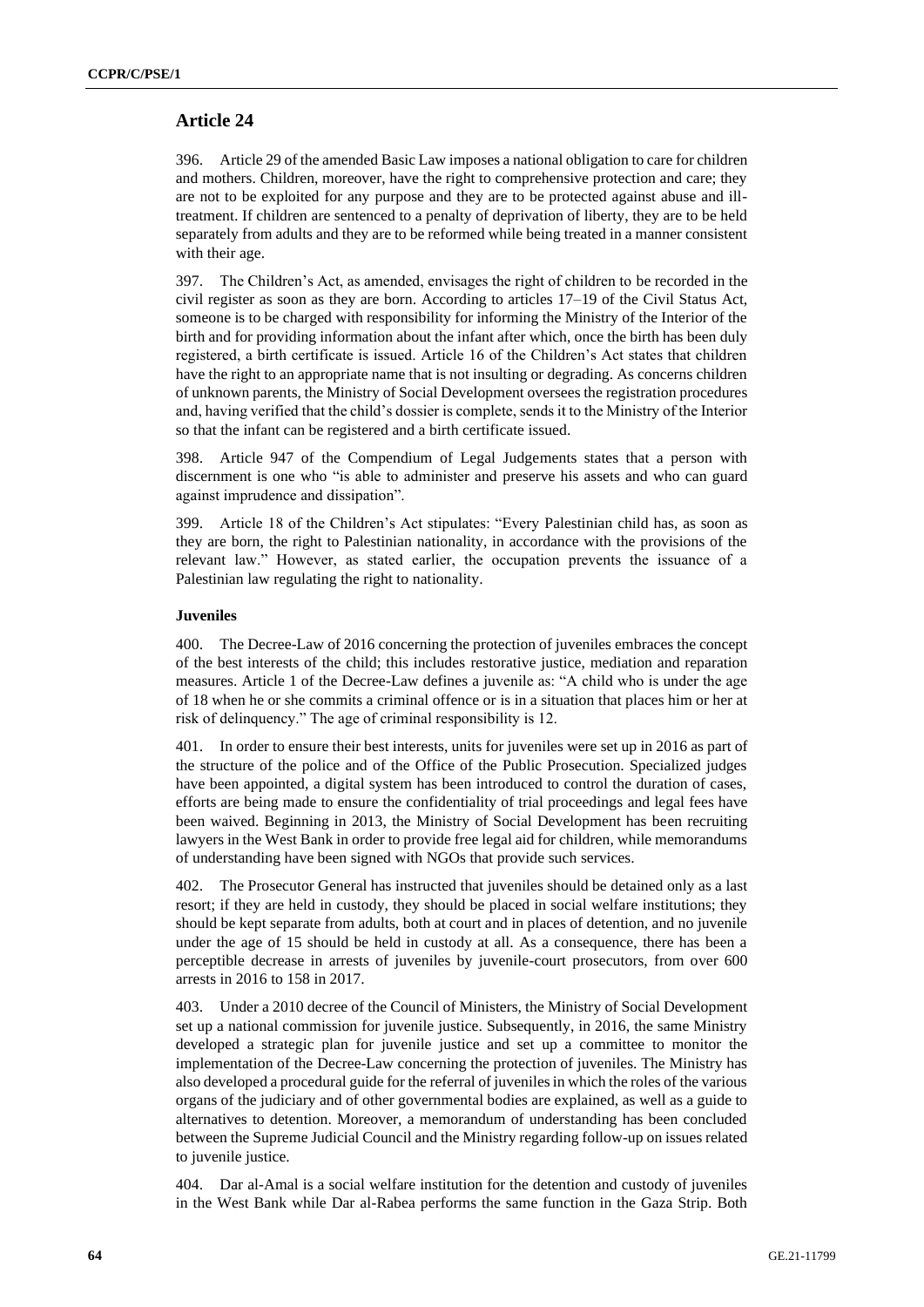institutions take in children between the ages of 13 and 18. There is no equivalent institution for female juveniles although the care home for girls has, over past years, taken in girls who are in conflict with the law. These institutions are part of the Ministry of Social Development and are periodically visited by the Office of the Public Prosecutor, the Independent Commission for Human Rights and NGOs.

405. A total of 236 children were held in Dar al-Amal in 2014, 170 in 2016 and 205 in 2017, while, in 2014, there was a single case of a girl in conflict with the law being held in the care home for girls. The low number of girls may be attributed to the prevailing societal culture whereby such cases are often resolved very quickly, before they even reach the courts. Work is currently underway to improve Dar al-Amal and to adopt a system of education and of medical and psychological testing for the young inmates. In the course of 2015, 900 juveniles were held in Dar al-Rabea which, in coordination with the Palestinian Centre for Democracy and Conflict Resolution, provides free legal aid to juvenile offenders. A reformation committee has been set up inside the institution to follow up on cases involving juveniles.

### **Arrest and torture of Palestinian children by the Israeli occupation forces**

406. Thousands of Palestinian children have fallen victim to the systematic and widespread Israeli practice of arbitrary detention. Between 2000 and 2020, some 18,000 Palestinian children were held in the prisons of the Israeli occupation. And detained children have been subjected to various forms of torture, abuse, humiliation and denial of the most basic human rights.

407. One of the findings of the report of Defence for Children International on children arrested by the Israeli occupation forces was that 324 out of the 429 Palestinian children arrested between 2012 and 2015 were subjected to physical violence. Israeli interrogators used verbal abuse, threats and solitary confinement to extract confessions from a number of detained children. All children convicted by the occupation forces between 2012 and 2015 received custodial sentences.

### **Prohibition of discrimination**

408. According to article 3 of the Children's Act, as amended: "(a) All children are to enjoy the rights envisaged in the present Act without discrimination on grounds of sex; colour; nationality; religion; language; national, religious or social origin; wealth; disability; birth; parentage or discrimination on any other grounds; (b) The State is to take all appropriate measures to protect children from discrimination of all kinds, in order to ensure effective equality and to guarantee the rights enshrined in the present Act."

409. Inheritance rights are addressed under current personal status laws.

### **Children deprived of a family environment**

410. Children's right to alternative care arrangements is covered under existing legislation, with article 32 of the amended Children's Act stating: "Children who have been deprived of a natural family environment, whether permanently or temporarily, have the right to alternative care: (a) In an alternative (foster) family that provides guardianship and care; (b) In public or private social welfare institutions, if no foster family is available."

411. The Ministry of Social Development also provides care services for orphans, with cash payments to all children who have lost their father or both their parents. Children of unknown parentage and orphans deprived of a family environment are sometimes cared for in private institutions or foster families under the supervision of the Ministry of Social Development. There are currently five child welfare institutions in the State of Palestine.

412. The placement system is regulated by the Foster System Regulations, which were endorsed by the Council of Ministers in 2013. Under the Regulations – which apply to children of unknown parentage and children deprived of care within their own families – foster families must fulfil certain conditions. A placement database has been set up and a procedural manual developed on how to interact with children of unknown parentage and children born outside marriage.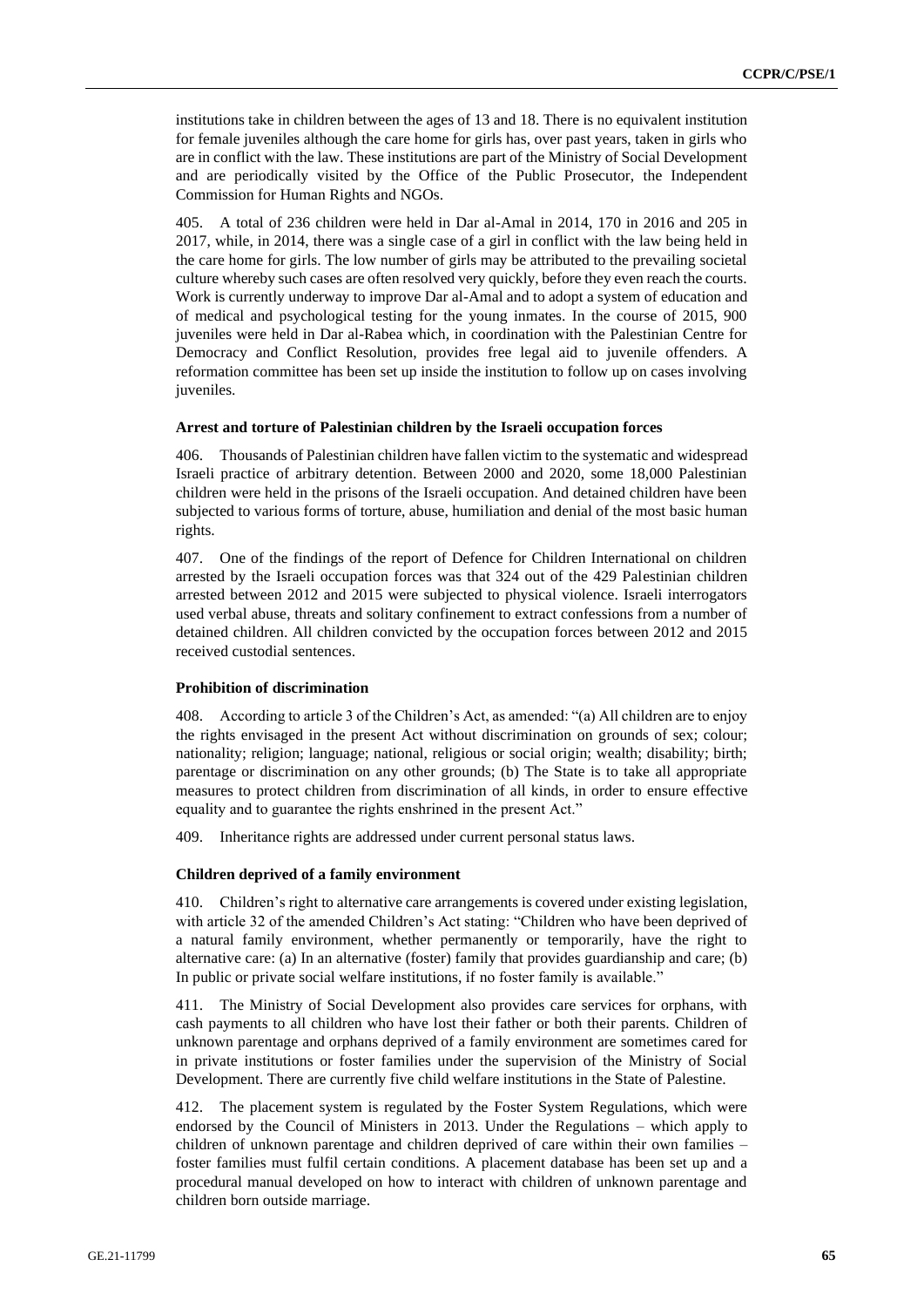413. Adoption in its globally accepted sense does not exist in the State of Palestine, the alternative being a system of tutelage or placement. Under the tutelage system the needs of the tutored child are fully addressed and the child enjoys rights equal to the sponsor's own offspring with the exception of the legal rights stemming from family lineage such as those relating to marriage, inheritance, etc. The following documents can be issued for a tutored minor: a birth certificate with an invented four-part name, a custody document and, possibly, a passport.

414. Decree-Law No. 10 of 2019 concerns evidence linked to adoption among Christian communities. The purpose of the Decree-Law is to enable the adoption of children of unknown parents by Christian families if the evidence points to the children themselves being Christian.

### **Protection against human trafficking**

415. Article 42 of the Children's Act, as amended, dictates that children must be protected from all forms of exploitation, including sexual exploitation. Article 44 (5) of the Act states that the sexual or economic exploitation of children constitutes a threat to children's wellbeing, one to which they must not be exposed. According to article 47, a child is at risk of delinquency if he or she is found, lives or works in an environment related to prostitution, debauchery or immorality or similar illicit actions. One task of child counsellors is to undertake preventive and therapeutic intervention in all cases where the well-being of children is threatened (art. 52).

416. In 2017, the State of Palestine acceded to the Optional Protocol to the Convention on the Rights of the Child on the sale of children, child prostitution and child pornography.

#### **Child labour and the economic exploitation of children**

417. Article 14 of the Children's Act, as amended, prohibits the employment of children under the age of 15. It also prohibits employing children in hazardous work or in any form of labour that might impede their education or damage their health. Violations of these provisions are punishable with a fine of between 1,000 and 2,000 Jordanian dinars, with the penalty being increased in accordance with the number of victims. For repeat offences, the penalty can even extend to the full or partial closure of the establishment concerned. Article 43 of the Act prohibits the use of children for begging or their employment in unlawful conditions.

| Year | Total | Boys    | Girls |
|------|-------|---------|-------|
| 2016 | 3.9%  | 7.4%    | 0.3%  |
| 2017 | 3.4%  | $6.6\%$ | 0.1%  |
| 2018 | 3%    | 6%      | 0.2%  |

418. The table below shows the proportion of children aged 10–17 who work, with or without pay, according to data from the Central Bureau of Statistics:

419. There is a widespread phenomenon of "disguised begging", whereby children sell simple items, usually at places such as Israeli military checkpoints or traffic lights. The Ministry of Social Development coordinates with other bodies to monitor such children and takes action to protect them. In 2017, 27 cases of begging were addressed, 12 involving boys and 15 involving girls. One obstacle to protecting children from economic exploitation lies in the fact that the Israeli occupiers deliberately impede the access and operations of the Palestinian police, making it difficult for them to arrest persons suspected of involvement in the economic exploitation of children. Moreover, the economic situation in the Gaza Strip, which has been worsened by the Israeli blockade, has left many schoolchildren looking for work, sometimes hazardous work.

420. With a view to formulating policies to protect children from economic exploitation, and in partnership with civil society institutions and trade unions, the Minister of Labour issued Decree No. 80 of 2013 for the formation of the National Committee on Child Labour.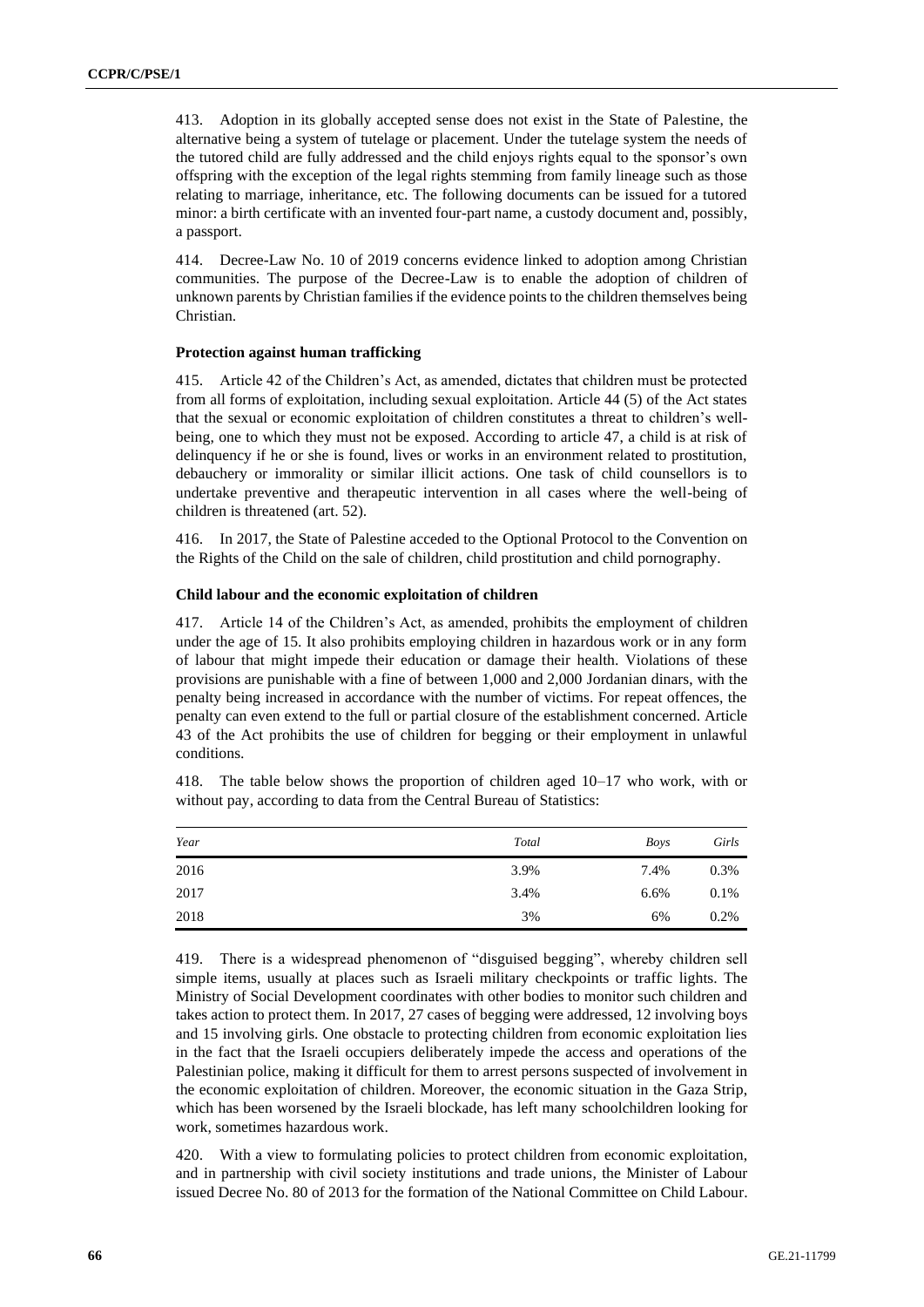421. The Office of the Public Prosecutor for Juveniles and the relevant police departments and ministries conduct field visits to places of work and take appropriate action if they discover any violations. The Ministry of Labour receives complaints, which it verifies then pursues before the courts. Child victims of economic exploitation are offered rehabilitation in vocational training centres run by the Ministry of Labour then reintegrated into society where they continue to be monitored via the child protection network. Ministries also carry out awareness-raising campaigns on child labour and exploitation in various fields.

422. The outcome of an inspection conducted by the Ministry of Labour in 2015 showed that visits had been carried out in 4,727 establishments employing 55,179 workers of whom 167 were found to be children. The following action was taken in regard of child-labour offences: cautions issued in 3 cases; dismissal in 4 cases because the work being performed was of a kind prohibited for children; guidance provided for the child and the employer in 8 cases; establishment closed and child dismissed in 1 case; warnings issued in 40 cases; and matter referred to the Ministry of Social Development in 2 cases. In addition to this, 16 cases in which children were being exploited inside the Green Line were referred to the Ministry of Social Development for it to apply protection measures in accordance with the law.

# **Article 25**

423. The Declaration of Independence stipulates that the State of Palestine is for Palestinians wherever they may be and is to be governed by a democratic parliamentary system. The Basic Law, as amended, states that the people are the source of authority and that the system of governance in the State of Palestine is to be democratic, representative and based on political and party pluralism. According to electoral laws, presidential and legislative elections are to be held every four years while the central electoral commission is responsible for managing, supervising and ensuring the impartiality of the electoral process.

#### **Conditions governing elections and candidacy for elections**

424. Decree-Law No. 1 of 2007 regarding general elections regulates both presidential and legislative elections. Article 28 (1) of the Decree-Law states that the right to vote applies to all Palestinians in the West Bank, including Jerusalem, and the Gaza Strip, irrespective of their religion, opinions, political affiliation, social or economic status or educational attainments.

425. Article 27 of the Decree-Law stipulates that, in order to be eligible to vote, an individual must be Palestinian, be at least 18 years of age and be registered in the definitive electoral roll. For the purposes of the Decree-Law a person is deemed to be Palestinian:

If he or she was born within the borders of Palestine as delineated at the time of the British Mandate or had the right to acquire Palestinian citizenship under laws in effect at that time;

(b) If he or she was born in the Gaza Strip or West Bank, including Jerusalem;

(c) If the provisions of paragraph (a) above apply to any of his or her ascendants, regardless of their place of birth;

(d) If he or she is the spouse of a Palestinian woman or Palestinian man, as defined above.

426. Under article 36 of the Decree-Law regarding general elections, candidates for the post of President must be Palestinian born to Palestinian parents, be at least 40 years of age, be permanently resident on Palestinian territory and fulfil the conditions required to exercise the right to vote.

427. Under article 45 of the Decree-Law, candidates for membership of the Legislative Council must be Palestinian, be at least 28 years of age, be registered in the definitive electoral roll, not have been convicted for a serious offence or for a breach of honour or trust and be permanently resident on Palestinian territory.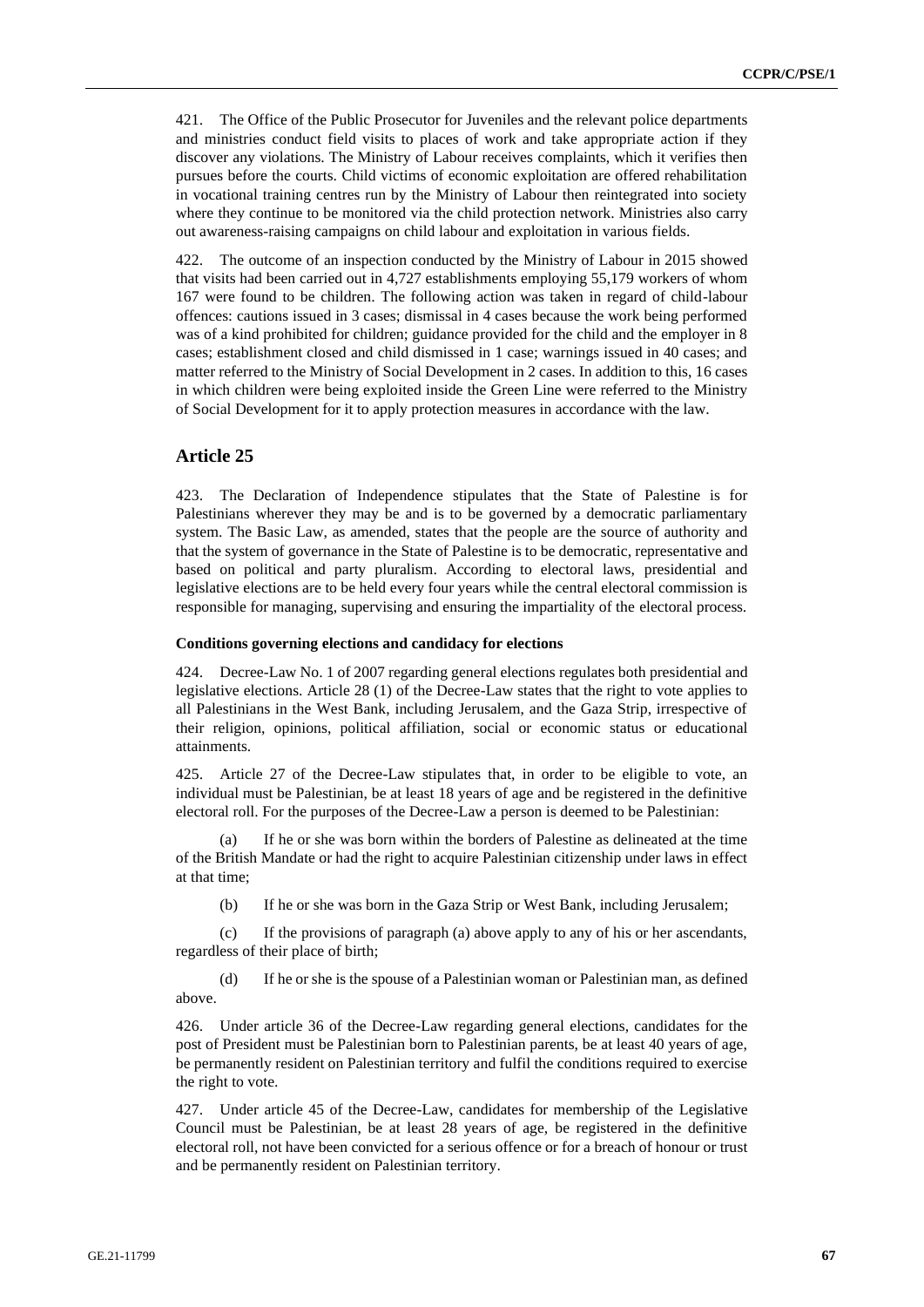428. Article 7 of Local Council Election Act No. 10 of 2005 stipulates that, in order to be eligible to vote in local council elections, an individual must be Palestinian, be at least 18 years of age, be resident in the relevant electoral district for a period of at least 6 months prior to the election, be registered in the definitive electoral roll and not have lost legal capacity.

Under article 18 of the Decree-Law, candidates for membership of local councils must be registered in the definitive electoral roll, fulfil the conditions required to exercise the right to vote, not have been convicted for a breach of honour or trust or for a major offence, not be a functionary or employee of the Ministry of Local Government, the security services or a local body, or a lawyer serving one of those institutions, be resident in the electoral district where they are standing for a period of at least one year prior to the election and not be a candidate in another district or on another list.

### **Legislation depriving citizens of their right to vote and stand as candidate in elections**

430. Under, respectively, articles 29 (1) and 37 of the Decree-Law regarding general elections, persons can be deprived of their right to vote or to stand for President if a definitive court order has been issued against them depriving them of that right or depriving them of legal capacity, if they have been convicted for a breach of honour or trust and have not been rehabilitated or if they have acquired Israeli nationality.

431. According to article 326 of the Commercial Code (Act No. 12 of 1966): "Persons who are bankrupt lose their political rights in the month in which their bankruptcy is declared. They may not vote or be elected to municipal councils or to professional bodies and they may not discharge public duties or functions."

### **Electoral system**

432. Under current electoral laws, presidential elections take place by direct, free and secret universal ballot. Members of the Legislative Council and of local councils are elected by secret ballot using a list-based system of proportional representation.

433. As a way of promoting women's right to political participation and to involvement in general and local elections, electoral laws have embraced a "female quota" system. In fact, the Decree-Law regarding general elections and the Local Council Election Act both set minimum levels for female representation on electoral candidate lists. However, the level of female representation is still only at the levels dictated by the law and has not yet reached 30 per cent, which was the level set in political parties' self-imposed pledge.

434. Electoral legislation also envisages the allocation of seats for Palestinian Christians in some local electoral districts and in legislative elections, as well as a seat for the Samaritan community in the Nablus district.

435. Voters who are illiterate or have a disability that prevents them from marking the ballot paper for themselves can, with the agreement of the staff at the voting station, seek assistance from a person of their trust. The ballot is then to be monitored by the electoral commission.

### **Local elections of 2017**

436. During the local council elections of May 2017, 587 lists were presented with a total of 4,822 candidates, with women accounting for 26 per cent of all candidates. On 199 councils, the candidates won by acclamation as only one electoral list had been presented for the district.

437. The 2017 elections were monitored by 78 local and international institutions. In addition, there were 914 accredited journalists, as compared with 557 in previous elections. The central electoral commission considered 102 administrative appeals concerning the 2017 election and, of 34 cases referred to the local-council electoral appeals court, 4 were admitted.

438. Israel, the occupying power, imposes severe restrictions on Palestinians' freedom of travel thereby hindering the movement of voters and of staff of the central electoral commission. It also rejects any arrangements that might allow prisoners to participate in the voting process and it arrests members of the Legislative Council. In addition to this, Israel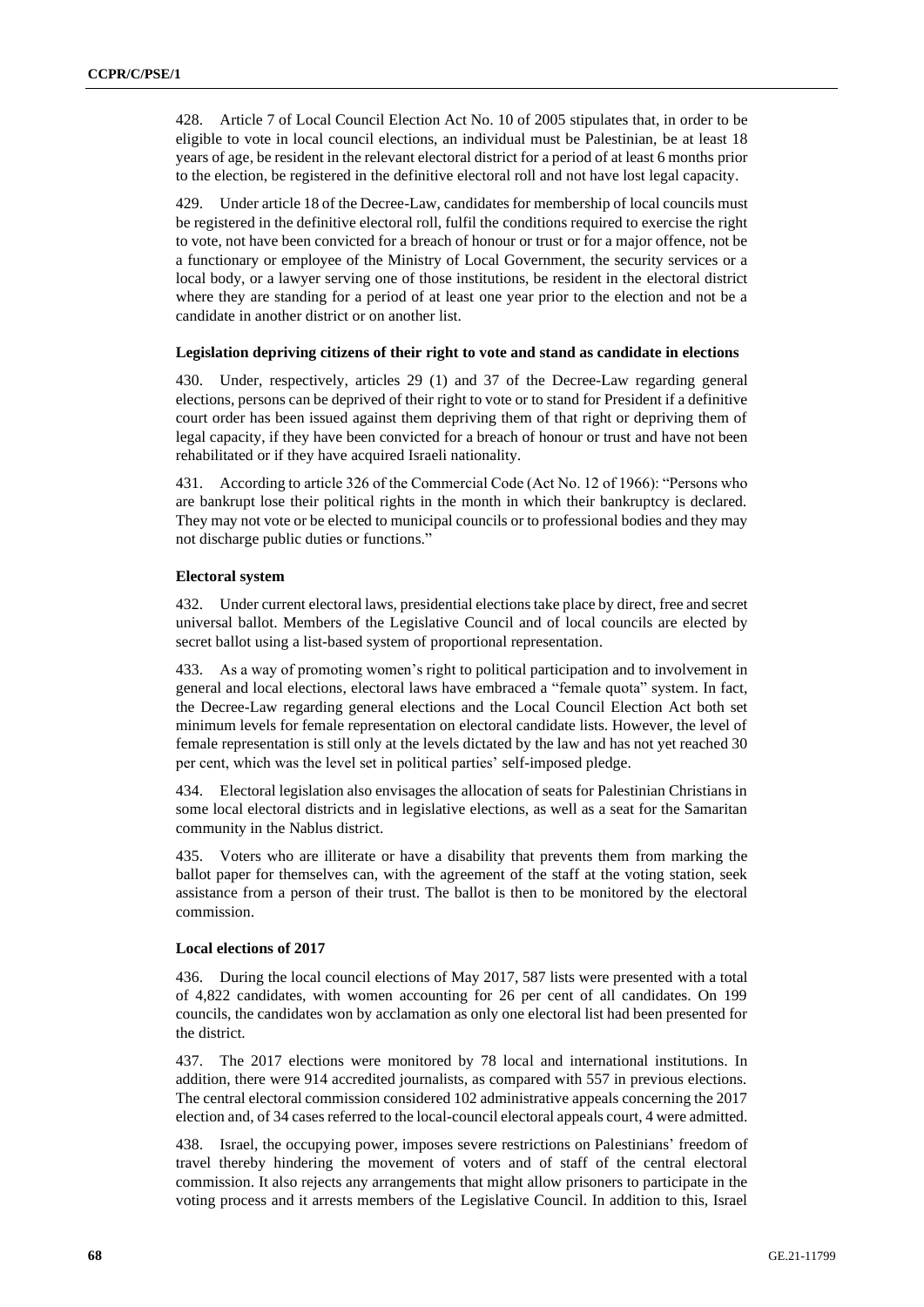engages in numerous forms of harassment against Jerusalemites, such as threats of forced deportation, something that led to their decreased participation in the second legislative elections. In 2004, the occupying authorities closed voter registration centres in Jerusalem and arrested the people working there.

### **Public office**

439. Article 26 (4) of the amended Basic Law stipulates that access to public office and public-service posts is to be governed by the principle of equal opportunity. Moreover, appointment and promotion in State functions is to be marked by equality and nondiscrimination among candidates, and criteria of competence and experience are to be applied in the selection of candidates. A minimum quota of 5 per cent is set for the employment of persons with disabilities.

440. Under article 24 of the Civil Service Act, as amended, persons appointed to public office must be Palestinian or Arab, be at least 18 years of age, be free from any illnesses that might impede the discharge of their duties (persons with disabilities may be employed if their disability is not such as would prevent them discharging their duties) and not have been convicted for a major offence or for a breach of honour or trust, unless they have been rehabilitated.

441. According to article 96 of the Act, the service of public functionaries ends when they reach the mandatory age of separation, if they are unfit for duty, if they resign, if they lose their post, if they are pensioned off or dismissed from service, if a definitive sentence is handed down against them for a major offence or for a breach of honour or trust, or if they die. Jurisdiction to consider disputes relating to public office lies with the High Court of **Justice** 

# **Article 26**

442. Equality, non-discrimination, rule of law, equality before the law and the courts, and a guaranteed right for all persons to have recourse to justice are enshrined in the Declaration of Independence and in the amended Basic Law. The Palestinian judicial system provides remedies without discrimination while numerous legal and administrative provisions exist that explicitly prohibit discrimination. These include article 18 of Decree No. 3 of 2006 of the Supreme Judicial Council, which concerns a code of conduct for the judiciary and states: "In the discharge of their judicial functions judges must, in their words and deeds, treat all persons equally, whether or not they are parties to the case, and must not discriminate between them on grounds of religion, race, colour or for any other reason."

# **Article 27**

443. The legal and political system of the State of Palestine contains no restrictions that may prevent anyone from exercising their right to culture or to profess their religion and practise their religious rites. This is clearly set forth in the Declaration of Independence, which is the highest-ranking document in the legislative hierarchy of the State of Palestine. It stipulates that the State of Palestine is the State of Palestinians wherever they may be. Therein they shall develop their national and cultural identity, enjoy full equality of rights, and have their religious and political beliefs and human dignity safeguarded under a democratic parliamentary system based on equality and on non-discrimination in public rights on grounds of race, religion or colour, or between men and women.

444. It should also be emphasized that any mention of individual ethnic, religious or linguistic characteristics within Palestinian society in no way compromises the Palestinian identity of such groups or implies that they are "minorities" in the Palestinian legal system. On the contrary, they are part of the Palestinian "whole", which has its own ethnic, linguistic and cultural specificities.

445. Palestinian society is characterized by its harmony, its seamless national fabric and its Palestinian identity. One expression of this is to be found in its cultural associations and